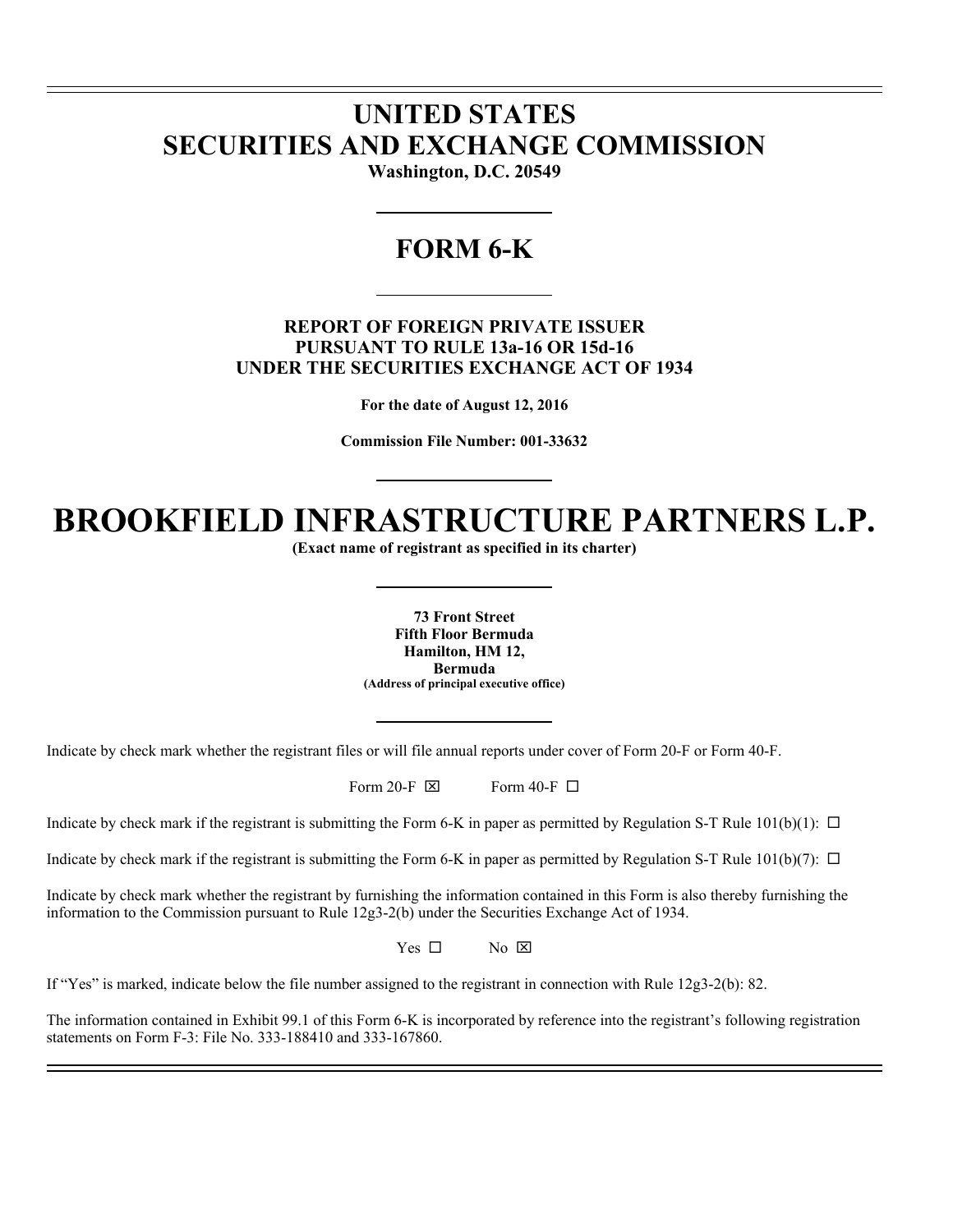The following document, which is attached as an exhibit hereto, is incorporated by reference herein:

#### **Exhibit Title**

- 99.1 Brookfield Infrastructure Partners L.P.'s interim report for the quarter ended June 30, 2016
- 99.2 Certification of Samuel Pollock, Chief Executive Officer, Brookfield Infrastructure Group L.P., pursuant to Canadian law
- 99.3 Certification of Bahir Manios, Chief Financial Officer, Brookfield Infrastructure Group L.P., pursuant to Canadian law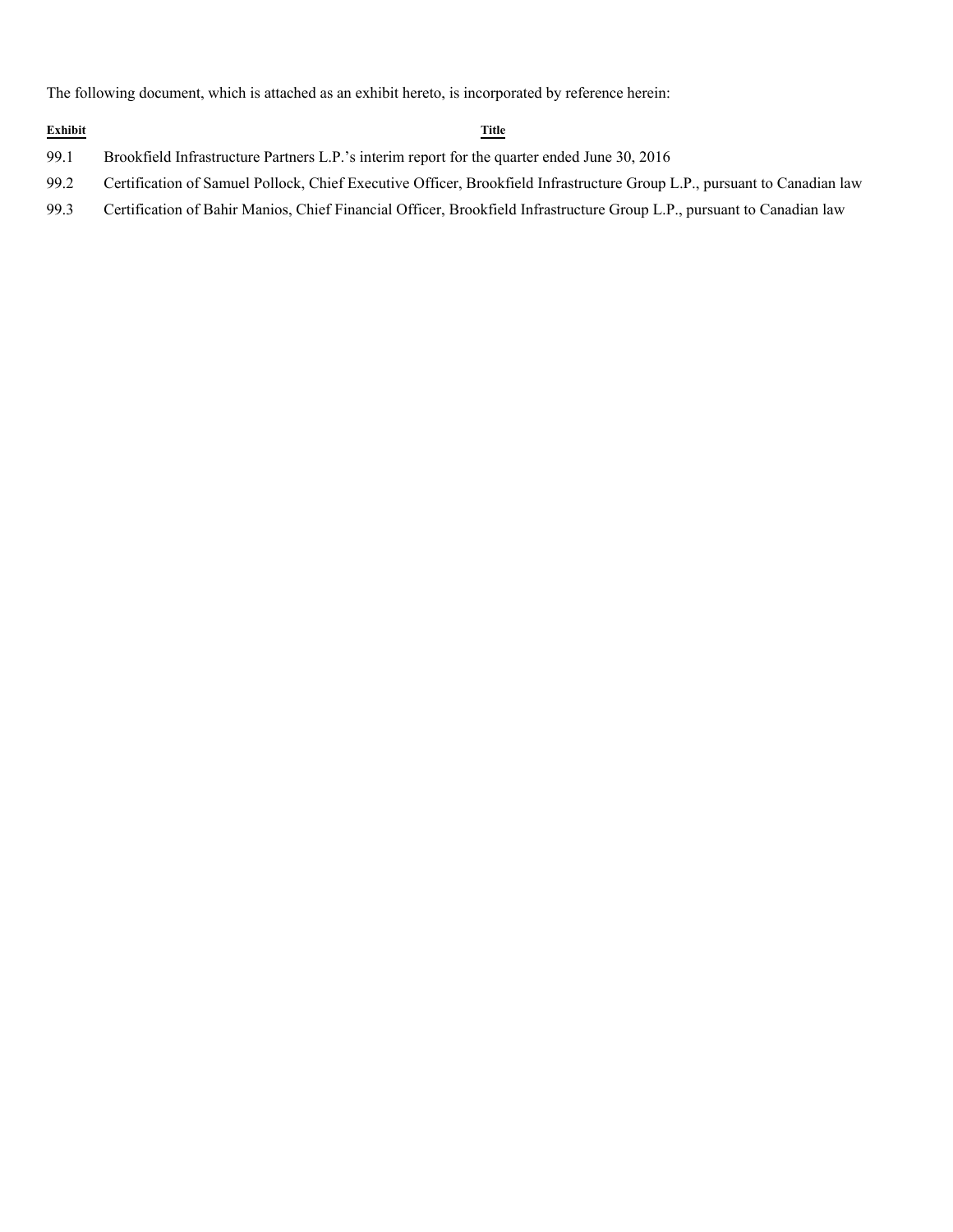# **SIGNATURES**

Pursuant to the requirements of the Securities Exchange Act of 1934, the registrant has duly caused this report to be signed on its behalf by the undersigned, thereunto duly authorized.

# **BROOKFIELD INFRASTRUCTURE PARTNERS L.P.**

by its general partner, BROOKFIELD INFRASTRUCTURE PARTNERS LIMITED

Date: August 12, 2016 By: */s/Don Mackenzie* 

Name: Don Mackenzie Title: Director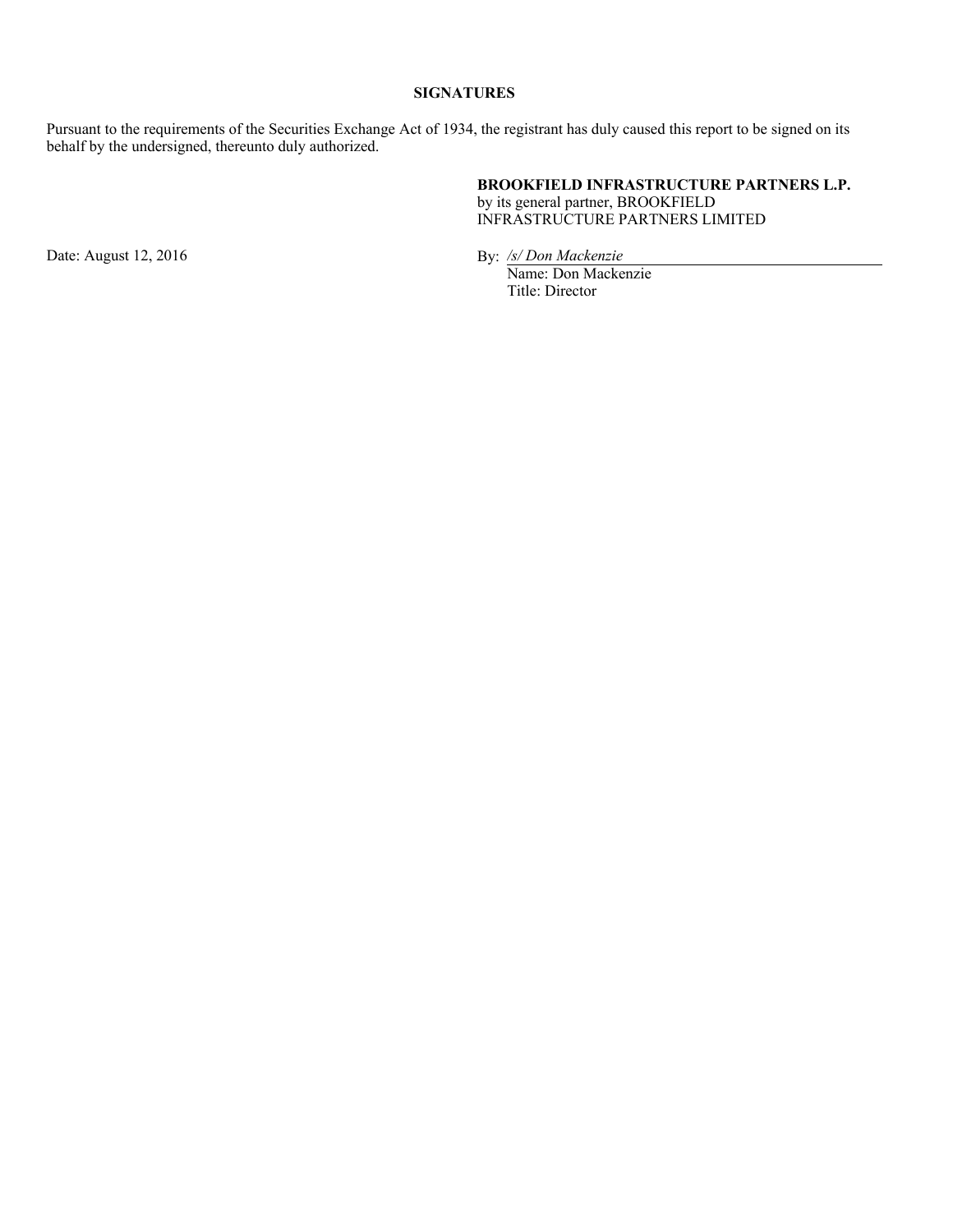**Page**

### **Brookfield Infrastructure Partners L.P.**

Interim Report Q2 2016

#### **UNAUDITED INTERIM CONDENSED AND CONSOLIDATED FINANCIAL STATEMENTS**

#### *AS OF JUNE 30, 2016 AND DECEMBER 31, 2015 AND FOR THE THREE AND SIX MONTH PERIODS ENDED JUNE 30, 2016 AND 2015*

#### **INDEX**

| Unaudited Interim Condensed and Consolidated Statements of Financial Position of Brookfield Infrastructure Partners L.P.          | $2^{\circ}$    |
|-----------------------------------------------------------------------------------------------------------------------------------|----------------|
| Unaudited Interim Condensed and Consolidated Statements of Operating Results of Brookfield Infrastructure Partners L.P.           | $\mathcal{E}$  |
| Unaudited Interim Condensed and Consolidated Statements of Comprehensive Income (Loss) of Brookfield Infrastructure Partners L.P. | $\overline{4}$ |
| Unaudited Interim Condensed and Consolidated Statements of Partnership Capital of Brookfield Infrastructure Partners L.P.         | 5.             |
| Unaudited Interim Condensed and Consolidated Statements of Cash Flows of Brookfield Infrastructure Partners L.P.                  | $\tau$         |
| Notes to the Unaudited Interim Condensed and Consolidated Financial Statements of Brookfield Infrastructure Partners L.P.         | 8              |
| Management's Discussion & Analysis                                                                                                | 32             |

Brookfield Infrastructure Partners L.P. (the "partnership" and together with its subsidiary and operating entities "Brookfield Infrastructure") owns and operates high quality, long-life assets that generate stable cash flows, require relatively minimal maintenance capital expenditures and, by virtue of barriers to entry or other characteristics, tend to appreciate in value over time. Our current operations consist of utility, transport, energy and communications infrastructure businesses in North and South America, Asia Pacific and Europe.

Brookfield Asset Management Inc. ("Brookfield") has an approximate 30% interest in Brookfield Infrastructure. Brookfield Infrastructure has appointed Brookfield as its Manager to provide certain management, administrative and advisory services, for a fee, under the Master Services Agreement.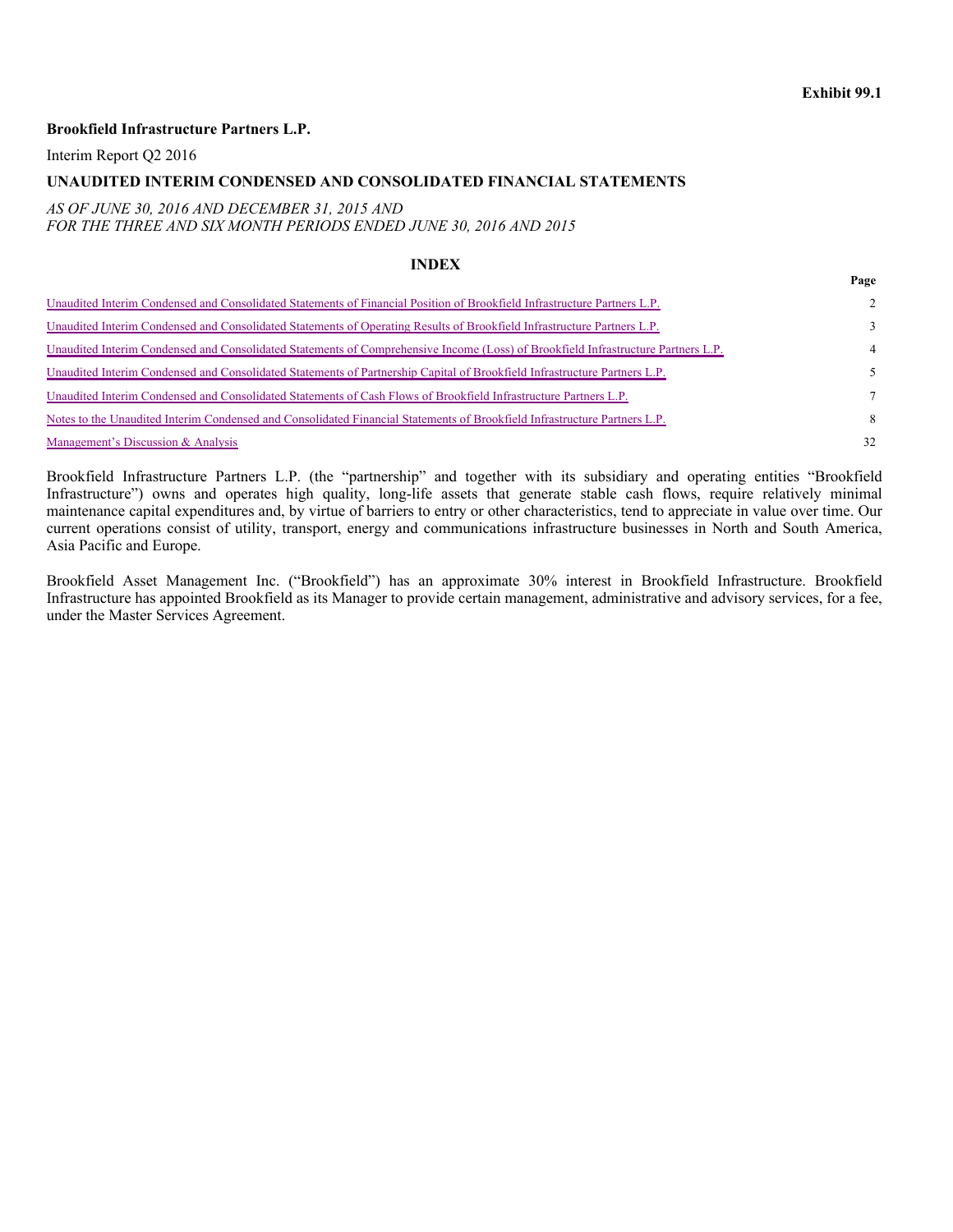# **UNAUDITED INTERIM CONDENSED AND CONSOLIDATED STATEMENTS OF FINANCIAL POSITION**

|                                                                         |                         |               | As of |                   |  |
|-------------------------------------------------------------------------|-------------------------|---------------|-------|-------------------|--|
| US\$ MILLIONS, UNAUDITED                                                | <b>Notes</b>            | June 30, 2016 |       | December 31, 2015 |  |
| <b>Assets</b>                                                           |                         |               |       |                   |  |
| Cash and cash equivalents                                               | 5                       | \$<br>378     | \$    | 199               |  |
| <b>Financial assets</b>                                                 | 5                       | 1,565         |       | 439               |  |
| Accounts receivable and other                                           | 5                       | 443           |       | 322               |  |
| Inventory                                                               |                         | 16            |       | 13                |  |
| Assets classified as held for sale                                      | 3                       | 317           |       | 580               |  |
| Current assets                                                          |                         | 2,719         |       | 1,553             |  |
| Property, plant and equipment                                           | 6                       | 7,583         |       | 7,632             |  |
| Intangible assets                                                       | $\overline{7}$          | 4,452         |       | 3,296             |  |
| Investment in associates and joint ventures                             | 8                       | 3,862         |       | 2,973             |  |
| Other assets (non-current)                                              |                         | 125           |       | 64                |  |
| Investment properties                                                   |                         | 141           |       | 153               |  |
| Goodwill                                                                | $\overline{\mathbf{4}}$ | 235           |       | 79                |  |
| Financial assets (non-current)                                          | 5                       | 1,245         |       | 1,913             |  |
| Deferred income tax assets                                              |                         | 81            |       | 72                |  |
| <b>Total</b> assets                                                     |                         | \$<br>20,443  | \$    | 17,735            |  |
| <b>Liabilities and Partnership Capital</b>                              |                         |               |       |                   |  |
| <b>Liabilities</b>                                                      |                         |               |       |                   |  |
| Accounts payable and other                                              | 5                       | \$<br>625     | \$    | 474               |  |
| Non-recourse borrowings                                                 | 5,9                     | 67            |       | 302               |  |
| <b>Financial liabilities</b>                                            | 5                       | <b>109</b>    |       | 159               |  |
| Liabilities directly associated with assets classified as held for sale | $\overline{\mathbf{3}}$ | 122           |       | 275               |  |
| <b>Current liabilities</b>                                              |                         | 923           |       | 1,210             |  |
| Corporate borrowings                                                    | $\overline{5}$          | 2,238         |       | 1,380             |  |
| Non-recourse borrowings (non-current)                                   | 5,9                     | 6,643         |       | 5,550             |  |
| Financial liabilities (non-current)                                     | $\overline{5}$          | 416           |       | 423               |  |
| Other liabilities (non-current)                                         |                         | 632           |       | 601               |  |
| Deferred income tax liabilities                                         |                         | 1,508         |       | 1,375             |  |
| Preferred shares                                                        | 5                       | 20            |       | 20                |  |
| <b>Total liabilities</b>                                                |                         | 12,380        |       | 10,559            |  |
| Partnership capital                                                     |                         |               |       |                   |  |
| Limited partners                                                        | 12                      | 3,961         |       | 3,838             |  |
| General partner                                                         | 12                      | 25            |       | 23                |  |
| Non-controlling interest attributable to:                               |                         |               |       |                   |  |
| Redeemable Partnership Units held by Brookfield                         | 12                      | 1,568         |       | 1,518             |  |
| Interest of others in operating subsidiaries                            |                         | 2,320         |       | 1,608             |  |
| Preferred unitholders                                                   | $\overline{12}$         | 189           |       | 189               |  |
| Total partnership capital                                               |                         | 8,063         |       | 7,176             |  |
| Total liabilities and partnership capital                               |                         | \$<br>20,443  | \$    | 17,735            |  |

*The accompanying notes are an integral part of these financial statements.*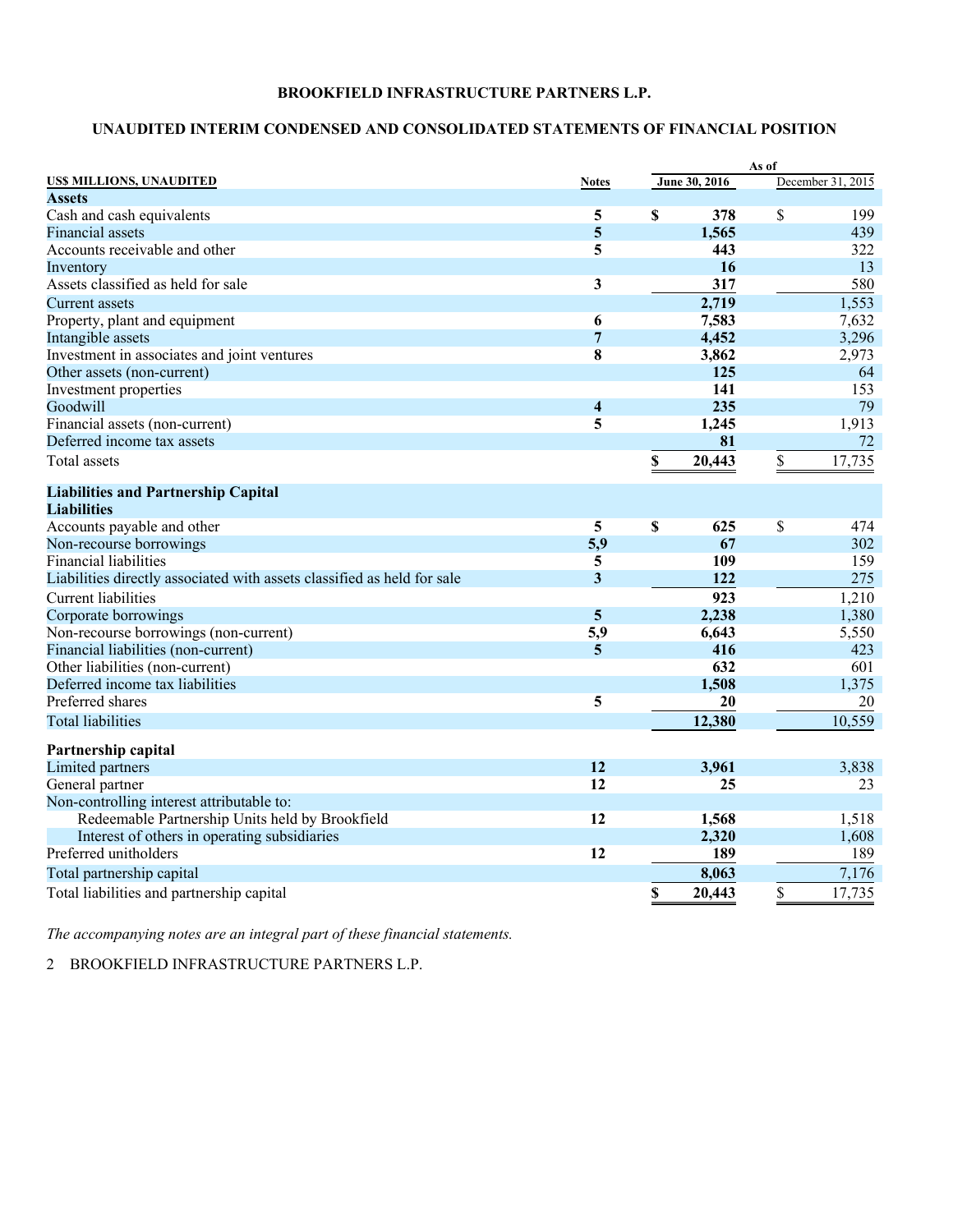# **UNAUDITED INTERIM CONDENSED AND CONSOLIDATED STATEMENTS OF OPERATING RESULTS**

|                                                                     |              | For the three-month<br>period ended June 30 |                |             |                | For the six-month<br>period ended June 30 |            |              |       |
|---------------------------------------------------------------------|--------------|---------------------------------------------|----------------|-------------|----------------|-------------------------------------------|------------|--------------|-------|
| US\$ MILLIONS, UNAUDITED                                            | <b>Notes</b> |                                             | 2016           |             | 2015           |                                           | 2016       |              | 2015  |
| Revenues                                                            |              | $\mathbf{s}$                                | 462            | $\mathbf S$ | 466            | $\mathbf{s}$                              | 916        | $\mathbb{S}$ | 932   |
| Direct operating costs                                              |              |                                             | (198)          |             | (197)          |                                           | (400)      |              | (400) |
| General and administrative expenses                                 |              |                                             | (40)           |             | (35)           |                                           | (77)       |              | (69)  |
| Depreciation and amortization expense                               | 6,7          |                                             | (108)          |             | (101)          |                                           | (208)      |              | (196) |
|                                                                     |              |                                             | 116            |             | 133            |                                           | 231        |              | 267   |
| Interest expense                                                    |              |                                             | (101)          |             | (93)           |                                           | (196)      |              | (183) |
| Share of earnings from investments in associates and joint ventures | 8            |                                             | 106            |             | 20             |                                           | <b>110</b> |              | 37    |
| Mark-to-market on hedging items                                     | 5            |                                             | 32             |             | (32)           |                                           | 40         |              | 58    |
| Other income                                                        | 5            |                                             |                |             |                |                                           | 62         |              | 9     |
| Income before income tax                                            |              |                                             | 160            |             | 29             |                                           | 247        |              | 188   |
| Income tax (expense) recovery                                       |              |                                             |                |             |                |                                           |            |              |       |
| Current                                                             |              |                                             | (8)            |             | (5)            |                                           | (12)       |              | (13)  |
| Deferred                                                            |              |                                             |                |             | $\overline{2}$ |                                           | 12         |              | (1)   |
| Net income                                                          |              | S                                           | 159            |             | 26             | \$                                        | 247        |              | 174   |
|                                                                     |              |                                             |                |             |                |                                           |            |              |       |
| <b>Attributable to:</b>                                             |              |                                             |                |             |                |                                           |            |              |       |
| Limited partners                                                    |              | S                                           | 96             | \$          | 1              | \$                                        | 137        | \$           | 85    |
| General partner                                                     |              |                                             | 20             |             | 17             |                                           | 40         |              | 32    |
| Non-controlling interest attributable to:                           |              |                                             |                |             |                |                                           |            |              |       |
| Redeemable Partnership Units held by Brookfield                     |              |                                             | 40             |             |                |                                           | 57         |              | 33    |
| Interest of others in operating subsidiaries                        |              |                                             |                |             |                |                                           | 9          |              | 23    |
| Preferred unitholders                                               |              |                                             | $\overline{2}$ |             |                |                                           | 4          |              |       |
| Basic and diluted earnings per limited partner unit                 |              | \$                                          | 0.59           | \$          | 0.01           | \$                                        | 0.84       | \$           | 0.55  |

*The accompanying notes are an integral part of these financial statements.*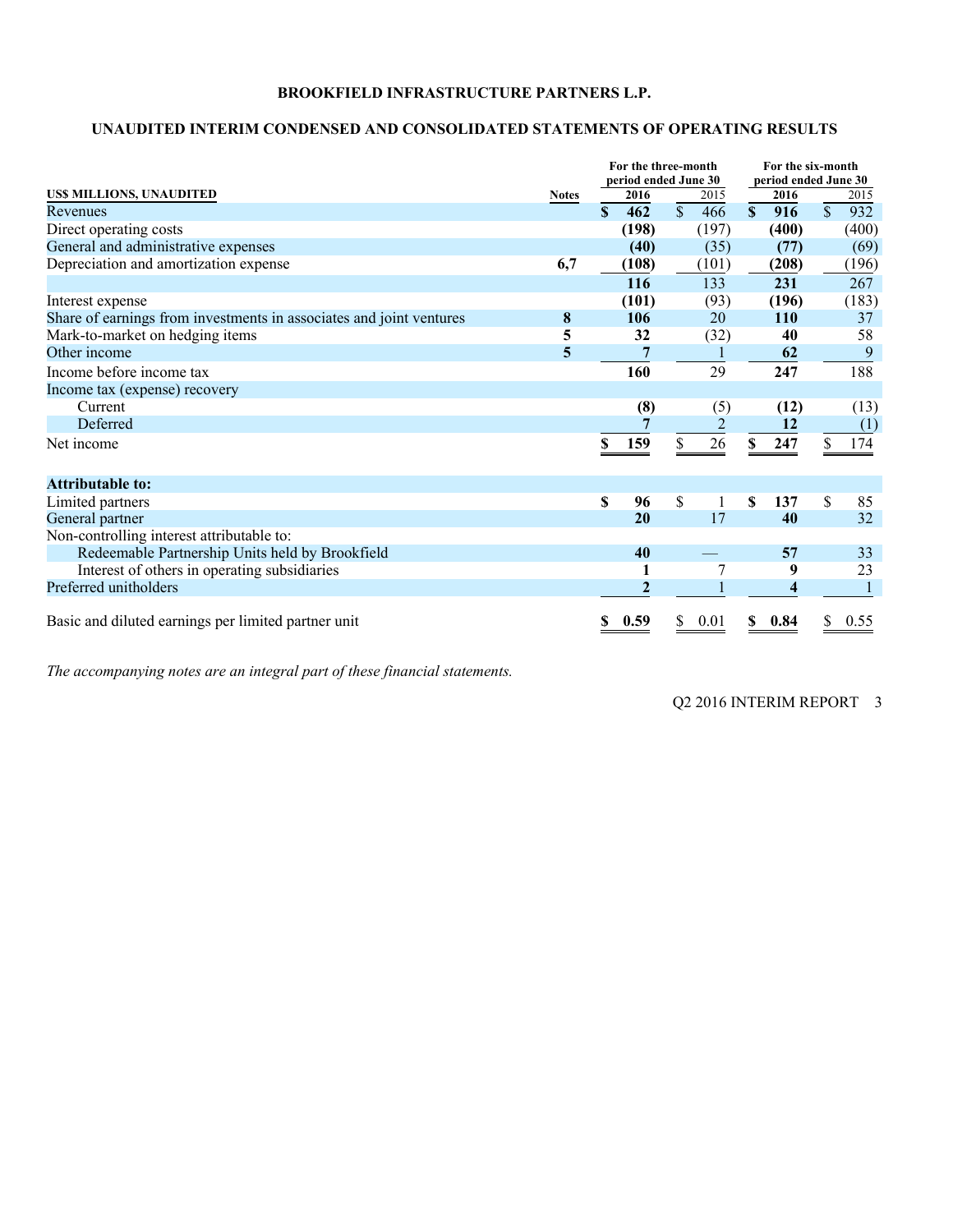# **UNAUDITED INTERIM CONDENSED AND CONSOLIDATED STATEMENTS OF COMPREHENSIVE INCOME (LOSS)**

|                                                                |                | For the three-month<br>period ended June 30 | For the six-month<br>period ended June 30 |                     |             |  |  |
|----------------------------------------------------------------|----------------|---------------------------------------------|-------------------------------------------|---------------------|-------------|--|--|
| US\$ MILLIONS, UNAUDITED                                       | <b>Notes</b>   | 2016                                        | 2015                                      | 2016                | 2015        |  |  |
| Net income                                                     |                | \$159                                       | \$<br>26                                  | \$247               | \$<br>174   |  |  |
| Other comprehensive income $(\text{loss})^{(1)}$ :             |                |                                             |                                           |                     |             |  |  |
| Items that may be reclassified subsequently to profit or loss: |                |                                             |                                           |                     |             |  |  |
| Foreign currency translation                                   |                | (12)                                        | 135                                       | 257                 | (364)       |  |  |
| Cash flow hedges                                               | $\overline{5}$ | (74)                                        | 12                                        |                     | 5           |  |  |
| Net investment hedges                                          | 5              | 120                                         | (105)                                     | 19                  | (13)        |  |  |
| Available-for-sale securities                                  |                | 3                                           | 9                                         | 29                  |             |  |  |
| Taxes on the above items                                       |                | 25                                          |                                           | 11                  | (5)         |  |  |
| Equity accounted associates and joint ventures                 | 8              | 12                                          | (8)                                       | (13)                |             |  |  |
| Total other comprehensive income (loss)                        |                | 74                                          | 44                                        | 303                 | (375)       |  |  |
| Comprehensive income (loss)                                    |                | 233                                         | 70                                        | \$550               | (201)       |  |  |
|                                                                |                |                                             |                                           |                     |             |  |  |
| <b>Attributable to:</b>                                        |                |                                             |                                           |                     |             |  |  |
| Limited partners                                               |                | <b>159</b><br><sup>\$</sup>                 | <sup>\$</sup><br>9                        | 303<br>$\mathbf{s}$ | \$<br>(119) |  |  |
| General partner                                                |                | 21                                          | 17                                        | 42                  | 31          |  |  |
| Non-controlling interest attributable to:                      |                |                                             |                                           |                     |             |  |  |
| Redeemable Partnership Units held by Brookfield                |                | 65                                          | $\overline{4}$                            | 125                 | (46)        |  |  |
| Interest of others in operating subsidiaries                   |                | (14)                                        | 39                                        | 76                  | (68)        |  |  |
| Preferred unitholders                                          |                | 2                                           |                                           | 4                   |             |  |  |

*1. None of the other comprehensive income (loss) earned by the partnership during the three and six month periods ended June 30, 2016 and 2015 relates to items that will not be reclassified subsequently to profit or loss.* 

*The accompanying notes are an integral part of these financial statements.*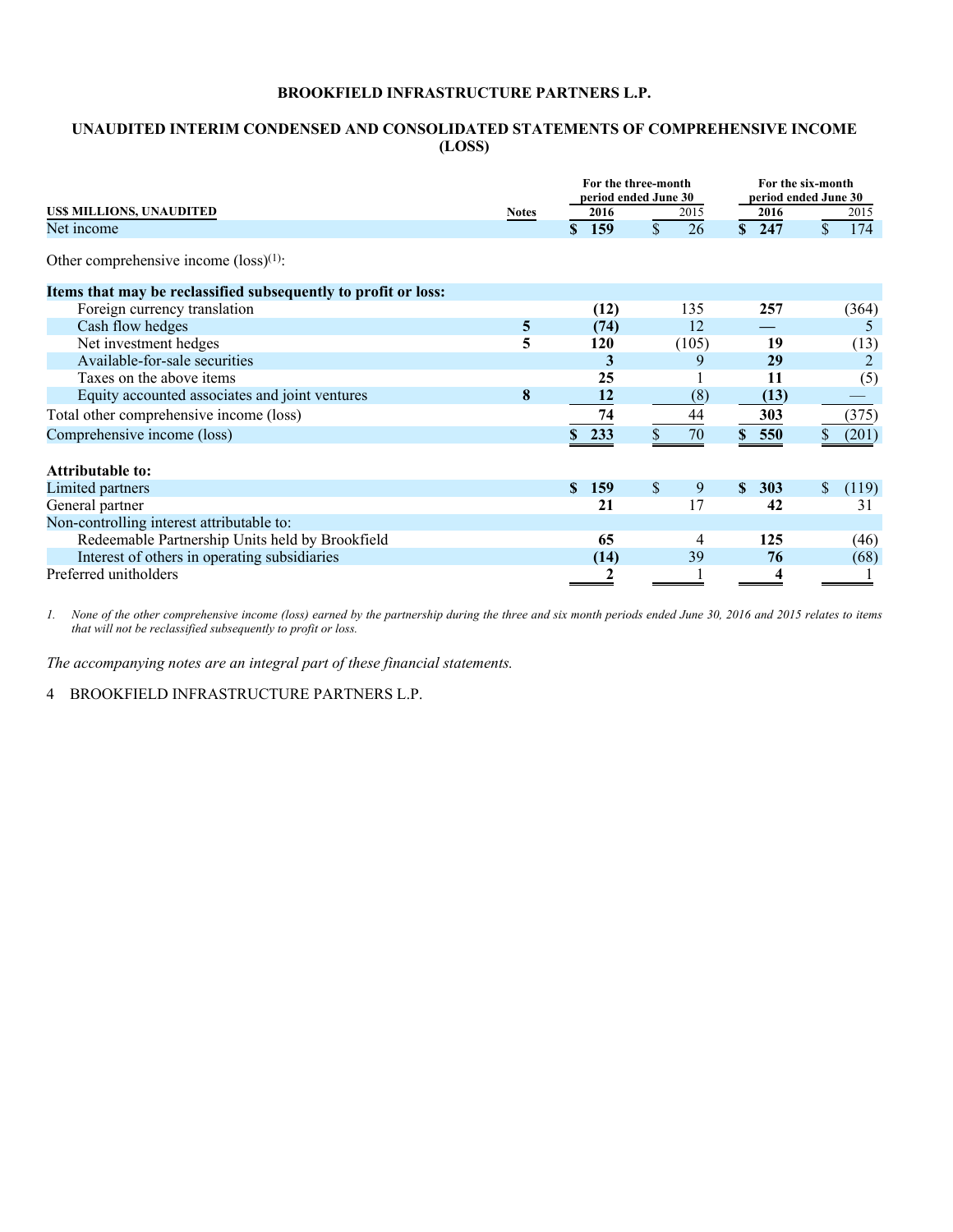# **UNAUDITED INTERIM CONDENSED AND CONSOLIDATED STATEMENTS OF PARTNERSHIP CAPITAL**

|                                                                                           |                                |                   | <b>Limited Partners</b>         |                                                                          |                     |                                 |                      | <b>General Partner</b>                                         |                    |                                                                 |                 |                          | <b>Non-Controlling Interest - Redeemable</b><br>Partnership Units held by Brookfield |                                                                                                    |                                                               |                          |                                             |
|-------------------------------------------------------------------------------------------|--------------------------------|-------------------|---------------------------------|--------------------------------------------------------------------------|---------------------|---------------------------------|----------------------|----------------------------------------------------------------|--------------------|-----------------------------------------------------------------|-----------------|--------------------------|--------------------------------------------------------------------------------------|----------------------------------------------------------------------------------------------------|---------------------------------------------------------------|--------------------------|---------------------------------------------|
| <b>THREE MONTH PERIOD</b><br><b>ENDED JUNE 30, 2016</b><br><b>USS MILLIONS, UNAUDITED</b> | Limited<br>partners<br>capital | Deficit           | changes                         | Accumulated<br>other<br>Ownership comprehensive<br>income <sup>(1)</sup> | Limited<br>partners | General<br>partner<br>capital   | Retained<br>earnings | Accumulated<br>other<br>comprehensive<br>income <sup>(1)</sup> | General<br>partner | Redeemable<br>Partnership<br>Units held by<br><b>Brookfield</b> | Deficit         | changes                  | Accumulated<br>other<br>Ownership comprehensive<br>income <sup>(1)</sup>             | Non-controlling<br>$Interest -$<br>Redeemable<br>Partnership<br>Units held by<br><b>Brookfield</b> | Non-controlling<br>Interest – in<br>operating<br>subsidiaries | Preferred<br>Capital     | Total<br>Unitholders partnership<br>capital |
| Balance as at March 31, 2016                                                              | \$3,719                        | \$ (611) \$       | 126                             | 658                                                                      | 3,892               |                                 |                      |                                                                | 24                 | 1,528                                                           | \$(266)         | $(19)$ \$                | 297                                                                                  | 1,540                                                                                              | 1,746                                                         | 189                      | 7,391                                       |
| Net income                                                                                |                                | 96                | $\overline{\phantom{a}}$        |                                                                          | 96                  | $\overline{\phantom{a}}$        | 20                   | -                                                              | 20                 | $\qquad \qquad$                                                 | 40              |                          |                                                                                      | 40                                                                                                 |                                                               |                          | 159                                         |
| Other comprehensive income<br>$(\text{loss})$                                             |                                |                   |                                 | 63                                                                       | 63                  |                                 |                      |                                                                |                    |                                                                 |                 |                          | 25                                                                                   | 25                                                                                                 | (15)                                                          |                          | 74                                          |
| Comprehensive income (loss)                                                               |                                | 96                |                                 | 63                                                                       | 159                 |                                 |                      |                                                                | 21                 |                                                                 | $\overline{4(}$ | -                        | 25                                                                                   | 65                                                                                                 | (14)                                                          |                          | 233                                         |
| Unit issuance                                                                             |                                |                   |                                 | _                                                                        |                     | $\overline{\phantom{a}}$        |                      |                                                                |                    |                                                                 |                 |                          |                                                                                      |                                                                                                    |                                                               |                          | 8                                           |
| Unit repurchases <sup>(2)</sup>                                                           | (6)                            | $\hspace{0.05cm}$ |                                 |                                                                          |                     | $\hspace{0.05cm}$               |                      | $\qquad \qquad$                                                |                    |                                                                 |                 |                          |                                                                                      |                                                                                                    | $\hspace{0.05cm}$                                             |                          | (6)                                         |
| Partnership distributions <sup>(3)</sup>                                                  | $\overline{\phantom{m}}$       | (93)              | $\hspace{0.1mm}-\hspace{0.1mm}$ |                                                                          | (93)                | $\hspace{0.1mm}-\hspace{0.1mm}$ | (20)                 |                                                                | (20)               | $\hspace{0.1mm}-\hspace{0.1mm}$                                 | (38)            | $\overline{\phantom{m}}$ | $\overline{\phantom{m}}$                                                             | (38)                                                                                               |                                                               | (2)                      | (153)                                       |
| Acquisition of interest $(4)$                                                             |                                |                   |                                 |                                                                          |                     | $\hspace{0.05cm}$               |                      |                                                                |                    |                                                                 |                 |                          | $\hspace{0.05cm}$                                                                    | $\hspace{0.1mm}-\hspace{0.1mm}$                                                                    | 627                                                           | $\overline{\phantom{m}}$ | 627                                         |
| Disposition of interest                                                                   |                                |                   | $\overline{\phantom{a}}$        | $-$                                                                      |                     | $\overline{\phantom{a}}$        | _                    | $\overline{\phantom{a}}$                                       | _                  |                                                                 |                 | $\overline{\phantom{a}}$ |                                                                                      |                                                                                                    | (24)                                                          |                          | (24)                                        |
| Subsidiary distributions to non-<br>controlling interest                                  |                                |                   |                                 |                                                                          |                     |                                 |                      |                                                                |                    |                                                                 |                 |                          |                                                                                      |                                                                                                    | (22)                                                          | $\hspace{0.05cm}$        | (22)                                        |
| Other items $(5)$                                                                         |                                | 99                |                                 | (99)                                                                     |                     |                                 |                      |                                                                |                    | $\hspace{0.1mm}-\hspace{0.1mm}$                                 | 41              |                          | (41)                                                                                 |                                                                                                    |                                                               |                          |                                             |
| Balance as at June 30, 2016                                                               | \$3,721                        | \$ (509) S        | 127                             | 622                                                                      | \$ 3,961            | -S                              |                      |                                                                | 25<br>s            | 1,528                                                           | \$(223)         | (18)                     | 281                                                                                  | 1,568                                                                                              | 2,320                                                         | 189                      | 8,063                                       |

*1. Refer to Note 14 Accumulated Other Comprehensive Income.* 

*2. Refer to Note 12 Partnership Capital.* 

*3. Refer to Note 13 Distributions.* 

*4. Refer to Note 4 Acquisition of Businesses.* 

*5. Refer to Note 3 Assets Classified as Held for Sale.* 

|                                                                                           |                                |                 | <b>Limited Partners</b> |                                                                          |                     | <b>Non-Controlling Interest - Redeemable</b><br>Partnership Units held by Brookfield<br><b>General Partner</b> |         |                                                                |                    |                                                                 |         |                      |                                                                |                                                                                                 |                                                               |                                     |      |                                 |
|-------------------------------------------------------------------------------------------|--------------------------------|-----------------|-------------------------|--------------------------------------------------------------------------|---------------------|----------------------------------------------------------------------------------------------------------------|---------|----------------------------------------------------------------|--------------------|-----------------------------------------------------------------|---------|----------------------|----------------------------------------------------------------|-------------------------------------------------------------------------------------------------|---------------------------------------------------------------|-------------------------------------|------|---------------------------------|
| <b>THREE MONTH PERIOD</b><br><b>ENDED JUNE 30, 2015</b><br><b>USS MILLIONS, UNAUDITED</b> | Limited<br>partners<br>capital | Deficit         | changes                 | Accumulated<br>other<br>Ownership comprehensive<br>income <sup>(1)</sup> | Limited<br>partners | General<br>partner<br>capital                                                                                  | Deficit | Accumulated<br>other<br>comprehensive<br>income <sup>(1)</sup> | General<br>partner | Redeemable<br>Partnership<br>Units held by<br><b>Brookfield</b> | Deficit | Ownership<br>changes | Accumulated<br>other<br>comprehensive<br>income <sup>(1)</sup> | Non-controlling<br>Interest-<br>Redeemable<br>Partnership<br>Units held by<br><b>Brookfield</b> | Non-controlling<br>Interest – in<br>operating<br>subsidiaries | Preferred<br>Unitholders<br>Capital |      | Total<br>partnership<br>capital |
| Balance as at March 31, 2015                                                              | 3,201                          | \$ (395)        |                         | 443                                                                      | 3.326               |                                                                                                                |         |                                                                | 22                 | 1.178                                                           | \$(168) | 30                   | 200                                                            | 1.240                                                                                           | 1.353                                                         | 96                                  |      | 6,037                           |
| Net income                                                                                | -                              |                 |                         |                                                                          |                     |                                                                                                                |         | $\overline{\phantom{a}}$                                       | 17                 | -                                                               |         |                      | $\overline{\phantom{a}}$                                       |                                                                                                 |                                                               |                                     |      | 26                              |
| Other comprehensive income                                                                |                                |                 |                         |                                                                          |                     |                                                                                                                |         |                                                                |                    |                                                                 |         |                      |                                                                |                                                                                                 | 32                                                            |                                     |      | 44                              |
| Comprehensive income                                                                      |                                |                 |                         |                                                                          |                     |                                                                                                                |         |                                                                |                    |                                                                 |         |                      |                                                                |                                                                                                 | 39                                                            |                                     |      | 70                              |
| Unit issuance $(2)$                                                                       | 576                            | $\qquad \qquad$ |                         |                                                                          | 576                 |                                                                                                                |         |                                                                |                    | 350                                                             |         |                      |                                                                | 350                                                                                             | $\overline{\phantom{0}}$                                      |                                     |      | 926                             |
| Partnership distributions <sup>(3)</sup>                                                  |                                | (86)            |                         |                                                                          | (86)                | $\hspace{0.05cm}$                                                                                              | (17)    | $\hspace{0.05cm}$                                              | (17)               | $\hspace{0.05cm}$                                               | (36)    |                      |                                                                | (36)                                                                                            |                                                               | (1)                                 |      | (140)                           |
| Acquisition of interest                                                                   |                                |                 |                         | _                                                                        |                     |                                                                                                                |         |                                                                |                    |                                                                 |         |                      |                                                                | $\overline{\phantom{0}}$                                                                        | 42                                                            |                                     |      | 42                              |
| Subsidiary distributions to non-<br>controlling interest                                  |                                |                 |                         |                                                                          |                     |                                                                                                                |         |                                                                |                    |                                                                 |         |                      |                                                                |                                                                                                 | (24)                                                          | $\hspace{0.05cm}$                   |      | (24)                            |
| Other Items $(2)$                                                                         |                                |                 | 39                      | (5)                                                                      | 39                  |                                                                                                                |         |                                                                |                    |                                                                 | (5)     | (39)                 |                                                                | (39)                                                                                            | $\overline{\phantom{0}}$                                      |                                     |      |                                 |
| Balance as at June 30, 2015                                                               | \$3,777                        | \$ (475) \$     | 116                     | 446                                                                      | 3,864               |                                                                                                                | -61)    |                                                                | 22                 | 1.528                                                           | \$(209) | (9)                  | 209                                                            | 1.519                                                                                           | 1,410                                                         | 96                                  | - 39 | 6,911                           |

*1. Refer to Note 14 Accumulated Other Comprehensive Income.* 

*2. Refer to Note 12 Partnership Capital.* 

*3. Refer to Note 13 Distributions.* 

*The accompanying notes are an integral part of these financial statements.*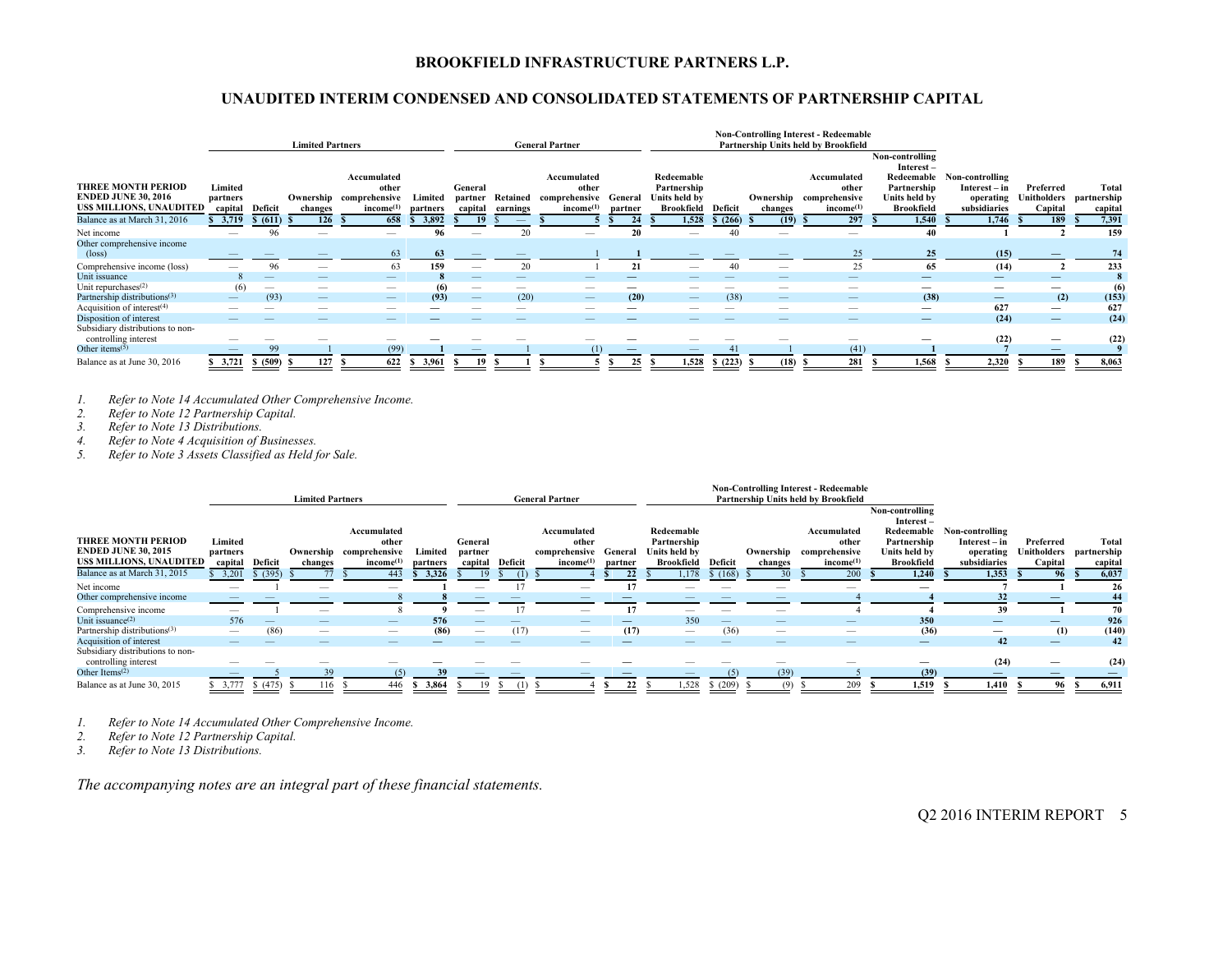# **UNAUDITED INTERIM CONDENSED AND CONSOLIDATED STATEMENTS OF PARTNERSHIP CAPITAL**

|                                                                                   |                                |                                 | <b>Limited Partners</b>  |                                                                          |                     |                               |                      | <b>General Partner</b>                                         |                    |                                                          |                          |         | <b>Non-Controlling Interest - Redeemable</b><br>Partnership Units held by Brookfield |                                                                                   |                                                                          |                                     |                                        |
|-----------------------------------------------------------------------------------|--------------------------------|---------------------------------|--------------------------|--------------------------------------------------------------------------|---------------------|-------------------------------|----------------------|----------------------------------------------------------------|--------------------|----------------------------------------------------------|--------------------------|---------|--------------------------------------------------------------------------------------|-----------------------------------------------------------------------------------|--------------------------------------------------------------------------|-------------------------------------|----------------------------------------|
| <b>SIX MONTH PERIOD</b><br><b>ENDED JUNE 30, 2016</b><br>US\$ MILLIONS, UNAUDITED | Limited<br>partners<br>capital | Deficit                         | changes                  | Accumulated<br>other<br>Ownership comprehensive<br>income <sup>(1)</sup> | Limited<br>partners | General<br>partner<br>capital | Retained<br>earnings | Accumulated<br>other<br>comprehensive<br>income <sup>(1)</sup> | General<br>partner | Redeemable<br>Partnership<br>Units held by<br>Brookfield | Deficit                  | changes | Accumulated<br>other<br>Ownership comprehensive<br>income <sup>(1)</sup>             | Non-controlling<br>Interest-<br>Partnership<br>Units held by<br><b>Brookfield</b> | Redeemable Non-controlling<br>Interest – in<br>operating<br>subsidiaries | Preferred<br>Unitholders<br>Capital | <b>Total</b><br>partnership<br>capital |
| Balance as at January 1, 2016                                                     | \$3,716                        | \$ (559) S                      | 126                      | 555                                                                      | 3,838               |                               |                      |                                                                | 23                 | 1,528                                                    | \$(245)                  | (19)    | 254                                                                                  | 1.518                                                                             | 1,608                                                                    | 189                                 | 7,176                                  |
| Net income                                                                        |                                | 137                             | -                        |                                                                          | 137                 |                               |                      |                                                                |                    | $\overline{\phantom{a}}$                                 |                          |         | -                                                                                    | 57                                                                                |                                                                          |                                     | 247                                    |
| Other comprehensive income                                                        |                                |                                 | _                        | 166                                                                      | 166                 |                               |                      |                                                                |                    |                                                          | $\overline{\phantom{a}}$ |         | 68                                                                                   | 68                                                                                | 67                                                                       |                                     | 303                                    |
| Comprehensive income                                                              |                                | 137                             |                          | 166                                                                      | 303                 | $\overline{\phantom{a}}$      |                      |                                                                | -42                |                                                          | $\leq$                   | -       | 68                                                                                   | 125                                                                               | 76                                                                       |                                     | 550                                    |
| Unit issuance                                                                     | 11                             | _                               |                          |                                                                          | 11                  | $\qquad \qquad - \qquad$      | $-$                  |                                                                |                    |                                                          |                          |         |                                                                                      |                                                                                   |                                                                          |                                     | 11                                     |
| Unit repurchases <sup>(2)</sup>                                                   | (6)                            | $\hspace{0.1mm}-\hspace{0.1mm}$ | $\overline{\phantom{a}}$ |                                                                          | (6)                 | $\hspace{0.05cm}$             | $-$                  | _                                                              |                    |                                                          |                          |         |                                                                                      |                                                                                   | $\hspace{0.05cm}$                                                        | $\hspace{0.05cm}$                   | (6)                                    |
| Partnership distributions <sup>(3)</sup>                                          |                                | (186)                           |                          |                                                                          | (186)               | $\overline{\phantom{m}}$      | (40)                 | $\qquad \qquad -$                                              | (40)               | $-$                                                      | (76)                     |         |                                                                                      | (76)                                                                              |                                                                          | (4)                                 | (306)                                  |
| Acquisition of interest $(4)$                                                     |                                |                                 | _                        |                                                                          |                     | $\hspace{0.05cm}$             |                      |                                                                | —                  |                                                          |                          |         |                                                                                      | $\hspace{0.05cm}$                                                                 | 691                                                                      | $\hspace{0.1mm}-\hspace{0.1mm}$     | 691                                    |
| Disposition of interest                                                           |                                |                                 |                          |                                                                          |                     |                               |                      |                                                                |                    |                                                          |                          |         |                                                                                      |                                                                                   | (24)                                                                     | $\hspace{0.1mm}-\hspace{0.1mm}$     | (24)                                   |
| Subsidiary distributions to non-<br>controlling interest                          |                                |                                 |                          |                                                                          |                     |                               |                      |                                                                |                    |                                                          |                          |         |                                                                                      |                                                                                   | (38)                                                                     | $\hspace{0.05cm}$                   | (38)                                   |
| Other items $(5)$                                                                 | $\overline{\phantom{0}}$       | 99                              |                          | (99)                                                                     |                     | $\qquad \qquad - \qquad$      |                      |                                                                |                    |                                                          |                          |         | (41)                                                                                 |                                                                                   |                                                                          |                                     |                                        |
| Balance as at June 30, 2016                                                       | \$3,721                        | \$ (509) \$                     |                          | 622                                                                      | 3.961               |                               |                      |                                                                | 25                 | 1,528                                                    | \$ (223)                 | (18)    | 281                                                                                  | 1,568                                                                             | 2,320                                                                    | 189                                 | 8,063                                  |

*1. Refer to Note 14 Accumulated Other Comprehensive Income.* 

*2. Refer to Note 12 Partnership Capital.* 

*3. Refer to Note 13 Distributions.* 

*4. Refer to Note 4 Acquisition of Businesses.* 

*5. Refer to Note 3 Assets Classified as Held for Sale.* 

|                                                                                                                          |                                         |                     | <b>Limited Partners</b> |                                                                                 |                              |                                                                                                                                                                                                                                                                                                                                                                                               |                                     | <b>General Partner</b>                                         |                          |                                                                                                                                                                                                                                                                                                                                                                                               |                    |                            | <b>Non-Controlling Interest - Redeemable</b><br>Partnership Units held by Brookfield |                                                                                                          |                                                                        |                                                                             |                           |
|--------------------------------------------------------------------------------------------------------------------------|-----------------------------------------|---------------------|-------------------------|---------------------------------------------------------------------------------|------------------------------|-----------------------------------------------------------------------------------------------------------------------------------------------------------------------------------------------------------------------------------------------------------------------------------------------------------------------------------------------------------------------------------------------|-------------------------------------|----------------------------------------------------------------|--------------------------|-----------------------------------------------------------------------------------------------------------------------------------------------------------------------------------------------------------------------------------------------------------------------------------------------------------------------------------------------------------------------------------------------|--------------------|----------------------------|--------------------------------------------------------------------------------------|----------------------------------------------------------------------------------------------------------|------------------------------------------------------------------------|-----------------------------------------------------------------------------|---------------------------|
| <b>SIX MONTH PERIOD</b><br><b>ENDED JUNE 30, 2015</b><br><b>USS MILLIONS, UNAUDITED</b><br>Balance as at January 1, 2015 | Limited<br>partners<br>capital<br>3,201 | Deficit<br>\$ (400) | changes                 | Accumulated<br>other<br>Ownership comprehensive<br>income <sup>(1)</sup><br>655 | Limited<br>partners<br>3,533 | General<br>partner<br>capital<br>19                                                                                                                                                                                                                                                                                                                                                           | Deficit<br>$\overline{\phantom{m}}$ | Accumulated<br>other<br>comprehensive<br>income <sup>(1)</sup> | General<br>partner<br>24 | Redeemable<br>Partnership<br>Units held by<br><b>Brookfield</b><br>1,178                                                                                                                                                                                                                                                                                                                      | Deficit<br>\$(170) | Ownership<br>changes<br>30 | Accumulated<br>other<br>comprehensive<br>income <sup>(1)</sup><br>283                | Non-controlling<br>Interest-<br>Redeemable<br>Partnership<br>Units held by<br><b>Brookfield</b><br>1,321 | Non-controlling<br>Interest – in<br>operating<br>subsidiaries<br>1,444 | Preferred<br>Unitholders partnership<br>Capital<br>$\overline{\phantom{m}}$ | Total<br>capital<br>6,322 |
| Net income                                                                                                               |                                         | 85                  | -                       | $\qquad \qquad$                                                                 | 85                           |                                                                                                                                                                                                                                                                                                                                                                                               | 32                                  |                                                                |                          | $\qquad \qquad$                                                                                                                                                                                                                                                                                                                                                                               | 33                 | -                          | -                                                                                    | 33                                                                                                       | 23                                                                     |                                                                             | 174                       |
| Other comprehensive loss                                                                                                 |                                         |                     |                         | (204)                                                                           | (204)                        |                                                                                                                                                                                                                                                                                                                                                                                               |                                     | (1)                                                            | $\mathbf{u}$             |                                                                                                                                                                                                                                                                                                                                                                                               |                    |                            | (79)                                                                                 | (79)                                                                                                     | (91)                                                                   |                                                                             | (375)                     |
| Comprehensive income (loss)                                                                                              |                                         | 85                  |                         | (204)                                                                           | (119)                        |                                                                                                                                                                                                                                                                                                                                                                                               | 32                                  | (1)                                                            | 31                       | $\overline{\phantom{a}}$                                                                                                                                                                                                                                                                                                                                                                      | 33                 |                            | (79)                                                                                 | (46)                                                                                                     | (68)                                                                   |                                                                             | (201)                     |
| Unit issuance                                                                                                            | 576                                     |                     | $-$                     | $\qquad \qquad -$                                                               | 576                          | $\overline{\phantom{a}}$                                                                                                                                                                                                                                                                                                                                                                      | $\overline{\phantom{a}}$            |                                                                |                          | 350                                                                                                                                                                                                                                                                                                                                                                                           |                    |                            |                                                                                      | 350                                                                                                      |                                                                        |                                                                             | 926                       |
| Partnership distributions <sup>(2)</sup>                                                                                 |                                         | (165)               |                         | $\hspace{0.05cm}$                                                               | (165)                        | $\hspace{1.0cm} \overline{\hspace{1.0cm} \hspace{1.0cm} \hspace{1.0cm} } \hspace{1.0cm} \hspace{1.0cm} \overline{\hspace{1.0cm} \hspace{1.0cm} \hspace{1.0cm} } \hspace{1.0cm} \hspace{1.0cm} \overline{\hspace{1.0cm} \hspace{1.0cm} \hspace{1.0cm} } \hspace{1.0cm} \hspace{1.0cm} \overline{\hspace{1.0cm} \hspace{1.0cm} \hspace{1.0cm} } \hspace{1.0cm} \hspace{1.0cm} \hspace{1.0cm} }$ | (33)                                |                                                                | (33)                     | $\hspace{1.0cm} \overline{\hspace{1.0cm} \hspace{1.0cm} \hspace{1.0cm} } \hspace{1.0cm} \hspace{1.0cm} \overline{\hspace{1.0cm} \hspace{1.0cm} \hspace{1.0cm} } \hspace{1.0cm} \hspace{1.0cm} \overline{\hspace{1.0cm} \hspace{1.0cm} \hspace{1.0cm} } \hspace{1.0cm} \hspace{1.0cm} \overline{\hspace{1.0cm} \hspace{1.0cm} \hspace{1.0cm} } \hspace{1.0cm} \hspace{1.0cm} \hspace{1.0cm} }$ | (67)               |                            |                                                                                      | (67)                                                                                                     | —                                                                      | (1)                                                                         | (266)                     |
| Acquisition of interest                                                                                                  |                                         |                     |                         | _                                                                               |                              |                                                                                                                                                                                                                                                                                                                                                                                               |                                     |                                                                |                          |                                                                                                                                                                                                                                                                                                                                                                                               |                    |                            |                                                                                      |                                                                                                          | 71                                                                     |                                                                             | 71                        |
| Subsidiary distributions to non-<br>controlling interest                                                                 |                                         |                     |                         |                                                                                 |                              |                                                                                                                                                                                                                                                                                                                                                                                               |                                     |                                                                |                          |                                                                                                                                                                                                                                                                                                                                                                                               |                    |                            |                                                                                      |                                                                                                          | (37)                                                                   | $\hspace{0.05cm}$                                                           | (37)                      |
| Preferred units issued <sup>(3)</sup>                                                                                    |                                         |                     |                         |                                                                                 |                              |                                                                                                                                                                                                                                                                                                                                                                                               |                                     |                                                                |                          |                                                                                                                                                                                                                                                                                                                                                                                               |                    |                            | $-$                                                                                  |                                                                                                          |                                                                        | 96                                                                          | 96                        |
| Other items $(3)$                                                                                                        |                                         |                     | 39                      |                                                                                 |                              |                                                                                                                                                                                                                                                                                                                                                                                               | $\hspace{0.1mm}-\hspace{0.1mm}$     |                                                                |                          |                                                                                                                                                                                                                                                                                                                                                                                               | (5)                | (39)                       |                                                                                      | (39)                                                                                                     |                                                                        |                                                                             |                           |
| Balance as at June 30, 2015                                                                                              | 3,777                                   | \$(475)             | 116                     | 446                                                                             | 3,864                        |                                                                                                                                                                                                                                                                                                                                                                                               | (1)                                 |                                                                | 22                       | 1,528                                                                                                                                                                                                                                                                                                                                                                                         | \$ (209)           | (9)                        | 209                                                                                  | 1.519                                                                                                    | 1,410                                                                  | 96                                                                          | 6,911                     |

*1. Refer to Note 14 Accumulated Other Comprehensive Income.* 

*2. Refer to Note 13 Distributions.* 

*3. Refer to Note 12 Partnership Capital.* 

*The accompanying notes are an integral part of these financial statements.*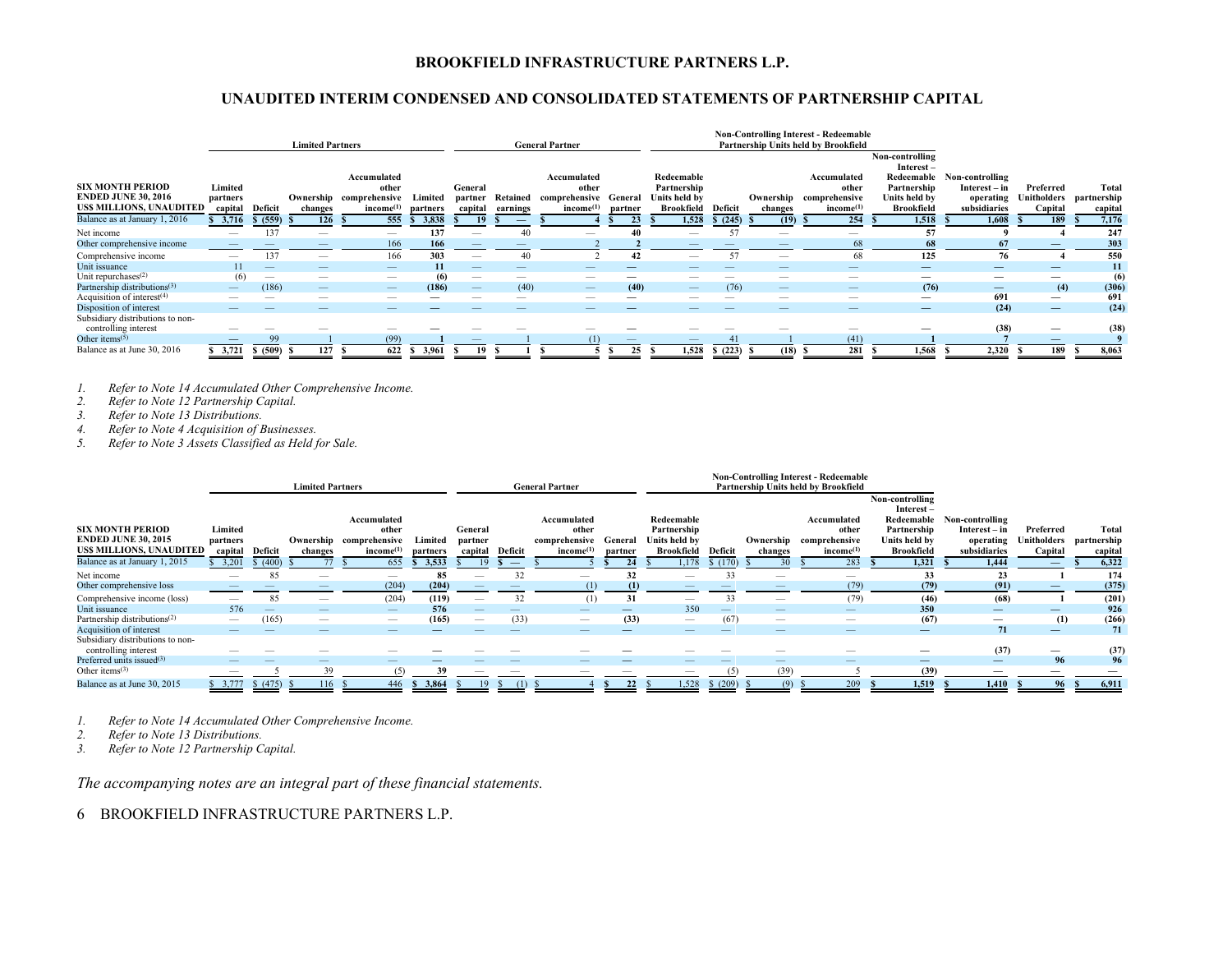# **UNAUDITED INTERIM CONDENSED AND CONSOLIDATED STATEMENTS OF CASH FLOWS**

|                                                                    |                         | For the three-month<br>period ended June 30 |                      | For the six-month<br>period ended June 30 |           |  |
|--------------------------------------------------------------------|-------------------------|---------------------------------------------|----------------------|-------------------------------------------|-----------|--|
| US\$ MILLIONS, UNAUDITED                                           | <b>Notes</b>            | 2016                                        | 2015                 | 2016                                      | 2015      |  |
| <b>Operating activities</b>                                        |                         |                                             |                      |                                           |           |  |
| Net income                                                         |                         | 159<br>\$                                   | 26<br>S              | 247<br>\$                                 | S<br>174  |  |
| Adjusted for the following items:                                  |                         |                                             |                      |                                           |           |  |
| Earnings from investments in associates and joint ventures, net of |                         |                                             |                      |                                           |           |  |
| distributions received                                             | 8                       | (103)                                       | 14                   | (90)                                      | 9         |  |
| Depreciation and amortization expense                              | 6,7                     | 108                                         | 101                  | 208                                       | 196       |  |
| Mark-to-market on hedging items                                    | 5                       | (32)                                        | 32                   | (40)                                      | (58)      |  |
| Provisions and other items                                         |                         | 16                                          | 16                   | 8                                         | 65        |  |
| Deferred tax (recovery) expense                                    |                         | (7)                                         | (2)                  | (12)                                      | 1         |  |
| Changes in non-cash working capital, net                           |                         | 18                                          | (56)                 |                                           | (28)      |  |
| Cash from operating activities                                     |                         | 159                                         | 131                  | 321                                       | 359       |  |
| <b>Investing Activities</b>                                        |                         |                                             |                      |                                           |           |  |
| Acquisition of subsidiaries, net of cash acquired                  | 4                       | (285)                                       |                      | (320)                                     | (4)       |  |
| Disposal of subsidiaries, net of cash disposed of                  | $\overline{\mathbf{3}}$ | 127                                         | $\equiv$             | 127                                       |           |  |
| Acquisition of investments in associates                           | 8                       | (502)                                       | (63)                 | (504)                                     | (550)     |  |
| Purchase of long lived assets                                      | 6,7                     | (131)                                       | (137)                | (294)                                     | (222)     |  |
| Sale of long lived assets                                          | 6,7                     | $\mathbf{2}$                                | 1                    | 2                                         | 2         |  |
| Purchase of financial assets                                       |                         |                                             | (17)                 | (35)                                      | (196)     |  |
| Sale of financial assets                                           |                         | 11                                          | 152                  | 28                                        | 154       |  |
| Net settlement of foreign exchange hedging items                   |                         | (20)                                        | (2)                  | 30                                        | 197       |  |
| Cash used by investing activities                                  |                         | (798)                                       | (66)                 | (966)                                     | (619)     |  |
| <b>Financing Activities</b>                                        |                         |                                             |                      |                                           |           |  |
| Distributions to general partner                                   | 13                      | (20)                                        | (17)                 | (40)                                      | (33)      |  |
| Distributions to other unitholders                                 | 13                      | (133)                                       | (123)                | (266)                                     | (233)     |  |
| Subsidiary distributions to non-controlling interest               |                         | (22)                                        | (24)                 | (38)                                      | (37)      |  |
| Capital provided by non-controlling interest                       | $\overline{\mathbf{4}}$ | 293                                         | 42                   | 357                                       | 71        |  |
| Capital provided to non-controlling interest                       |                         | (18)                                        |                      | (18)                                      |           |  |
| Proceeds from corporate borrowings                                 |                         | $\overline{\phantom{0}}$                    | $\equiv$             |                                           | 360       |  |
| Proceeds from corporate credit facility                            |                         | 926                                         | 61                   | 1,415                                     | 417       |  |
| Repayment of corporate credit facility                             |                         | (280)                                       | (433)                | (617)                                     | (662)     |  |
| Proceeds from subsidiary borrowings                                | 9                       | 527                                         | 11                   | 595                                       | 34        |  |
| Repayment of subsidiary borrowings                                 | 9                       | (507)                                       | (58)                 | (540)                                     | (168)     |  |
| Repayment of other financing activities                            |                         |                                             |                      | (38)                                      | (38)      |  |
| Preferred units issued                                             | 12                      | $\equiv$                                    |                      | $\overline{\phantom{a}}$                  | 96        |  |
| Partnership units issued                                           | 12                      | 8                                           | 926                  | 11                                        | 926       |  |
| Partnership units repurchased                                      | 12                      | (6)                                         |                      | (6)                                       |           |  |
| Cash from financing activities                                     |                         | 768                                         | 385                  | 815                                       | 733       |  |
| <b>Cash and cash equivalents</b>                                   |                         |                                             |                      |                                           |           |  |
| Change during the period                                           |                         | 129                                         | 450                  | 170                                       | 473       |  |
| Impact of foreign exchange on cash                                 |                         | 1                                           | (1)                  | $\boldsymbol{9}$                          | (10)      |  |
| Balance, beginning of period                                       |                         | 248                                         | 203                  | 199                                       | 189       |  |
| <b>Balance, end of period</b>                                      |                         | \$<br>378                                   | $\mathsf{\$}$<br>652 | 378<br>\$                                 | 652<br>\$ |  |

*The accompanying notes are an integral part of these financial statements.*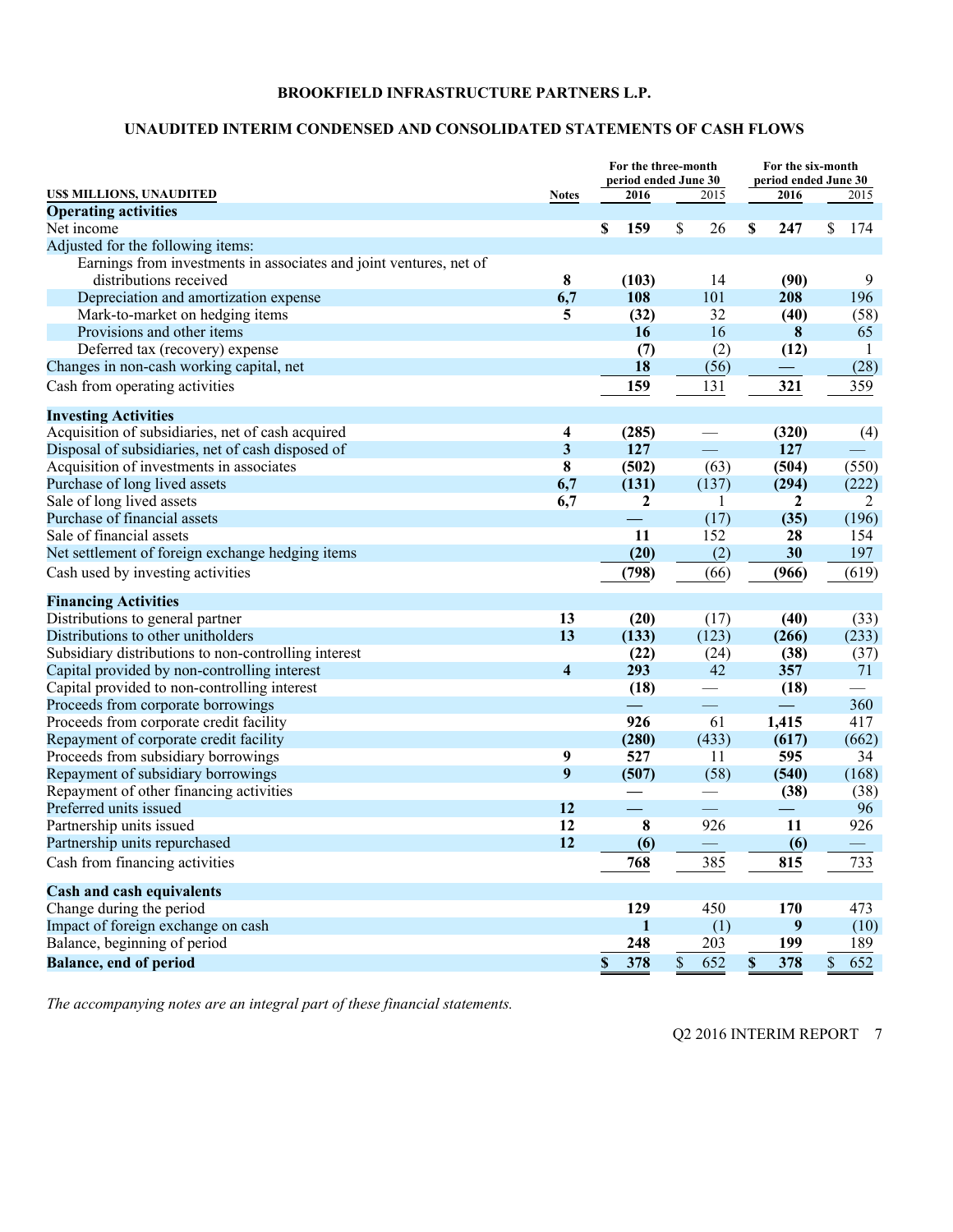#### **NOTES TO THE UNAUDITED INTERIM CONDENSED AND CONSOLIDATED FINANCIAL STATEMENTS**

*AS OF JUNE 30, 2016 AND DECEMBER 31, 2015 AND* 

# *FOR THE THREE AND SIX MONTH PERIODS ENDED JUNE 30, 2016 AND 2015*

# **1. ORGANIZATION AND DESCRIPTION OF THE BUSINESS**

Brookfield Infrastructure Partners L.P. ("the partnership") owns and operates utility, transport, energy and communications infrastructure businesses in North and South America, Europe and the Asia Pacific region. The partnership was formed as a limited partnership established under the laws of Bermuda, pursuant to a limited partnership agreement dated May 17, 2007, as amended and restated. The partnership is a subsidiary of Brookfield Asset Management Inc. ("Brookfield"). The partnership's units are listed on the New York Stock Exchange and the Toronto Stock Exchange under the symbols "BIP" and "BIP.UN," respectively. Our cumulative Class A preferred limited partnership units, Series 1, Series 3 and Series 5 are listed on the Toronto Stock Exchange under the symbols "BIP A" "BIP B" and "BIP C," respectively. The partnership's registered office is 73 Front Street, Hamilton, HM12, Bermuda.

In these notes to the interim condensed and consolidated financial statements, references to "units" are to the limited partnership units in our partnership other than the preferred units, references to our "preferred units" are to preferred limited partnership units in our partnership and references to our "unitholders" and "preferred unitholders" are to the holders of our units and preferred units, respectively.

# **2. SUMMARY OF ACCOUNTING POLICIES**

#### *a) Statement of compliance*

These interim condensed and consolidated financial statements of the partnership and its subsidiaries (together "Brookfield Infrastructure") have been prepared in accordance with International Accounting Standard 34, *Interim Financial Reporting,* ("IAS 34") as issued by the International Accounting Standards Board ("IASB") and using the accounting policies Brookfield Infrastructure applied in its consolidated financial statements as of and for the year ended December 31, 2015, other than the recently adopted amendments described below. The accounting policies the partnership applied in its annual consolidated financial statements as of and for the year ended December 31, 2015 are disclosed in Note 3 of such financial statements, with which reference should be made in reading these interim condensed and consolidated financial statements.

These interim condensed and consolidated financial statements were authorized for issuance by the Board of Directors of the partnership on August 12, 2016.

# *b) Recently adopted accounting standard amendments*

Brookfield Infrastructure applied, for the first time, certain amendments to Standards applicable to Brookfield Infrastructure that became effective January 1, 2016. The impact of adopting these amendments on the partnership's accounting policies and disclosures are as follows:

# *IAS 16 Property, Plant, and Equipment ("IAS 16") and IAS 38 Intangible Assets ("IAS 38")*

IAS 16, Property, Plant, and Equipment ("IAS 16") and IAS 38, Intangible Assets ("IAS 38") were both amended by the IASB as a result of clarifying the appropriate amortization method for intangible assets of service concession arrangements under IFRIC 12, Service Concession Arrangements ("SCAs"). The IASB determined that the issue does not only relate to SCAs but to all tangible and intangible assets that have finite useful lives. Amendments to IAS 16 prohibit entities from using a revenue-based depreciation method for items of property, plant, and equipment. Similarly, the amendment to IAS 38 introduces a rebuttable presumption that revenue is not an appropriate basis for amortization of an intangible asset, with only limited circumstances where the presumption can be rebutted. Guidance is also introduced to explain that expected future reductions in selling prices could be indicative of a reduction of the future economic benefits embodied in an asset. Amendments to IAS 16 and IAS 38 were applied prospectively resulting in no material impact on Brookfield Infrastructure's interim condensed and consolidated financial statements.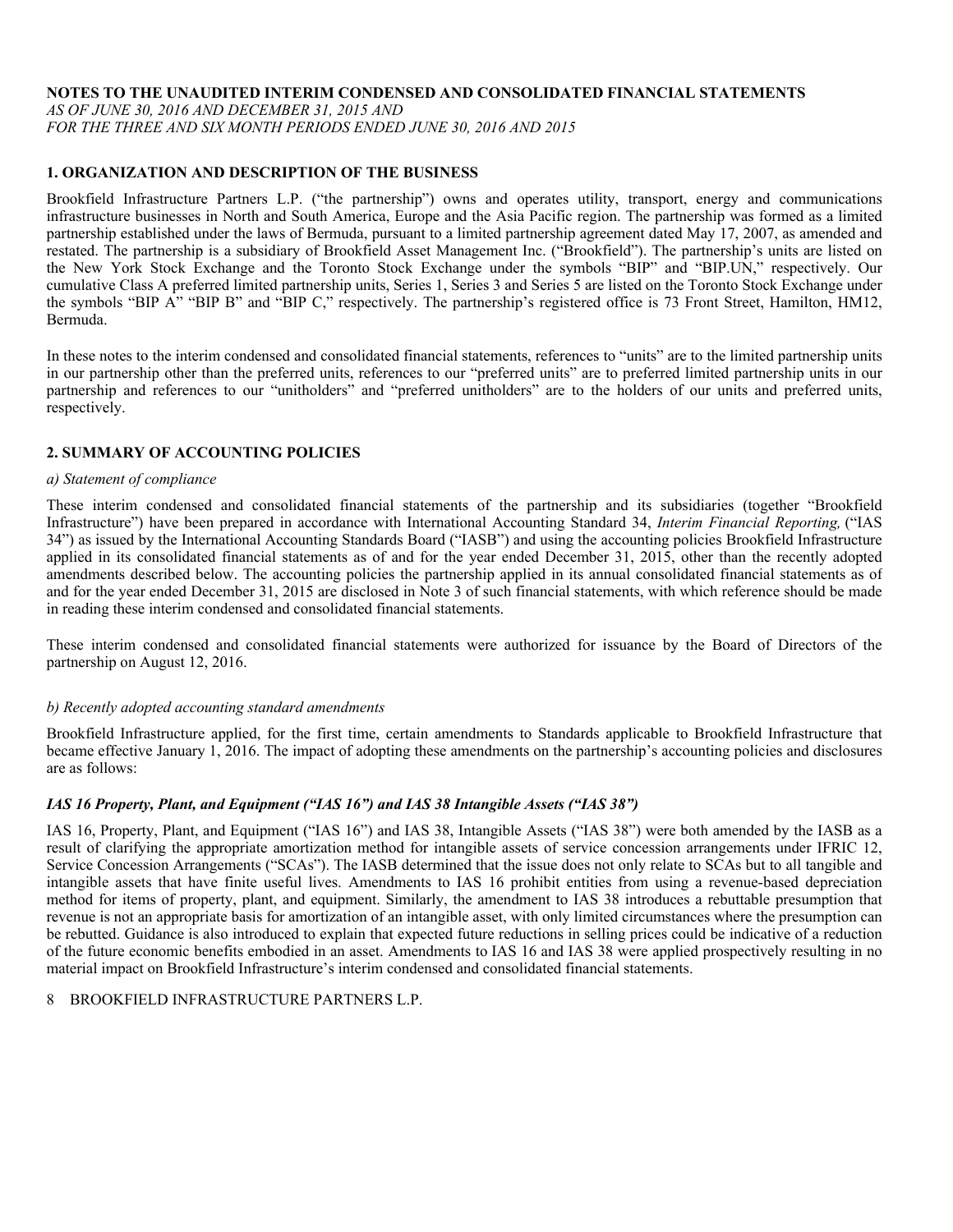#### *c) Standards issued but not yet adopted*

# *IFRS 15 Revenue from Contracts with Customers ("IFRS 15")*

IFRS 15 specifies how and when revenue should be recognized as well as requiring more informative and relevant disclosures. The Standard supersedes IAS 18, *Revenue*, IAS 11, *Construction Contracts* and a number of revenue-related interpretations. IFRS 15 applies to nearly all contracts with customers: the main exceptions are leases, financial instruments and insurance contracts. IFRS 15 must be applied for periods beginning on or after January 1, 2018 with early application permitted. Brookfield Infrastructure is currently evaluating the impact of IFRS 15 on its consolidated financial statements.

# *IFRS 9 Financial Instruments ("IFRS 9")*

In July 2014, the IASB issued the final publication of the IFRS 9 standard, superseding the current IAS 39, *Financial Instruments: Recognition and Measurement* standard. This standard establishes principles for the financial reporting of financial assets and financial liabilities that will present relevant and useful information to users of financial statements for their assessment of the amounts, timing and uncertainty of an entity's future cash flows. This new standard also includes a new general hedge accounting standard which will align hedge accounting more closely with an entity's risk management activities. It does not fully change the types of hedging relationships or the requirement to measure and recognize ineffectiveness, however, it will provide more hedging strategies that are used for risk management to qualify for hedge accounting and introduce more judgment to assess the effectiveness of a hedging relationship. The standard has a mandatory effective date for annual periods beginning on or after January 1, 2018, with early adoption permitted. Brookfield Infrastructure is currently evaluating the impact of IFRS 9 on its consolidated financial statements.

# *IFRS 16 Leases ("IFRS 16")*

The IASB has published a new standard, IFRS 16. The new standard brings most leases on balance sheet for lessees under a single model, eliminating the distinction between operating and finance leases. Lessor accounting however remains largely unchanged and the distinction between operating and finance leases is retained. IFRS 16 supersedes IAS 17, *Leases* and related interpretations and is effective for periods beginning on or after January 1, 2019, with earlier adoption permitted if IFRS 15 has also been applied. Brookfield Infrastructure is currently evaluating the impact of IFRS 16 on its consolidated financial statements.

# **3. ASSETS CLASSIFIED AS HELD FOR SALE**

#### **a) Ontario electricity transmission operation**

In January 2016, Brookfield Infrastructure executed definitive agreements to sell its 100% interest in its Ontario electricity transmission operation to a third party for proceeds of approximately \$285 million. Completion of the transaction is expected to occur in the second half of 2016, subject to customary closing conditions. The Ontario electricity transmission operation was reported as a wholly owned subsidiary on the Consolidated Statement of Financial Position until the fourth quarter of 2015 and has since been classified as held for sale.

# **b) European energy distribution operation**

In May 2016, Brookfield Infrastructure completed the sale of its 100% interest in its European energy distribution operation to a third party for net proceeds of \$127 million. As the property, plant and equipment of the European energy distribution operation are revalued to fair market value in accordance with IAS 16, *Property, Plant & Equipment,* the net proceeds received approximated the carrying value of the business and therefore no gain or loss on disposition was recorded. As a result of the disposition accumulated revaluation surplus of \$141 million post-tax was reclassified from accumulated other comprehensive income directly to retained earnings and recorded within Other items on the Consolidated Statements of Partnership Capital. The European energy distribution operation was reported as a wholly owned subsidiary on the Consolidated Statement of Financial Position until the fourth quarter of 2015 and has since been classified as held for sale up to the date of disposition.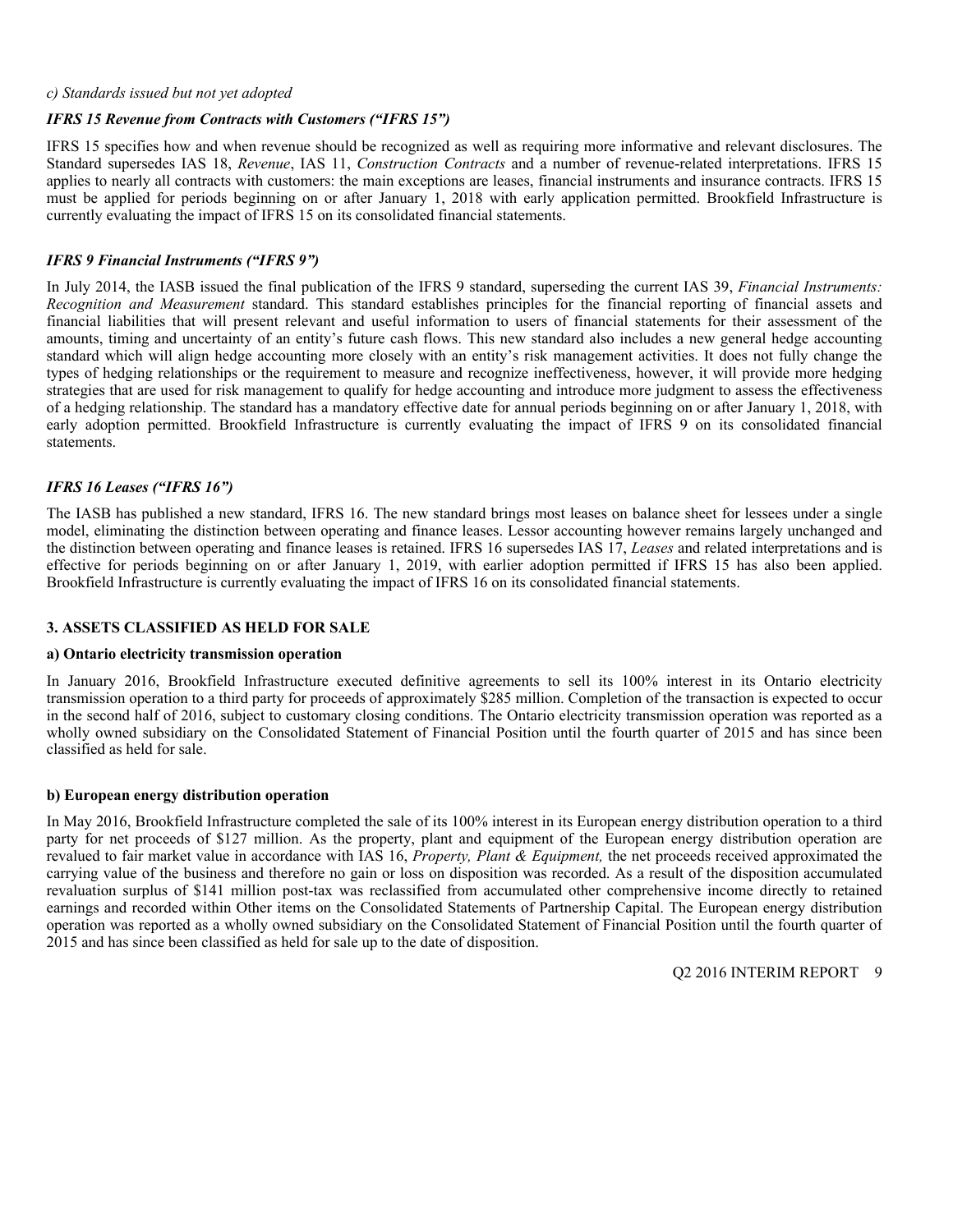The following table presents the assets and liabilities that are classified as held for sale as of June 30, 2016 and December 31, 2015:

| <b>USS MILLIONS</b>                                                     |     | June 30, 2016 | December 31, 2015 |
|-------------------------------------------------------------------------|-----|---------------|-------------------|
| <b>Assets</b>                                                           |     |               |                   |
| Cash and cash equivalents                                               | \$. |               |                   |
| Accounts receivable and other $(1)$                                     |     | 23            | 41                |
| Property, plant and equipment                                           |     | 291           | 531               |
| Assets classified as held for sale                                      |     | 317           | 580               |
| <b>Liabilities</b>                                                      |     |               |                   |
| Accounts payable and other                                              | \$. |               | 29                |
| Non-recourse borrowings                                                 |     | 115           | 203               |
| Financial liabilities                                                   |     |               | 20                |
| Deferred income tax liability                                           |     |               | 23                |
| Liabilities directly associated with assets classified as held for sale |     | 122           | 275               |

*1. Includes \$20 million of property which was not sold in conjunction with the disposition of our European energy distribution operation. A sale process is in progress with a plan to sell these properties in the next 12 months.* 

#### **4. ACQUISITION OF BUSINESSES**

#### **a) Acquisition of Peruvian toll road business**

On June 28, 2016, Brookfield Infrastructure expanded its toll road business to Peru as it acquired an effective 18% interest in Rutas de Lima S.A.C ("Rutas"), through a Brookfield-sponsored Infrastructure fund, for total consideration of \$140 million, comprised of \$130 million cash (consortium total of \$400 million funded through the partnership) and an amount payable of \$10 million (consortium total of \$30 million). Concurrently, Brookfield Infrastructure entered into a voting agreement with an affiliate of Brookfield, providing Brookfield Infrastructure the right to direct the relevant activities of the entity, thereby providing Brookfield Infrastructure with control. Accordingly, Brookfield Infrastructure consolidated the entity effective June 28, 2016. Acquisition costs of less than \$1 million were recorded as Other expenses within the interim condensed and consolidated Statement of Operating Results in the second quarter of 2016.

*Consideration transferred* 

| <b>USS MILLIONS</b>         |                          |
|-----------------------------|--------------------------|
| Cash                        | \$130                    |
| Consideration payable $(1)$ | $\_10$                   |
| <b>Total consideration</b>  | \$140                    |
|                             | $\overline{\phantom{a}}$ |

*Fair value of assets and liabilities acquired as of June 28, 2016 (provisional)(2)*

| <b>USS MILLIONS</b>                                 |       |
|-----------------------------------------------------|-------|
| Cash and cash equivalents $(3)$                     | \$115 |
| Accounts receivable and other                       | 121   |
| Property, plant and equipment                       | b     |
| Intangible assets $(4)$                             | 973   |
| Goodwill                                            | 139   |
| Deferred income tax and other liabilities           | (160) |
| Non-recourse borrowings                             | (441) |
| Net assets acquired before non-controlling interest | 753   |
| Non-controlling interest $(5)$                      | (613) |
| Net assets acquired                                 | \$140 |

*1. The purchase price is payable in a series of four payments, one on the date of acquisition as well as three equal payments made 18 months, 27 months and 36 months subsequent to this date and consequently an amount payable of \$10 million is recorded as a financial liability within the consolidated statements of financial position at June 30, 2016.* 

*2. The fair values of all acquired assets and liabilities for this operation have been determined on a provisional basis, pending finalization of the determination of the fair values of the acquired net assets.* 

*3. Includes \$114 million of restricted cash primarily related to toll road construction obligations.* 

*4. Includes a 30 year Peruvian toll road service concession agreement with 27 years remaining in its term. The agreement obligates Rutas to maintain the toll roads to an acceptable standard in exchange for the ability to charge regulated tariffs to the users of the toll road.* 

*5. Non-controlling interest represents the interest not acquired by Brookfield Infrastructure, measured at fair value at the acquisition date.*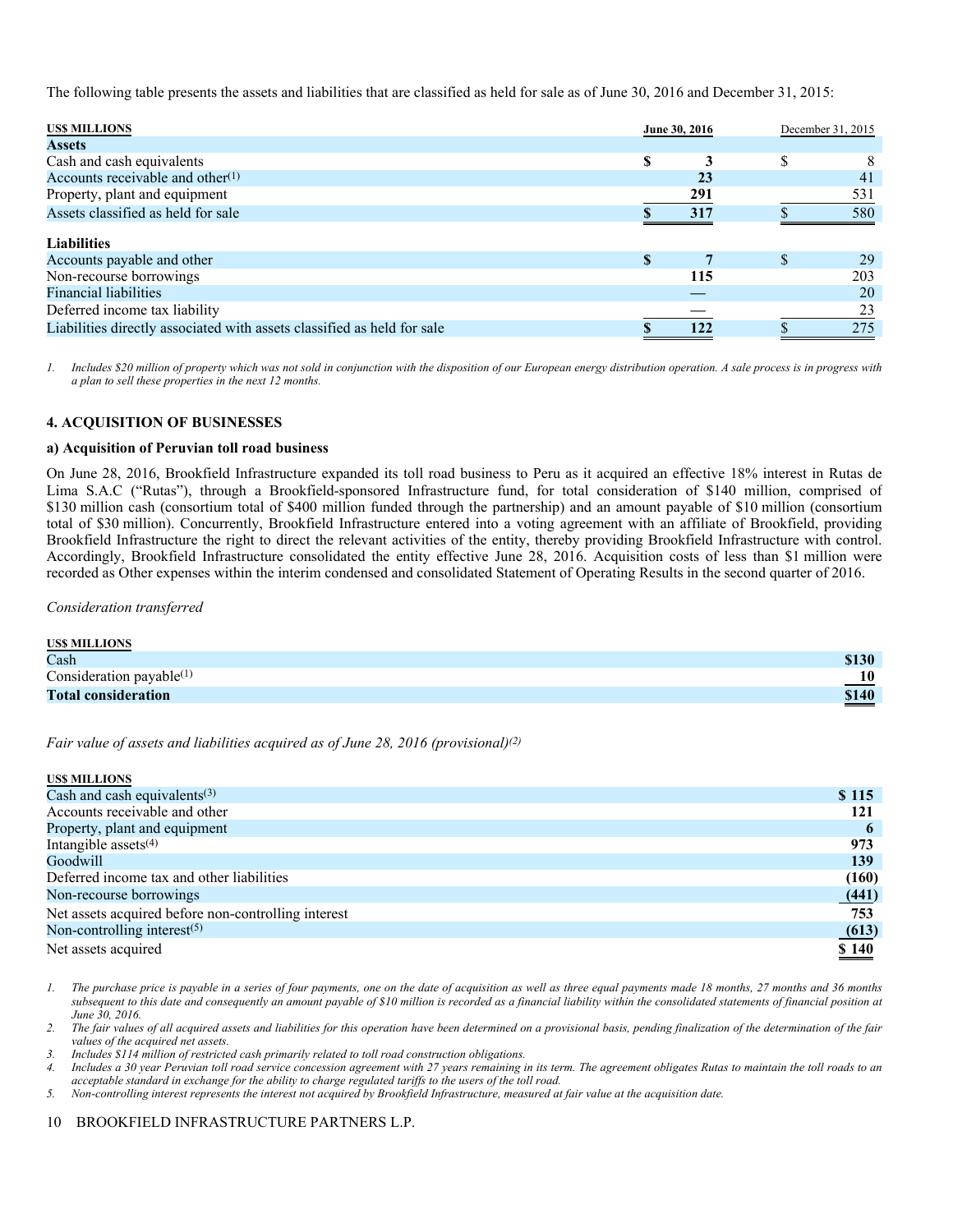Upon acquisition of the Peruvian toll road business by Brookfield Infrastructure, a deferred tax liability of \$139 million was recorded. The deferred income tax liability arose because tax bases of the net assets acquired were significantly lower than their fair values. The inclusion of this liability in the net book value of the acquired business gave rise to goodwill of \$139 million, which is recoverable so long as the tax circumstances that gave rise to the goodwill do not change. To date, no such changes have occurred. None of the goodwill recognized is expected to be deductible for income tax purposes.

During the three and six month periods ended June 30, 2016 the Peruvian toll road business contributed revenues and net income of less than \$1 million.

#### **b) Acquisition of Indian toll road business**

On March 1, 2016, Brookfield Infrastructure expanded its toll road platform to India as it acquired a 40% interest in a toll road business from Gammon Infrastructure Projects Limited ("GIPL") for consideration of \$42 million through a Brookfield-sponsored Infrastructure fund. Concurrently, Brookfield Infrastructure entered into a voting agreement with an affiliate of Brookfield, providing Brookfield Infrastructure the right to direct the relevant activities of the entity, thereby providing Brookfield Infrastructure with control. Accordingly, Brookfield Infrastructure consolidated the entity effective March 1, 2016. Acquisition costs of \$2 million were recorded as Other expenses within the interim condensed and consolidated Statement of Operating Results in the first quarter of 2016.

*Consideration transferred* 

| <b>USS MILLIONS</b>        |                            |
|----------------------------|----------------------------|
| Cash                       | <u>ድ 45</u><br>$\sqrt{16}$ |
| <b>Total consideration</b> | \$42<br>ዎተራ                |

*Fair value of assets and liabilities acquired as of March 1, 2016 (provisional)(1)*

| <b>USS MILLIONS</b>                                 |                     |
|-----------------------------------------------------|---------------------|
| Accounts receivable and other <sup>(2)</sup>        | S.<br>41            |
| Property, plant, and equipment                      |                     |
| Financial assets                                    | <b>180</b>          |
| Intangible assets                                   | 120                 |
| Deferred income tax assets                          | 14                  |
| Accounts payable and other                          | (50)                |
| Non-recourse borrowings                             | (205)               |
| Net assets acquired before non-controlling interest | 106                 |
| Non-controlling interest $(3)$                      | (64)                |
| Net assets acquired                                 | $\underline{\$ 42}$ |

*1. The fair values of all acquired assets and liabilities for this operation have been determined on a provisional basis, pending finalization of the determination of the fair values of the acquired net assets.* 

*2. Includes \$22 million of restricted cash primarily relating to debt servicing requirements.* 

*3. Non-controlling interest represents the interest not acquired by Brookfield Infrastructure, measured at fair value at the acquisition date which is equal to the consideration paid by the non-controlling interest.* 

Upon acquisition of the Indian toll road business by Brookfield Infrastructure, a deferred tax asset of \$14 million was recorded. Deferred tax assets arose from deductible temporary differences and are recognized to the extent that it is probable that there will be sufficient taxable income against which to utilize the benefits of the temporary differences and that they are expected to reverse in the foreseeable future.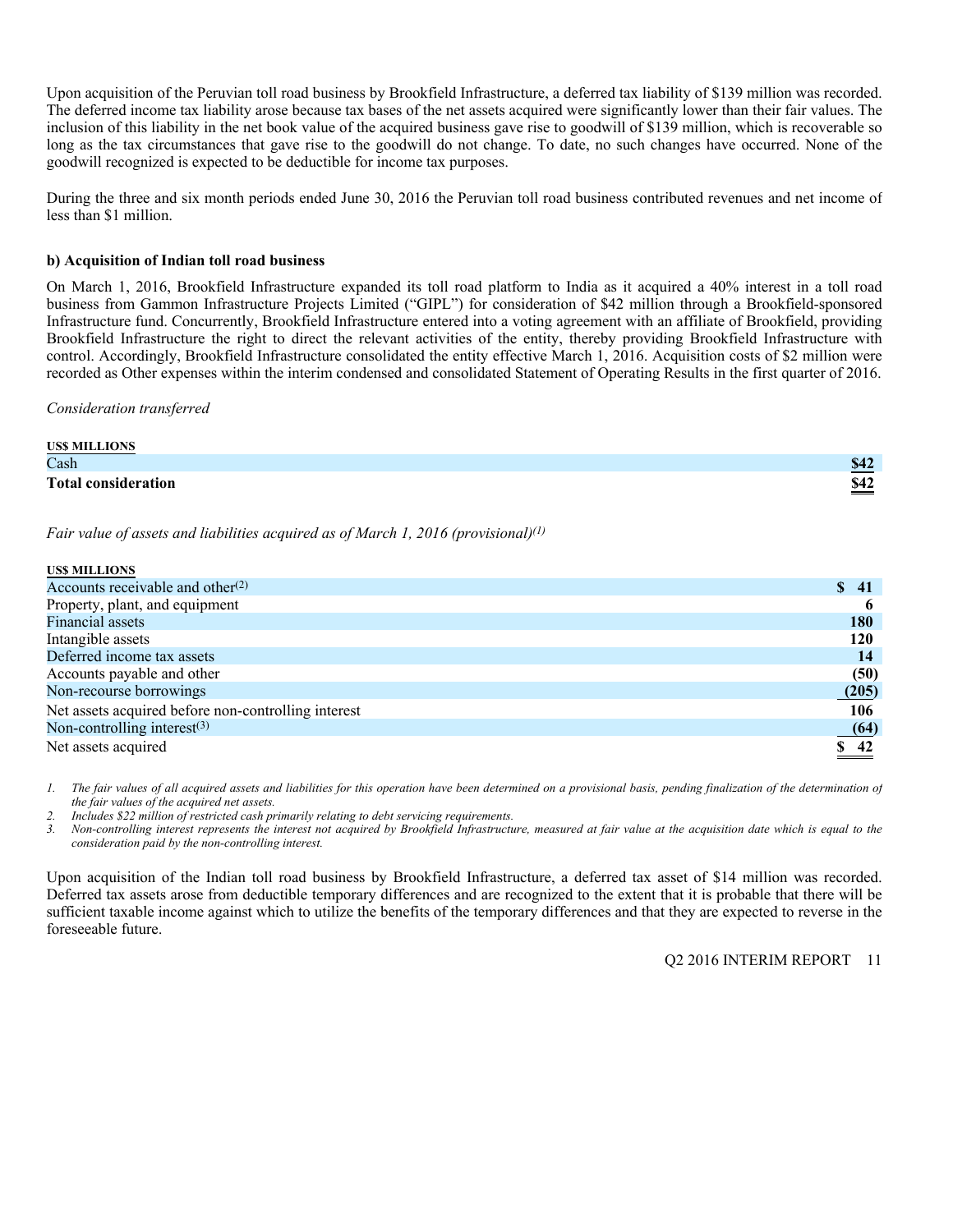### **c) Acquisition of Chilean toll road business**

On July 8, 2015, Brookfield Infrastructure acquired an additional 26% interest in Tunel San Cristobal ("TSC"), a Chilean toll road, through a Brookfield sponsored partnership for proceeds of \$14 million, bringing Brookfield Infrastructure's total ownership interest to 51%. Concurrent with the acquisition of the additional interest, Brookfield Infrastructure entered into a voting agreement with an affiliate of Brookfield, providing Brookfield Infrastructure the right to direct the relevant activities of the entity, thereby providing Brookfield Infrastructure with control. Accordingly, Brookfield Infrastructure consolidates the entity. At the date of the acquisition, Brookfield Infrastructure recognized \$156 million of total assets, of which \$137 million related to intangible assets, and \$100 million of total liabilities. Acquisition costs of \$1 million were expensed at the acquisition date and recorded as Other expenses on the Consolidated Statements of Operating Results. A gain of \$14 million resulting from the re-measurement of the partnership's preexisting 25% interest to fair value was included in Other income on the Consolidated Statement of Operating Results on the date of acquisition. Non-controlling interest of \$28 million was recorded, representing the interest not acquired by Brookfield Infrastructure and was measured at fair value on the acquisition date.

#### **d) Supplemental information**

Had the acquisition of the Indian and Peruvian toll road businesses been effective January 1, 2016, the revenue and net income of Brookfield Infrastructure would have been \$1,009 million and \$260 million, respectively, for the six month period ended June 30, 2016.

In determining the pro-forma revenue and net income attributable to the partnership, management has:

- Calculated depreciation of property, plant and equipment and intangible assets acquired on the basis of the fair values at the time of the business combination rather than the carrying amounts recognized in the pre-acquisition financial statements and;
- Based borrowing costs on the funding levels, credit ratings and debt and equity position of Brookfield Infrastructure after the business combination.

# **5. FAIR VALUE OF FINANCIAL INSTRUMENTS**

The fair value of a financial instrument is the price that would be received to sell an asset or paid to transfer a liability in an orderly transaction between market participants at the measurement date. Fair values are determined by reference to quoted bid or ask prices, when available. Where bid and ask prices are unavailable, the closing price of the most recent transaction of that instrument is used. In the absence of an active market, fair values are determined based on prevailing market rates (bid and ask prices, as appropriate) for instruments with similar characteristics and risk profiles or internal or external valuation models, such as option pricing models and discounted cash flow analysis, using observable market inputs.

Fair values determined using valuation models require the use of assumptions concerning the amount and timing of estimated future cash flows and discount rates. In determining those assumptions, Brookfield Infrastructure looks primarily to external readily observable market inputs such as interest rate yield curves, currency rates and price and rate volatilities as applicable. The fair value of interest rate swap hedging items which form part of financing arrangements is calculated by way of discounted cash flows using market interest rates and applicable credit spreads.

# **Classification of Financial Instruments**

Financial instruments classified as fair value through profit or loss are carried at fair value on the Consolidated Statements of Financial Position. Changes in the fair values of financial instruments classified as fair value through profit or loss are recognized in profit or loss. Mark-to-market adjustments on hedging items for those in an effective hedging relationship and changes in the fair value of available-for-sale securities are recognized in other comprehensive income.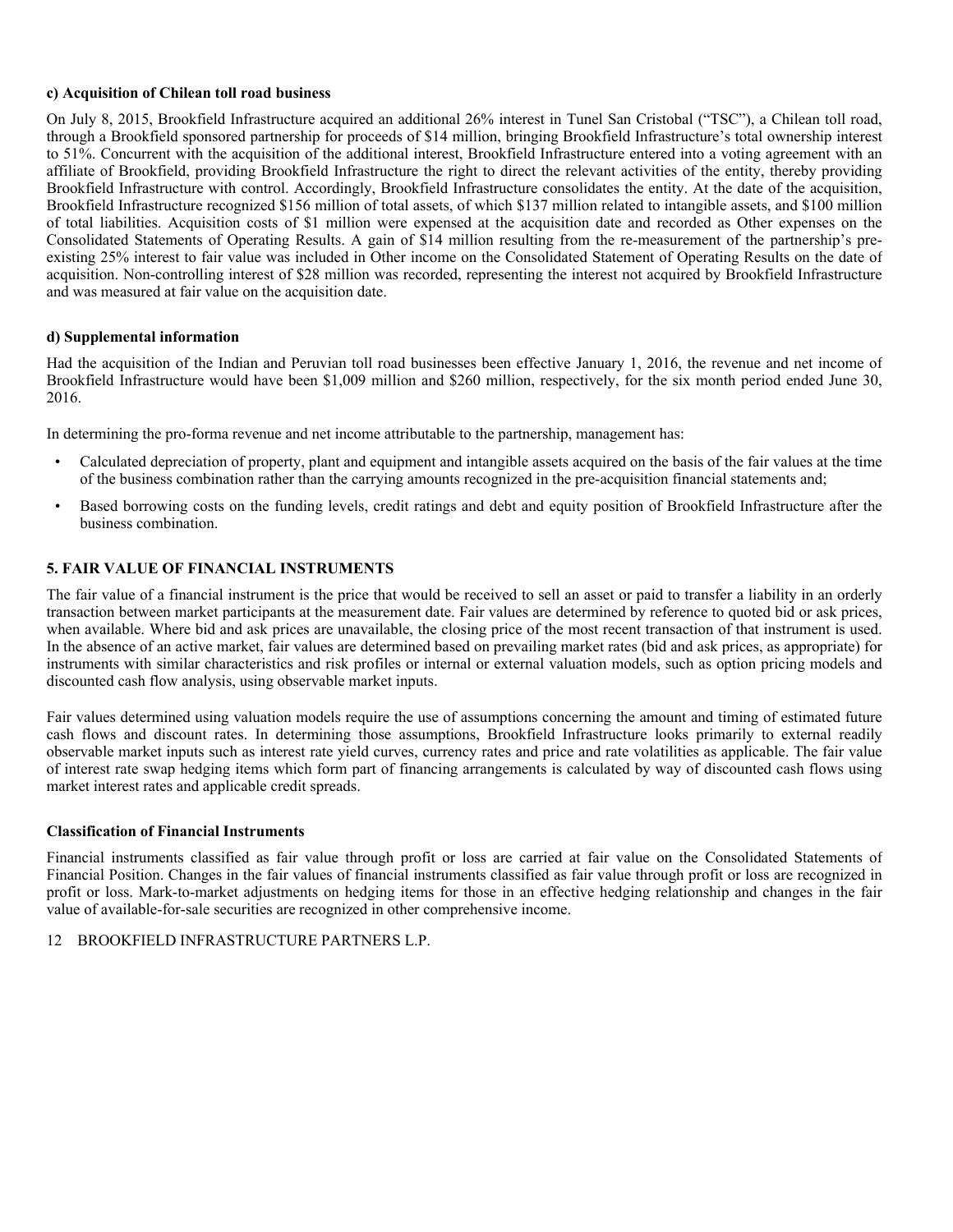### **Carrying Value and Fair Value of Financial Instruments**

The following table provides the allocation of financial instruments and their associated financial instrument classifications as at June 30, 2016:

| <b>USS MILLIONS</b><br><b>Financial Instrument Classification</b> | <b>FVTPL</b> |   | Available-for-<br>sale Securities<br>(Fair Value) |    | Loans & Receivables/<br><b>Other Liabilities</b> |              |
|-------------------------------------------------------------------|--------------|---|---------------------------------------------------|----|--------------------------------------------------|--------------|
| <b>MEASUREMENT BASIS</b>                                          | (Fair Value) |   | through OCI)                                      |    | (Amortized Cost)                                 | Total        |
| <b>Financial assets</b>                                           |              |   |                                                   |    |                                                  |              |
| Cash and cash equivalents                                         | \$           | S |                                                   | S  | 378                                              | \$<br>378    |
| Accounts receivable and<br>other                                  |              |   |                                                   |    | 443                                              | 443          |
| Financial assets<br>(current and non-current) $(1)$               | 919          |   |                                                   |    | 512                                              | 1,431        |
| Marketable securities $(2)$                                       |              |   | 1,379                                             |    |                                                  | 1,379        |
| Total                                                             | 919          |   | 1,379                                             |    | 1,333                                            | \$<br>3,631  |
| <b>Financial liabilities</b>                                      |              |   |                                                   |    |                                                  |              |
| Corporate borrowings                                              | \$           | S |                                                   | S  | 2,238                                            | \$<br>2,238  |
| Non-recourse borrowings<br>(current and non-current)              |              |   |                                                   |    | 6,710                                            | 6,710        |
| Accounts payable and other                                        |              |   |                                                   |    | 625                                              | 625          |
| Preferred shares $(3)$                                            |              |   |                                                   |    | <b>20</b>                                        | 20           |
| <b>Financial liabilities</b><br>(current and non-current) $(1)$   | 525          |   |                                                   |    |                                                  | 525          |
| <b>Total</b>                                                      | \$<br>525    |   |                                                   | \$ | 9,593                                            | \$<br>10,118 |

 *1. Derivative instruments which are elected for hedge accounting totaling \$760 million are included in financial assets and \$222 million of derivative instruments are included in financial liabilities.* 

*2. On March 14, 2016 Brookfield Infrastructure, alongside institutional partners and a Brookfield sponsored infrastructure fund, and Qube Holdings Limited ("Qube"), along with its institutional partners, announced a binding agreement to implement a transaction that will result in the acquisition of Asciano Limited ("Asciano"), a port and rail logistics company in Australia. Brookfield Infrastructure intends to tender the 20% interest in Asciano acquired in the fourth quarter of 2015 in the next 12 months. Accordingly, Brookfield Infrastructure reclassified its interest in Asciano from non-current to current financial assets during the first quarter of 2016. During the first quarter of 2016, Brookfield Infrastructure earned a \$27 million break fee, net of transactions costs, associated with the original scheme transaction for Asciano lapsing. Also during the first quarter of 2016, Brookfield Infrastructure received a \$13 million dividend associated with its interest in Asciano. Both items have been recorded in Other income on the interim condensed and consolidated Statement of Operating Results in the first quarter of 2016.* 

*3. \$20 million of preferred shares issued to wholly-owned subsidaries of Brookfield.*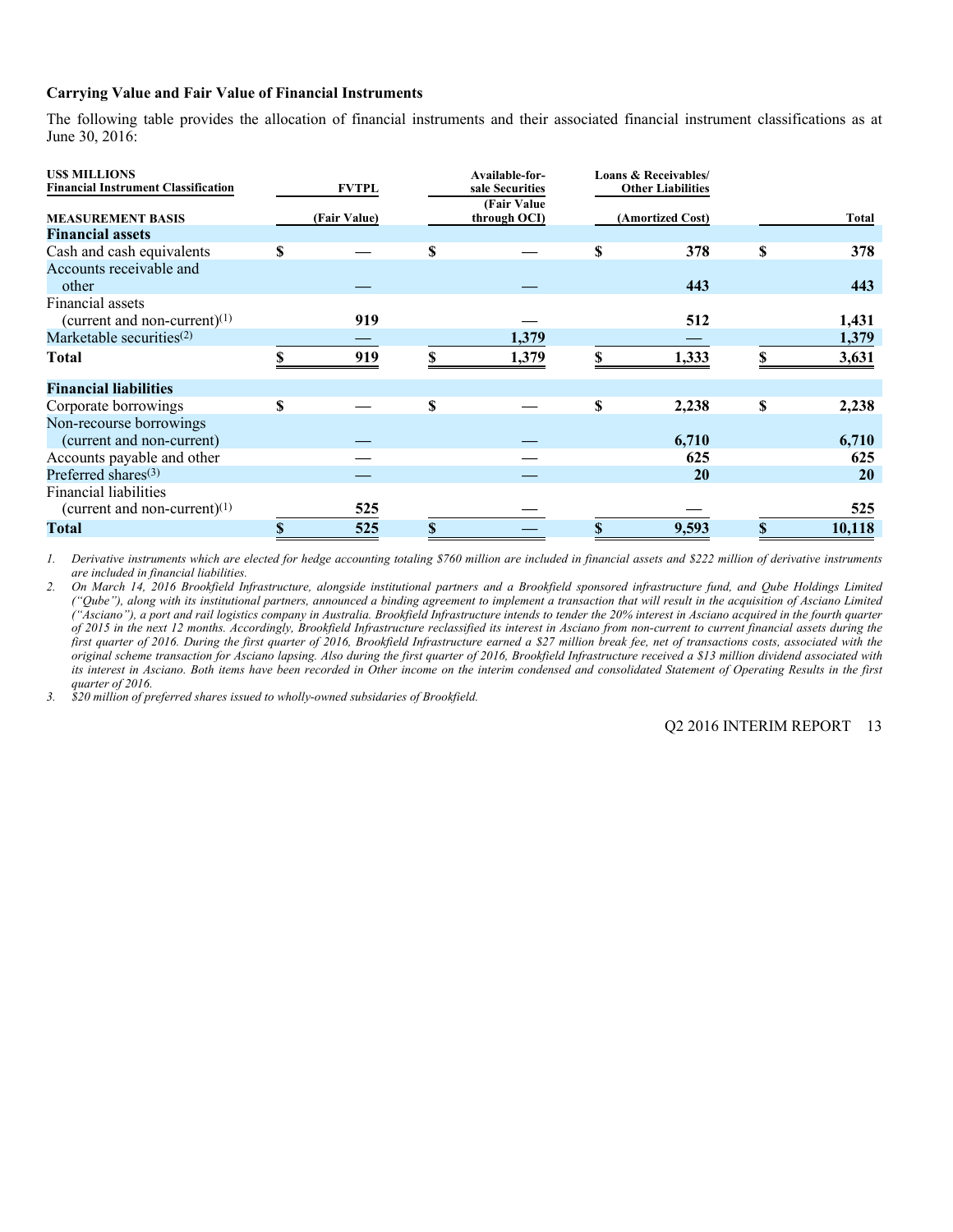The following table provides the allocation of financial instruments and their associated financial instrument classifications as at December 31, 2015:

| <b>USS MILLIONS</b><br><b>Financial Instrument Classification</b> | <b>FVTPL</b> | Available-for-<br>sale Securities | Loans & Receivables/<br><b>Other Liabilities</b> |             |
|-------------------------------------------------------------------|--------------|-----------------------------------|--------------------------------------------------|-------------|
| <b>MEASUREMENT BASIS</b>                                          | (Fair Value) | (Fair Value)<br>through OCI)      | (Amortized Cost)                                 | Total       |
| <b>Financial assets</b>                                           |              |                                   |                                                  |             |
| Cash and cash equivalents                                         |              | \$                                | \$<br>199                                        | \$<br>199   |
| Accounts receivable and<br>other                                  |              |                                   | 322                                              | 322         |
| Financial assets (current and<br>non-current) $(1)$               | 741          |                                   | 330                                              | 1,071       |
| Marketable securities                                             |              | 1,281                             |                                                  | 1,281       |
| Total                                                             | 741          | 1,281                             | 851                                              | 2,873       |
| <b>Financial liabilities</b>                                      |              |                                   |                                                  |             |
| Corporate borrowings                                              | \$           | \$                                | \$<br>1,380                                      | \$<br>1,380 |
| Non-recourse borrowings                                           |              |                                   |                                                  |             |
| (current and non-current)                                         |              |                                   | 5,852                                            | 5,852       |
| Accounts payable and other                                        |              |                                   | 474                                              | 474         |
| Preferred shares <sup><math>(2)</math></sup>                      |              |                                   | 20                                               | 20          |
| Financial liabilities (current<br>and non-current) <sup>(1)</sup> | 582          |                                   |                                                  | 582         |
| Total                                                             | 582          |                                   | 7,726                                            | 8,308       |

*1. Derivative instruments which are elected for hedge accounting totaling \$601 million are included in financial assets and \$230 million of derivative instruments are included in financial liabilities.* 

*2. \$20 million of preferred shares issued to wholly-owned subsidaries of Brookfield.* 

The following table provides the carrying values and fair values of financial instruments as at June 30, 2016 and December 31, 2015:

|                                                  | June 30, 2016 |                       |                   |          |    | December 31, 2015 |    |            |  |  |
|--------------------------------------------------|---------------|-----------------------|-------------------|----------|----|-------------------|----|------------|--|--|
| <b>USS MILLIONS</b>                              |               | <b>Carrying Value</b> | <b>Fair Value</b> |          |    | Carrying Value    |    | Fair Value |  |  |
| <b>Financial assets</b>                          |               |                       |                   |          |    |                   |    |            |  |  |
| Cash and cash equivalents                        | S             | 378                   | S                 | 378      | \$ | 199               | \$ | 199        |  |  |
| Accounts receivable and other                    |               | 443                   |                   | 443      |    | 322               |    | 322        |  |  |
| Financial assets (current and non-current)       |               | 1,431                 |                   | 1,431    |    | 1,071             |    | 1,071      |  |  |
| Marketable securities                            |               | 1,379                 |                   | 1,379    |    | 1,281             |    | 1,281      |  |  |
| Total                                            |               | 3,631                 | S.                | 3,631    | \$ | 2,873             |    | \$2,873    |  |  |
| <b>Financial liabilities</b>                     |               |                       |                   |          |    |                   |    |            |  |  |
| Corporate borrowings $(1)$                       | S             | 2,238                 | $\mathbf S$       | 2,266    | \$ | 1,380             |    | \$1,386    |  |  |
| Non-recourse borrowings <sup>(2)</sup>           |               | 6,710                 |                   | 6.729    |    | 5,852             |    | 6,093      |  |  |
| Accounts payable and other financial liabilities |               | 625                   |                   | 625      |    | 474               |    | 474        |  |  |
| Preferred shares $(3)$                           |               | 20                    |                   | 20       |    | 20                |    | 20         |  |  |
| Financial liabilities (current and non-current)  |               | 525                   |                   | 525      |    | 582               |    | 582        |  |  |
| Total                                            |               | 10,118                |                   | \$10,165 | \$ | 8,308             |    | \$8,555    |  |  |

*1. Corporate borrowings are classified under level 1 of the fair value hierarchy; as quoted prices in an active market are available.* 

*2. Non recourse borrowings are classified under level 2 of the fair value hierarchy with the exception of certain borrowings at the UK port operation which are classified under level 1. For level 2 fair values, future cash flows are estimated based on observable forward interest rates at the end of the reporting period.* 

*3. \$20 million of preferred shares issued to wholly owned subsidiaries of Brookfield.*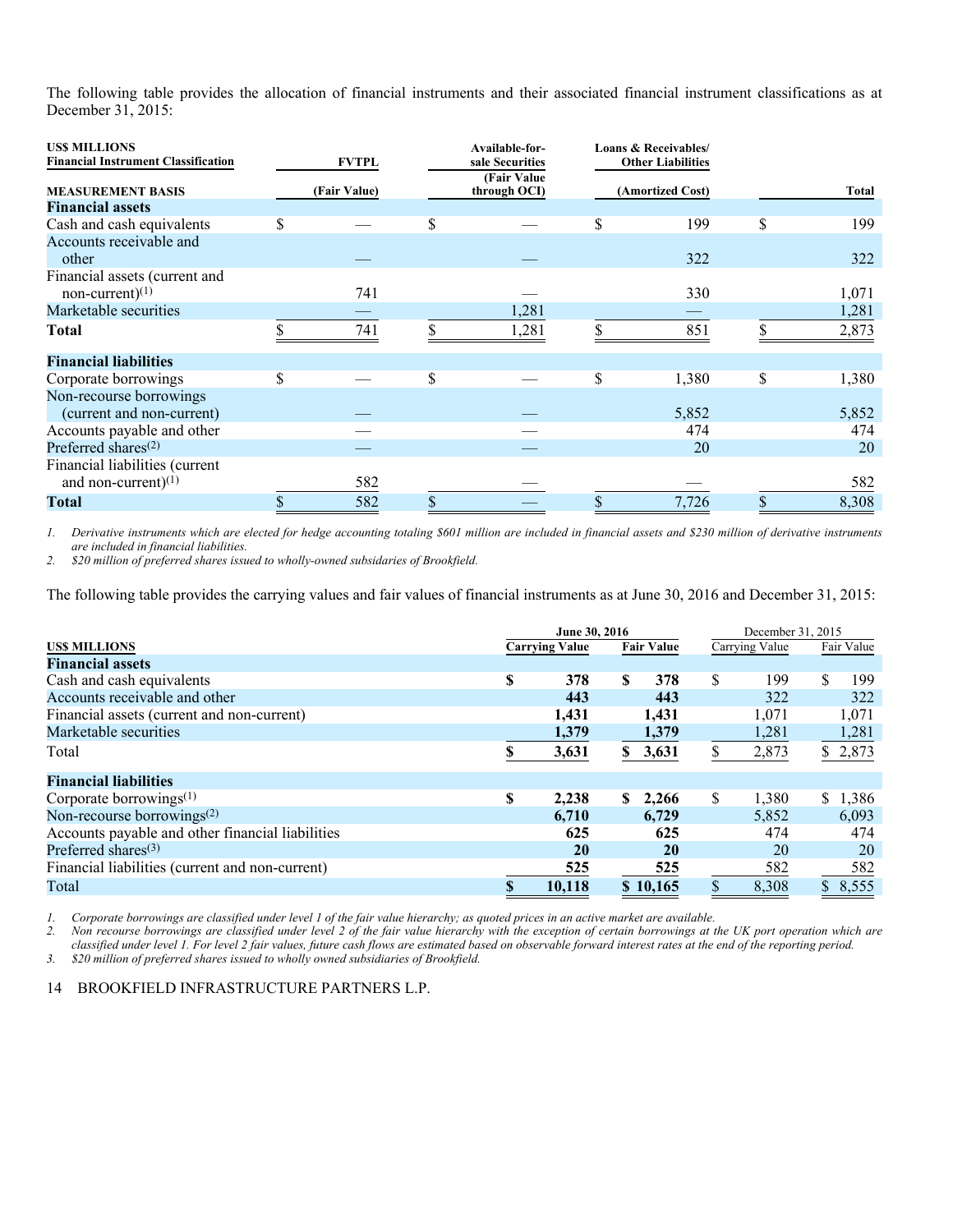### **Hedging Activities**

Brookfield Infrastructure uses derivatives and non-derivative financial instruments to manage or maintain exposures to interest and currency risks. For certain derivatives which are used to manage exposures, Brookfield Infrastructure determines whether hedge accounting can be applied. When hedge accounting can be applied, a hedge relationship can be designated as a fair value hedge, cash flow hedge or a hedge of foreign currency exposure of a net investment in a foreign operation with a functional currency other than the U.S. dollar. To qualify for hedge accounting the derivative must be highly effective in accomplishing the objective of offsetting changes in the fair value or cash flows attributable to the hedged risk both at inception and over the life of the hedge. If it is determined that the derivative is not highly effective as a hedge, hedge accounting is discontinued prospectively.

#### **Cash Flow Hedges**

Brookfield Infrastructure uses interest rate swaps to hedge the variability in cash flows related to a variable rate asset or liability and highly probable forecasted issuances of debt. The settlement dates typically coincide with the dates on which the interest is payable on the underlying debt, and the amount accumulated in equity is reclassified to income or loss over the period that the floating rate interest payments on debt affect income or loss. For the three and six months ended June 30, 2016, pre-tax net unrealized losses of \$74 million and \$nil, respectively, (2015: gains of \$12 million and \$5 million, respectively) were recorded in other comprehensive income (loss) for the effective portion of the cash flow hedges. As of June 30, 2016, there was a net derivative asset balance of \$512 million relating to hedging items designated as cash flow hedges (December 31, 2015: \$376 million asset).

#### **Net Investment Hedges**

Brookfield Infrastructure uses foreign exchange hedging items and foreign currency denominated debt instruments to manage its foreign currency exposures arising from net investments in foreign operations having a functional currency other than the U.S. dollar. For the three and six months ended June 30, 2016, unrealized pre-tax net gains of \$140 million and \$31 million, respectively, (2015: losses of \$103 million and \$210 million, respectively) were recorded in other comprehensive (loss) income for the effective portion of hedges of net investments in foreign operations. Further, for the three and six months ended June 30, 2016, Brookfield Infrastructure recognized a \$20 million loss and \$12 million loss, respectively, (2015: \$2 million loss and \$197 million gain, respectively) in other comprehensive income (loss) related to the net settlement of foreign exchange hedging items. As of June 30, 2016, there was a net derivative asset balance of \$26 million relating to hedging items designated as net investment hedges (December 31, 2015: \$5 million liability).

#### **Fair Value Hierarchical Levels**

Fair value hierarchical levels are directly determined by the amount of subjectivity associated with the valuation inputs of these assets and liabilities, and are as follows:

- Level 1 Inputs are unadjusted, quoted prices in active markets for identical assets or liabilities at the measurement date.
- Level 2 Inputs (other than quoted prices included in Level 1) are either directly or indirectly observable for the asset or liability through correlation with market data at the measurement date and for the duration of the instrument's anticipated life. Fair valued assets and liabilities that are included in this category are primarily certain hedging items, other financial assets carried at fair value in an inactive market.
- Level 3 Inputs reflect management's best estimate of unobservable inputs that market participants would use in pricing the asset or liability at the measurement date. Consideration is given to the risk inherent in the valuation technique and the risk inherent in the inputs to determining the estimate.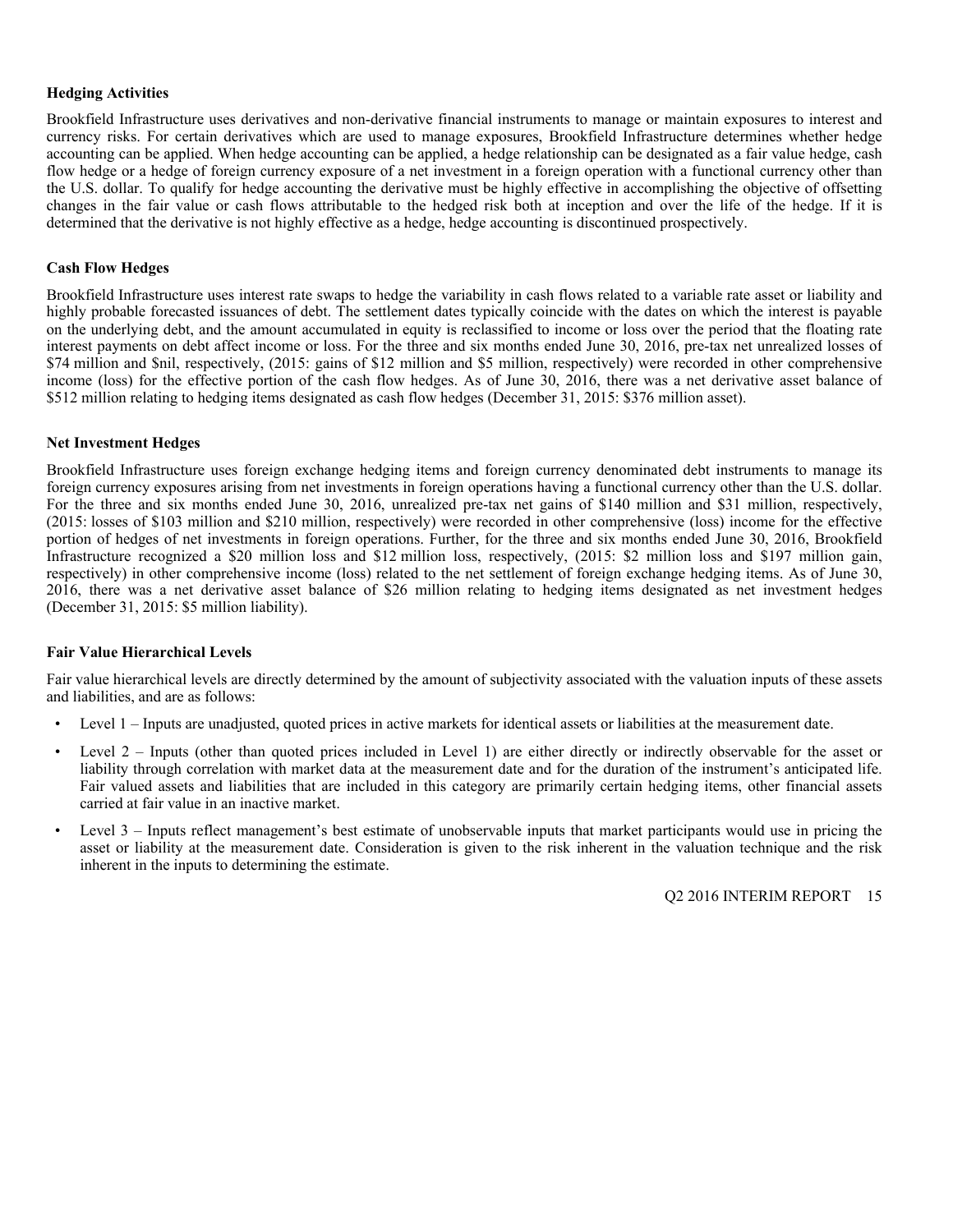Fair value of the partnership's financial assets and financial liabilities are measured at fair value on a recurring basis. The following table summarizes the valuation techniques and significant inputs for Brookfield Infrastructure's financial assets and financial liabilities:

| <b>Fair Value</b> |   |       |               |       |  |                   |
|-------------------|---|-------|---------------|-------|--|-------------------|
| Hierarchy         |   |       |               |       |  | December 31, 2015 |
| Level $1^{(1)}$   | S | 1,379 | \$            | 1,281 |  |                   |
| Level $2^{(2)}$   |   |       |               |       |  |                   |
|                   |   | 229   |               | 111   |  |                   |
|                   |   | 114   |               | 48    |  |                   |
| Level $2^{(2)}$   |   |       |               |       |  |                   |
|                   |   | 690   |               | 630   |  |                   |
|                   |   | 365   |               | 488   |  |                   |
| Level $3^{(3)}$   |   |       |               |       |  |                   |
|                   |   | 46    |               | 46    |  |                   |
|                   |   |       | June 30, 2016 |       |  |                   |

*1. Valuation technique: Quoted bid prices in an active market.* 

*2. Valuation technique: Discounted cash flow. Future cash flows are estimated based on forward exchange rates (from observable forward exchange rates at the end of the reporting period) and contract forward rates, discounted at a rate that reflects the issuer's or counterparty's credit risk.* 

*3. Valuation technique: Discounted cash flow. Future cash flows primarily driven by the operating performance of a certain subsidiary and the use of assumptions concerning the amount and timing of estimated future cash flows and discount rates.* 

Assets and liabilities measured at fair value on a recurring basis include \$2,298 million (2015: \$2,022 million) of financial assets and \$525 million (2015: \$582 million) of financial liabilities which are measured at fair value using valuation inputs based on management's best estimates. During the three and six months ended June 30, 2016 and 2015, no transfers were made between level 1 and level 2 or level 2 and level 3. The following table categorizes financial assets and liabilities, which are carried at fair value, based upon the level of input.

|                                                       | June 30, 2016 |                |               | December 31, 2015 |         |         |  |
|-------------------------------------------------------|---------------|----------------|---------------|-------------------|---------|---------|--|
| US\$ MILLIONS                                         | Level 1       | <b>Level 2</b> | Level 3       | Level 1           | Level 2 | Level 3 |  |
| <b>Financial assets</b>                               |               |                |               |                   |         |         |  |
| Marketable securities                                 | \$1,379       |                | $\sim$ $\sim$ | \$1,281           |         |         |  |
| Financial assets (current and non-current) $(1)$      |               | 919            |               |                   | 741     |         |  |
| <b>Financial liabilities</b>                          |               |                |               |                   |         |         |  |
| Financial liabilities (current and non-current) $(1)$ |               | \$479          | -46           |                   | \$ 536  | 46      |  |

*1. Level 1 financial assets relate to marketable securities. Level 2 financial assets and liabilities primarily relate to derivative instruments. Level 3 financial assets and liabilities primarily relate to contingent consideration associated with recent acquisitions.*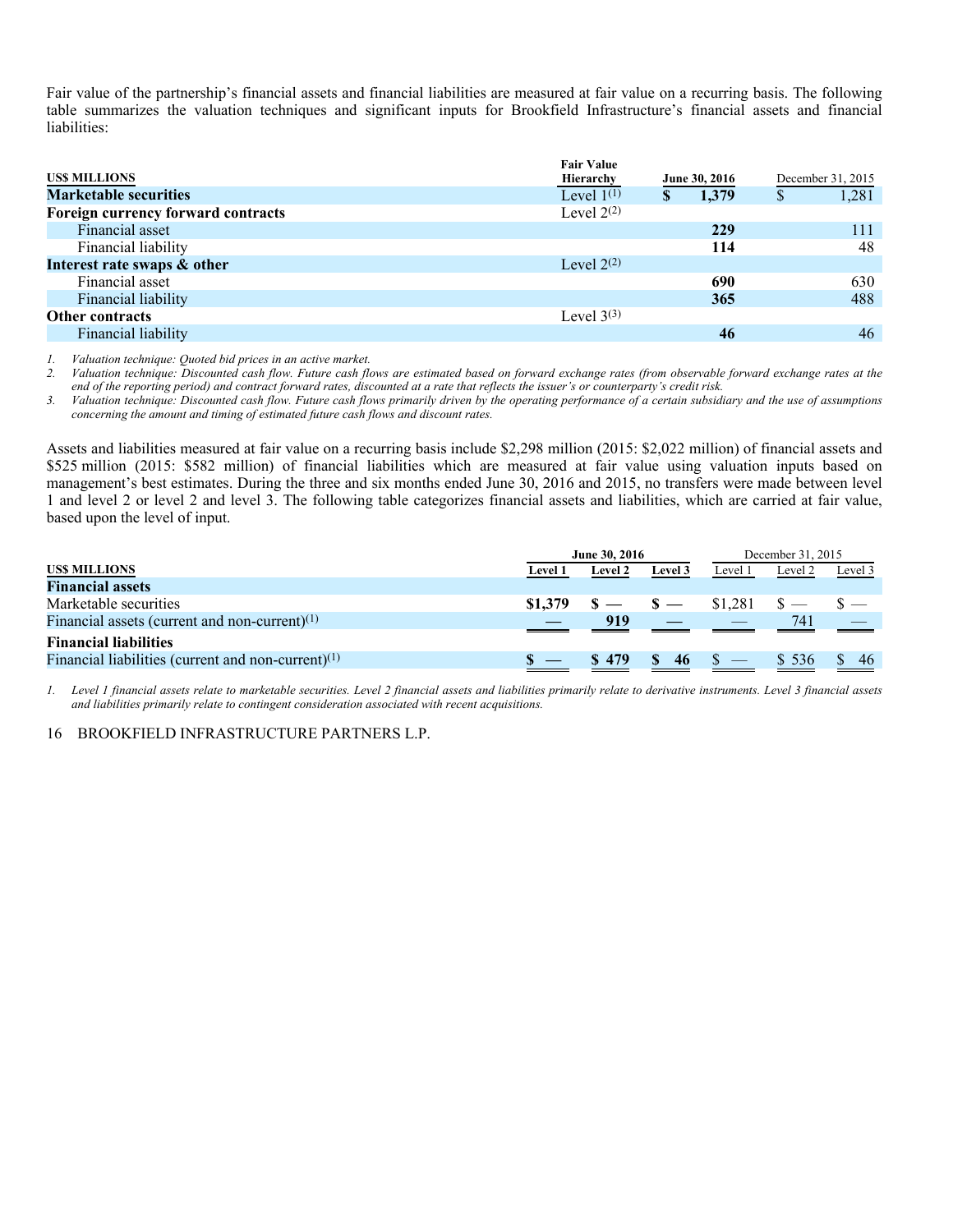# **6. PROPERTY, PLANT AND EQUIPMENT**

| <b>USS MILLIONS</b>                                                | <b>Utility</b><br><b>Assets</b> |       | <b>Transport</b><br>Assets |                           | <b>Energy</b><br>Assets |                           |           |  | <b>Total</b><br><b>Assets</b> |
|--------------------------------------------------------------------|---------------------------------|-------|----------------------------|---------------------------|-------------------------|---------------------------|-----------|--|-------------------------------|
| <b>Gross carrying amount:</b>                                      |                                 |       |                            |                           |                         |                           |           |  |                               |
| <b>Balance at January 1, 2015</b>                                  | \$<br>3,123                     |       | \$2,245                    |                           | \$1,661                 |                           | \$7,029   |  |                               |
| Additions, net of disposals and assets classified to held for sale |                                 | 47    | 119                        |                           | (89)                    |                           | 77        |  |                               |
| Acquisitions through business combinations                         |                                 | 74    | 12                         |                           | 17                      |                           | 103       |  |                               |
| Net foreign currency exchange differences                          |                                 | (299) | (226)                      |                           | (132)                   |                           | (657)     |  |                               |
| <b>Balance at December 31, 2015</b>                                | \$<br>2,945                     |       | \$<br>2,150                |                           | \$1,457                 |                           | \$6,552   |  |                               |
| Additions, net of disposals                                        |                                 | 228   | 24                         |                           | 27                      |                           | 279       |  |                               |
| Non-cash additions (disposals)                                     |                                 | 7     | (2)                        |                           |                         |                           | 5         |  |                               |
| Acquisitions through business combinations <sup>(1)</sup>          |                                 |       | 12                         |                           |                         |                           | 12        |  |                               |
| Net foreign currency exchange differences                          |                                 | (226) | (3)                        |                           | 48                      |                           | (181)     |  |                               |
| <b>Balance at June 30, 2016</b>                                    | \$2,954                         |       | \$2,181                    |                           | \$1,532                 |                           | \$6,667   |  |                               |
| <b>Accumulated depreciation:</b>                                   |                                 |       |                            |                           |                         |                           |           |  |                               |
| <b>Balance at January 1, 2015</b>                                  | <sup>\$</sup>                   | (254) | \$<br>(343)                | \$                        | (127)                   | \$                        | (724)     |  |                               |
| Depreciation expense                                               |                                 | (126) | (113)                      |                           | (86)                    |                           | (325)     |  |                               |
| Non-cash disposals                                                 |                                 | 48    | $\mathbf{1}$               |                           | 37                      |                           | 86        |  |                               |
| Net foreign currency exchange differences                          |                                 | 41    | 37                         |                           | 17                      |                           | 95        |  |                               |
| <b>Balance at December 31, 2015</b>                                | \$                              | (291) | $\mathsf{\$}$<br>(418)     | $\sqrt{\ }$               | (159)                   | $\mathbb{S}$              | (868)     |  |                               |
| Depreciation expense                                               |                                 | (65)  | (57)                       |                           | (43)                    |                           | (165)     |  |                               |
| Non-cash disposals                                                 |                                 | 6     | 6                          |                           |                         |                           | 12        |  |                               |
| Net foreign currency exchange differences                          |                                 | 14    | 1                          |                           | (8)                     |                           | 7         |  |                               |
| <b>Balance at June 30, 2016</b>                                    | \$                              | (336) | $\mathbf S$<br>(468)       | $\boldsymbol{\mathsf{S}}$ | (210)                   |                           | \$(1,014) |  |                               |
| Accumulated fair value adjustments:                                |                                 |       |                            |                           |                         |                           |           |  |                               |
| <b>Balance at January 1, 2015</b>                                  | $\mathbf{\$}$                   | 768   | $\mathsf{\$}$<br>800       | \$                        | 211                     | $\mathsf{\$}$             | 1,779     |  |                               |
| Fair value adjustments                                             |                                 | 392   | 62                         |                           | 192                     |                           | 646       |  |                               |
| Dispositions and assets reclassified to held for sale assets       |                                 | (111) | $\overline{\phantom{0}}$   |                           | (150)                   |                           | (261)     |  |                               |
| Net foreign currency exchange differences                          |                                 | (104) | (85)                       |                           | (27)                    |                           | (216)     |  |                               |
| <b>Balance at December 31, 2015</b>                                | $\mathbb{S}$                    | 945   | \$<br>777                  | \$                        | 226                     |                           | \$1,948   |  |                               |
| Net foreign currency exchange differences                          |                                 | (35)  | 9                          |                           | $\bf{8}$                |                           | (18)      |  |                               |
| <b>Balance at June 30, 2016</b>                                    | \$                              | 910   | \$<br>786                  | \$                        | 234                     | $\boldsymbol{\mathsf{S}}$ | 1,930     |  |                               |
| Net book value:                                                    |                                 |       |                            |                           |                         |                           |           |  |                               |
| June 30, 2016                                                      | 3,528<br>S                      |       | 2,499<br>$\mathbf{s}$      |                           | \$1,556                 | \$                        | 7,583     |  |                               |
| December 31, 2015                                                  | 3,599<br>\$                     |       | \$<br>2,509                | \$                        | 1,524                   | \$                        | 7,632     |  |                               |

*1. Refer to Note 4 Acquisition of Businesses.*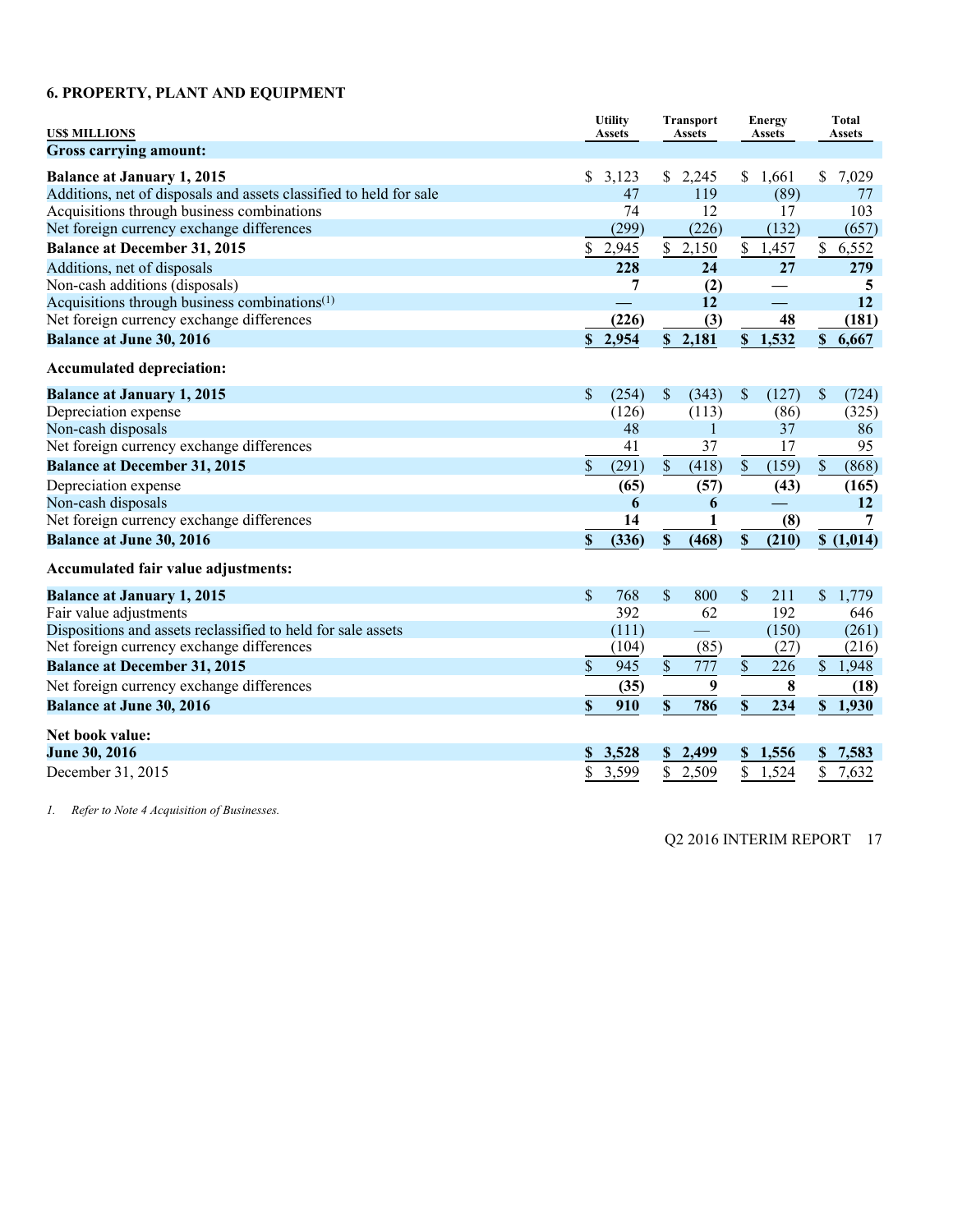# **7. INTANGIBLE ASSETS**

|                          |  |               | As of             |       |  |
|--------------------------|--|---------------|-------------------|-------|--|
| <b>USS MILLIONS</b>      |  | June 30, 2016 | December 31, 2015 |       |  |
| Cost                     |  | 4.678         |                   | 3,485 |  |
| Accumulated amortization |  | (226)         |                   | (189) |  |
| <b>Total</b>             |  | 4.452         |                   | 3,296 |  |

Intangible assets are allocated to the following cash generating units:

| <b>USS MILLIONS</b> |  | June 30, 2016 |   | December 31, 2015 |
|---------------------|--|---------------|---|-------------------|
| Regulated terminal  |  | 1,883         | D | 1,840             |
| Chilean toll roads  |  | 1,088         |   | 1,041             |
| Peruvian toll roads |  | 983           |   |                   |
| UK port operations  |  | 285           |   | 316               |
| Indian toll roads   |  | 127           |   |                   |
| Other $(1)$         |  | 86            |   | 99                |
| <b>Total</b>        |  | 4,452         |   | 3,296             |

*1. Other intangibles are comprised primarily of customer order backlogs.* 

The following table presents the change in the balance of intangible assets:

| <b>USS MILLIONS</b>                           | <b>June 30, 2016</b> |
|-----------------------------------------------|----------------------|
| Cost at beginning of the period               | 3.485                |
| Additions through business combinations $(1)$ | 1,093                |
| Additions, net of disposals                   | 13                   |
| Foreign currency translation                  | 87                   |
| <b>Balance at June 30, 2016</b>               | 4,678                |

#### *1. Refer to Note 4, Acquisition of Businesses*

The following table presents the accumulated amortization for Brookfield Infrastructure's intangible assets:

# **USS MILLIONS**

| <b>USS MILLIONS</b>                             | <b>June 30, 2016</b> |
|-------------------------------------------------|----------------------|
| Accumulated amortization at beginning of period | (189)                |
| Amortization                                    | (43)                 |
| Foreign currency translation                    |                      |
| <b>Balance at June 30, 2016</b>                 | (226)                |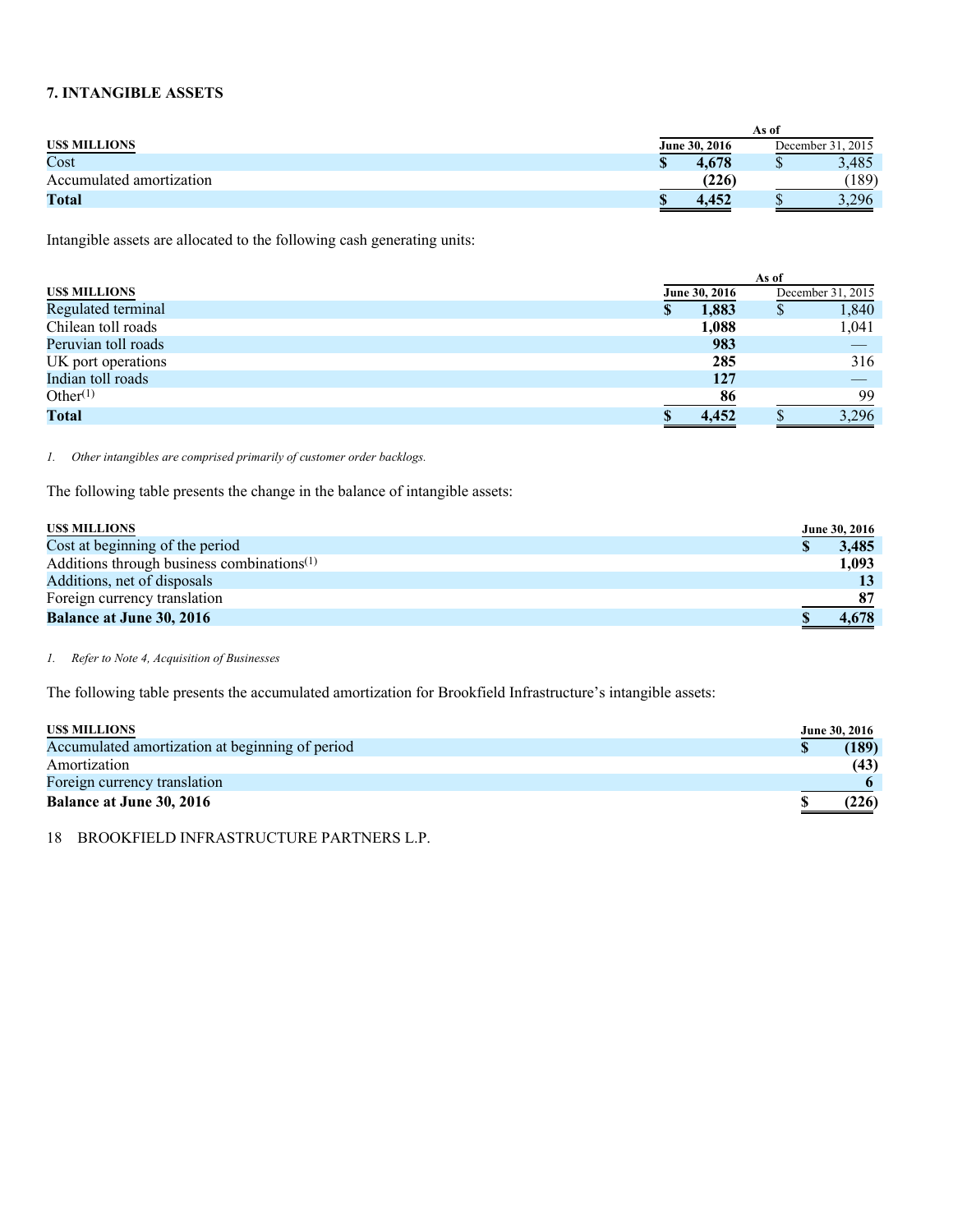# **8. INVESTMENTS IN ASSOCIATES AND JOINT VENTURES**

The following table represents the reconciliation of the movement in the partnership's investments in associates and joint ventures:

| <b>USS MILLIONS</b>                            | For the six-month period<br>ended June 30, 2016 | For the 12 month period<br>ended December 31, 2015 |       |  |
|------------------------------------------------|-------------------------------------------------|----------------------------------------------------|-------|--|
| Balance at beginning of period                 | 2.973                                           |                                                    | 2,412 |  |
| Share of earnings for the period $(1)$         | 110                                             |                                                    | 69    |  |
| Foreign currency translation                   | 301                                             |                                                    | (593) |  |
| Share of other reserves for the period $-$ OCI | (13)                                            |                                                    | 180   |  |
| <b>Distributions</b>                           | (20)                                            |                                                    | (87)  |  |
| Other items                                    |                                                 |                                                    |       |  |
| Acquisitions, net of disposals $(1)$ , $(2)$   | 504                                             |                                                    | 681   |  |
| Reclassification to asset held for sale(3)     |                                                 |                                                    | 311   |  |
| <b>Ending balance</b>                          | 3,862                                           |                                                    | 2,973 |  |

*1. In May 2016, Brookfield Infrastructure, alongside an institutional investor and a partner in the business, executed a privatization of the Brazilian toll road operation. The privatization resulted in the partnership's ownership interest increasing from 31% to 39% in exchange for cash consideration of \$73 million. Concurrent with the privatization, Brookfield Infrastructure, alongside an institutional partner, injected \$114 million into the Brazilian toll road operation for growth capital expenditure requirements. See further details on page 20.* 

*2. On April 12, 2016, Brookfield Infrastructure and its partner in its North American gas transmission operation each injected \$312 million into the business to pay down operating level debt.* 

*3. During the fourth quarter of 2015, Brookfield Infrastructure reached agreements with its partners to increase its interest in its North American natural gas transmission operation from 26.5% to 50.0% for a cash payment of \$106 million and amendments to the governance terms of this arrangement. Due to the increase in ownership mentioned above, the partnership discontinued its plan to dispose of its interest in its North American natural gas transmission business. The North American natural gas transmission business, which had been reported as an asset held for sale with a carrying value of \$311 million since the fourth quarter of 2014, has been reclassified out of assets held for sale in the fourth quarter of 2015 and has since been accounted for as a joint venture.* 

The following table represents the carrying value of the partnership's investments in associates and joint ventures:

|                                                      | As of |               |                   |       |  |  |  |  |
|------------------------------------------------------|-------|---------------|-------------------|-------|--|--|--|--|
| <b>USS MILLIONS</b>                                  |       | June 30, 2016 | December 31, 2015 |       |  |  |  |  |
| Brazilian toll road operation                        |       | 1.219         |                   | 759   |  |  |  |  |
| South American transmission operation                |       | 697           |                   | 651   |  |  |  |  |
| European telecommunications infrastructure operation |       | 445           |                   | 437   |  |  |  |  |
| North American natural gas transmission operation    |       | 735           |                   | 425   |  |  |  |  |
| Brazilian rail operation                             |       | 328           |                   | 261   |  |  |  |  |
| Other associates $(1)$                               |       | 438           |                   | 440   |  |  |  |  |
| <b>Ending balance</b>                                |       | 3,862         |                   | 2,973 |  |  |  |  |

*1. Other includes the partnership's European port operation, Texas electricity transmission project, North American west coast container terminal and Texas gas storage operation.* 

The following table summarizes the aggregate balances of investments in associates and joint ventures on a 100% basis:

|                      | As of                |                   |           |  |  |  |  |  |  |
|----------------------|----------------------|-------------------|-----------|--|--|--|--|--|--|
| <b>US\$ MILLIONS</b> | <b>June 30, 2016</b> | December 31, 2015 |           |  |  |  |  |  |  |
| Financial position:  |                      |                   |           |  |  |  |  |  |  |
| Total assets         | 30,412               | S                 | 27.948    |  |  |  |  |  |  |
| Total liabilities    | (17,702)             |                   | (16, 517) |  |  |  |  |  |  |
| Net assets           | 12.710               |                   | 1.431     |  |  |  |  |  |  |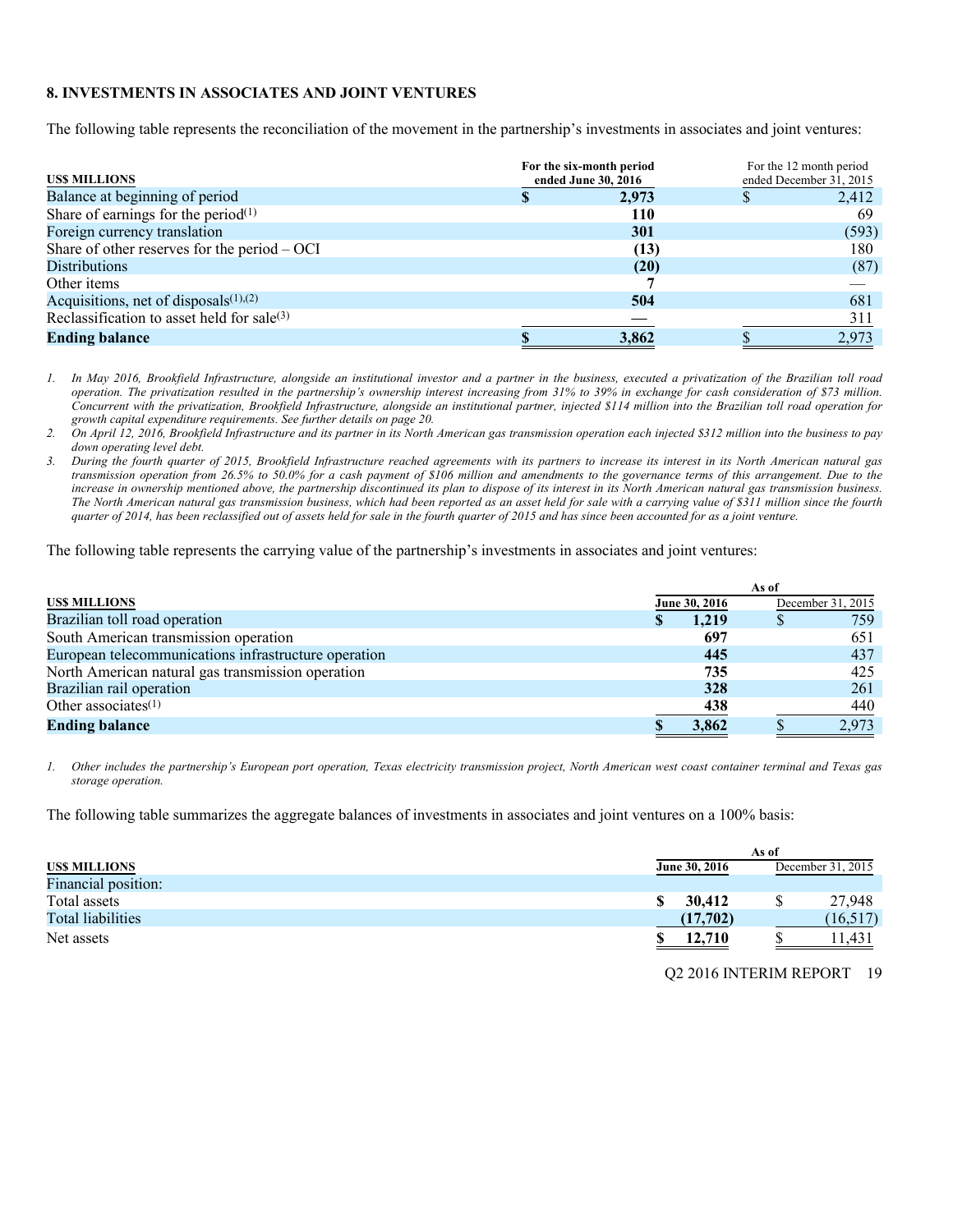|                                                 | For the three-month<br>period ended June 30 |      | For the six-month<br>period ended June 30 |         |  |       |  |
|-------------------------------------------------|---------------------------------------------|------|-------------------------------------------|---------|--|-------|--|
| <b>USS MILLIONS</b>                             | 2016                                        | 2015 |                                           | 2016    |  | 2015  |  |
| Financial performance:                          |                                             |      |                                           |         |  |       |  |
| Total revenue                                   | \$1.179                                     | .054 |                                           | \$2,249 |  | 1.939 |  |
| Total income for the period                     | 172                                         | 93   |                                           | 206     |  | 162   |  |
| Brookfield Infrastructure's share of net income | 106                                         | 20   |                                           | 110     |  | 37    |  |

# *Privatization of Brazilian toll road operation*

**US\$ MILLIONS**

In May 2016, Brookfield Infrastructure, alongside an institutional investor and its partner in the business, executed a privatization of the Brazilian toll road operation. The privatization resulted in the partnership's ownership interest increasing from 31% to 39% in exchange for cash consideration of \$73 million.

Subsequent to the transaction, Brookfield Infrastructure continues to maintain its significant influence in the business and accordingly continues to equity account for the entity. In accordance with IAS 28 – *Investments in Associates and Joint Ventures*, the consideration paid for the additional interest in the associate was compared to Brookfield Infrastructure's proportionate share of the investment's underlying fair value with a gain recorded for the difference between the cost and the underlying fair values of the identifiable net assets of the associate.

The following table compares Brookfield Infrastructure's proportionate share of the fair value of the identifiable net assets acquired to the consideration paid for the privatization of the Brazilian toll road operation:

| $\sim$ \$ 171                       |
|-------------------------------------|
| and the contract of the contract of |
| -98                                 |
|                                     |

The excess of identifiable net assets over consideration paid was recorded in share of earnings from investments in associates and joint ventures within the Consolidated Statements of Operating Results in the second quarter of 2016.

In conjunction with the aforementioned transaction, Brookfield Infrastructure assessed the recoverable amount of its investment in the Brazilian toll road operation. It was determined that the recoverable amount of the investment on the date of the privatization exceeded the carrying amount of the investment.

Concurrent with the privatization, an institutional investor agreed to invest alongside Brookfield Infrastructure on future growth capital requirements in the business for a stipulated period and valuation of the Brazilian toll road operation. As this arrangement represents observable evidence of market participants transacting, Brookfield Infrastructure measured the fair value of the Brazilian toll road operation in accordance with the valuation agreed upon with its institutional partner.

In May 2016, Brookfield Infrastructure, alongside an institutional partner, injected \$114 million into the Brazilian toll road operation for growth capital expenditure requirements at the aforementioned valuation, equivalent to the fair value of identifiable net assets acquired. This amount was added to the cost of the investment in the second quarter of 2016.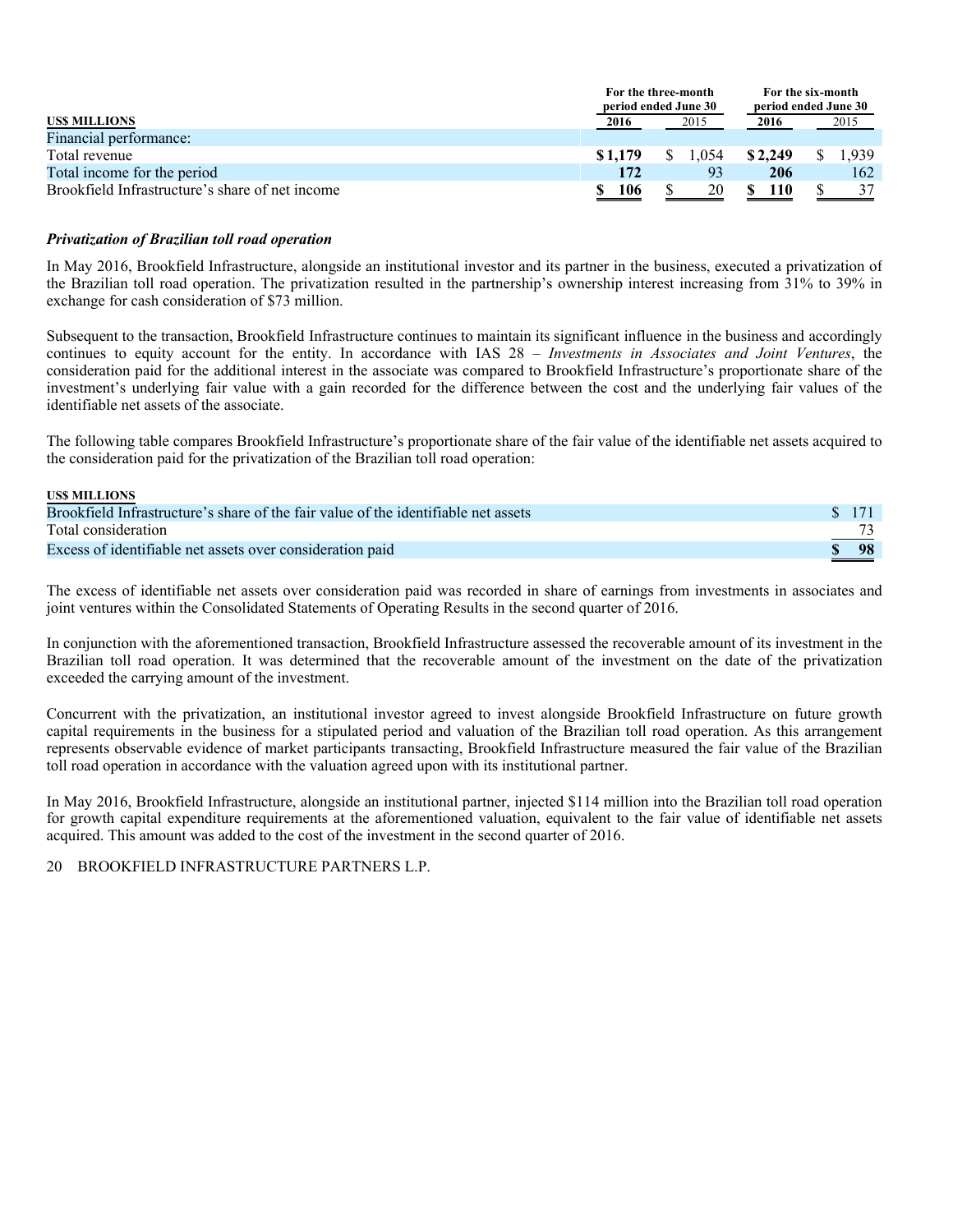#### **9. NON-RECOURSE BORROWINGS**

|                     | As of                |                       |  |  |  |  |  |  |  |
|---------------------|----------------------|-----------------------|--|--|--|--|--|--|--|
| <b>USS MILLIONS</b> | <b>June 30, 2016</b> | .2015<br>December 31. |  |  |  |  |  |  |  |
| Current             | 67                   | 302<br>w              |  |  |  |  |  |  |  |
| Non-current         | 6.64?                | 5,550                 |  |  |  |  |  |  |  |
| Total               | 710                  | Q52<br>.oj 2          |  |  |  |  |  |  |  |

Current non-recourse borrowings decreased by \$235 million mainly due to a refinancing of maturing debt at our Australian regulated terminal operation during the second quarter of 2016. Non-recourse borrowings increased by \$858 million due to the debt assumed in conjunction with the acquisitions of our Indian and Peruvian toll road operations of \$646 million, subsidiary borrowings net of repayments of \$55 million for the six months ended June 30, 2016 and a \$157 million increase of foreign denominated debt balances.

#### **10. SEGMENTED INFORMATION**

IFRS 8, *Operating Segments*, requires operating segments to be determined based on internal reports that are regularly reviewed by the Executive Management and the Board of Directors for the purpose of allocating resources to the segment and to assessing its performance. Key measures used by the Chief Operating Decision Maker (''CODM'') in assessing performance and in making resource allocation decisions are funds from operations (''FFO'') and earnings before interest, tax, depreciation and amortization and other income (expenses) (''adjusted EBITDA''), which enable the determination of cash return on the equity deployed. FFO is calculated as net income excluding the impact of depreciation and amortization, deferred income taxes, breakage and transaction costs, non-cash valuation gains or losses and other items. Adjusted EBITDA is calculated as FFO excluding the impact of interest expense, cash taxes and other cash income (expenses).

|                                                                                  |                  |                  | <b>Brookfield Infrastructure's Share</b> |                         |                      |                                     |                                                     |                                                           |                                           |
|----------------------------------------------------------------------------------|------------------|------------------|------------------------------------------|-------------------------|----------------------|-------------------------------------|-----------------------------------------------------|-----------------------------------------------------------|-------------------------------------------|
| <b>FOR THE THREE MONTHS ENDED</b><br><b>JUNE 30, 2016</b><br><b>USS MILLIONS</b> | <b>Utilities</b> | <b>Transport</b> | Energy                                   | Comm.<br>Infrastructure | Corporate<br>& Other | <b>Brookfield</b><br>Infrastructure | Contribution<br>from<br>investment<br>in associates | <b>Attributable</b><br>to non-<br>controlling<br>interest | As per<br><b>IFRS</b><br>financials $(1)$ |
| Revenues                                                                         | \$176            | \$.<br>291       | \$116                                    | 40<br><b>S</b>          | S.                   | 623<br>S                            | $(311)$ \$<br><b>S</b>                              | <b>150</b>                                                | 462<br>S                                  |
| Costs attributed to revenues                                                     | (42)             | (144)            | (50)                                     | (17)                    |                      | (253)                               | 154                                                 | (99)                                                      | (198)                                     |
| General & administrative expenses                                                |                  |                  |                                          |                         | (40)                 | (40)                                |                                                     |                                                           | (40)                                      |
| <b>Adjusted EBITDA</b>                                                           | 134              | 147              | 66                                       | 23                      | (40)                 | 330                                 | (157)                                               | 51                                                        |                                           |
| Other income (expense)                                                           |                  | (5)              |                                          | (1)                     | 18                   | 13                                  | 6                                                   | (4)                                                       | 15                                        |
| Interest expense                                                                 | (35)             | (40)             | (23)                                     | (3)                     | (12)                 | (113)                               | 43                                                  | (31)                                                      | (101)                                     |
| FFO                                                                              | 100              | 102              | 43                                       | 19                      | (34)                 | 230                                 | (108)                                               | 16                                                        |                                           |
| Depreciation and amortization                                                    | (40)             | (60)             | (31)                                     | (19)                    |                      | (150)                               | 78                                                  | (36)                                                      | (108)                                     |
| Deferred taxes                                                                   | (2)              | 4                | 2                                        | 4                       | 3                    | 11                                  | (8)                                                 | 4                                                         |                                           |
| Mark-to-market on hedging items and                                              |                  |                  |                                          |                         |                      |                                     |                                                     |                                                           |                                           |
| other                                                                            | (32)             | 81               | (4)                                      | (4)                     | 24                   | 65                                  | (68)                                                | 19                                                        | 16                                        |
| Share of earnings from associates                                                |                  |                  |                                          |                         |                      |                                     | 106                                                 |                                                           | 106                                       |
| Net income attributable to non-<br>controlling interest                          |                  |                  |                                          |                         |                      |                                     |                                                     | (3)                                                       | (3)                                       |
| Net income (loss) attributable to<br>partnership $(2)$                           | 26               | 127<br>S         | 10                                       |                         | (7)                  | 156<br><sup>8</sup>                 |                                                     |                                                           | 156                                       |

*1. The above table provides each segment's results in the format that management organizes its segments to make operating decisions and assess performance. Each segment is presented on a proportionate basis, taking into account Brookfield Infrastructure's ownership in operations accounted for using the consolidation and equity methods under IFRS. The above table reconciles Brookfield Infrastructure's proportionate results to the partnership's condensed and consolidated statements of operating results on a line by line basis by aggregating the components comprising the earnings from the partnership's investments in associates and reflecting the portion of each line item attributable to non-controlling interests.* 

*2. Includes net income attributable to non-controlling interest – Redeemable Partnership Units held by Brookfield, general partner and limited partners.*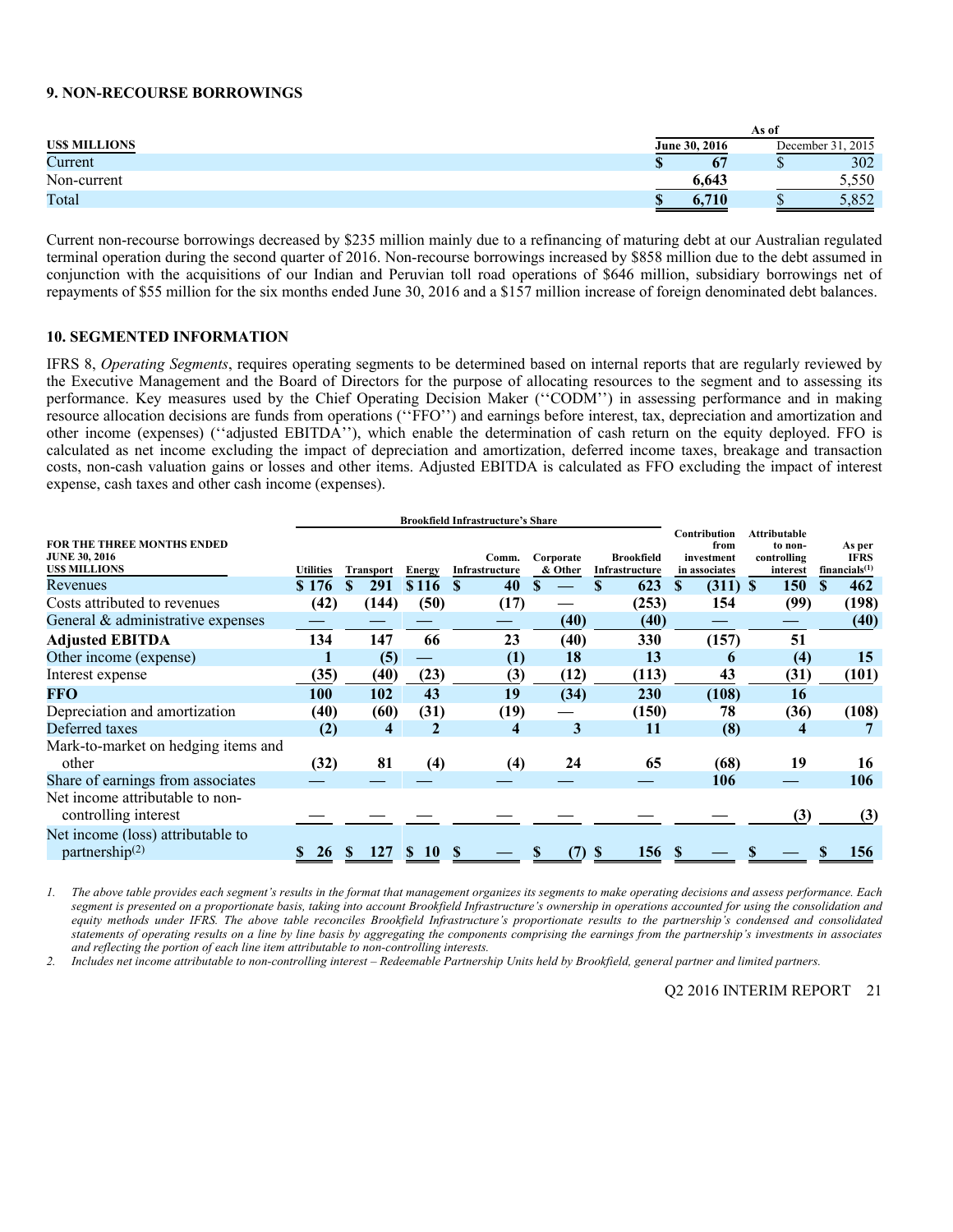|                                                                                  |                  |                  |          | <b>Brookfield Infrastructure's Share</b> |                      |                                     |                                                            |                                                           |                                           |
|----------------------------------------------------------------------------------|------------------|------------------|----------|------------------------------------------|----------------------|-------------------------------------|------------------------------------------------------------|-----------------------------------------------------------|-------------------------------------------|
| <b>FOR THE THREE MONTHS ENDED</b><br><b>JUNE 30, 2015</b><br><b>USS MILLIONS</b> | <b>Utilities</b> | <b>Transport</b> | Energy   | Comm.<br>Infrastructure                  | Corporate<br>& Other | <b>Brookfield</b><br>Infrastructure | <b>Contribution</b><br>from<br>investment<br>in associates | <b>Attributable</b><br>to non-<br>controlling<br>interest | As per<br><b>IFRS</b><br>financials $(1)$ |
| <b>Revenues</b>                                                                  | \$172            | 294              | 84<br>\$ | 42<br>S                                  |                      | 592                                 | (274)<br>S                                                 | 148<br>-S                                                 | \$.<br>466                                |
| Costs attributed to revenues                                                     | (44)             | (151)            | (43)     | (20)                                     |                      | (258)                               | 145                                                        | (84)                                                      | (197)                                     |
| General & administrative expenses                                                |                  |                  |          |                                          | (35)                 | (35)                                |                                                            |                                                           | (35)                                      |
| <b>Adjusted EBITDA</b>                                                           | 128              | 143              | 41       | 22                                       | (35)                 | 299                                 | (129)                                                      | 64                                                        |                                           |
| Other income (expense)                                                           |                  | (4)              |          |                                          | 10                   | 8                                   | 3                                                          |                                                           | 11                                        |
| Interest expense                                                                 | (36)             | (35)             | (19)     | (2)                                      | (7                   | (99)                                | 35                                                         | (29)                                                      | (93)                                      |
| <b>FFO</b>                                                                       | 93               | 104              | 23       | 20                                       | (32)                 | 208                                 | (91)                                                       | 35                                                        |                                           |
| Depreciation and amortization                                                    | (39)             | (56)             | (12)     | (16)                                     |                      | (123)                               | 54                                                         | (32)                                                      | (101)                                     |
| Deferred taxes                                                                   | (3)              |                  | (1)      |                                          | $\overline{2}$       |                                     | (3)                                                        | 5                                                         |                                           |
| Mark-to-market on hedging items and<br>other                                     | (20)             | (15)             | (8)      |                                          | (24)                 | (67)                                | 20                                                         | (1)                                                       | (48)                                      |
| Share of earnings from associates                                                |                  |                  |          |                                          |                      |                                     | 20                                                         |                                                           | 20                                        |
| Net income attributable to non-<br>controlling interest                          |                  |                  |          |                                          |                      |                                     |                                                            | (7)                                                       | (7)                                       |
| Net income (loss) attributable to<br>partnership $(2)$                           | 31               | 34<br>P          |          |                                          | (54)                 | 18<br>-8                            |                                                            |                                                           | 18                                        |

|                                                                                |                  |                  |               | <b>Brookfield Infrastructure's Share</b> |                         |                                     |                                                     |                                                           |                                           |
|--------------------------------------------------------------------------------|------------------|------------------|---------------|------------------------------------------|-------------------------|-------------------------------------|-----------------------------------------------------|-----------------------------------------------------------|-------------------------------------------|
| <b>FOR THE SIX MONTHS ENDED</b><br><b>JUNE 30, 2016</b><br><b>USS MILLIONS</b> | <b>Utilities</b> | <b>Transport</b> | <b>Energy</b> | Comm.<br>Infrastructure                  | Corporate<br>& Other    | <b>Brookfield</b><br>Infrastructure | Contribution<br>from<br>investment<br>in associates | <b>Attributable</b><br>to non-<br>controlling<br>interest | As per<br><b>IFRS</b><br>financials $(1)$ |
| Revenues                                                                       | \$341            | 560              | \$242         | 83<br>S                                  | \$                      | 1,226                               | $(604)$ \$<br><sup>S</sup>                          | 294                                                       | 916<br><b>S</b>                           |
| Costs attributed to revenues                                                   | (73)             | (281)            | (104)         | (39)                                     |                         | (497)                               | <b>300</b>                                          | (203)                                                     | (400)                                     |
| General & administrative expenses                                              |                  |                  |               |                                          | (77)                    | (77)                                |                                                     |                                                           | (77)                                      |
| <b>Adjusted EBITDA</b>                                                         | 268              | 279              | 138           | 44                                       | (77)                    | 652                                 | (304)                                               | 91                                                        |                                           |
| Other income (expense)                                                         |                  | (9)              |               | (1)                                      | 47                      | 40                                  | 8                                                   | (2)                                                       | 46                                        |
| Interest expense                                                               | (70)             | (74)             | (56)          | (5)                                      | (23)                    | (228)                               | 90                                                  | (58)                                                      | (196)                                     |
| FFO                                                                            | 200              | 196              | 83            | 38                                       | (53)                    | 464                                 | (206)                                               | 31                                                        |                                           |
| Depreciation and amortization                                                  | (78)             | (114)            | (60)          | (38)                                     |                         | (290)                               | 153                                                 | (71)                                                      | (208)                                     |
| Deferred taxes                                                                 | (8)              | 6                | 5             | 6                                        | $\overline{\mathbf{4}}$ | 13                                  | (10)                                                | 9                                                         | 12                                        |
| Mark-to-market on hedging items and<br>other                                   | (45)             | 68               | (8)           | (4)                                      | 36                      | 47                                  | (47)                                                | 44                                                        | 44                                        |
| Share of earnings from associates                                              |                  |                  |               |                                          |                         |                                     | <b>110</b>                                          |                                                           | <b>110</b>                                |
| Net income attributable to non-<br>controlling interest                        |                  |                  |               |                                          |                         |                                     |                                                     | (13)                                                      | (13)                                      |
| Net income (loss) attributable to<br>partnership <sup>(2)</sup>                | 69               | 156              | <b>20</b>     |                                          | (13)                    | 234                                 |                                                     |                                                           | 234                                       |

*1. The above table provides each segment's results in the format that management organizes its segments to make operating decisions and assess performance. Each segment is presented on a proportionate basis, taking into account Brookfield Infrastructure's ownership in operations accounted for using the consolidation and equity methods under IFRS. The above table reconciles Brookfield Infrastructure's proportionate results to the partnership's condensed and consolidated statements of operating results on a line by line basis by aggregating the components comprising the earnings from the partnership's investments in associates and reflecting the portion of each line item attributable to non-controlling interests.* 

*2. Includes net income attributable to non-controlling interest – Redeemable Partnership Units held by Brookfield, general partner and limited partners.*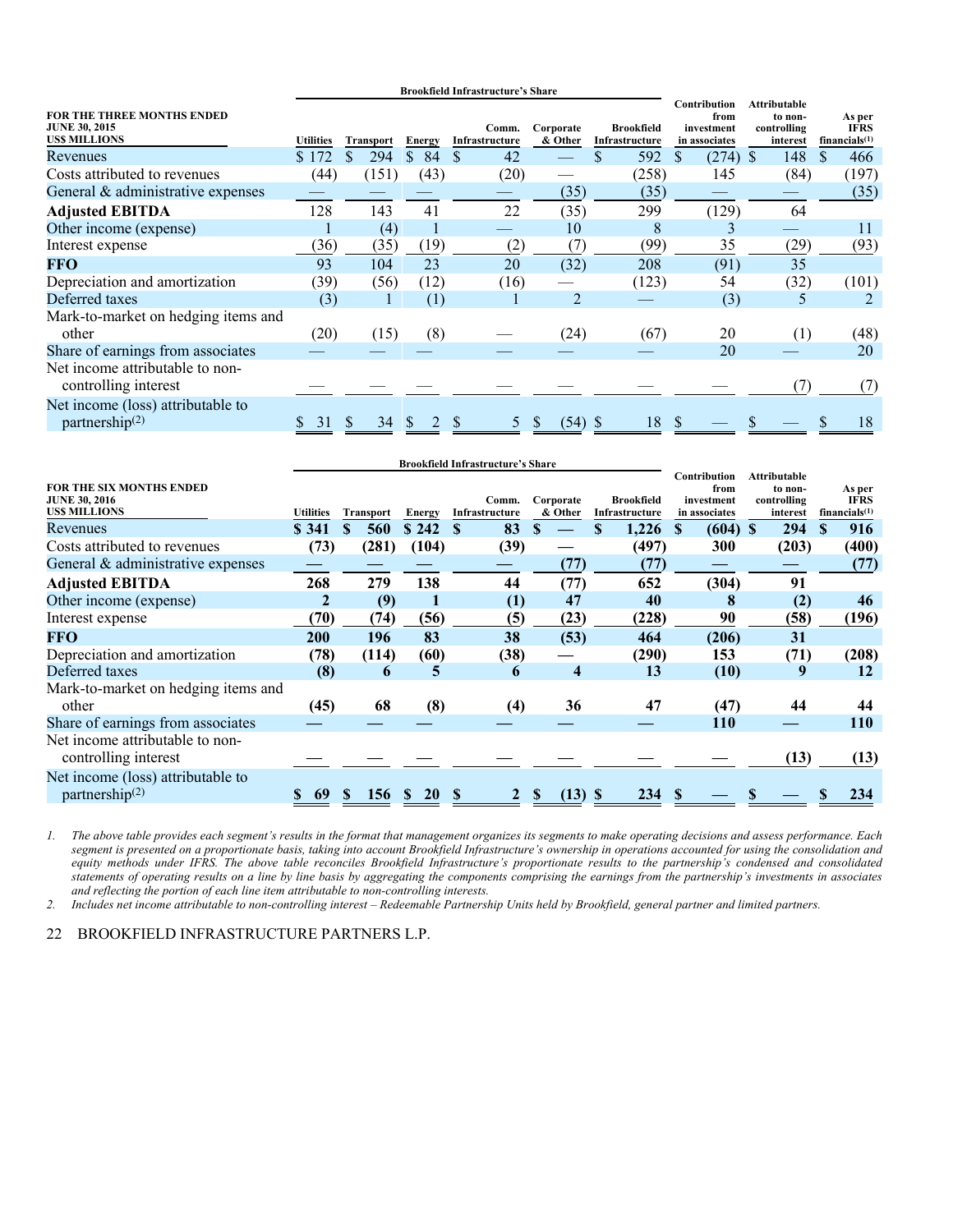|                                                                                |                  |                  |        | <b>Brookfield Infrastructure's Share</b> |                      |                                     |                                                     |                                                           |                                                    |  |
|--------------------------------------------------------------------------------|------------------|------------------|--------|------------------------------------------|----------------------|-------------------------------------|-----------------------------------------------------|-----------------------------------------------------------|----------------------------------------------------|--|
| <b>FOR THE SIX MONTHS ENDED</b><br><b>JUNE 30, 2015</b><br><b>USS MILLIONS</b> | <b>Utilities</b> | <b>Transport</b> | Energy | <b>Communications</b><br>Infrastructure  | Corporate<br>& Other | <b>Brookfield</b><br>Infrastructure | Contribution<br>from<br>investment<br>in associates | <b>Attributable</b><br>to non-<br>controlling<br>interest | As per<br><b>IFRS</b><br>financials <sup>(1)</sup> |  |
| Revenues                                                                       | \$340            | 585              | \$178  | 42<br>S                                  |                      | 1,145                               | $(510)$ \$<br><sup>8</sup>                          | 297                                                       | 932                                                |  |
| Costs attributed to revenues                                                   | (82)             | (303)            | (92)   | (20)                                     |                      | (497)                               | 269                                                 | (172)                                                     | (400)                                              |  |
| General & administrative expenses                                              |                  |                  |        |                                          | (69)                 | (69)                                |                                                     |                                                           | (69)                                               |  |
| <b>Adjusted EBITDA</b>                                                         | 258              | 282              | 86     | 22                                       | (69)                 | 579                                 | (241)                                               | 125                                                       |                                                    |  |
| Other income (expense)                                                         |                  | (7)              |        |                                          | 15                   | 11                                  | 5                                                   | (2)                                                       | 14                                                 |  |
| Interest expense                                                               | (72)             | (75)             | (36)   | (2)                                      | (11)                 | (196)                               | 71                                                  | (58)                                                      | (183)                                              |  |
| FFO                                                                            | 188              | 200              | 51     | 20                                       | (65)                 | 394                                 | (165)                                               | 65                                                        |                                                    |  |
| Depreciation and amortization                                                  | (77)             | (110)            | (22)   | (16)                                     |                      | (225)                               | 92                                                  | (63)                                                      | (196)                                              |  |
| Deferred taxes                                                                 | (16)             | 3                |        |                                          | 4                    | (8)                                 | (1)                                                 | 8                                                         | (1)                                                |  |
| Mark-to-market on hedging items and                                            |                  |                  |        |                                          |                      |                                     |                                                     |                                                           |                                                    |  |
| other <i>items</i>                                                             | (15)             | (23)             | (10)   |                                          | 37                   | (11)                                | 37                                                  | 13                                                        | 39                                                 |  |
| Share of earnings from associates                                              |                  |                  |        |                                          |                      |                                     | 37                                                  |                                                           | 37                                                 |  |
| Net income attributable to non-controlling<br>interest                         |                  |                  |        |                                          |                      |                                     |                                                     | (23)                                                      | (23)                                               |  |
| Net income (loss) attributable to<br>partnership $(2)$                         | 80               | 70<br>ĴЬ.        | 19     |                                          | (24)                 | 150                                 |                                                     |                                                           | 150                                                |  |

#### **Segment assets**

For the purpose of monitoring segment performance and allocating resources between segments, Brookfield Infrastructure's Executive Management and Board of Directors monitor the assets, including investments accounted for using the equity method, attributable to each segment.

The following is an analysis of Brookfield Infrastructure's assets by operating segment for the periods under review:

|                                                                          |                      |                             | <b>Total attributable to Brookfield Infrastructure</b> |                                                        |                                    |                                                    |                                                                |                                                             |                                                 |                                                                |
|--------------------------------------------------------------------------|----------------------|-----------------------------|--------------------------------------------------------|--------------------------------------------------------|------------------------------------|----------------------------------------------------|----------------------------------------------------------------|-------------------------------------------------------------|-------------------------------------------------|----------------------------------------------------------------|
| <b>AS AT JUNE 30, 2016</b><br><b>USS MILLIONS</b><br><b>Total assets</b> | Utilities<br>\$4,729 | <b>Transport</b><br>\$6,472 | Energy<br>\$2,553                                      | Communications<br>Infrastructure<br>853                | Corporate<br>& Other<br>(269)<br>D | <b>Brookfield</b><br>Infrastructure<br>14,338<br>æ | Contribution<br>from<br>investment<br>in associates<br>(2,943) | Attributable<br>to non-<br>controlling<br>interest<br>5,592 | Working<br>capital<br>adjustment<br>3,456<br>S. | As per<br><b>IFRS</b><br>financials <sup>(1)</sup><br>\$20,443 |
|                                                                          |                      |                             |                                                        | <b>Total attributable to Brookfield Infrastructure</b> |                                    |                                                    |                                                                |                                                             |                                                 |                                                                |
| <b>AS AT DECEMBER 31, 2015</b>                                           |                      |                             |                                                        | Communications                                         | Corporate                          | <b>Brookfield</b>                                  | Contribution<br>from<br>investment                             | Attributable<br>to non-<br>controlling                      | Working<br>capital                              | As per<br><b>IFRS</b>                                          |
| <b>USS MILLIONS</b>                                                      | Utilities            | Transport                   | Energy                                                 | Infrastructure                                         | & Other                            | Infrastructure                                     | in associates                                                  | interest                                                    | adjustment                                      | financials <sup>(1)</sup>                                      |
| <b>Total assets</b>                                                      | \$4,723              | \$5,338                     | \$2,744                                                | 824                                                    | (196)                              | 13,433                                             | (3,795)                                                        | 4,298                                                       | 3,799<br>\$.                                    | \$17.735                                                       |

*1. The above tables provide each segment's assets in the format that management organizes its segments to make operating decisions and assess performance. Each segment is presented on a proportionate basis, taking into account Brookfield Infrastructure's ownership in operations using consolidation and the equity method whereby the partnership either controls or exercises significant influence over the investment respectively. The above table reconciles Brookfield Infrastructure's proportionate assets to total assets presented on the partnership's consolidated statements of financial position by removing net liabilities contained within investments in associates and reflecting the assets attributable to non-controlling interests, and adjusting for working capital assets which are netted against working capital liabilities.*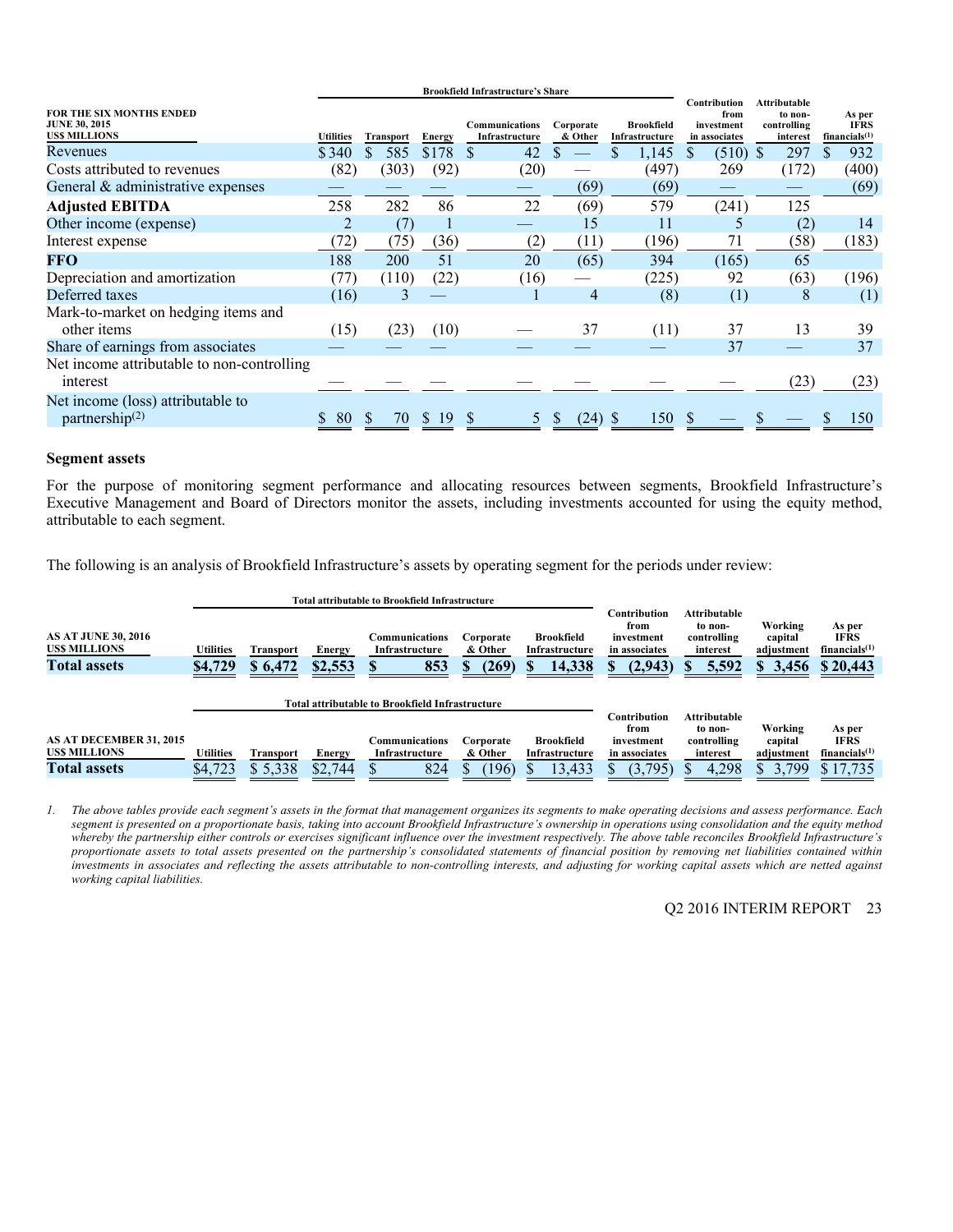#### **11. SUBSIDIARY PUBLIC ISSUERS**

Wholly owned subsidiaries of the partnership, Brookfield Infrastructure Finance ULC, Brookfield Infrastructure Finance LLC, Brookfield Infrastructure Finance Pty Ltd and Brookfield Infrastructure Finance Limited (collectively, the "Debt Issuers") and Brookfield Infrastructure Preferred Equity Inc. (collectively with the Debt Issuers, the "Issuers"), have filed a base shelf prospectus qualifying the distribution of debt securities and Class A preference shares in Canada. The Issuers may offer and sell these instruments in one or more issuances in the aggregate, of up to C\$2 billion (or the equivalent in other currencies).

On October 30, 2015, the Debt Issuers issued C\$500 million of medium term notes in the Canadian bond market in two tranches: C\$125 million of three year notes maturing October 30, 2018 with a coupon of 3.0%; and C\$375 million of five year notes maturing October 30, 2020 with a coupon of 3.5%. The three year and five year bonds were swapped into U.S. dollars on a matched maturity basis at an all in rate of 3.8%.

On March 11, 2015, the Debt Issuers issued C\$450 million of medium term notes maturing March 11, 2022 in the Canadian bond market with a coupon of 3.5%, which was swapped into U.S. dollars on a matched maturity basis at an all in rate of 3.9%.

On October 10, 2012, the Debt Issuers issued C\$400 million of medium term notes maturing October 10, 2017 in the Canadian bond market with a coupon of 3.5%, which was swapped into U.S. dollars on a matched maturity basis at an all in rate of 2.7%.

These notes are unconditionally guaranteed by the partnership, Brookfield Infrastructure LP (the "Holding LP"), and wholly owned subsidiaries, Brookfield Infrastructure Holdings (Canada) Inc., Brookfield Infrastructure US Holdings I Corporation and BIP Bermuda Holdings I Limited. Brookfield Infrastructure LLC, an indirectly wholly owned subsidiary of the Holding LP has also guaranteed the notes issued in October 2012.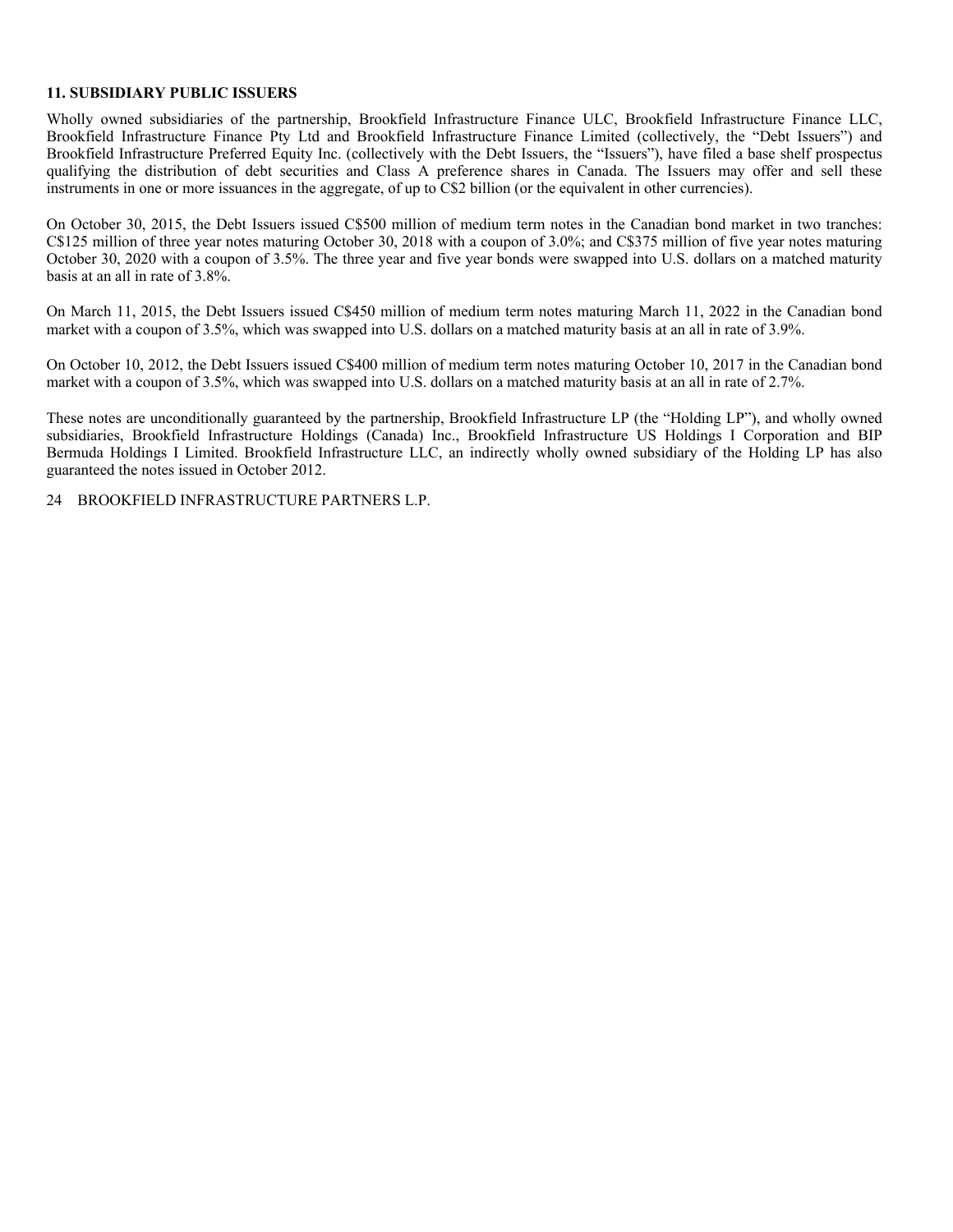The following tables set forth consolidated summary financial information for Brookfield Infrastructure and the Issuers:

| FOR THE THREE MONTHS ENDED JUNE 30, 2016                                       |                           | <b>Brookfield</b><br>Infrastructure $(2)$ |               | <b>The Issuers</b> |             | Subsidiaries of the<br>partnership other<br>than the Issuers $(3)$ |                           | Consolidating<br>adjustments<br>(4) | <b>Brookfield</b><br>Infrastructure<br>consolidated |        |
|--------------------------------------------------------------------------------|---------------------------|-------------------------------------------|---------------|--------------------|-------------|--------------------------------------------------------------------|---------------------------|-------------------------------------|-----------------------------------------------------|--------|
| Revenues                                                                       | \$                        |                                           | $\mathbf{S}$  |                    | $\mathbf S$ |                                                                    | $\mathbf S$               | 462                                 | $\mathbf S$                                         | 462    |
| Net income (loss) attributable to partnership <sup>(1)</sup>                   |                           | 96                                        |               |                    |             | 156                                                                |                           | (96)                                |                                                     | 156    |
| FOR THE THREE MONTHS ENDED JUNE 30, 2015                                       |                           |                                           |               |                    |             |                                                                    |                           |                                     |                                                     |        |
| Revenues                                                                       | \$                        |                                           | $\mathsf{\$}$ |                    | \$          | $\equiv$                                                           | \$                        | 466                                 | $\mathsf{\$}$                                       | 466    |
| Net income (loss) attributable to partnership <sup>(1)</sup>                   |                           | $\mathbf{1}$                              |               |                    |             | 18                                                                 |                           | (1)                                 |                                                     | 18     |
| FOR THE SIX MONTHS ENDED JUNE 30, 2016                                         |                           |                                           |               |                    |             |                                                                    |                           |                                     |                                                     |        |
| Revenues                                                                       | $\boldsymbol{\mathsf{S}}$ |                                           | $\mathbf{s}$  |                    | $\mathbf S$ |                                                                    | $\boldsymbol{\mathsf{S}}$ | 916                                 | $\boldsymbol{\mathsf{S}}$                           | 916    |
| Net income (loss) attributable to partnership $(1)$                            |                           | 137                                       |               |                    |             | 234                                                                |                           | (137)                               |                                                     | 234    |
| FOR THE SIX MONTHS ENDED JUNE 30, 2015                                         |                           |                                           |               |                    |             |                                                                    |                           |                                     |                                                     |        |
| Revenues                                                                       | \$                        |                                           | $\mathbf{\$}$ |                    | \$          |                                                                    | \$                        | 932                                 | \$                                                  | 932    |
| Net income (loss) attributable to partnership $(1)$                            |                           | 85                                        |               |                    |             | 150                                                                |                           | (85)                                |                                                     | 150    |
| <b>AS AT JUNE 30, 2016</b>                                                     |                           |                                           |               |                    |             |                                                                    |                           |                                     |                                                     |        |
| <b>Current</b> assets                                                          | $\boldsymbol{\mathsf{S}}$ |                                           | $\mathbf{s}$  | 3                  | $\mathbf S$ |                                                                    | $\mathbf S$               | 2,716                               | $\mathbf S$                                         | 2,719  |
| Non-current assets                                                             |                           | 4,101                                     |               | 311                |             | 5,426                                                              |                           | 7,886                               |                                                     | 17,724 |
| <b>Current liabilities</b>                                                     |                           |                                           |               | 5                  |             |                                                                    |                           | 918                                 |                                                     | 923    |
| Non-current liabilities                                                        |                           |                                           |               | 1,046              |             |                                                                    |                           | 10,411                              |                                                     | 11,457 |
| Non-controlling interests – Redeemable<br>Partnership units held by Brookfield |                           |                                           |               |                    |             |                                                                    |                           | 1,568                               |                                                     | 1,568  |
| Non-controlling interests $-$ in operating                                     |                           |                                           |               |                    |             |                                                                    |                           |                                     |                                                     |        |
| subsidiaries                                                                   |                           |                                           |               |                    |             |                                                                    |                           | 2,320                               |                                                     | 2,320  |
| Preferred unitholders                                                          |                           |                                           |               |                    |             |                                                                    |                           | 189                                 |                                                     | 189    |
| AS AT DECEMBER 31, 2015                                                        |                           |                                           |               |                    |             |                                                                    |                           |                                     |                                                     |        |
| <b>Current</b> assets                                                          | \$                        |                                           | $\mathcal{S}$ | 3                  | \$          |                                                                    | \$                        | 1,550                               | $\boldsymbol{\mathsf{S}}$                           | 1,553  |
| Non-current assets                                                             |                           | 3,979                                     |               | 293                |             | 6,052                                                              |                           | 5,858                               |                                                     | 16,182 |
| <b>Current liabilities</b>                                                     |                           |                                           |               | 5                  |             |                                                                    |                           | 1,205                               |                                                     | 1,210  |
| Non-current liabilities                                                        |                           |                                           |               | 979                |             |                                                                    |                           | 8,370                               |                                                     | 9,349  |
| Non-controlling interests - Redeemable                                         |                           |                                           |               |                    |             |                                                                    |                           |                                     |                                                     |        |
| Partnership Units held by Brookfield                                           |                           |                                           |               |                    |             |                                                                    |                           | 1,518                               |                                                     | 1,518  |
| Non-controlling interests $-$ in operating                                     |                           |                                           |               |                    |             |                                                                    |                           |                                     |                                                     |        |
| subsidiaries                                                                   |                           |                                           |               |                    |             |                                                                    |                           | 1,608                               |                                                     | 1,608  |
| Preferred unitholders                                                          |                           |                                           |               |                    |             |                                                                    |                           | 189                                 |                                                     | 189    |

*(1) Includes net income (loss) attributable to non controlling interest — Redeemable Partnership Units held by Brookfield, general partner and limited partners.* 

*(2) Includes investments in all subsidiaries of the partnership under the equity method. (3) Includes investments in all subsidiaries of the Holding LP, Brookfield Infrastructure Holdings (Canada) Inc., Brookfield Infrastructure US Holdings I Corporation, BIP Bermuda Holdings I Limited and Brookfield Infrastructure LLC under the equity method except for Brookfield Infrastructure US Holdings I Corporation's investment in Brookfield Infrastructure LLC, which is presented on a combined basis. Brookfield Infrastructure LLC is presented on a combined basis as it is a guarantor of the medium term notes issued in October 2012. As at June 30, 2016 and December 31, 2015 and for three and six months ended June 30, 2016 and 2015, the presentation of Brookfield Infrastructure US Holdings I Corporation's investment in Brookfield Infrastructure LLC on a combined basis was equivalent to its presentation under the equity method.* 

*(4) Includes elimination of intercompany transactions and balances necessary to present the partnership on a consolidated basis.*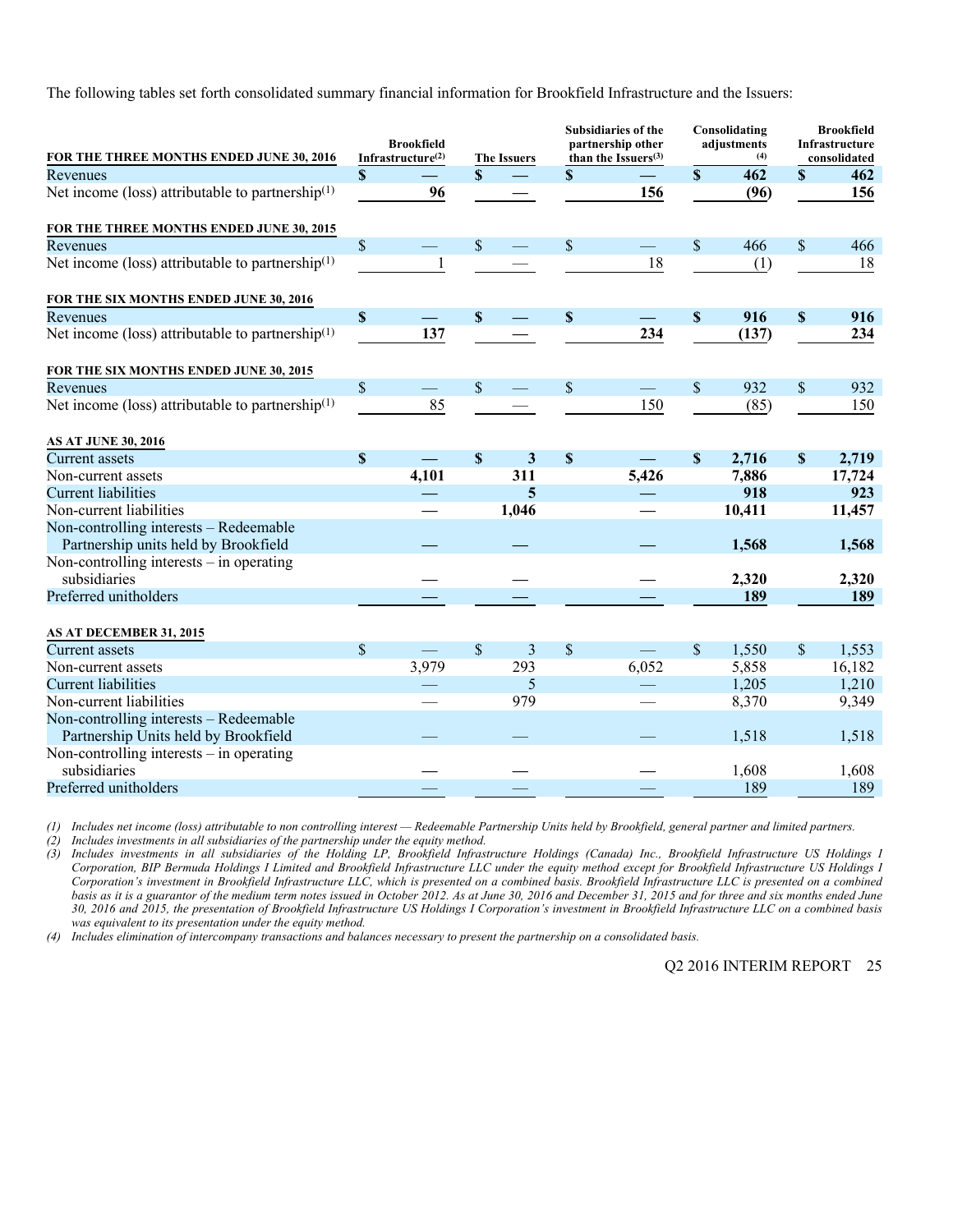#### **12. PARTNERSHIP CAPITAL**

The partnership's capital structure is comprised of three classes of partnership units: limited partnership units, general partnership units and preferred limited partnership units. The Holding LP's capital structure is composed of four classes of partnership units: limited partnership units, managing general partnership units, Redeemable Partnership Units held by Brookfield and preferred limited partnership units.

#### **a) General and Limited Partnership Capital**

|                            | <b>General partnership units</b> |               | Limited partnership units |               | Total         |               |  |  |  |
|----------------------------|----------------------------------|---------------|---------------------------|---------------|---------------|---------------|--|--|--|
|                            | As of and                        | As of and     | As of and                 | As of and     | As of and     | As of and     |  |  |  |
|                            | for the six                      | for the 12    | for the six               | for the 12    | for the six   | for the 12    |  |  |  |
|                            | months ended                     | months ended  | months ended              | months ended  | months ended  | months ended  |  |  |  |
| <b>UNITS MILLIONS</b>      | June 30, 2016                    | Dec. 31, 2015 | June 30, 2016             | Dec. 31, 2015 | June 30, 2016 | Dec. 31, 2015 |  |  |  |
| <b>Authorized to issue</b> |                                  |               |                           |               |               |               |  |  |  |
| <b>Opening balance</b>     | 1.1                              | 1.1           | 162.1                     | 150.3         | 163.2         | 151.4         |  |  |  |
| Issued for cash            |                                  |               | 0.3                       | 13.4          | 0.3           | 13.4          |  |  |  |
| Purchased and cancelled    |                                  |               | (0.1)                     | (1.6)         | (0.1)         | (1.6)         |  |  |  |
| <b>Ending balance</b>      | 1.1                              |               | 162.3                     | 162.1         | 163.4         | 163.2         |  |  |  |

The weighted average number of general limited partnership units outstanding for the three and six months ended June 30, 2016 was 1.1 million and 1.1 million, respectively (2015: 1.1 million and 1.1 million, respectively). The weighted average number of limited partnership units outstanding for the three and six months ended June 30, 2016 was 162.1 million and 162.2 million, respectively (2015: 161.5 million and 155.9 million, respectively).

|                         | <b>General partner</b> |               | <b>Limited partners</b> |               |   | Total         |               |
|-------------------------|------------------------|---------------|-------------------------|---------------|---|---------------|---------------|
|                         | As of and              | As of and     | As of and               | As of and     |   | As of and     | As of and     |
|                         | for the six            | for the 12    | for the six             | for the 12    |   | for the six   | for the 12    |
|                         | months ended           | months ended  | months ended            | months ended  |   | months ended  | months ended  |
| <b>USS MILLIONS</b>     | June 30, 2016          | Dec. 31, 2015 | June 30, 2016           | Dec. 31, 2015 |   | June 30, 2016 | Dec. 31, 2015 |
| <b>Opening balance</b>  | 19                     | 19            | 3.716                   | 3.201         | S | 3,735         | 3,220         |
| Unit issuance           |                        |               |                         | 582           |   |               | 582           |
| Purchased and cancelled |                        |               | (6)                     | (67)          |   | (6)           | (67)          |
| <b>Ending balance</b>   | 19                     | ۱9            | 3,721                   | 3,716         |   | 3,740         | 3,735         |

The partnership has a distribution reinvestment plan (the "Plan") that allows eligible holders of the partnership to purchase additional units by reinvesting their cash distributions. Under the Plan, units are acquired at a price per unit calculated by reference to the volume weighted average of the trading price for our units on the New York Stock Exchange for the five trading days immediately preceding the relevant distribution date. During the six month period ended June 30, 2016, the partnership issued less than 1 million units for proceeds of \$11 million (2015: less than 1 million units for proceeds of less than \$1 million) under the Plan.

In April 2015, Brookfield Infrastructure issued 13.4 million limited partnership units at \$45 per unit under shelf registrations in the U.S. and Canada. In total, \$600 million of gross proceeds were raised through the issuance and \$24 million in equity issuance costs were incurred.

During the six months ended June 30, 2016, Brookfield Infrastructure repurchased and cancelled less than 1 million units for \$6 million and incurred less than \$1 million in commission costs.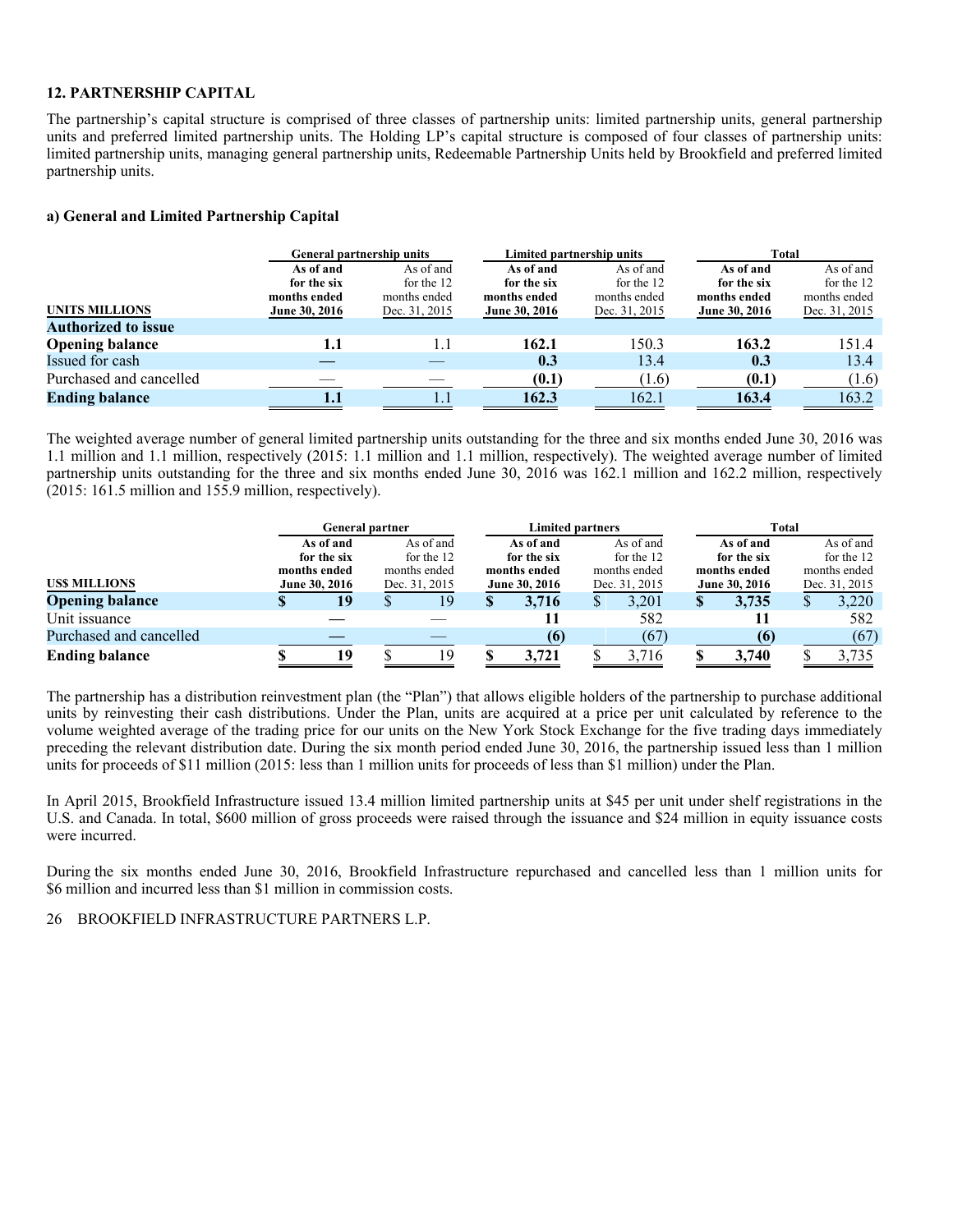#### **b) Non-controlling interest – Redeemable Partnership Units held by Brookfield**

| Non-controlling interest – Redeemable<br>Partnership Units held by Brookfield |                   |
|-------------------------------------------------------------------------------|-------------------|
| As of and for the                                                             | As of and for the |
| six months ended                                                              | 12 months ended   |
| <b>UNITS MILLIONS</b><br>June 30, 2016                                        | Dec. 31, 2015     |
| <b>Opening balance</b><br>66.8                                                | 58.7              |
| Issued for cash                                                               | 8.1               |
| <b>Ending balance</b><br>66.8                                                 | 66.8              |

The weighted average number of Redeemable Partnership Units held by Brookfield outstanding for the three and six month periods ended June 30, 2016 was 66.8 million (2015: 65.7 million and 62.2 million, respectively).

|                        |                   | Non-controlling interest – Redeemable<br>Partnership Units held by Brookfield |
|------------------------|-------------------|-------------------------------------------------------------------------------|
|                        | As of and for the | As of and for the                                                             |
|                        | six months ended  | 12 months ended                                                               |
| <b>USS MILLIONS</b>    | June 30, 2016     | Dec. 31, 2015                                                                 |
| <b>Opening balance</b> | 1,528<br>Φ        | 1,178                                                                         |
| Unit issuance          |                   | 350                                                                           |
| <b>Ending balance</b>  | 1,528             | .528                                                                          |

In April 2015, Brookfield Infrastructure issued 8.1 million Redeemable Partnership Units to Brookfield for proceeds of \$350 million.

# **c) Preferred Unitholders' Capital**

|                            |                                                        | <b>Preferred Units</b>       |                                                       |
|----------------------------|--------------------------------------------------------|------------------------------|-------------------------------------------------------|
| <b>UNITS MILLIONS</b>      | As of and for the<br>six months ended<br>June 30, 2016 |                              | As of and for the<br>12 months ended<br>Dec. 31, 2015 |
| <b>Authorized to issue</b> |                                                        |                              |                                                       |
| <b>Opening balance</b>     |                                                        | <b>10.0</b>                  |                                                       |
| Issued for cash            |                                                        |                              | 10.0                                                  |
| <b>Ending balance</b>      |                                                        | <b>10.0</b>                  | 10.0                                                  |
|                            |                                                        | <b>Preferred Unitholders</b> |                                                       |
|                            | As of and for the<br>six months ended                  |                              | As of and for the<br>12 months ended                  |
| <b>USS MILLIONS</b>        | June 30, 2016                                          |                              | Dec. 31, 2015                                         |
| <b>Opening balance</b>     |                                                        | 189                          |                                                       |
| Unit issuance              |                                                        |                              | 189                                                   |
| <b>Ending balance</b>      |                                                        | 189                          | 189                                                   |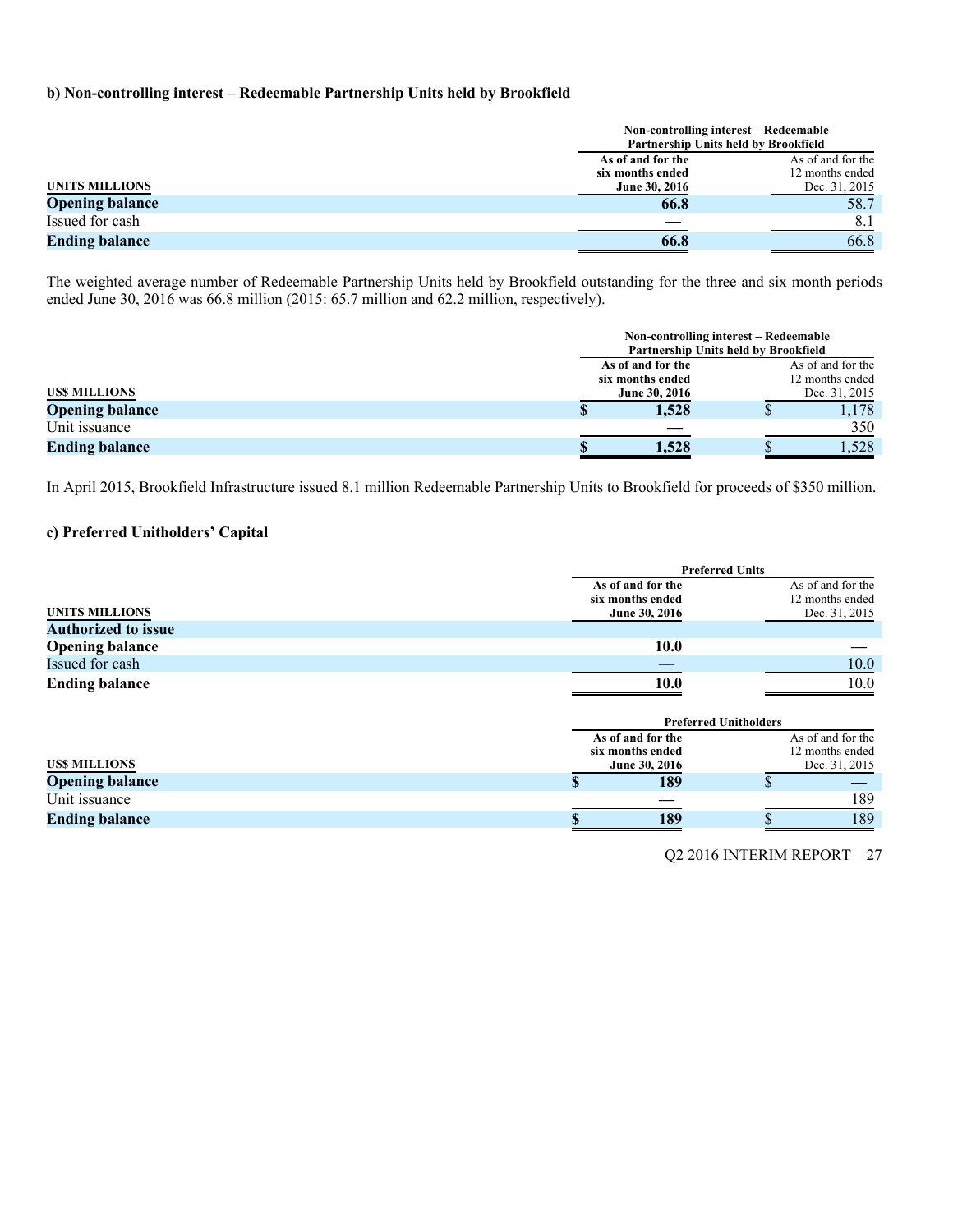In March 2015, Brookfield Infrastructure issued five million preferred limited partnership units, at C\$25 per unit with a fixed annual distribution of 4.5%, redeemable by Brookfield Infrastructure for a term of five years. In total, C\$125 million or \$100 million of gross proceeds were raised and \$4 million in issuance costs were incurred.

In December 2015, Brookfield Infrastructure issued five million preferred limited partnership units at C\$25 per unit with a fixed annual distribution of 5.50%, redeemable by Brookfield Infrastructure for a term of five years. In total, C\$125 million or \$95 million of gross proceeds were raised and \$2 million in issuance costs were incurred.

Subsequent to the second quarter of 2016, Brookfield Infrastructure issued additional preferred limited partnership units. See Note 16 – Subsequent Events for further details.

#### **13. DISTRIBUTIONS**

For the three and six months ended June 30, 2016, distributions to partnership unitholders were \$132 million and \$264 million, respectively, or \$0.57 per partnership unit (2015: \$123 million and \$234 million, respectively). Subsequent to the second quarter of 2016 the partnership announced an increase in its distribution amount per partnership unit to \$0.59. See Note 16 – Subsequent Events for further details.

Additionally, incentive distributions were made to an affiliate of Brookfield, in its capacity as the special limited partner of the Holding LP, in the amount of \$19 million and \$38 million for the three and six months ended June 30, 2016 (\$17 million and \$32 million, respectively, for the three and six months ended June 30, 2015).

For the three and six months ended June 30, 2016, the partnership declared distributions of \$2 million and \$4 million, respectively, or \$0.25 per preferred unit (for the three months and six months ended June 30, 2015: \$1 million and \$2 million, respectively).

#### **14. ACCUMULATED OTHER COMPREHENSIVE INCOME**

#### **a) Attributable to Limited Partners**

| <b>USS MILLIONS</b>                           | <b>Revaluation</b><br><b>Surplus</b> | Foreign<br>currency<br>translation | <b>Net</b><br>investment<br>hedges | Cash flow<br>hedges | Available-<br>for-sale | Unrealized<br>actuarial<br>losses | Equity<br>accounted<br>investments | Accumulated<br>other<br>comprehensive<br>income |
|-----------------------------------------------|--------------------------------------|------------------------------------|------------------------------------|---------------------|------------------------|-----------------------------------|------------------------------------|-------------------------------------------------|
| Balance as at January 1, 2016 \$              | 1.042                                | (889)                              | 99                                 | (140)               | (9)                    | (13)                              | 465                                | 555                                             |
| Other comprehensive income<br>$(\text{loss})$ |                                      | 132                                | 13                                 | 15                  | 18                     | $\bf{I}$                          | (11)                               | 166                                             |
| Other items <sup><math>(1)</math></sup>       | (99)                                 | (4)                                | (5)                                |                     |                        |                                   |                                    | (99)                                            |
| Balance as at June 30, 2016                   | 943                                  | 761)                               | 107                                | (116)               |                        | (14)                              | 454                                | 622                                             |

*1. Refer to Note 3 Assets Classified as Held for Sale.* 

| <b>USS MILLIONS</b>           | <b>Revaluation</b><br><b>Surplus</b> | Foreign<br>currency<br>translation | Net<br>investment<br>hedges | <b>Cash flow</b><br>hedges | Available-<br>for-sale | Unrealized<br>actuarial<br>losses | Equity<br>accounted<br>investments | Accumulated<br>other<br>comprehensive<br>income |
|-------------------------------|--------------------------------------|------------------------------------|-----------------------------|----------------------------|------------------------|-----------------------------------|------------------------------------|-------------------------------------------------|
| Balance as at January 1, 2015 | 812                                  | (428)                              | 36                          | (96)                       | 14                     | (25)                              | 342                                | 655                                             |
| Other comprehensive (loss)    |                                      |                                    |                             |                            |                        |                                   |                                    |                                                 |
| <i>n</i> come                 |                                      | (195)                              | (8)                         | (5)                        |                        |                                   |                                    | (204)                                           |
| Other items $(1)$             | 10)                                  |                                    |                             |                            |                        |                                   | (4)                                | (5)                                             |
| Balance as at June 30, 2015   | 802                                  | (614)                              | 27                          | 100)                       | 18                     | (25)                              | 338                                | 446                                             |

*1. Refer to Note 12 Partnership Capital.*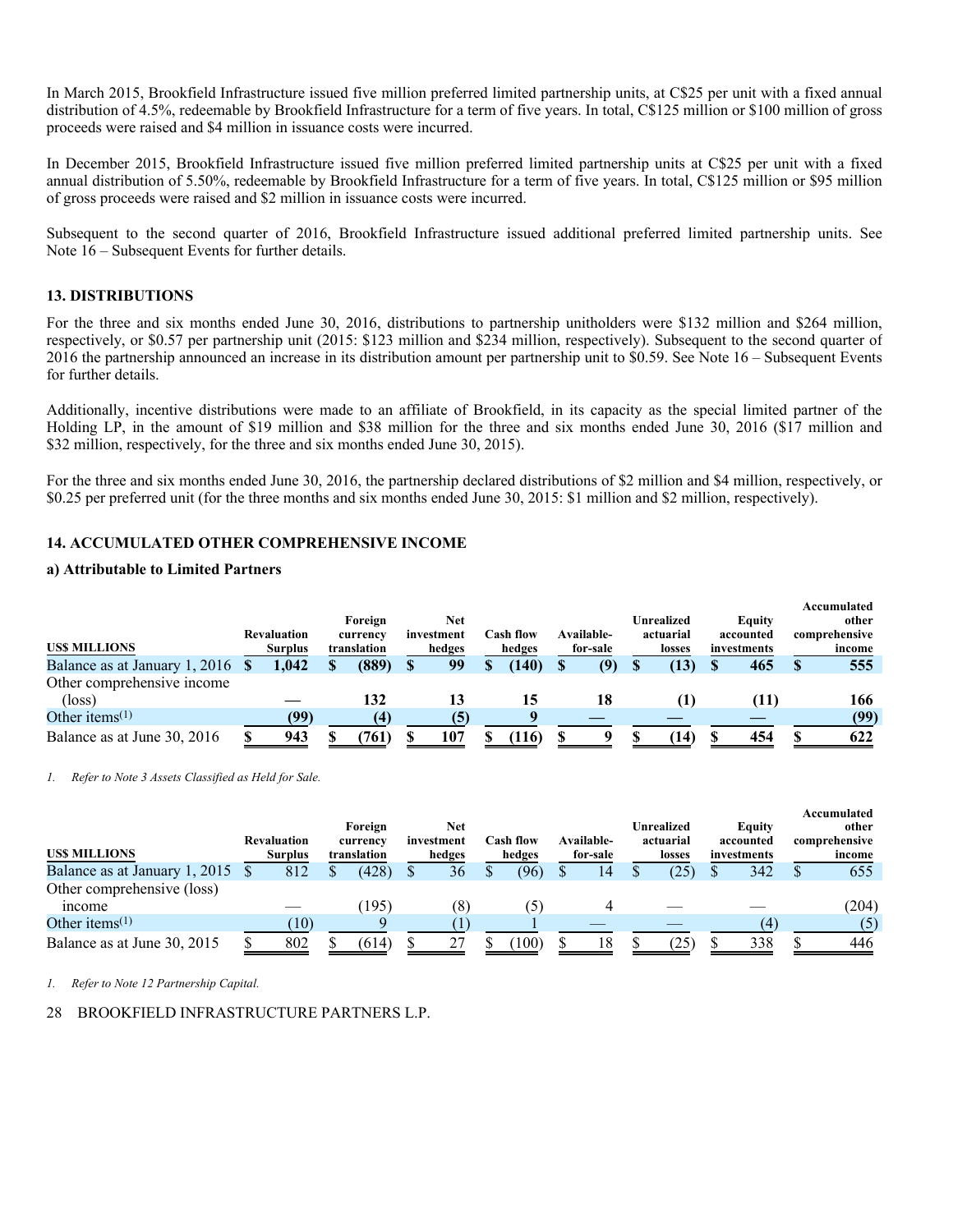#### **b) Attributable to General Partner**

|                                         |             |                |             |            |           |            |            |             | Accumulated   |
|-----------------------------------------|-------------|----------------|-------------|------------|-----------|------------|------------|-------------|---------------|
|                                         |             |                | Foreign     | Net        |           |            | Unrealized | Equity      | other         |
|                                         | Revaluation |                | currency    | investment | Cash flow | Available- | actuarial  | accounted   | comprehensive |
| <b>USS MILLIONS</b>                     |             | <b>Surplus</b> | translation | hedges     | hedges    | for-sale   | losses     | investments | income        |
| Balance as at January 1, 2016           |             |                |             |            |           |            |            |             |               |
| Other comprehensive income              |             |                |             |            |           |            |            |             |               |
| Other items <sup><math>(1)</math></sup> |             |                |             |            |           |            |            |             |               |
| Balance as at June 30, 2016             |             |                | 4           |            |           |            |            |             |               |

*1. Refer to Note 3 Assets Classified as Held for Sale.* 

|                               |                    |                |             |            |           |                   |            |             | Accumulated   |
|-------------------------------|--------------------|----------------|-------------|------------|-----------|-------------------|------------|-------------|---------------|
|                               |                    |                | Foreign     | Net        |           |                   | Unrealized | Eauitv      | other         |
|                               | <b>Revaluation</b> |                | currency    | investment | Cash flow | <b>Available-</b> | actuarial  | accounted   | comprehensive |
| <b>USS MILLIONS</b>           |                    | <b>Surplus</b> | translation | hedges     | hedges    | for-sale          | losses     | investments | income        |
| Balance as at January 1, 2015 |                    |                |             |            |           |                   |            |             |               |
| Other comprehensive loss      |                    |                |             |            |           |                   |            |             |               |
| Balance as at June 30, 2015   |                    |                |             |            |           |                   |            |             |               |

# **c) Attributable to Non-controlling interest – Redeemable Partnership Units held by Brookfield**

|                                         |                    |    |             |            |           |                    |            |             | Accumulated   |
|-----------------------------------------|--------------------|----|-------------|------------|-----------|--------------------|------------|-------------|---------------|
|                                         |                    |    | Foreign     | Net        |           |                    | Unrealized | Equity      | other         |
|                                         | <b>Revaluation</b> |    | currency    | investment | Cash flow | Available-         | actuarial  | accounted   | comprehensive |
| <b>USS MILLIONS</b>                     | <b>Surplus</b>     |    | translation | hedges     | hedges    | for-sale           | losses     | investments | income        |
| Balance as at January 1, 2016           | 447                |    | (358)       | 38         | (61)      | $\left( 4 \right)$ |            | 194         | 254           |
| Other comprehensive income (loss)       |                    |    | 53          |            |           |                    |            | (4)         | 68            |
| Other items <sup><math>(1)</math></sup> | (41)               |    |             |            |           |                    |            |             | (41)          |
| Balance as at June 30, 2016             | 406                | J. | (307)       | 42         | (51       |                    | .Z)        | 190         | 281           |

*1. Refer to Note 3 Assets Classified as Held for Sale.* 

|                                         |                |             |                  |                  |            |            |             | Accumulated   |
|-----------------------------------------|----------------|-------------|------------------|------------------|------------|------------|-------------|---------------|
|                                         |                | Foreign     | Net              |                  |            | Unrealized | Equity      | other         |
|                                         | Revaluation    | currency    | investment       | <b>Cash flow</b> | Available- | actuarial  | accounted   | comprehensive |
| <b>USS MILLIONS</b>                     | <b>Surplus</b> | translation | hedges           | hedges           | for-sale   | losses     | investments | income        |
| Balance as at January 1, 2015           | 335            | (60)        |                  | $\overline{41}$  |            | (8)        | 39          | 283           |
| Other comprehensive (loss) income       |                | 74)         | $\left(4\right)$ | ∸                |            |            |             | (79)          |
| Other items <sup><math>(1)</math></sup> |                |             |                  |                  |            |            |             |               |
| Balance as at June 30, 2015             | 345            | 24.         |                  | 44               |            | (8)        |             | 209           |

*1. Refer to Note 12 Partnership Capital.*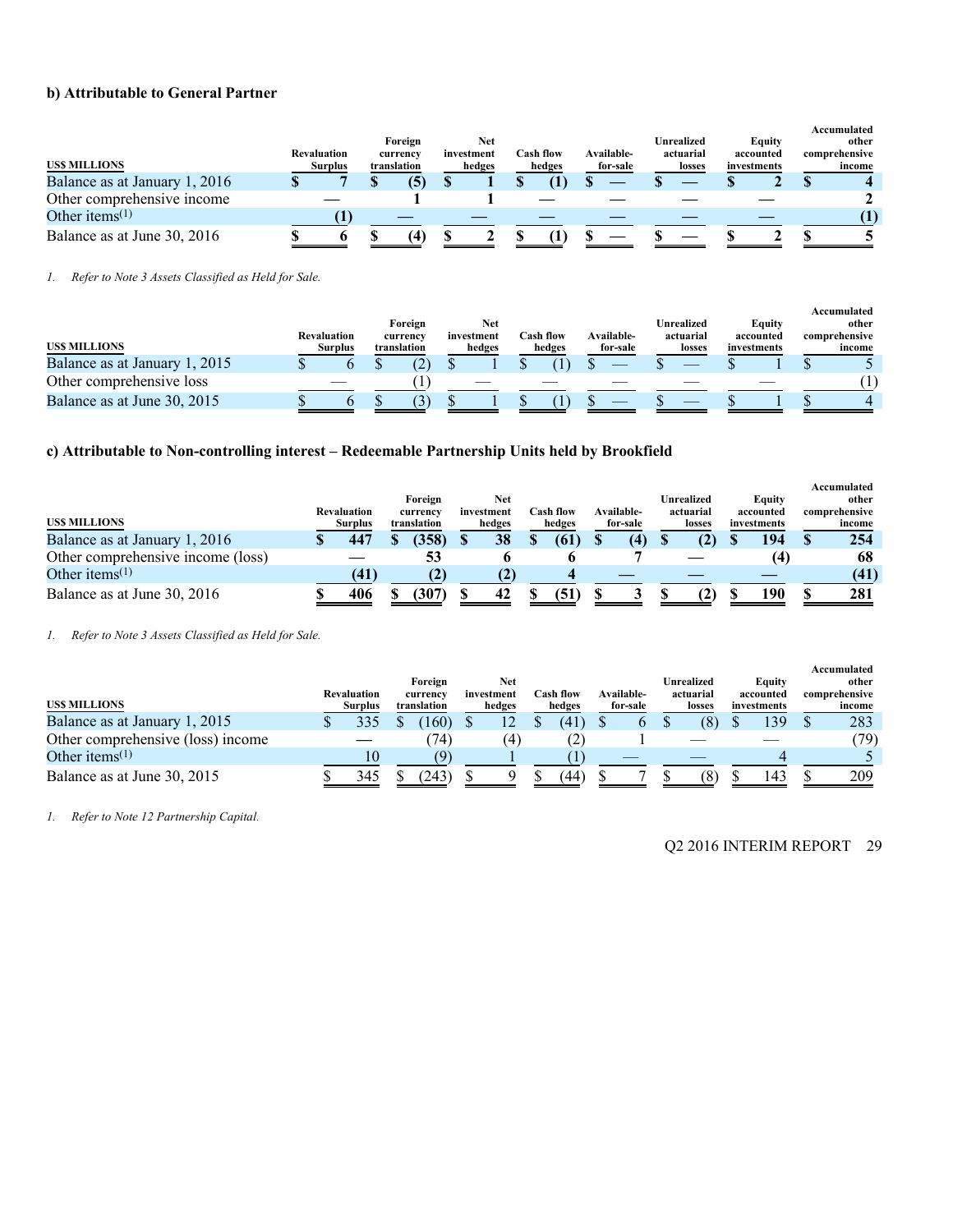#### **15. RELATED PARTY TRANSACTIONS**

In the normal course of operations, Brookfield Infrastructure entered into the transactions below with related parties. These transactions have been measured at fair value and are recognized in the consolidated interim and condensed financial statements.

The immediate parent of Brookfield Infrastructure is the partnership. The ultimate parent of Brookfield Infrastructure is Brookfield. Other related parties of Brookfield Infrastructure represent its subsidiary and operating entities.

#### *a) Transactions with the immediate parent*

Throughout the year, the General Partner, in its capacity as the partnership's general partner, incurs director fees, a portion of which are charged at cost to the partnership in accordance with the limited partnership agreement. Less than \$1 million in director fees were incurred during the three and six months ended June 30, 2016 (2015: less than \$1 million).

#### *b) Transactions with other related parties*

Since inception, Brookfield Infrastructure has had a management agreement with its external service providers, wholly-owned subsidiaries of Brookfield.

Pursuant to the Master Services Agreement, on a quarterly basis, Brookfield Infrastructure pays a base management fee, referred to as the Base Management Fee, to the Service Provider equal to 0.3125% per quarter (1.25% annually) of the market value of the partnership. The Base Management Fee was \$38 million and \$73 million for the three and six months ended June 30, 2016 (\$33 million and \$65 million for the three and six months ended June 30, 2015).

For purposes of calculating the Base Management Fee, the market value of the partnership is equal to the aggregate value of all the outstanding limited partnership units of the partnership (assuming full conversion of Brookfield's Redeemable Partnership Units in Brookfield Infrastructure into limited partnership units of the partnership), preferred limited partnership units and securities of the other Service Recipients (as defined in Brookfield Infrastructure's Master Services Agreement) that are not held by Brookfield Infrastructure, plus all outstanding third party debt with recourse to a Service Recipient, less all cash held by such entities.

Brookfield Infrastructure has placed funds on deposit with Brookfield. Interest earned on the deposits is at market terms. At June 30, 2016, Brookfield Infrastructure's deposit balance with Brookfield was less than \$1 million (December 31, 2015: less than \$1 million) and earned interest of less than \$1 million and less than \$1 million for the three and six months ended June 30, 2016 (less than \$1 million and less than \$1 million for the three and six months ended June 30, 2015).

Brookfield Infrastructure's North American district energy operation provides heating and cooling services and leases office space with subsidiaries of Brookfield Office Properties Inc. The North American district energy operation also utilizes consulting and engineering services provided by a wholly-owned subsidiary of Brookfield. For the three and six months ended June 30, 2016, revenues of less than \$1 million were generated (2015: less than \$1 million) and expenses of less than \$1 million were incurred (2015: less than \$1 million).

Brookfield Infrastructure utilizes a wholly-owned subsidiary of Brookfield to negotiate and purchase insurance and assess the adequacy of insurance on behalf of the partnership and certain subsidiaries. During the three and six months ended June 30, 2016, Brookfield Infrastructure paid less than \$1 million for these services (2015: less than \$1 million).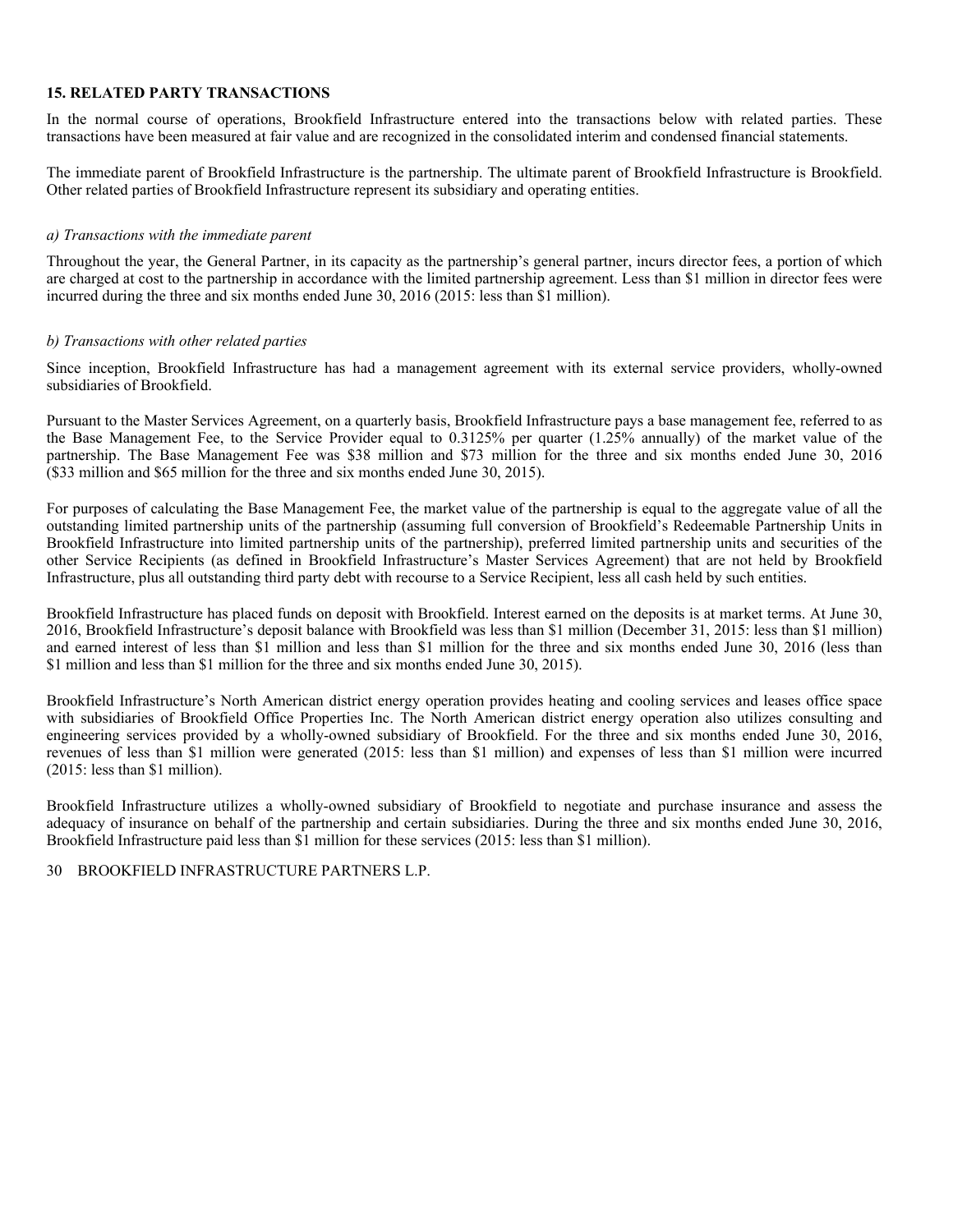#### **16. SUBSEQUENT EVENTS**

### **a) Acquisition of Niska Gas Storage**

On July 19, 2016, Brookfield Infrastructure expanded its gas storage business as it acquired a 40% interest in Niska Gas Storage ("Niska") for consideration of \$220 million through a Brookfield sponsored partnership. The consideration is comprised of \$140 million in par value of Niska senior notes ("senior notes") currently owned by Brookfield Infrastructure, which Brookfield Infrastructure paid \$104 million to acquire, \$15 million in principal of a private loan provided to Niska by Brookfield Infrastructure, with the remaining consideration paid in cash of \$65 million. Concurrently, Brookfield Infrastructure entered into a voting agreement with an affiliate of Brookfield, providing Brookfield Infrastructure the right to direct the relevant activities of the entity, thereby providing Brookfield Infrastructure with control. Accordingly, Brookfield Infrastructure will consolidate the entity effective July 19, 2016.

At the date of the acquisition, Brookfield Infrastructure recognized \$974 million of total assets, of which \$816 million related to property, plant and equipment, \$806 million of total liabilities and non-controlling interest of \$102 million were recorded, representing the interest not acquired by Brookfield Infrastructure measured at fair value on the acquisition date. Acquisition costs of \$5 million will be recorded as Other expenses within the interim condensed and consolidated Statement of Operating Results in the third quarter of 2016. A gain of approximately \$36 million resulting from the recycling of the accumulation of the mark-to-market movements of the partnership's pre-existing interest in the senior notes to fair value will be included in Other income within the Consolidated Statement of Operating Results on the date of acquisition.

Due to the recent closing of the acquisition, the complete valuation and initial purchase price accounting for the business combination is not available as at the date of release of these interim condensed and consolidated financial statements. As a result, the partnership has not provided amounts recognized as at the acquisition date for certain major classes of assets acquired and liabilities assumed.

#### **b) Issuance of preferred limited partnership units**

On August 2, 2016, Brookfield Infrastructure issued 10 million preferred limited partnership units, at C\$25 per unit with a fixed annual distribution of 5.35%, redeemable by Brookfield Infrastructure for a term of five years. In total, C\$250 million or \$190 million of gross proceeds were raised, \$4 million in underwriting costs were incurred and less than \$1 million in issuance costs were incurred.

#### **c) Declaration of unit split and distribution increase**

On August 3, 2016, Brookfield Infrastructure declared a three-for-two unit split by way of a subdivision, whereby unitholders will received an additional one-half of a limited partnership unit for each limited partnership unit held, resulting in the issuance of 115 million limited partnership units. On September 14, 2016 the additional units required to give effect to the unit split will be issued to unitholders of record at the close of business on September 6, 2016. Brookfield Infrastructure's preferred units will not be affected by the unit split.

As a result of the three-for-two unit split, Brookfield Infrastructure will adjust its dividend policy to reflect the additional number of limited partnership units that will be outstanding. The partnership will commence paying a quarterly dividend of \$0.3933 per share (representing \$1.5733 annually, or \$2.36 per annum based on the pre-split number of limited partnership units outstanding) beginning on September 30, 2016, payable to unitholders of record at the close of business on August 31, 2016. This represents an increase of 3.5% over the current quarterly dividend rate, on a split-adjusted basis.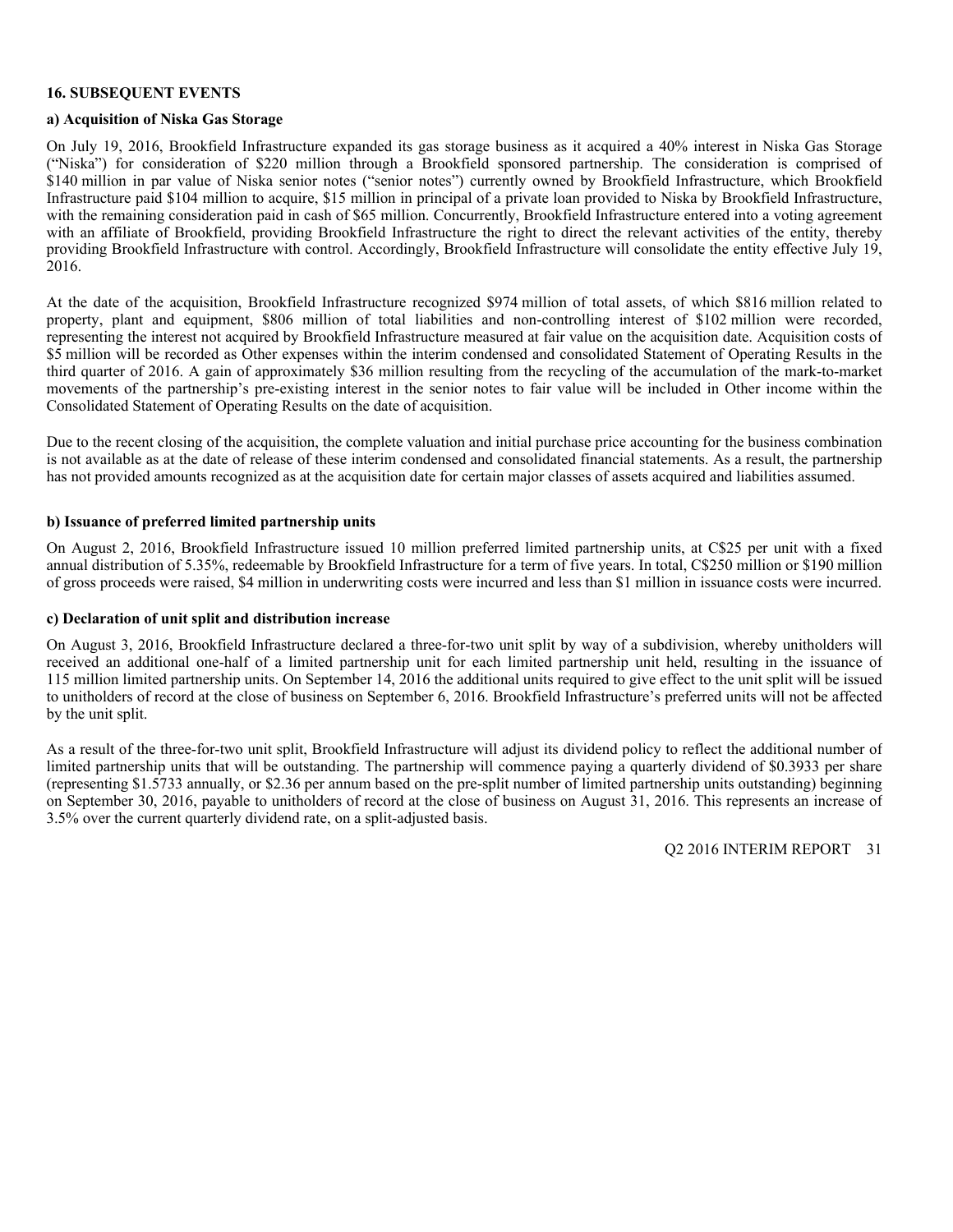#### **MANAGEMENT'S DISCUSSION AND ANALYSIS**

# *AS OF JUNE 30, 2016 AND DECEMBER 31, 2015 AND FOR THE THREE AND SIX MONTH PERIODS ENDED JUNE 30, 2016 AND 2015*

#### **INTRODUCTION**

The following Management's Discussion and Analysis ("MD&A") is the responsibility of management of Brookfield Infrastructure Partners L.P. (the "partnership" collectively with its subsidiary and operating entities "Brookfield Infrastructure"). This MD&A is dated August 12, 2016, and has been approved by the Board of Directors of the general partner of the partnership for issuance as of that date. The Board of Directors carries out its responsibility for review of this document principally through its audit committee, comprised exclusively of independent directors. The audit committee reviews and, prior to its publication, approves this document, pursuant to the authority delegated to it by the Board of Directors. The terms "Brookfield Infrastructure," "we," "us" and "our" refer to Brookfield Infrastructure Partners L.P., and the partnership's direct and indirect subsidiaries as a group. This MD&A should be read in conjunction with Brookfield Infrastructure Partners L.P.'s most recently issued annual and interim financial statements. Additional information, including Brookfield Infrastructure's Form 20-F, is available on its website at www.brookfieldinfrastructure. com, on SEDAR's website at www.sedar.com and on EDGAR's website at www.sec.gov/edgar.shtml.

#### **Business Overview**

Brookfield Infrastructure owns and operates high quality, long-life assets that generate stable cash flows, require relatively minimal maintenance capital expenditures and, by virtue of barriers to entry and other characteristics, tend to appreciate in value over time. Our current operations consist of utility, transport, energy and communications infrastructure businesses in North and South America, Asia Pacific and Europe. Our mission is to own and operate a globally diversified portfolio of high quality infrastructure assets that will generate sustainable and growing distributions over the long term for our unitholders. To accomplish this objective, we will seek to leverage our operating segments to acquire infrastructure assets and actively manage them to extract additional value following our initial investment. An integral part of our strategy is to participate with institutional investors in Brookfield Asset Management Inc. ("Brookfield") sponsored partnerships that target acquisitions that suit our profile. We will focus on partnerships in which Brookfield has sufficient influence or control to deploy an operations-oriented approach.

#### **Performance Targets and Key Measures**

We target a total return of 12% to 15% per annum on the infrastructure assets that we own, measured over the long term. We intend to generate this return from the in-place cash flows from our operations plus growth through investments in upgrades and expansions of our asset base, as well as acquisitions. If we are successful in growing our funds from operations (''FFO'') per unit, we will be able to increase distributions to unitholders. Furthermore, the increase in our FFO per unit should result in capital appreciation. We also measure the growth of FFO per unit, which we believe is a proxy for our ability to increase distributions. In addition, we have performance measures that track the key value drivers for each of our operating segments. See ''Segmented Disclosures'' on page 37 for more detail.

# **Distribution Policy**

Our objective is to pay a distribution that is sustainable on a long-term basis while retaining sufficient liquidity within our operations to fund recurring growth capital expenditures, debt repayments and general corporate requirements. We currently believe that a payout of 60% to 70% of our FFO is appropriate.

In light of the current strong prospects for our business, the Board of Directors of our general partner approved a 7.5% increase in our quarterly distribution to 57 cents per unit, which started with the distribution paid in March 2016. A further 3.5% increase in our quarterly distributions to 59 cents per unit has been approved by the Board of Directors of our general partner, starting with the distribution to be paid in September 2016. These increases reflect the forecasted contribution from our recently commissioned capital projects, as well as the expected cash yield on acquisitions that we closed in the past year. Since the spin-off, we have increased our quarterly distribution from 26.5 cents per unit to 59 cents per unit, a compound annual growth rate of 12%. We target 5% to 9% annual distribution growth in light of the per unit FFO growth we foresee in our operations.

#### **Basis of Presentation**

Our unaudited interim condensed and consolidated financial statements are prepared in accordance with International Accounting Standard 34, *Interim Financial Reporting* ("IAS 34") as issued by the International Accounting Standards Board ("IASB") and using the accounting policies Brookfield Infrastructure applied in its consolidated financial statements as of and for the year ended December 31, 2015. Our unaudited interim condensed and consolidated financial statements include the accounts of Brookfield Infrastructure and the entities over which it has control. Brookfield Infrastructure accounts for investments over which it exercises significant influence, but does not control, using the equity method.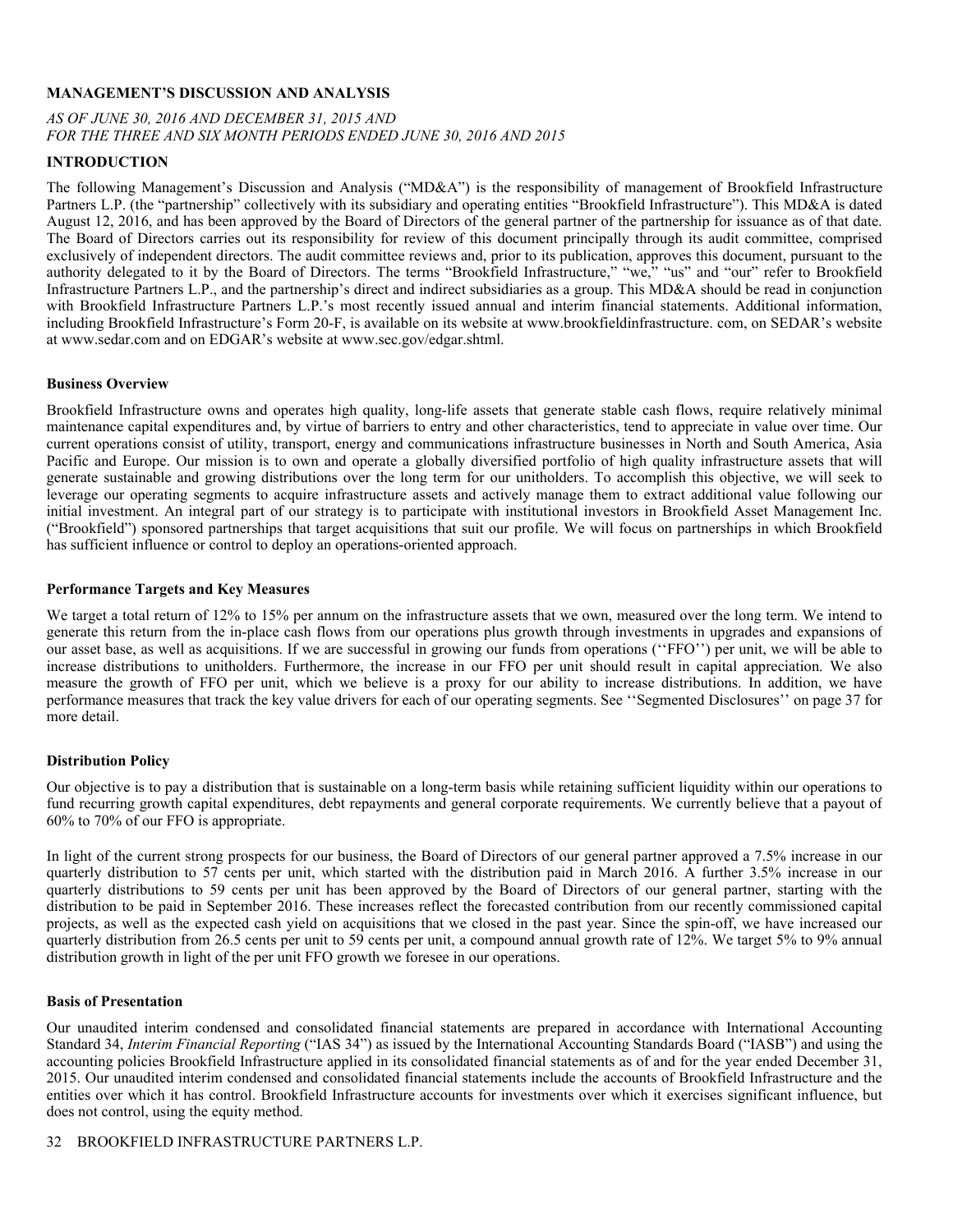Our partnership's equity interests include units held by public unitholders and redeemable partnership units ("Redeemable Partnership Units") held by Brookfield. Our units and the Redeemable Partnership Units have the same economic attributes in all respects, except that the Redeemable Partnership Units provide Brookfield the right to request that its units be redeemed for cash consideration. In the event that Brookfield exercises this right, our partnership has the right, at its sole discretion, to satisfy the redemption request with our units, rather than cash, on a one-for-one basis. As a result, Brookfield, as holder of Redeemable Partnership Units, participates in earnings and distributions on a per unit basis equivalent to the per unit participation of our partnership. However, given the redeemable feature referenced above, we present the Redeemable Partnership Units as a component of non-controlling interests.

When we discuss the results of our operating segments, we present Brookfield Infrastructure's proportionate share of results for operations accounted for using consolidation and the equity method, in order to demonstrate the impact of key value drivers of each of these operating segments on the partnership's overall performance. As a result, segment revenues, costs attributable to revenues, other income, interest expense, depreciation and amortization, deferred taxes, fair value adjustments and other items will differ from results presented in accordance with IFRS as they (1) include Brookfield Infrastructure's proportionate share of earnings from investments in associates and joint ventures attributable to each of the above noted items, and (2) exclude the share of earnings (losses) of consolidated investments not held by Brookfield Infrastructure apportioned to each of the above noted items. However, net income for each segment is consistent with results presented in accordance with IFRS. See "Reconciliation of Operating Segments" on page 53 for a reconciliation of segment results to the partnership's statement of operating results in accordance with IFRS.

Our presentation currency and functional currency is the U.S. dollar, and has been throughout each of the last eight years. There were no changes in accounting policies that have had a material impact on the comparability of the results between financial years since the adoption of IFRS.

### **OUR OPERATIONS**

Brookfield Infrastructure owns a balanced portfolio of infrastructure assets that are diversified by sector and by geography. We have a stable cash flow profile with approximately 90% of our Adjusted EBITDA supported by regulated or contractual revenues. In order to assist our unitholders in evaluating our performance and assessing our value, we group our businesses into operating segments based on similarities in their underlying economic drivers.

Our operating platforms are summarized below:

| <b>Operating Platform</b>                                                                                                                                  | <b>Asset Type</b>                                                                                                       | <b>Primary Location</b>                                                                |
|------------------------------------------------------------------------------------------------------------------------------------------------------------|-------------------------------------------------------------------------------------------------------------------------|----------------------------------------------------------------------------------------|
| <b>Utilities</b><br>Regulated or contractual businesses<br>which earn a return on their rate base                                                          | <b>Regulated Distribution</b><br>$\bullet$<br><b>Electricity Transmission</b><br><b>Regulated Terminal</b><br>$\bullet$ | Europe & South America<br>North America & South America<br>Asia Pacific                |
| <b>Transport</b><br>Provide transportation for freight, bulk<br>commodities and passengers                                                                 | Rail<br>$\bullet$<br><b>Toll Roads</b><br>Ports<br>٠                                                                    | Asia Pacific & South America<br>Asia Pacific & South America<br>North America & Europe |
| <b>Energy</b><br>Systems that provide energy<br>transmission, distribution and storage<br>services                                                         | Energy Transmission, Distribution & Storage<br>District Energy<br>٠                                                     | North America<br>North America & Asia Pacific                                          |
| <b>Communications Infrastructure</b><br><i>Provides essential services and critical</i><br>infrastructure to the media broadcasting<br>and telecom sectors | • Tower Infrastructure Operations                                                                                       | Europe                                                                                 |
|                                                                                                                                                            |                                                                                                                         | O <sub>2</sub> 2016 INTERIM REPORT<br>33                                               |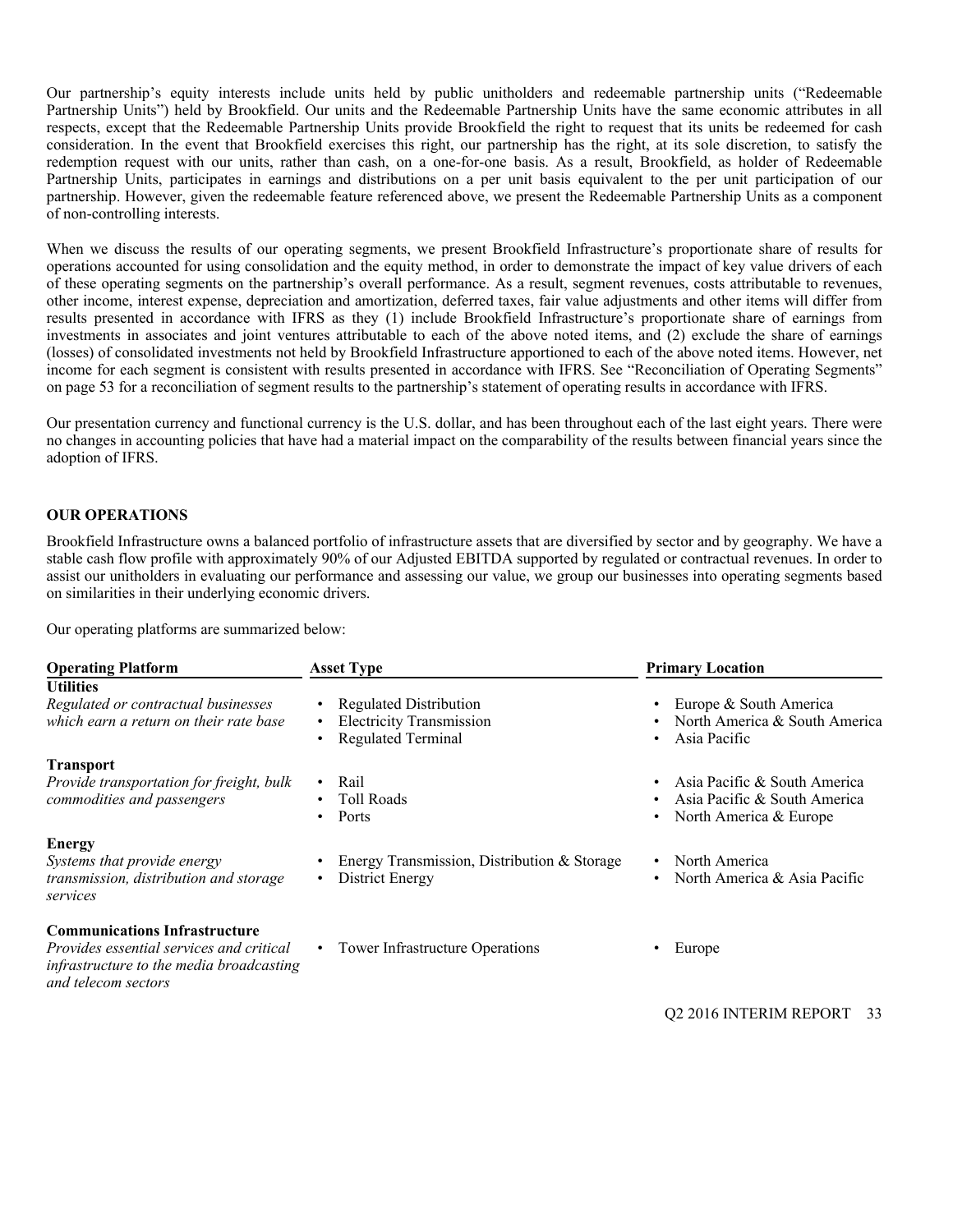#### **REVIEW OF CONSOLIDATED FINANCIAL RESULTS**

In this section we review our financial position and consolidated performance as at June 30, 2016 and December 31, 2015 and for the three and six month periods ended June 30, 2016 and 2015. Further details on the key drivers of our operations and financial position are contained within the Segmented Disclosures section on page 37.

|                                                                     |                      | For the three-month |       | For the six-month |                      |           |  |  |
|---------------------------------------------------------------------|----------------------|---------------------|-------|-------------------|----------------------|-----------|--|--|
|                                                                     | period ended June 30 |                     |       |                   | period ended June 30 |           |  |  |
| US\$ MILLIONS, EXCEPT PER UNIT INFORMATION                          | 2015<br>2016         |                     |       |                   | 2016                 | 2015      |  |  |
| <b>Summary Statements of Operating Results</b>                      |                      |                     |       |                   |                      |           |  |  |
| Revenues                                                            | S<br>462             | S.                  | 466   | \$                | 916                  | 932<br>S. |  |  |
| Direct operating expenses                                           | (198)                |                     | (197) |                   | (400)                | (400)     |  |  |
| General and administrative expenses                                 | (40)                 |                     | (35)  |                   | (77)                 | (69)      |  |  |
| Depreciation and amortization expense                               | (108)                |                     | (101) |                   | (208)                | (196)     |  |  |
| Interest expense                                                    | (101)                |                     | (93)  |                   | (196)                | (183)     |  |  |
| Share of earnings from investments in associates and joint ventures | 106                  |                     | 20    |                   | <b>110</b>           | 37        |  |  |
| Mark-to-market on hedging items                                     | 32                   |                     | (32)  |                   | 40                   | 58        |  |  |
| Other income                                                        |                      |                     |       |                   | 62                   | 9         |  |  |
| Net income                                                          | 159                  |                     | 26    |                   | 247                  | 174       |  |  |
| Net income attributable to the partnership $(1)$                    | 156                  |                     | 18    |                   | 234                  | 150       |  |  |
| Net income per limited partnership unit                             | 0.59<br>S            | S.                  | 0.01  |                   | 0.84                 | 0.55      |  |  |

*1. Includes net income attributable to non-controlling interests—Redeemable Partnership Units held by Brookfield, general partner and limited partners.* 

For the three and six months ended June 30, 2016 we reported net income of \$159 million and \$247 million, of which \$156 million and \$234 million, respectively, is attributable to the partnership. This is compared to net income of \$26 million and \$174 million, in the prior year three and six month periods, of which \$18 million and \$150 million, respectively, is attributable to the partnership.

Revenues for the three months ended June 30, 2016 were \$462 million, which decreased by \$4 million compared to the same period in 2015. Our utilities segment contributed additional revenue of \$19 million due to inflation indexation and various growth initiatives primarily at our UK regulated distribution operation. Our transport operations contributed an additional \$7 million of revenue, primarily due to inflationary tariff increases, higher volumes at our Chilean toll roads and the acquisition of our Indian toll road business in March 2016. Revenue from organic growth initiatives within our district energy business contributed incremental revenue of \$6 million. These items were more than offset by the impact of foreign exchange which reduced revenue in U.S. dollar terms by \$28 million, as the U.S. dollar strengthened relative to many currencies in which we operate, and an \$8 million decrease due to the sale of our New England electricity transmission and European energy distribution businesses in August 2015 and May 2016, respectively.

Revenues for the six months ended June 30, 2016 were \$916 million, which decreased by \$16 million compared to the same period in 2015. Our utilities segment contributed additional revenue of \$42 million due to inflation indexation and various growth initiatives primarily at our UK distribution operation. Our transport operations contributed an additional \$13 million of revenue, primarily due to inflationary tariff increases, higher volumes at our Chilean toll roads and the acquisition of our Indian toll road business in March 2016. Revenue from organic growth initiatives within our district energy business contributed incremental revenue of \$12 million. These items were more than offset by the impact of foreign exchange which reduced revenue in U.S. dollar terms by \$71 million, as the U.S. dollar strengthened relative to many currencies in which we operate, and a \$12 million decrease due to the sale of our New England electricity transmission and European energy distribution businesses in August 2015 and May 2016, respectively.

Direct operating expenses for the three months ended June 30, 2016 were \$198 million, which increased \$1 million compared to the three months ended June 30, 2015. The current period includes \$15 million of incremental costs resulting from the expansion of our systems through our aforementioned organic growth initiatives and \$3 million of incremental costs related to the acquisition of our Indian toll road business during the first quarter of 2016, offset by \$11 million of foreign exchange and a \$6 million decline associated with our capital recycling initiatives in the last 12 months.

Direct operating expenses for the six months ended June 30, 2016 were \$400 million, consistent with the six months ended June 30, 2015. The current period includes \$28 million of incremental costs resulting from the expansion of our aforementioned organic growth initiatives and \$4 million of incremental costs related to the acquisition of our Indian toll road business during the first quarter of 2016, offset by \$23 million of foreign exchange, and a \$9 million decline associated with our capital recycling initiatives in the last 12 months.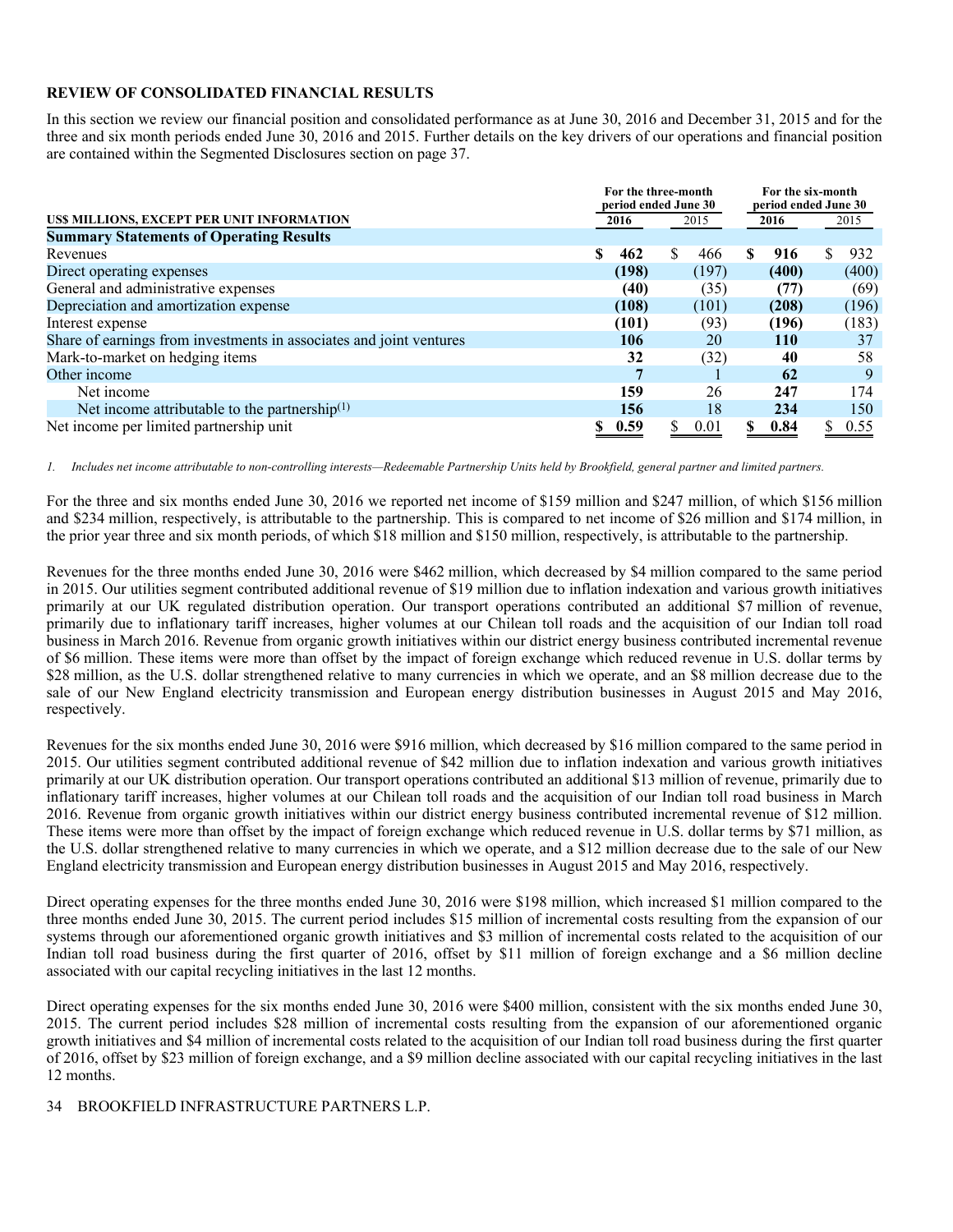General and administrative expenses totaled \$40 million and \$77 million for the three and six months ended June 30, 2016, respectively, an increase of \$5 million and \$8 million, respectively, compared to the same period in 2015. This line item primarily consists of the Base Management Fee that is paid to Brookfield, which is equal to 1.25% of the partnership's market value plus our preferred units and recourse debt, net of cash. The Base Management Fee increased from prior year due to a larger market capitalization driven by the issuance of mediumterm notes and preferred units over the last 12 months to fund investments. General and administrative expenses also includes certain public company expenditures relating to the ongoing operations of the partnership which were consistent with the same period of 2015.

Depreciation and amortization expense for the three months ended June 30, 2016 was \$108 million, an increase of \$7 million, or 7%, versus prior year. Depreciation and amortization expense increased by \$14 million due to higher asset values resulting from our annual revaluation process and capital expenditures over the past year, offset by the impact of foreign exchange of \$7 million.

Depreciation and amortization expense for the six months ended June 30, 2016 was \$208 million, an increase of \$12 million, or 6%, versus prior year. Depreciation and amortization expense increased by \$29 million due to higher asset values resulting from our annual revaluation process and capital expenditures over the past year, offset by the impact of foreign exchange of \$17 million.

Earnings from investments in associates and joint ventures were \$106 million for the three months ended June 30, 2016, representing an increase of \$86 million from the \$20 million earned in the second quarter of 2015. The increase is predominantly associated with \$98 million of income earned in conjunction with the privatization of our Brazilian toll road operations in May 2016 along with our partner in the business, representing the excess of our share of the fair value of net assets acquired above the consideration paid. This item was offset by the \$12 million impact of foreign exchange.

Earnings from investments in associates and joint ventures were \$110 million for the six months ended June 30, 2016, representing an increase of \$73 million from the \$37 million earned in the six months ended June 30, 2015. The increase is predominantly associated with \$98 million of income earned in conjunction with the aforementioned privatization of our Brazilian toll road operations and a \$2 million contribution from the acquisition of our European telecommunications infrastructure operation completed in March 2015. These items were offset by the \$15 million impact of foreign exchange, \$6 million from incremental indexation on our Chilean peso denominated debt at our South American electricity transmission operation and a \$6 million tax recovery recorded in the prior year at our European port operation due to a change in tax law.

Mark-to-market gains on hedging items for the three months ended June 30, 2016 was \$32 million, compared to a loss of \$32 million for the three months ended June 30, 2015. Both the current and comparative periods consist primarily of revaluation gains relating to foreign exchange hedging activities at the corporate level. The higher amount of gains recognized in the current period is the result of higher hedged rates on various currency contracts we had in place relative to prevailing spot rates at this time.

Mark-to-market gains on hedging items for the six months ended June 30, 2016 was \$40 million, compared to a gain of \$58 million for the six months ended June 30, 2015. Both the current and comparative periods consist primarily of revaluation gains relating to foreign exchange hedging activities at the corporate level. The higher amount of gains recognized in the prior period is the result of higher hedged rates on various currency contracts we had in place relative to prevailing spot rates at the time.

Other income for the second quarter of 2016 totaled \$7 million compared to \$1 million for the same period in 2015. The current period includes incremental income of \$14 million earned on financial assets purchased over the last 12 months offset by inflation indexation on our Chilean peso denominated debt of \$7 million.

Other income for the six months ended June 30, 2016 totaled \$62 million compared to \$9 million for the same period in 2015. The increase includes a \$27 million break fee and a \$13 million dividend associated with our toehold interest in Asciano and income of \$24 million earned on financial assets purchased over the last 12 months, offset by inflation indexation on our Chilean peso denominated debt of \$12 million.

| <b>USS MILLIONS</b>                                                        |               | As of             |
|----------------------------------------------------------------------------|---------------|-------------------|
| <b>Summary Statements of Financial Position Key Metrics</b>                | June 30, 2016 | December 31, 2015 |
| Cash and cash equivalents                                                  | 378           | 199               |
| Other current assets                                                       | 2,341         | 1,354             |
| Total assets                                                               | 20,443        | 17,735            |
| Current liabilities                                                        | 856           | 908               |
| Corporate borrowings                                                       | 2,238         | 1,380             |
| Non-recourse borrowings                                                    | 6,710         | 5,852             |
| Other long-term liabilities                                                | 2,576         | 2,419             |
| Limited partners                                                           | 3,961         | 3,838             |
| General partner                                                            | 25            | 23                |
| Non-controlling interest – Redeemable Partnership Units held by Brookfield | 1,568         | 1,518             |
| Non-controlling interest $-$ in operating subsidiaries                     | 2,320         | 1,608             |
| Preferred unitholders                                                      | 189           | 189               |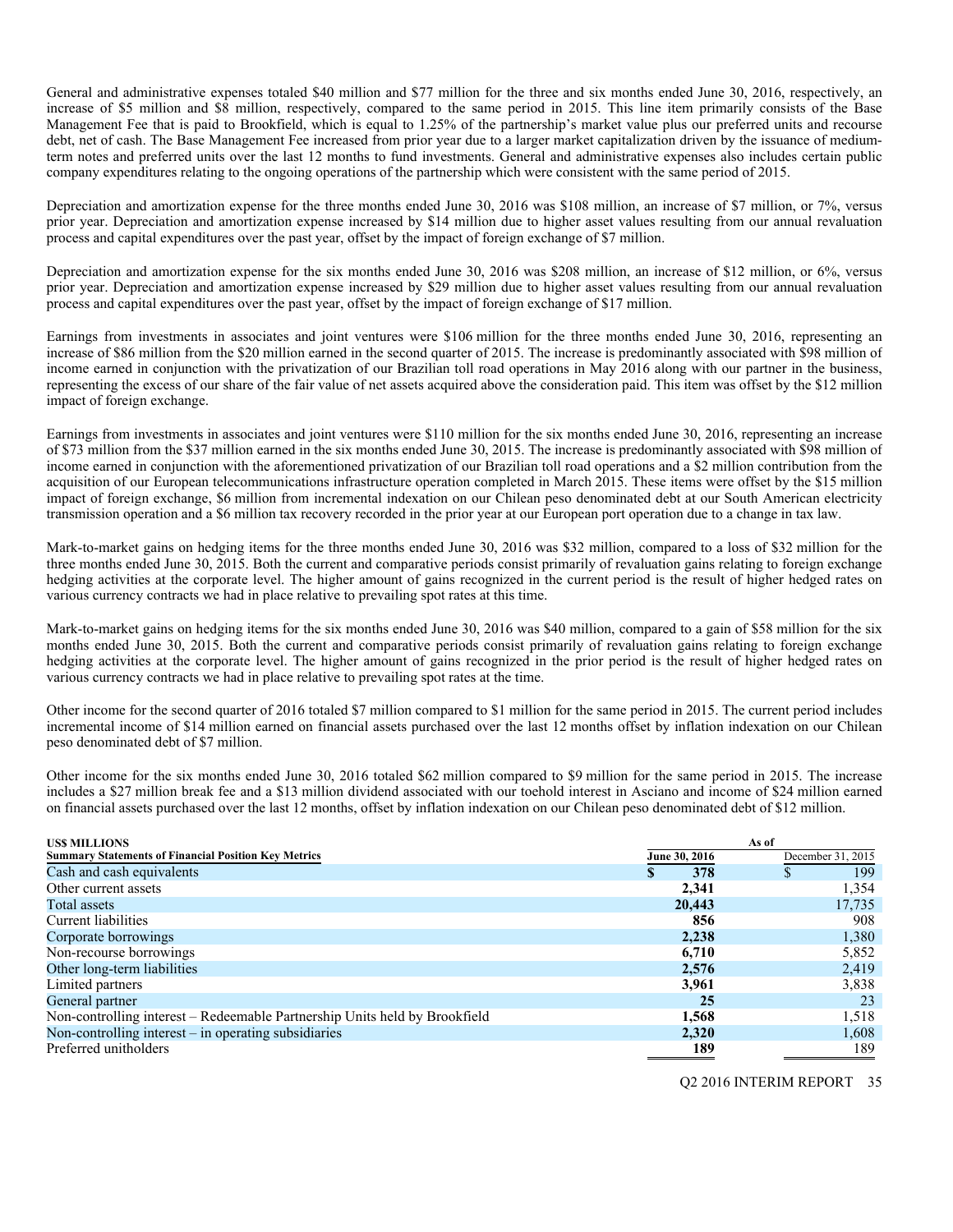Total assets were \$20,443 million at June 30, 2016, compared to \$17,735 million at December 31, 2015, an increase of \$2,708 million or 15%. This increase is primarily due to the \$1,759 million impact of the acquisitions of our Indian and Peruvian toll road businesses during the first half of 2016 and the benefit of foreign exchange which increased our asset base in U.S. dollar terms by \$305 million. In addition, total assets increased due to a \$312 million capital injection into our North American gas transmission operation as we continue to delever this business, \$187 million of capital deployed to privatize our Brazilian toll roads and fund organic growth initiatives, as well as \$145 million of capital deployed at our UK regulated distribution operation associated with the build out of our connections base and initial investment in our smart meter program.

Corporate borrowings increased to \$2,238 million at June 30, 2016, compared to \$1,380 million at December 31, 2015. The increase is due to incremental draws on our corporate credit facility of \$788 million and a \$70 million increase in our Canadian dollar denominated corporate debt due to the strengthening of the Canadian dollar against the U.S. dollar during the six months ended June 30, 2016.

Non-recourse borrowings increased by \$858 million to \$6,710 million at June 30, 2016 from \$5,852 million at December 31, 2015. The increase occurred due to the debt assumed in conjunction with the acquisition of our Indian and Peruvian toll road operations of \$646 million, subsidiary borrowings net of repayments of \$55 million for the six months ended June 30, 2016 and a \$157 million increase on debt balances denominated in foreign currencies.

Partnership capital increased by \$175 million to \$5,554 million at June 30, 2016 from \$5,379 million at December 31, 2015. For the six months ended June 30, 2016 net income attributable to the partnership of \$234 million, \$238 million of foreign currency translation gains recorded in other comprehensive income and \$11 million of units issued as part of our dividend reinvestment plan, was partially offset by distributions of \$302 million paid to our unitholders and unit repurchases of \$6 million.

#### **Summary of Quarterly Results**

Total revenues and net income for the eight most recent quarters are as follows:

| US\$ MILLIONS, EXCEPT PER UNIT AMOUNTS      | 2016             |                |        | 2015           |                | 2014           |        |        |
|---------------------------------------------|------------------|----------------|--------|----------------|----------------|----------------|--------|--------|
| Three months ended                          | Q <sub>2</sub>   | Q1             | Q4     | Q <sub>3</sub> | Q <sub>2</sub> | Q <sub>1</sub> | Q4     | Q3     |
| Revenues                                    | \$462            | \$454          | \$455  | \$468          | \$466          | \$466          | \$465  | \$491  |
| Direct operating costs                      | (198)            | (202)          | (199)  | (199)          | (197)          | (203)          | (203)  | (216)  |
| Earnings from investment in associates      | 106              | $\overline{4}$ | 14     | 18             | 20             | 17             | 9      | 28     |
| Expenses                                    |                  |                |        |                |                |                |        |        |
| Interest                                    | (101)            | (95)           | (94)   | (90)           | (93)           | (90)           | (95)   | (90)   |
| Corporate costs                             | (40)             | (37)           | (35)   | (30)           | (35)           | (34)           | (31)   | (28)   |
| Valuation items                             |                  |                |        |                |                |                |        |        |
| Fair value changes and other                | 39               | 63             | (54)   | 124            | (31)           | 98             | 17     | 34     |
| Depreciation and amortization               | (108)            | (100)          | (82)   | (97)           | (101)          | (95)           | (98)   | (97)   |
| Income tax (expense) recovery               | $\left(1\right)$ |                | 29     | (11)           | (3)            | (11)           | (1)    | (42)   |
| Net income                                  | 159              | 88             | 34     | 183            | 26             | 148            | 63     | 80     |
| Net income (loss) attributable to others    | 63               | 47             | 28     | 108            | 25             | 64             | (4)    | 36     |
| Net income attributable to limited partners | 96               | 41             | 6      | 75             |                | 84             | 67     | 44     |
| Per limited partnership unit                | \$0.59           | \$0.25         | \$0.04 | \$0.46         | \$0.01         | \$0.56         | \$0.28 | \$0.29 |

A significant driver of our results continues to be organic growth driven by inflation, volume growth and reinvested capital, in addition to new investments, which add to the ongoing earnings profile of our current businesses. After factoring the impact of foreign exchange these items contributed to consistent increases in our revenues, operating and interest costs, as well as depreciation expense. In addition to the aforementioned items, net income is impacted by fair value adjustments and other income and expenses.

We do not consider the effects of seasonality to be significant to the business overall. This is primarily due to the diversification of our business from a geographic and a segment perspective.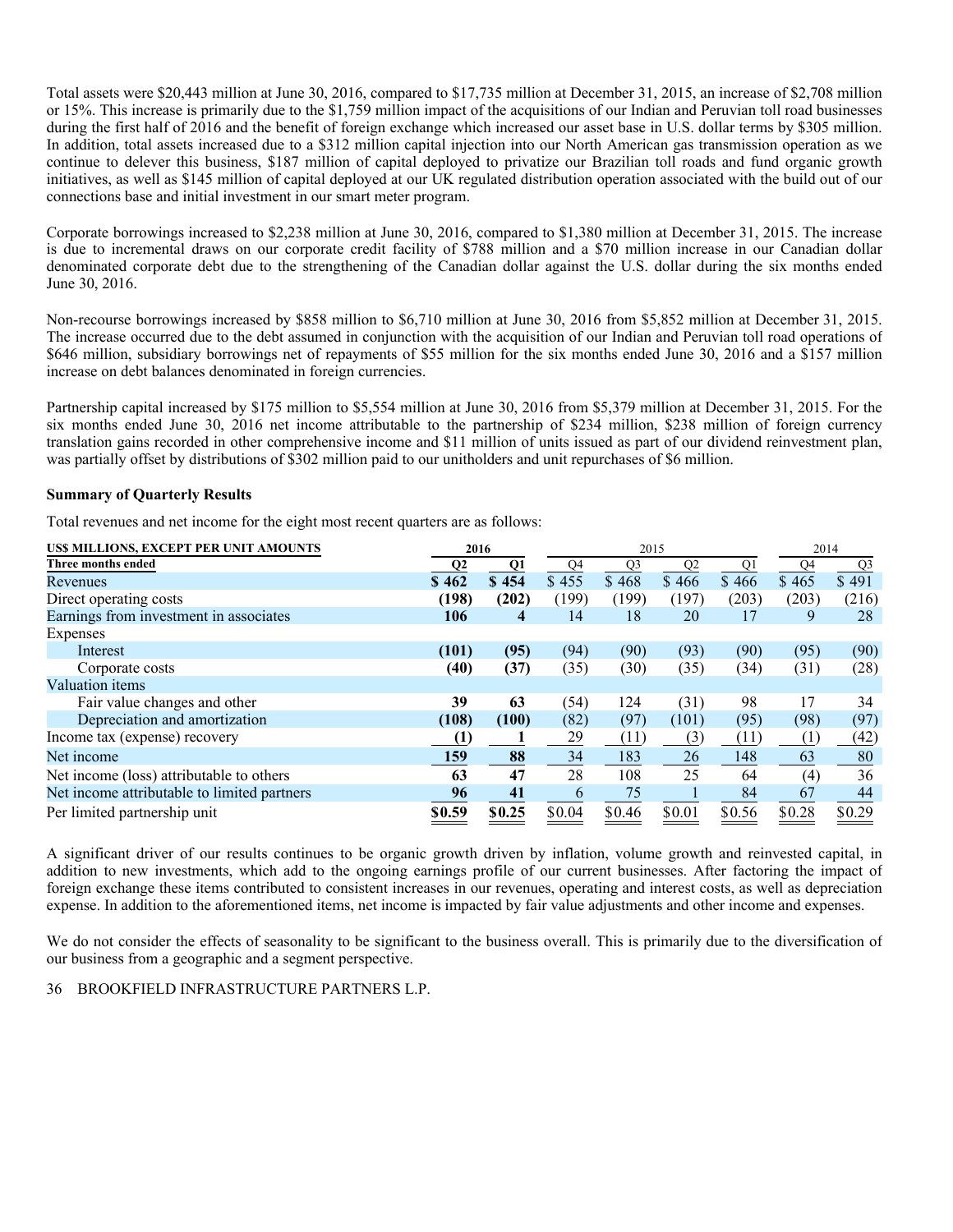#### **SEGMENTED DISCLOSURES**

In this section, we review the results of our principal operating segments: utilities, transport, energy, communications infrastructure and corporate and other. Each segment is presented on a proportionate basis, taking into account Brookfield Infrastructure's ownership in operations accounted for using the consolidation and equity method, whereby the partnership either controls or exercises significant influence over its investments. See "Discussion of Segment Reconciling Items" on page 55 for a reconciliation of segment results to the partnership's statement of operating results in accordance with IFRS.

#### **Utilities Operations**

Our utilities segment is comprised of regulated businesses, which earn a return on their asset base, as well as businesses with contracts designed to generate a return on capital over the life of the contract. In all cases, we own and operate assets that earn a return on a regulated or notionally stipulated asset base, which we refer to as rate base. Our rate base increases in accordance with capital that we invest to upgrade and expand our systems. Depending on the jurisdiction, our rate base may also increase by inflation and maintenance capital expenditures and decrease by regulatory depreciation. The return that we earn is typically determined by a regulator or contracts for prescribed periods of time. Thereafter, it may be subject to customary reviews based upon established criteria. Due to the regulatory diversity we have within our utilities segment, we mitigate exposure to any single regulatory regime. In addition, due to the regulatory frameworks and economies of scale of our utilities businesses, we often have significant competitive advantages in competing for projects to expand our rate base. Accordingly, we expect this segment to produce stable revenue and margins that should increase with investment of additional capital and inflation. Nearly all of our utility segment's Adjusted EBITDA is supported by regulated or contractual revenues.

Our objectives for our utilities segment are to invest capital in the expansion of our rate base and to provide safe and reliable service for our customers on a cost efficient basis. If we do so, we will be in a position to earn an appropriate return on our rate base. Our performance can be measured by the growth in our rate base, the return on our rate base, as well as our AFFO.

Our utilities segment is comprised of the following:

Regulated Terminal

• Approximately 2.6 million electricity and natural gas connections and 285,000 installed smart meters

#### Electricity Transmission

• Approximately 11,100 kilometres of transmission lines in North and South America along with approximately 2,800 kilometres of greenfield electricity transmission developments in South America

#### Regulated Distribution

• One of the world's largest coal export terminals, with approximately 85 million tons per annum of capacity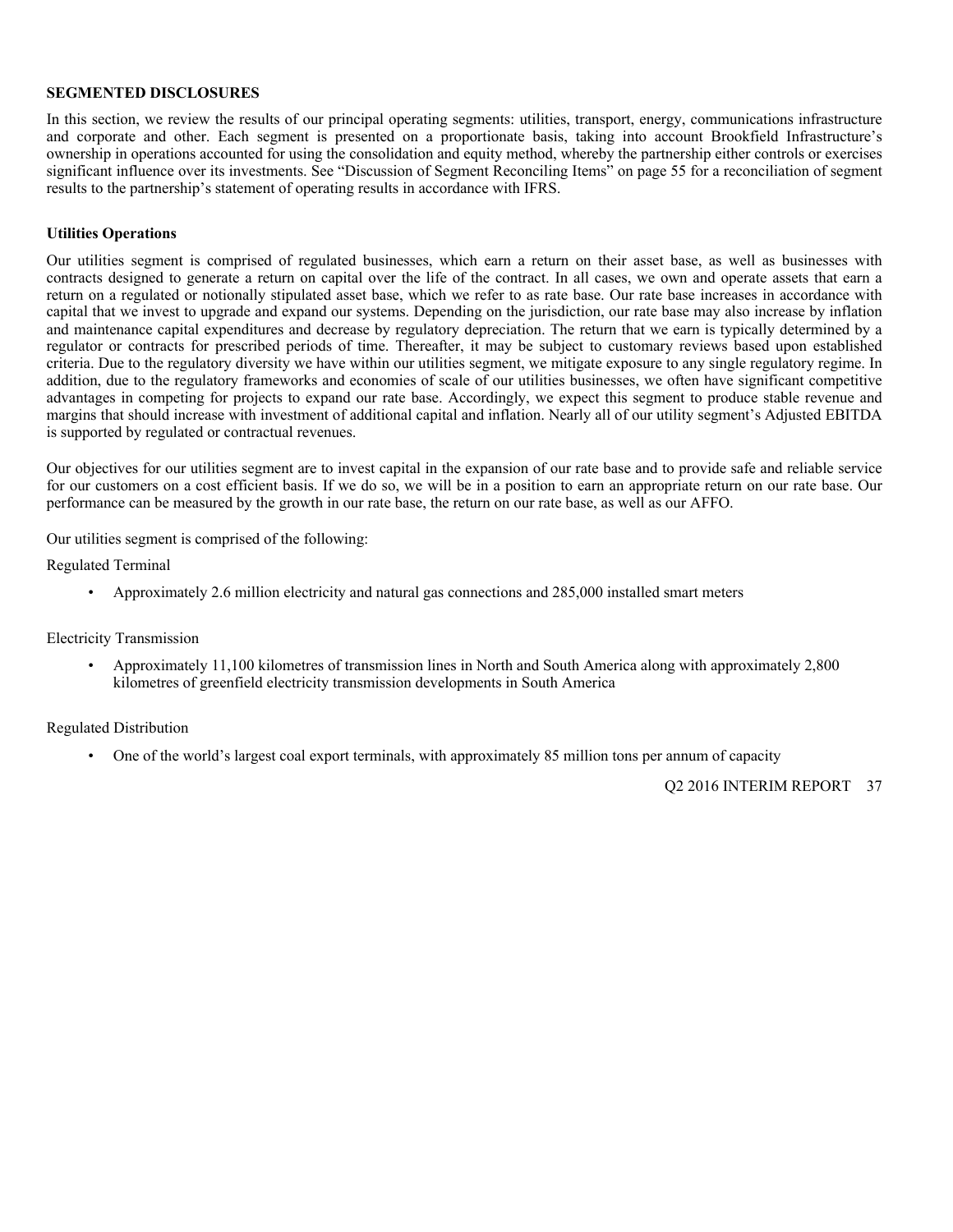# *Results of Operations*

The following table presents our proportionate share of our rate base and selected key metrics:

|                                   | For the three-month<br>period ended June 30 |         | For the six-month<br>period ended June 30 |             |
|-----------------------------------|---------------------------------------------|---------|-------------------------------------------|-------------|
| <b>USS MILLIONS</b>               | <u>2016</u>                                 | 2015    | 2016                                      | <u>2015</u> |
| Rate base, start of period        | \$4,035                                     | \$3,956 | \$4,018                                   | \$4,118     |
| Capital expenditures commissioned | 53                                          | 69      | 107                                       | 110         |
| Inflation and other indexation    | 16                                          | 19      | 39                                        | 45          |
| Regulatory depreciation           | (13)                                        | (14)    | (25)                                      | (28)        |
| Foreign exchange and other        | (130)                                       | 85      | (178)                                     | (130)       |
| Rate base, end of period          | <u>\$3,961</u>                              | \$4,115 | \$3,961                                   | \$4,115     |

|                                       | For the three-month<br>period ended June 30 | For the six-month<br>period ended June 30 |       |      |
|---------------------------------------|---------------------------------------------|-------------------------------------------|-------|------|
| <b>USS MILLIONS</b>                   | 2016                                        | 2015                                      | 2016  | 2015 |
| Funds from operations (FFO)           | 100                                         | 93                                        | 200   | 188  |
| Maintenance capital                   |                                             |                                           |       |      |
| Adjusted funds from operations (AFFO) |                                             |                                           | 194   | 184  |
| Return on rate base $(1),(2)$         | 11%                                         | $1\%$                                     | $1\%$ | 12%  |

*1. Return on rate base is Adjusted EBITDA divided by time weighted average rate base.* 

*2. Return on rate base excludes impact of connections revenues at our UK regulated distribution operation.* 

For the three months ended June 30, 2016, our utilities segment generated FFO of \$100 million, compared with \$93 million for the same period in the prior year. Current period results benefitted from strong connection activity at our UK regulated distribution business, inflation indexation and capital commissioned into rate base, partially offset by the impact of foreign exchange and the sale of our New England electricity transmission operation in the third quarter of 2015.

The following table presents our utilities segment's proportionate share of financial results:

|                                |      | For the three-month<br>period ended June 30 |      |    |      |  |      |
|--------------------------------|------|---------------------------------------------|------|----|------|--|------|
| <b>USS MILLIONS</b>            | 2016 |                                             | 2015 |    | 2016 |  | 2015 |
| Revenues                       |      | 176                                         | 172  | S. | 341  |  | 340  |
| Cost attributable to revenues  |      | (42)                                        | (44) |    | (73) |  | (82) |
| <b>Adjusted EBITDA</b>         |      | 134                                         | 128  |    | 268  |  | 258  |
| Interest expense               |      | (35)                                        | (36) |    | (70) |  | (72) |
| Other income                   |      |                                             |      |    |      |  |      |
| Funds from operations (FFO)    |      | 100                                         | 93   |    | 200  |  | 188  |
| Depreciation and amortization  |      | (40)                                        | (39) |    | (78) |  | (77) |
| Deferred taxes and other items |      | (34)                                        | (23) |    | (53) |  | (31) |
| Net income                     |      | 26                                          | 31   |    | 69   |  | 80   |

The following table presents our proportionate Adjusted EBITDA and FFO for each business in this operating segment:

|                                 | <b>Adiusted EBITDA</b>                      |  |      |                                           |      | FFO |      |                                             |      |  |                                           |  |      |  |      |
|---------------------------------|---------------------------------------------|--|------|-------------------------------------------|------|-----|------|---------------------------------------------|------|--|-------------------------------------------|--|------|--|------|
|                                 | For the three-month<br>period ended June 30 |  |      | For the six-month<br>period ended June 30 |      |     |      | For the three-month<br>period ended June 30 |      |  | For the six-month<br>period ended June 30 |  |      |  |      |
|                                 | 2016                                        |  | 2015 |                                           | 2016 |     | 2015 |                                             | 2016 |  | 2015                                      |  | 2016 |  | 2015 |
| <b>Regulated Distribution</b>   | 63                                          |  | 53   |                                           | 126  |     | 106  |                                             | 52   |  | 42                                        |  | 104  |  | 84   |
| <b>Electricity Transmission</b> | 33                                          |  | 35   |                                           | -66  |     | 72   |                                             | 26   |  | 28                                        |  | 52   |  | 58   |
| <b>Regulated Terminal</b>       | 38                                          |  | 40   |                                           | 76   |     | 80   |                                             | 22   |  |                                           |  | 44   |  | 46   |
| Total                           | 134                                         |  | 28   |                                           | 268  |     | 258  |                                             | 100  |  | 93                                        |  | 200  |  | 188  |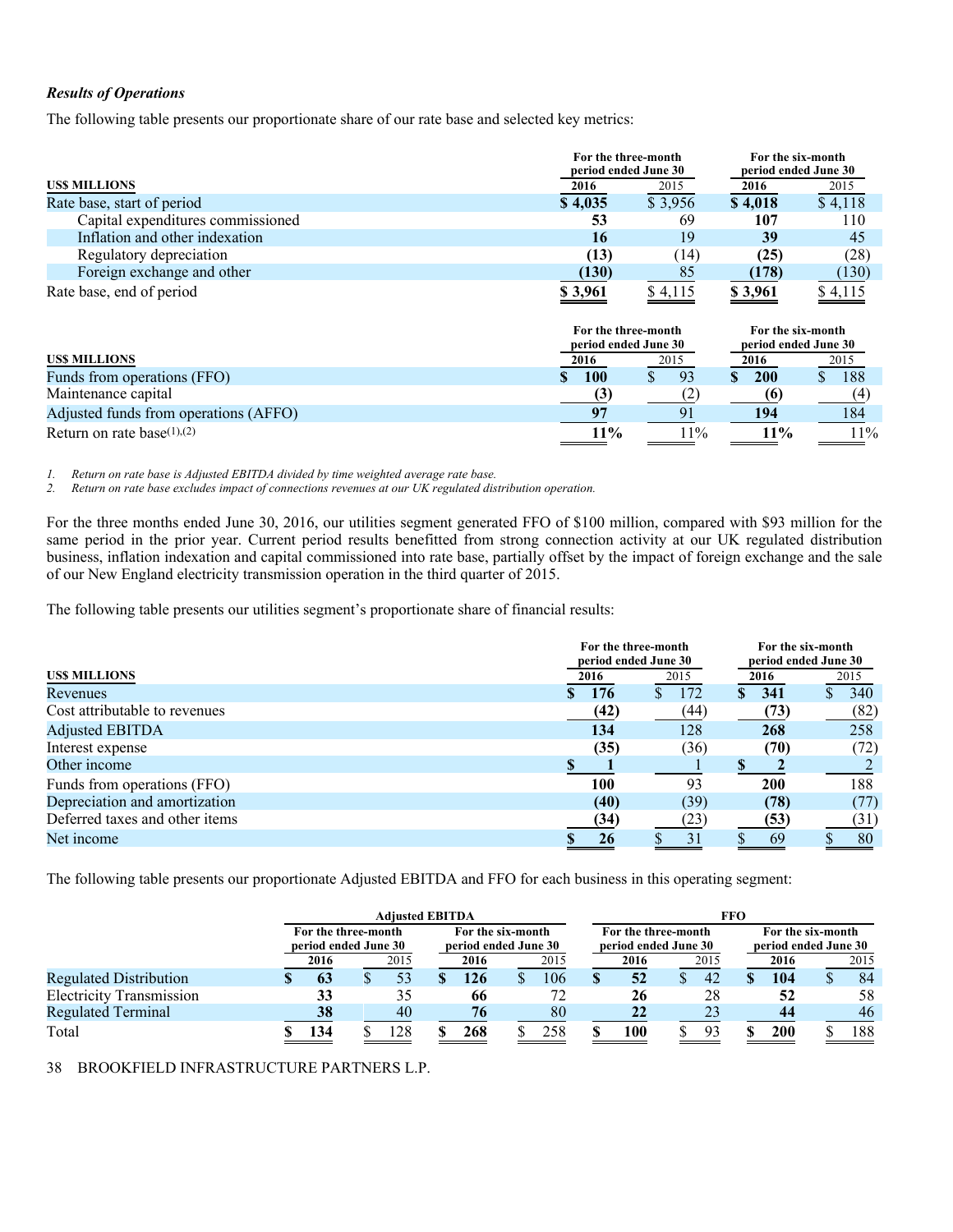Our regulated distribution operations generated Adjusted EBITDA and FFO in the current quarter of \$63 million and \$52 million, respectively, versus \$53 million and \$42 million, respectively, in the comparative period. This increase was primarily attributable to stronger performance at our UK regulated distribution business that benefitted from a larger rate base, inflation indexation, higher connection activity and the contribution from our smart meter program.

In the second quarter of 2016, our electricity transmission operations reported Adjusted EBITDA and FFO of \$33 million and \$26 million, respectively, versus \$35 million and \$28 million, respectively, in the comparative period. Adjusted EBITDA and FFO decreased compared to the prior year as the impact of inflation indexation and additions to our rate base were more than offset by the impact of foreign exchange and the sale of our New England electricity transmission business in August 2015.

Our regulated terminal operation reported Adjusted EBITDA and FFO of \$38 million and \$22 million, respectively, for the current quarter, versus \$40 million and \$23 million, respectively, in the comparative period. Adjusted EBITDA and FFO decreased from the prior year as the benefits from inflation indexation and additions to rate base were more than offset by the impact of foreign exchange as our hedged rate declined compared to the prior year.

Depreciation and amortization expense for the period was \$40 million, a \$1 million increase from the prior period, as the impact of additions to our regulated asset base and higher asset values from our annual revaluation process were offset by the impact of foreign exchange.

Deferred taxes and other items for the period were a loss of \$34 million compared to a loss of \$23 million for the same period in 2015. The variance is due to higher mark-to-market losses on hedging items at our UK regulated distribution operation and inflation indexation on our Chilean peso denominated debt at our South American electricity transmission operation.

# **Transport Operations**

Our transport segment is comprised of open access systems that provide transportation, storage and handling services for freight, bulk commodities and passengers, for which we are paid an access fee. Profitability is based on the volume and price achieved for the provision of these services. This operating segment is comprised of businesses with price ceilings as a result of regulation, such as our rail and toll road operations, as well as unregulated businesses, such as our ports. Transport businesses typically have high barriers to entry and, in many instances, have very few substitutes in their local markets. While these businesses have greater sensitivity to market prices and volume than our utilities segment, revenues are generally stable and, in many cases, are supported by contracts or customer relationships. Our transport segment is expected to benefit from increases in demand for commodities and increases in the global movement of goods. Furthermore, the diversification within our transport segment mitigates the impact of fluctuations in demand from any particular sector, commodity or customer. Approximately 80% of our transport segment's Adjusted EBITDA is supported by regulated or long-term contracts.

Our objectives for our transport segment are to provide safe and reliable service to our customers and to satisfy their growth requirements by increasing the utilization of our assets and expanding our capacity in a capital efficient manner. If we do so, we will be able to charge an appropriate price for our services and we will be able to earn an attractive return on the capital that we have deployed as well as the capital that we will invest to increase the capacity of our operations. Our performance can be measured by our revenue growth and our Adjusted EBITDA margin.

Our transport segment is comprised of the following:

Rail

• Sole provider of rail network in Southwestern Australia with approximately 5,100 kilometres of track and operator of approximately 4,800 kilometres of rail in South America

#### Toll Roads

• Approximately 3,600 kilometres of motorways in Brazil, Chile, Peru, and India

#### Ports

33 terminals in North America, the UK and across Europe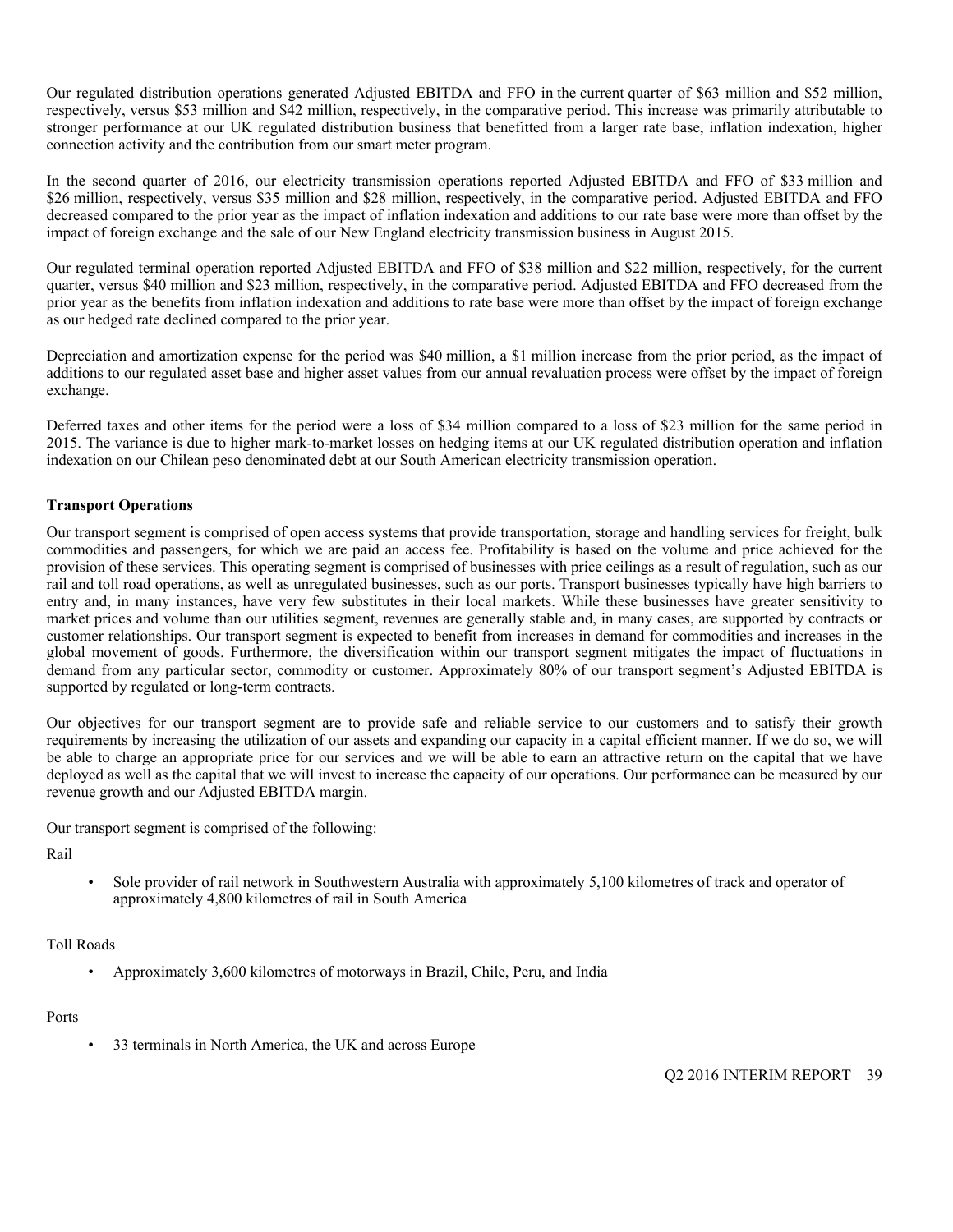# *Results of Operations*

The following table presents our proportionate share of the key metrics of our transport platform:

|                                       | For the three-month<br>period ended June 30 | For the six-month<br>period ended June 30 |      |       |  |      |
|---------------------------------------|---------------------------------------------|-------------------------------------------|------|-------|--|------|
| <b>USS MILLIONS</b>                   |                                             | 2016                                      | 2015 | 2016  |  | 2015 |
| Growth capital expenditures           |                                             | 52                                        | 73   | \$107 |  | 134  |
| Adjusted EBITDA margin $(1)$          |                                             | 51%                                       | 49%  | 50%   |  | 48%  |
| Funds from operations (FFO)           |                                             | 102                                       | 104  | 196   |  | 200  |
| Maintenance capital                   |                                             | (20)                                      | (18) | (35)  |  | (35) |
| Adjusted funds from operations (AFFO) |                                             | 82                                        | 86   | \$161 |  | 165  |

*1. Adjusted EBITDA margin is Adjusted EBITDA divided by revenues.* 

For the three months ended June 30, 2016, our transport segment generated FFO of \$102 million compared to \$104 million for the same period in the prior year. Current period results benefitted from inflationary tariff increases at our rail and toll road operations, higher volumes at our rail logistics business in Brazil, higher light vehicle traffic on Chilean toll roads and contribution from our recent investment in India. These positive results were more than offset by the impact of foreign exchange, lower vehicle traffic on Brazilian toll roads and the impact of the relief package provided to our largest iron ore customer in Australia.

The following table presents our transport platform's proportionate share of financial results:

|                                | For the three-month<br>period ended June 30 |       |       |       | For the six-month<br>period ended June 30 |  |
|--------------------------------|---------------------------------------------|-------|-------|-------|-------------------------------------------|--|
| US\$ MILLIONS                  |                                             | 2016  | 2015  | 2016  | 2015                                      |  |
| Revenues                       |                                             | 291   | \$294 | \$560 | 585                                       |  |
| Cost attributable to revenues  |                                             | (144) | (151) | (281) | (303)                                     |  |
| <b>Adjusted EBITDA</b>         |                                             | 147   | 143   | 279   | 282                                       |  |
| Interest expense               |                                             | (40)  | (35)  | (74)  | (75)                                      |  |
| Other expenses                 |                                             | (5)   | (4)   | (9)   |                                           |  |
| Funds from operations (FFO)    |                                             | 102   | 104   | 196   | 200                                       |  |
| Depreciation and amortization  |                                             | (60)  | (56)  | (114) | (110)                                     |  |
| Deferred taxes and other items |                                             | 85    | (14)  | 74    | (20)                                      |  |
| Net income                     |                                             | 127   | 34    | \$156 | 70                                        |  |

The following table presents proportionate Adjusted EBITDA and FFO for each business in this operating segment:

|                   | <b>Adjusted EBITDA</b> |  |      |                   |                      | <b>FFO</b> |                      |  |      |  |      |                      |      |  |      |
|-------------------|------------------------|--|------|-------------------|----------------------|------------|----------------------|--|------|--|------|----------------------|------|--|------|
|                   | For the three-month    |  |      | For the six-month |                      |            | For the three-month  |  |      |  |      | For the six-month    |      |  |      |
|                   | period ended June 30   |  |      |                   | period ended June 30 |            | period ended June 30 |  |      |  |      | period ended June 30 |      |  |      |
|                   | 2016                   |  | 2015 |                   | 2016                 |            | 2015                 |  | 2016 |  | 2015 |                      | 2016 |  | 2015 |
| Rail              | 74                     |  | 78   |                   | 144                  |            | 148                  |  | 58   |  | 61   |                      | 112  |  | .15  |
| <b>Toll Roads</b> | 55                     |  | 43   |                   | 99                   |            |                      |  | 32   |  | 28   |                      | 59   |  | 56   |
| Ports             | 18                     |  | 22   |                   | 36                   |            | 43                   |  | 12   |  |      |                      | 25   |  | 29   |
| Total             | 147                    |  | 143  |                   | 279                  |            | 282                  |  | 102  |  | 104  |                      | 196  |  | 200  |

Our rail operations generated Adjusted EBITDA and FFO of \$74 million and \$58 million, respectively, compared to \$78 million and \$61 million, respectively, in the comparative period. Adjusted EBITDA and FFO benefitted from higher agricultural volumes and increased tariffs in South America which were more than offset by the impact of the relief package provided to our largest iron ore customer in Australia and foreign exchange.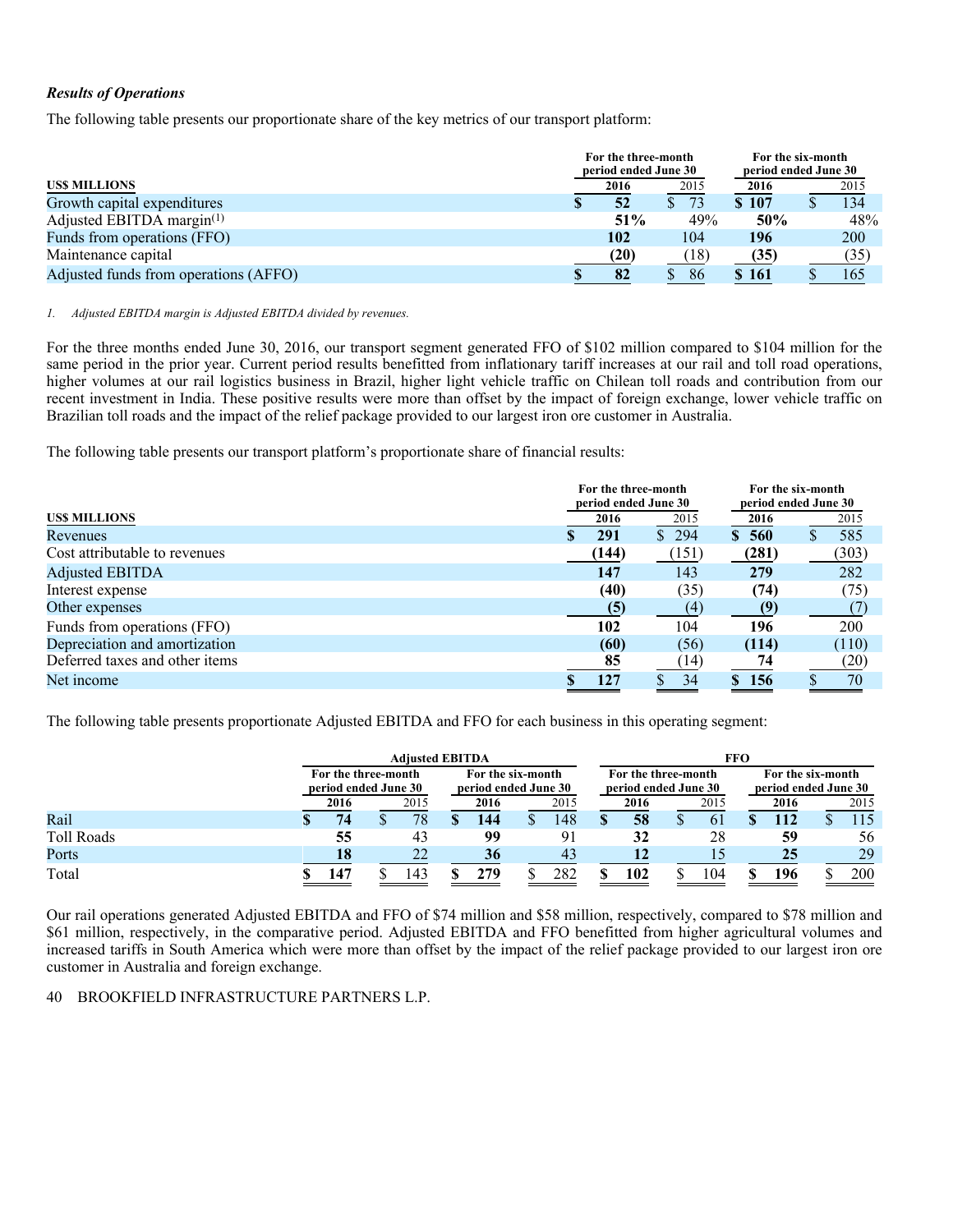In the current quarter, our toll roads contributed Adjusted EBITDA and FFO of \$55 million and \$32 million, respectively, compared to Adjusted EBITDA and FFO of \$43 million and \$28 million, respectively, in the comparative period. The current period Adjusted EBITDA and FFO benefitted from a 10% increase in average tariffs, increased ownership in our Brazilian operation, strong light vehicle traffic on Chilean toll roads and contribution from our recent investment in India. These positive results were partially offset by lower vehicle traffic in Brazil and the impact of foreign exchange.

Our port operations reported Adjusted EBITDA and FFO of \$18 million and \$12 million, respectively, for the current quarter, compared to Adjusted EBITDA and FFO of \$22 million and \$15 million, respectively, in the comparative period. Adjusted EBITDA and FFO decreased versus the prior year primarily from the loss of a bulk commodity customer at our UK port operation, lower volumes at our European port operations and the impact of foreign exchange.

Depreciation and amortization expense for the period was \$60 million compared to \$56 million for the same period in 2015. Increases in depreciation expense from acquisitions during the past 12 months, additions to our regulated asset base and higher asset values as a result of our annual revaluation process were partially offset by the impact of foreign exchange.

Deferred taxes and other items for the period were a gain of \$85 million compared to a loss of \$14 million for the same period in 2015. The increase is predominantly associated with the \$98 million gain recorded on the privatization of our Brazilian toll road operations in May 2016 along with our partner in the business, representing the excess of our share of the fair value of net assets acquired above the consideration paid.

# **Energy Operations**

Our energy segment is comprised of systems that provide transportation, storage and distribution services. Profitability is based on the volume and price achieved for the provision of these services. This operating segment is comprised of businesses that are subject to light regulation, such as our natural gas transmission business whose services are subject to price ceilings, and businesses that are essentially unregulated like our district energy operations. Energy businesses typically have high barriers to entry as a result of significant fixed costs combined with economies of scale or unique positions in their local markets. Our energy segment is expected to benefit from forecasted increases in demand for energy. Although these businesses have greater sensitivity to market prices and volume than our utilities segment, revenues are typically generated under contracts with varying durations and are relatively stable.

Our objectives for our energy segment are to provide safe and reliable service to our customers and to satisfy their growth requirements by increasing the utilization of our assets and expanding our capacity in a capital efficient manner. If we do so, we will be able to charge an appropriate price for our services and earn an attractive return on the capital that we have deployed as well as the capital that we will invest to increase the capacity of our operations. Our performance can be measured by our revenue growth, our Adjusted EBITDA margin and our AFFO.

Our energy segment is comprised of the following:

*Energy Transmission, Distribution and Storage* 

- Approximately 15,000 kilometres of natural gas transmission pipelines
- 600 billion cubic feet ("bcf") of natural gas storage in the U.S. and Canada

# *District Energy*

• Delivers 2,870,000 pounds per hour of heating and 255,000 tons of cooling capacity to North American customers, as well as in Australia where we provide heating, cooling and distributed water and sewage services to 1,800 customers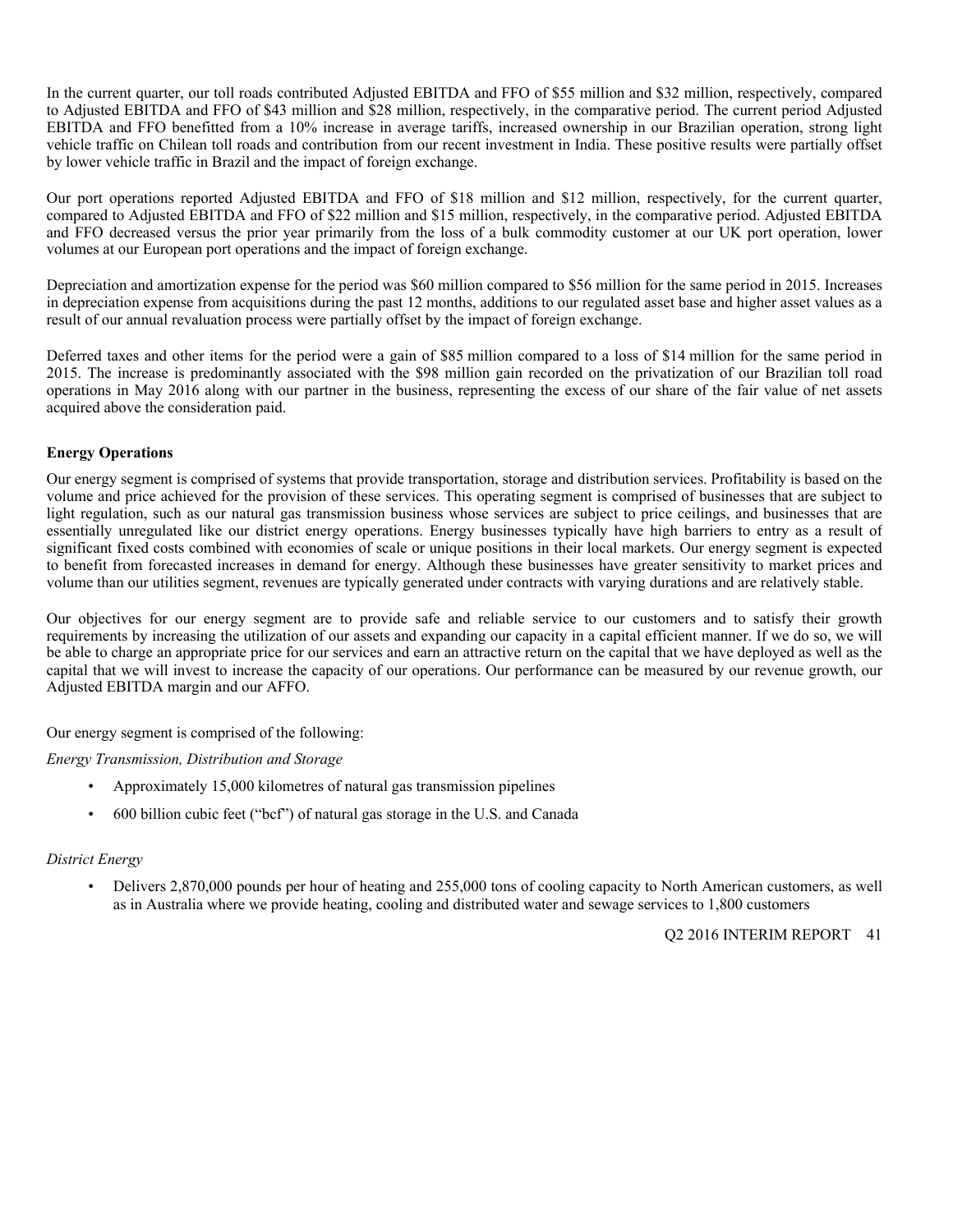# *Results of Operations*

The following table presents our proportionate share of the key metrics of our energy segment:

|                                       |      | For the three-month<br>period ended June 30 | For the six-month<br>period ended June 30 |             |
|---------------------------------------|------|---------------------------------------------|-------------------------------------------|-------------|
| <b>USS MILLIONS</b>                   | 2016 | 2015                                        | 2016                                      | <u>2015</u> |
| Growth capital expenditures           | 19   |                                             | 33                                        |             |
| Adjusted EBITDA margin $(1)$          | 57%  | 49%                                         | 57%                                       | 48%         |
| Funds from operations (FFO)           | 43   | 23                                          | -83                                       | 51          |
| Maintenance capital                   | (15) | (12)                                        | (20)                                      | (16)        |
| Adjusted funds from operations (AFFO) | 28   |                                             | 63                                        | 35          |

*1. Adjusted EBITDA margin is Adjusted EBITDA divided by revenues.* 

For the three months ended June 30, 2016, our energy segment generated FFO of \$43 million compared to \$23 million for the same period in the prior year due to increased ownership interest and a reduction in interest expense, both associated with our North American natural gas transmission business, and the commissioning of several organic growth industries in our district energy operations.

The following table presents our energy segment's proportionate share of financial results:

|                                |      | For the three-month<br>period ended June 30 |       |           |  |  |  |  |
|--------------------------------|------|---------------------------------------------|-------|-----------|--|--|--|--|
| <b>USS MILLIONS</b>            | 2016 | 2015                                        | 2016  | 2015      |  |  |  |  |
| Revenues                       | 116  | 84                                          | 242   | 178<br>S. |  |  |  |  |
| Cost attributable to revenues  | (50) | (43)                                        | (104) | (92)      |  |  |  |  |
| <b>Adjusted EBITDA</b>         | 66   | 41                                          | 138   | 86        |  |  |  |  |
| Interest expense               | (23) | (19)                                        | (56)  | (36)      |  |  |  |  |
| Other income                   |      |                                             |       |           |  |  |  |  |
| Funds from operations (FFO)    | 43   | 23                                          | 83    | 51        |  |  |  |  |
| Depreciation and amortization  | (31) | (12)                                        | (60)  | (22)      |  |  |  |  |
| Deferred taxes and other items | (2)  |                                             | (3)   | (10)      |  |  |  |  |
| Net income                     | 10   |                                             | 20    | 19        |  |  |  |  |

The following table presents proportionate Adjusted EBITDA and FFO for each business in this operating segment:

|                                          | <b>Adiusted EBITDA</b>                      |      |  |                |                                             |      |                                             |      | <b>FFO</b>                                  |  |      |  |      |
|------------------------------------------|---------------------------------------------|------|--|----------------|---------------------------------------------|------|---------------------------------------------|------|---------------------------------------------|--|------|--|------|
|                                          | For the three-month<br>period ended June 30 |      |  |                | For the three-month<br>period ended June 30 |      | For the three-month<br>period ended June 30 |      | For the three-month<br>period ended June 30 |  |      |  |      |
|                                          |                                             | 2016 |  | 2015           |                                             | 2016 | 2015                                        | 2016 | 2015                                        |  | 2016 |  | 2015 |
| <b>Energy Transmission, Distribution</b> |                                             |      |  |                |                                             |      |                                             |      |                                             |  |      |  |      |
| & Storage                                |                                             |      |  | 30             |                                             | 114  | 65                                          |      | 13                                          |  | 62   |  | 33   |
| District Energy                          |                                             |      |  |                |                                             | 24   |                                             |      | 10                                          |  | 21   |  | 18   |
| Total                                    |                                             | 66   |  | $\overline{4}$ |                                             | 138  | 86                                          | 43   | 23                                          |  | 83   |  | 51   |

Our energy transmission, distribution and storage operations reported Adjusted EBITDA and FFO of \$54 million and \$32 million, respectively, versus \$30 million and \$13 million, respectively, in the comparative period. Adjusted EBITDA and FFO increased versus prior year as a result of our increased ownership and interest savings associated with de-leveraging our North American natural gas transmission operation and a better spread environment at our gas storage businesses.

Our district energy business contributed Adjusted EBITDA and FFO of \$12 million and \$11 million, respectively, for the second quarter of 2016, versus \$11 million and \$10 million, respectively, in the comparative period. Adjusted EBITDA and FFO increased from the prior year primarily as a result of a higher number of in-place connections and two tuck-in acquisitions completed in our Australian business in the second half of 2015.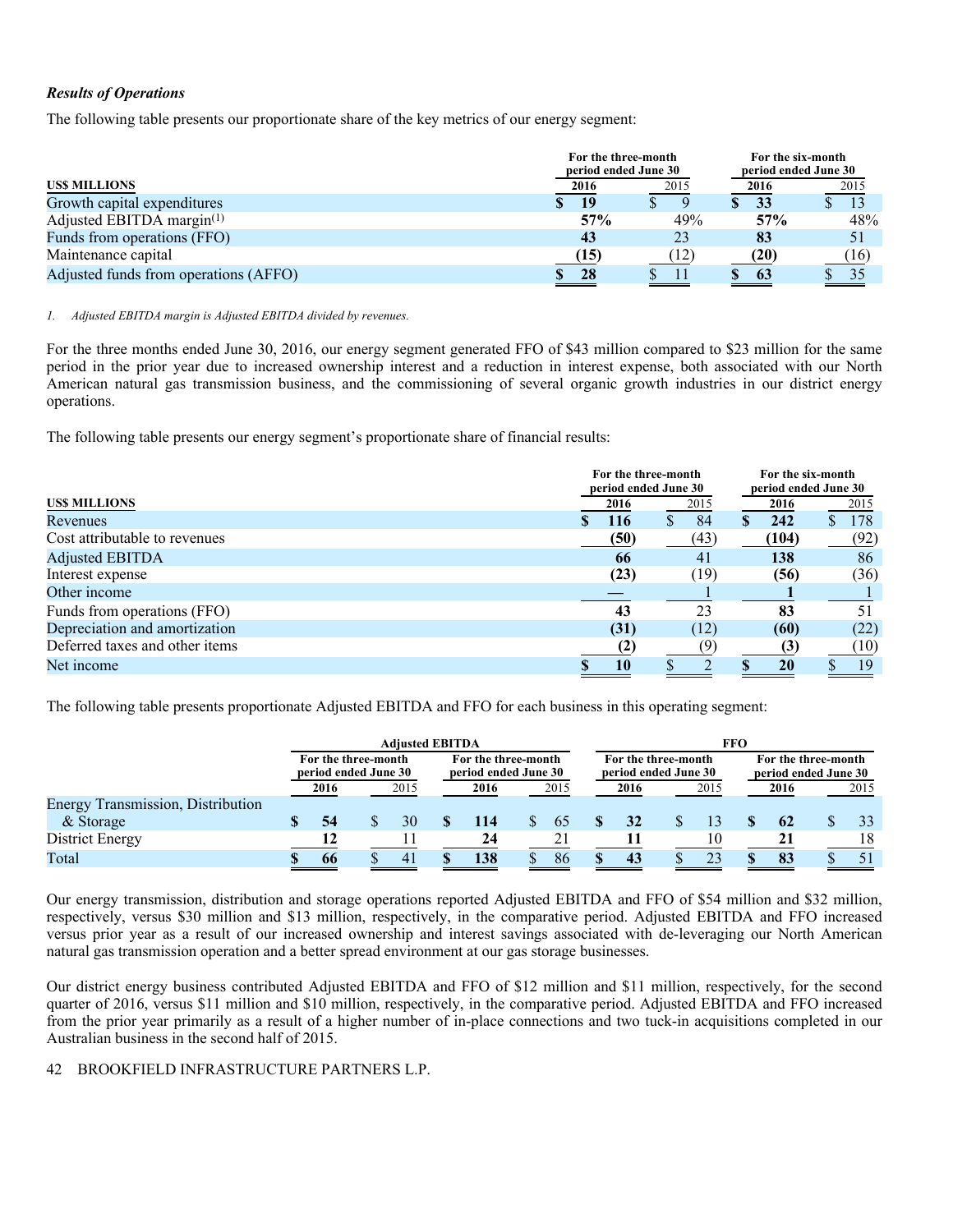Depreciation and amortization expense was \$31 million for the current quarter, up from \$12 million in the comparative period. The increase is primarily due to additional depreciation as a result of our annual revaluation process, tuck-in acquisitions within our district energy business and increased ownership in our North American natural gas transmission business.

Deferred taxes and other items for the period were a loss of \$2 million compared to a loss of \$9 million for the same period in 2015. The \$7 million variance is primarily due to a recovery of deferred taxes which benefitted results at our North American gas storage and district energy businesses in the current period.

#### **Communications Infrastructure Operations**

Our communications infrastructure segment provides essential services and critical infrastructure to the media broadcasting and telecom sectors. These services and access to infrastructure are contracted on a long-term basis with tariff escalation mechanisms. Our telecom customers will pay upfront and recurring fees to lease space on our towers to host their equipment. Our broadcasting customers will pay us fees for transmitting television and radio content to the end user.

The key objective for this segment is to deploy capital to capture increased demand for densification from mobile network operators and to acquire towers and other infrastructure that are non-core to such operators. Our performance will be measured by growth in our Adjusted EBITDA.

The segment is comprised of approximately 7,000 multi-purpose towers and active rooftop sites and 5,000 km of fibre backbone located in France. These operations generate stable, inflation linked cash flows underpinned by long-term contracts (typically 10 years in telecom and five years in broadcasting) with large, prominent customers in France.

#### *Results of Operations*

The following table presents our proportionate share of the key metrics of our communications infrastructure segment:

|                                       |      | For the six-month<br>For the three-month<br>period ended June 30<br>period ended June 30 |      |      |  |  |  |  |
|---------------------------------------|------|------------------------------------------------------------------------------------------|------|------|--|--|--|--|
| <b>USS MILLIONS</b>                   | 2016 | 2015                                                                                     | 2016 | 2015 |  |  |  |  |
| Growth capital expenditures           |      |                                                                                          | 11   |      |  |  |  |  |
| Adjusted EBITDA margin $(1)$          | 58%  | 52%                                                                                      | 53%  | 52%  |  |  |  |  |
| Funds from operations (FFO)           | 19   | 20                                                                                       | 38   | 20   |  |  |  |  |
| Maintenance capital                   |      |                                                                                          | (5   |      |  |  |  |  |
| Adjusted funds from operations (AFFO) | 16   | 18                                                                                       | 33   | 18   |  |  |  |  |

#### *1. Adjusted EBITDA margin is Adjusted EBITDA divided by revenues.*

The following table presents our communications infrastructure segment's proportionate share of financial results:

For the three months ended June 30, 2016, our communications infrastructure segment generated FFO of \$19 million versus \$20 million in the prior year. FFO decreased relative to the prior year as a result of higher interest costs associated with the long-term financing put in place during the first half of 2016.

|                                | For the three-month<br>period ended June 30 |                   | For the six-month<br>period ended June 30 |      |  |  |
|--------------------------------|---------------------------------------------|-------------------|-------------------------------------------|------|--|--|
| <b>USS MILLIONS</b>            | 2016                                        | 2015              | 2016                                      | 2015 |  |  |
| Revenues                       | 40                                          | S.<br>42          | 83<br><sup>\$</sup>                       | 42   |  |  |
| Cost attributable to revenues  | (17)                                        | (20)              | (39)                                      | (20) |  |  |
| <b>Adjusted EBITDA</b>         | 23                                          | 22                | 44                                        | 22   |  |  |
| Interest expense               | (3)                                         | $\left( 2\right)$ | (5)                                       | (2)  |  |  |
| Other expenses                 | (1                                          |                   |                                           |      |  |  |
| Funds from operations (FFO)    | 19                                          | 20                | 38                                        | 20   |  |  |
| Depreciation and amortization  | (19)                                        | (16)              | (38)                                      | (16) |  |  |
| Deferred taxes and other items |                                             |                   |                                           |      |  |  |
| Net income                     |                                             |                   |                                           |      |  |  |
|                                |                                             |                   |                                           |      |  |  |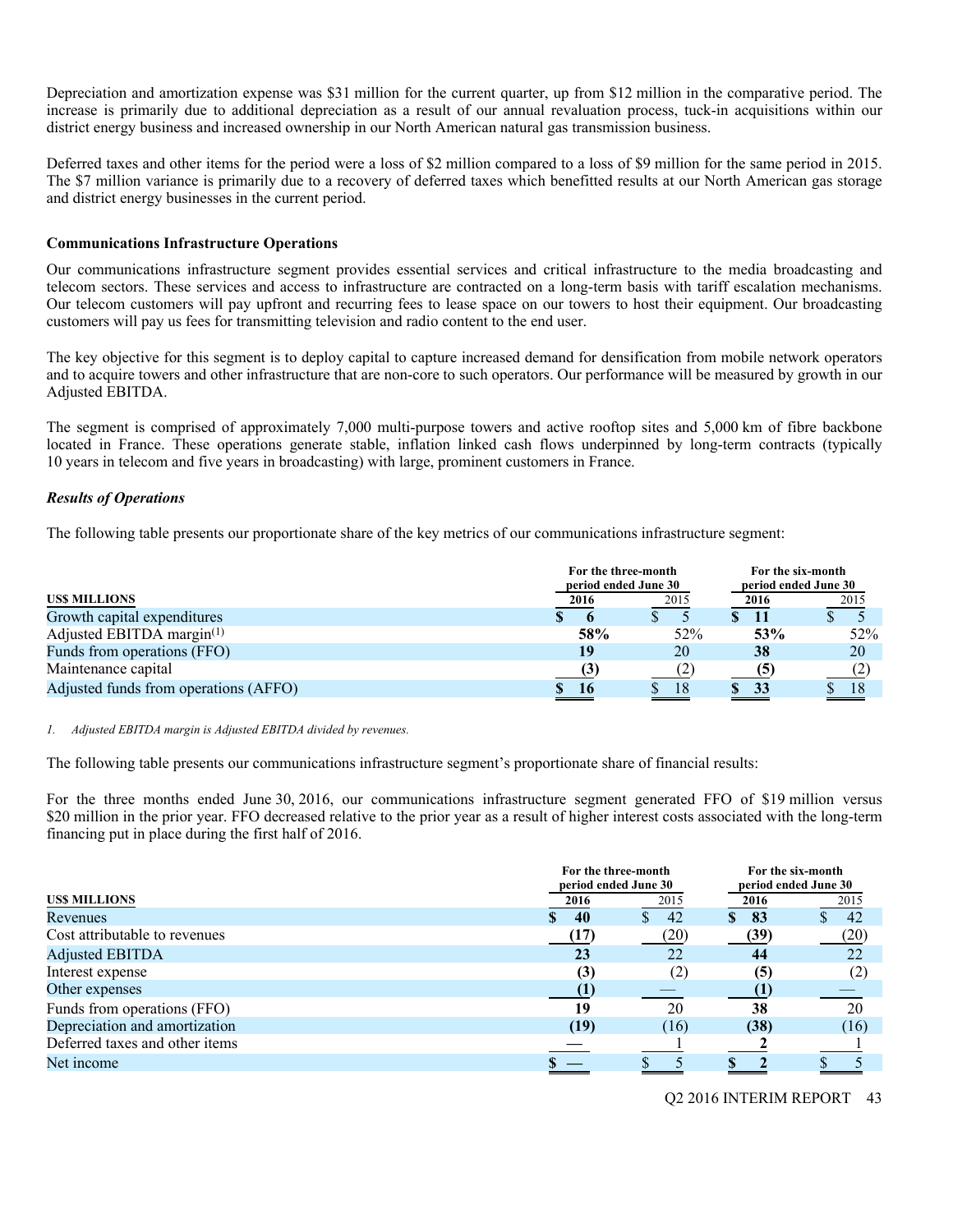For the three months ended June 30, 2016, our communications infrastructure segment generated Adjusted EBITDA and FFO of \$23 million and \$19 million, respectively, versus \$22 million and \$20 million, respectively, in the prior year. Adjusted EBITDA increased compared to the prior year from the benefit of inflation indexation which was partially offset by the impact of foreign exchange. FFO decreased compared to the prior year as a result of higher interest costs associated with the long-term financing put in place over the past 12 months.

Depreciation and amortization expense was \$19 million for the current quarter, up from \$16 million in the comparative period. The increase is primarily due to higher asset values as a result of our annual revaluation process.

# **Corporate and other**

The following table presents the components of corporate and other, on a proportionate basis:

|                                  | For the three-month<br>period ended June 30 |  | For the six-month<br>period ended June 30 |              |      |              |      |
|----------------------------------|---------------------------------------------|--|-------------------------------------------|--------------|------|--------------|------|
| <b>USS MILLIONS</b>              | 2016                                        |  | 2015                                      |              | 2016 |              | 2015 |
| General and administrative costs | (2)                                         |  | (2)                                       | <sup>S</sup> | (4)  | $\mathbf{D}$ | (4)  |
| Base Management Fee              | (38)                                        |  | (33)                                      |              | 73)  |              | (65) |
| <b>Adjusted EBITDA</b>           | (40)                                        |  | (35)                                      |              | ,77) |              | (69) |
| Other income                     | 18                                          |  | 10                                        |              | 47   |              | 15   |
| Financing costs                  | (12)                                        |  |                                           |              | (23) |              | (11) |
| Funds from operations (FFO)      | (34)                                        |  | (32)                                      |              | (53) |              | (65) |
| Deferred taxes and other items   | 27                                          |  | (22)                                      |              | 40   |              | 41   |
| Net loss                         |                                             |  | (54)                                      |              | (13) |              | (24) |

General and administrative costs for the period ended June 30, 2016 were in-line with prior year at \$2 million.

Pursuant to our Master Services Agreement, we pay Brookfield an annual Base Management Fee equal to 1.25% of our market value, plus recourse debt net of cash. The Base Management Fee increased from prior year due to a larger market capitalization from capital raised throughout 2015 to fund new investments and a higher unit price.

Other income includes interest and distribution income earned on corporate financial assets, in addition to realized gains on corporate financial assets. The increase during the quarter ended June 30, 2016 versus the comparative period is primarily due to investments in higher yielding financial assets made in the past 12 months.

Corporate financing costs include interest expense and standby fees on our committed credit facility and corporate medium term notes, less interest earned on cash balances. Financing costs increased year-over-year due to higher borrowings used to finance new investments.

Deferred taxes and other expenses for the three months ended June 30, 2016 were a gain of \$27 million compared to a \$22 million loss for the same period in 2015. Both the current and comparative period consist primarily of revaluation items relating to foreign exchange hedging activities at the corporate level. The gains recognized in the current period are the result of higher hedged rates on various currency contracts we had in place relative to spot rates at period end.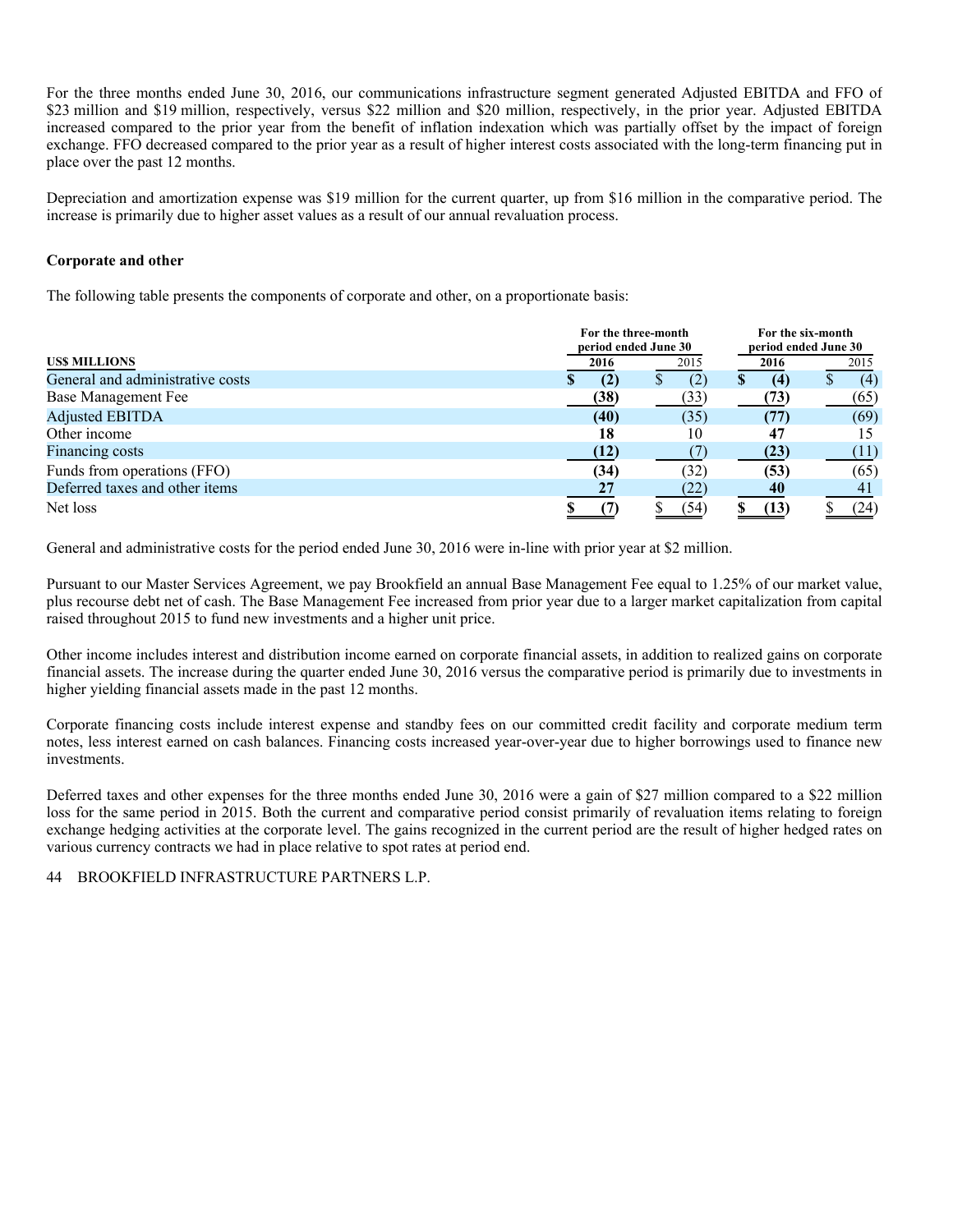#### **SELECTED STATEMENT OF OPERATING RESULTS AND FINANCIAL POSITION INFORMATION**

To measure performance, we focus on FFO and AFFO, among other measures. We also focus on Adjusted EBITDA and net income, taking into account items that we consider unusual or otherwise not reflective of the ongoing profitability of our operations. We define FFO as net income excluding the impact of depreciation and amortization, deferred income taxes, breakage and transaction costs, non-cash valuation gains or losses and other items. We define AFFO as FFO less maintenance capex, as detailed in the Reconciliation of Non IFRS Financial Measures section of this MD&A. FFO is a measure of operating performance, and AFFO is a measure of the sustainable cash flow of our business. Since they are not calculated in accordance with, and do not have any standardized meanings prescribed by, IFRS, FFO and AFFO are unlikely to be comparable to similar measures presented by other issuers and FFO and AFFO have limitations as analytical tools. See the Reconciliation of Non IFRS Financial Measures section for a more fulsome discussion, including a reconciliation to the most directly comparable IFRS measures.

|                                            | For the six-month<br>For the three-month<br>period ended June 30<br>period ended June 30 |                     |              |                                 |  |  |
|--------------------------------------------|------------------------------------------------------------------------------------------|---------------------|--------------|---------------------------------|--|--|
| US\$ MILLIONS, EXCEPT PER UNIT INFORMATION | 2016                                                                                     | 2015                | 2016         | 2015                            |  |  |
| Funds from operation (FFO)                 | \$230                                                                                    | 208<br><sup>S</sup> | \$464        | $\overline{\$}$ 394             |  |  |
| Per unit $FFO(1)$                          | 1.00                                                                                     | 0.91                | 2.02         | 1.80                            |  |  |
| Distributions per unit                     | 0.57                                                                                     | 0.53                | 1.14         | 1.06                            |  |  |
| Payout ratio <sup>(2)</sup>                | 66%                                                                                      | 67%                 | 66%          | 68%                             |  |  |
| Adjusted funds from operations $(AFFO)(3)$ | 189<br>_____                                                                             | 174                 | 398<br>_____ | 337<br>$\overline{\phantom{a}}$ |  |  |

*1. Average units outstanding during the three month periods of 230.1 million (2015: 210.1 million for period).* 

*2. Payout ratio is defined as distributions paid (inclusive of GP incentive distributions and preferred units) divided by FFO.* 

*3. AFFO is defined as FFO less maintenance capital expenditures.* 

For the three month period ended June 30, 2016 we recorded FFO of \$230 million (\$1.00 per unit) compared to FFO of \$208 million (\$0.91 per unit) in the prior year. Results increased by 10% on a per unit basis compared to 2015, as organic growth across most of our businesses and incremental earnings on capital that we deployed over the past year more than offset the impact of weakening foreign currencies against the U.S. dollar. Our payout ratio is 66%, which is within our long-term target range of 60-70%.

The following tables present selected statements of operating results and financial position information by operating platform on a proportionate basis:

| <b>USS MILLIONS</b>                    | For the three-month<br>For the six-month<br>period ended June 30<br>period ended June 30 |      |               |      |              |             |                           |      |
|----------------------------------------|------------------------------------------------------------------------------------------|------|---------------|------|--------------|-------------|---------------------------|------|
| <b>Statements of Operating Results</b> | 2016                                                                                     |      |               | 2015 |              | 2016        |                           | 2015 |
| Net income (loss) by segment           |                                                                                          |      |               |      |              |             |                           |      |
| Utilities                              | \$                                                                                       | 26   | \$            | 31   | \$.          | 69          | \$                        | 80   |
| Transport                              |                                                                                          | 127  |               | 34   |              | 156         |                           | 70   |
| Energy                                 |                                                                                          | 10   |               | 2    |              | 20          |                           | 19   |
| Communications Infrastructure          |                                                                                          |      |               | 5    |              | $\mathbf 2$ |                           | 5    |
| Corporate and other                    |                                                                                          | (7)  |               | (54) |              | (13)        |                           | (24) |
| Net income                             | S.                                                                                       | 156  | $\mathsf{\$}$ | 18   | $\mathbb{S}$ | 234         | $\boldsymbol{\mathsf{S}}$ | 150  |
| Adjusted EBITDA by segment             |                                                                                          |      |               |      |              |             |                           |      |
| <b>Utilities</b>                       | S                                                                                        | 134  | \$            | 128  | $\mathbf{s}$ | 268         | \$                        | 258  |
| Transport                              |                                                                                          | 147  |               | 143  |              | 279         |                           | 282  |
| Energy                                 |                                                                                          | 66   |               | 41   |              | 138         |                           | 86   |
| Communications Infrastructure          |                                                                                          | 23   |               | 22   |              | 44          |                           | 22   |
| Corporate and other                    |                                                                                          | (40) |               | (35) |              | (77)        |                           | (69) |
| Adjusted EBITDA                        | S                                                                                        | 330  | \$            | 299  | \$           | 652         | S.                        | 579  |
| FFO by segment                         |                                                                                          |      |               |      |              |             |                           |      |
| Utilities                              | \$                                                                                       | 100  | \$            | 93   | S            | <b>200</b>  | \$                        | 188  |
| Transport                              |                                                                                          | 102  |               | 104  |              | 196         |                           | 200  |
| Energy                                 |                                                                                          | 43   |               | 23   |              | 83          |                           | 51   |
| Communications Infrastructure          |                                                                                          | 19   |               | 20   |              | 38          |                           | 20   |
| Corporate and other                    |                                                                                          | (34) |               | (32) |              | (53)        |                           | (65) |
| FFO                                    | \$                                                                                       | 230  | \$            | 208  | \$           | 464         | \$                        | 394  |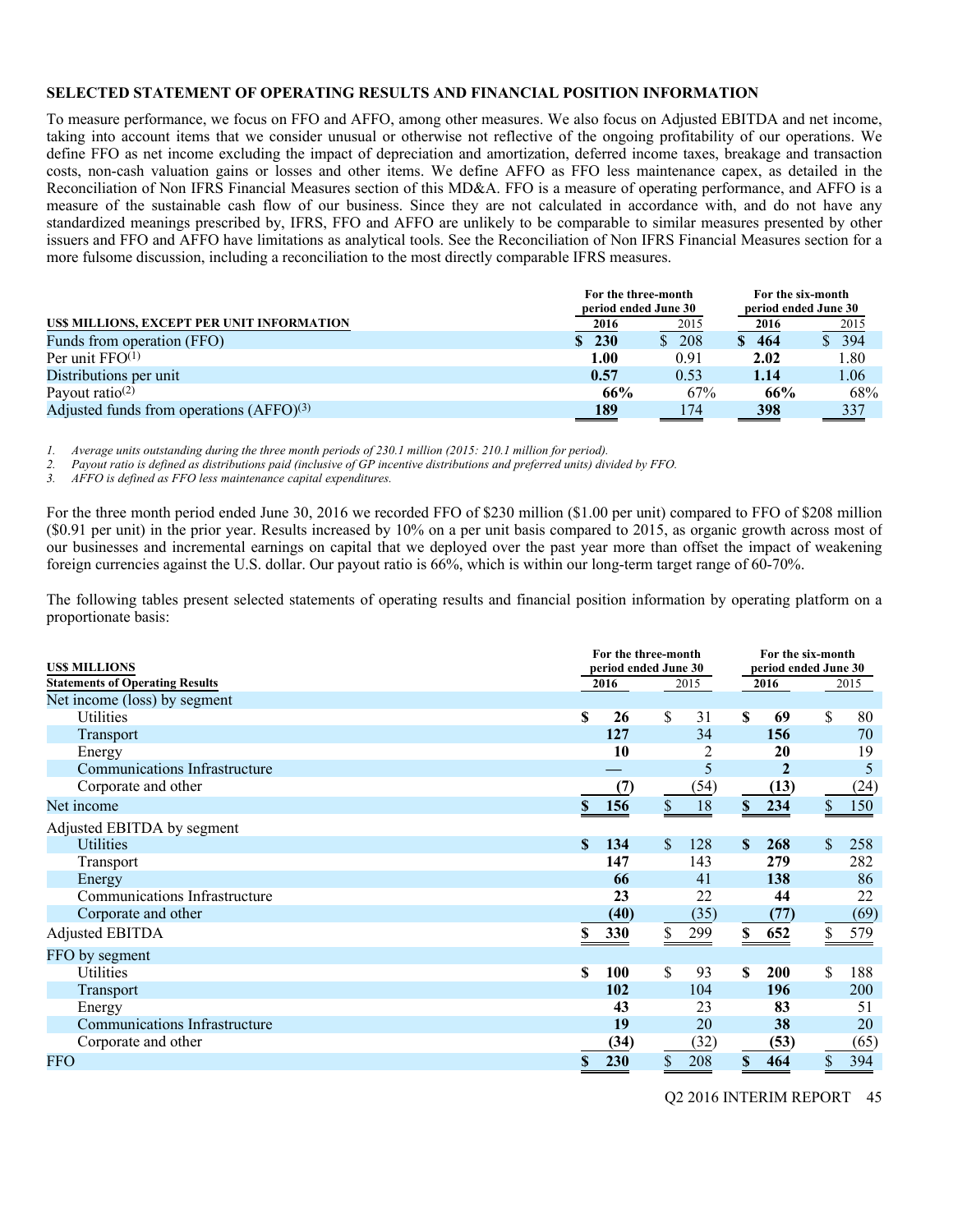| <b>USS MILLIONS</b>                     | As of                   |               |    |                   |  |
|-----------------------------------------|-------------------------|---------------|----|-------------------|--|
| <b>Statements of Financial Position</b> |                         | June 30, 2016 |    | December 31, 2015 |  |
| Total assets by segment                 |                         |               |    |                   |  |
| Utilities                               | \$                      | 4,729         | \$ | 4,723             |  |
| Transport                               |                         | 6,472         |    | 5,338             |  |
| Energy                                  |                         | 2,553         |    | 2,744             |  |
| <b>Communications Infrastructure</b>    |                         | 853           |    | 824               |  |
| Corporate and other                     |                         | (269)         |    | (196)             |  |
| Total assets                            | \$                      | 14,338        | \$ | 13,433            |  |
| Net debt by segment                     |                         |               |    |                   |  |
| <b>Utilities</b>                        | $\mathbf{\$}$           | 2,787         | \$ | 2,721             |  |
| <b>Transport</b>                        |                         | 2,524         |    | 2,118             |  |
| Energy                                  |                         | 1,330         |    | 1,735             |  |
| Communications Infrastructure           |                         | 407           |    | 386               |  |
| Corporate and other                     |                         | 1,736         |    | 1,094             |  |
| Net Debt                                | S                       | 8,784         | \$ | 8,054             |  |
| Partnership capital by segment          |                         |               |    |                   |  |
| Utilities                               | \$                      | 1,942         | \$ | 2,002             |  |
| Transport                               |                         | 3,948         |    | 3,220             |  |
| Energy                                  |                         | 1,223         |    | 1,009             |  |
| Communications Infrastructure           |                         | 446           |    | 438               |  |
| Corporate and other                     |                         | (2,005)       |    | (1,290)           |  |
| Partnership capital                     | $\overline{\mathbf{S}}$ | 5,554         | \$ | 5,379             |  |

# **CAPITAL RESOURCES AND LIQUIDITY**

We maintain sufficient liquidity at all times to participate in attractive opportunities as they arise, withstand sudden adverse changes in economic circumstances and maintain a relatively high payout of our FFO to unitholders. Our principal sources of liquidity are cash flows from our operations, undrawn credit facilities and access to public and private capital markets. We may, from time to time, invest in financial assets comprised mainly of liquid equity and debt infrastructure securities in order to earn attractive short term returns and for strategic purposes. Certain subsidiaries may be subject to limitations on their ability to declare and pay dividends. Any limitations existing at June 30, 2016 and December 31, 2015 were insignificant and would not adversely impact our ability to meet cash obligations.

Our total liquidity was approximately \$2.5 billion at June 30, 2016 and was comprised of the following:

|                                                               | As of |               |  |                   |  |  |  |
|---------------------------------------------------------------|-------|---------------|--|-------------------|--|--|--|
| <b>USS MILLIONS</b>                                           |       | June 30, 2016 |  | December 31, 2015 |  |  |  |
| Corporate cash and cash equivalents                           | D     | 502           |  | 286               |  |  |  |
| Committed corporate credit facility                           |       | 1,975         |  | 1,875             |  |  |  |
| Subordinate corporate credit facility                         |       | 500           |  |                   |  |  |  |
| Draws on corporate credit facility                            |       | (1, 194)      |  | (407)             |  |  |  |
| Commitments under corporate credit facility                   |       | (77)          |  | (83)              |  |  |  |
| Proportionate cash retained in businesses                     |       | 349           |  | 257               |  |  |  |
| Proportionate availability under subsidiary credit facilities |       | 409           |  | 472               |  |  |  |
| Total liquidity                                               |       | 2,464         |  | 2,400             |  |  |  |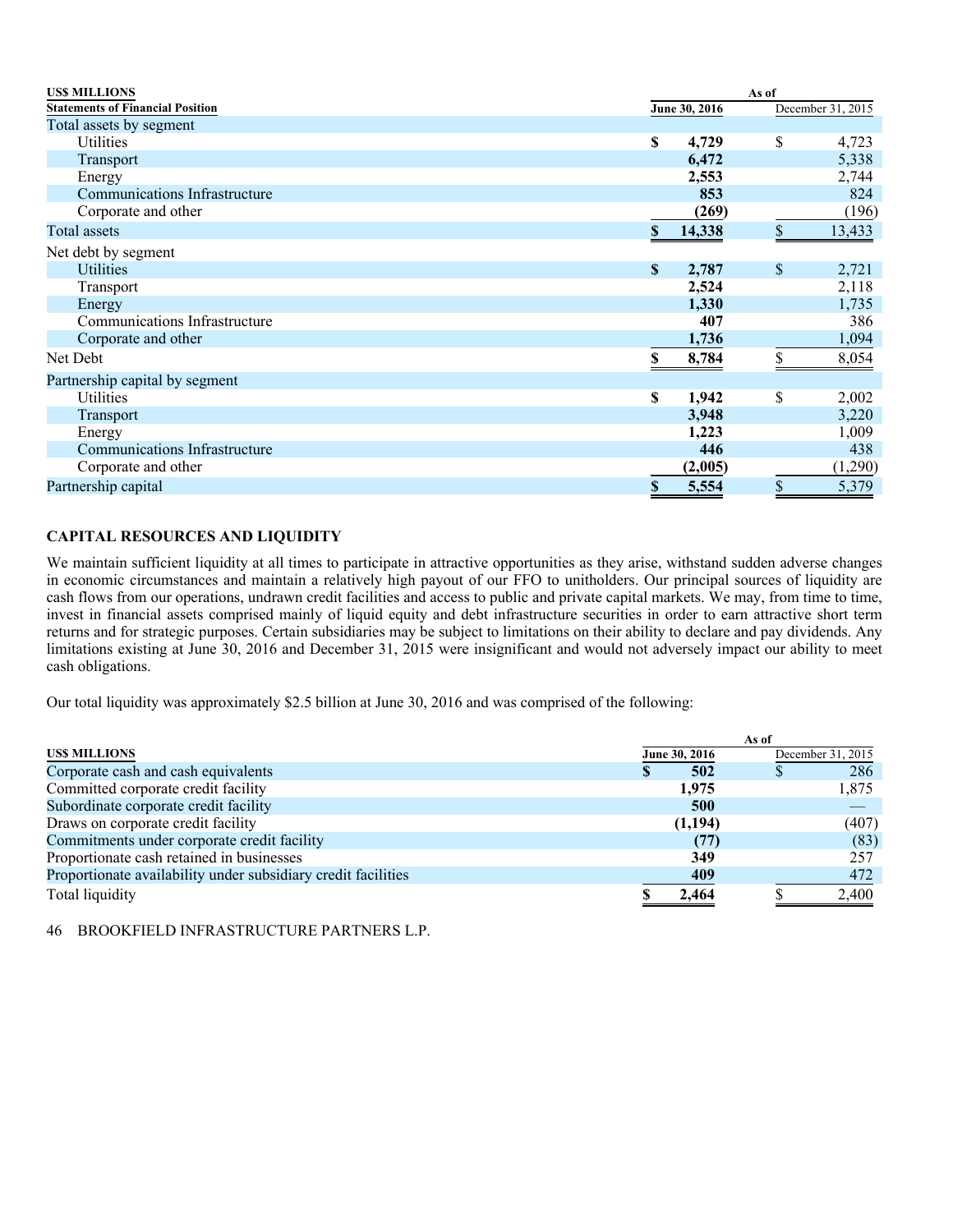We finance our assets principally at the operating company level with debt that generally has long-term maturities, few restrictive covenants and no recourse to either Brookfield Infrastructure or our other operations. On a proportionate basis as of June 30, 2016, scheduled principal repayments over the next five years are as follows:

|                                              | Average<br>term |        |           |                          |                |                |               |                   |
|----------------------------------------------|-----------------|--------|-----------|--------------------------|----------------|----------------|---------------|-------------------|
| <b>US\$ MILLIONS</b>                         | (years)         | 2016   | 2017      | 2018                     | 2019           | 2020           | <b>Beyond</b> | Total             |
| <b>Recourse borrowings</b>                   |                 |        |           |                          |                |                |               |                   |
| Corporate borrowings                         | 4               | $S -$  | \$<br>309 | \$97                     | $s -$          | 290<br>\$      | \$1,542       | \$2,238           |
| <b>Total recourse borrowings</b>             | $\overline{4}$  |        | 309       | 97                       |                | 290            | 1,542         | 2,238             |
| Non-recourse borrowing(1)                    |                 |        |           |                          |                |                |               |                   |
| <b>Utilities</b>                             |                 |        |           |                          |                |                |               |                   |
| <b>Regulated Distribution</b>                | 10              |        |           |                          |                | 126            | 878           | 1,004             |
| <b>Electricity Transmission</b>              | 11              | 90     | 12        | 5                        | 6              | 6              | 693           | 812               |
| <b>Regulated Terminal</b>                    | 6               |        |           |                          | 52             | 158            | 801           | 1,011             |
|                                              | 9               | 90     | 12        | 5                        | 58             | 290            | 2,372         | 2,827             |
| <b>Transport</b>                             |                 |        |           |                          |                |                |               |                   |
| Rail                                         | 7               | 6      | 18        | 25                       | 25             | 99             | 854           | 1,027             |
| <b>Toll Roads</b>                            | 9               | 216    | 166       | 99                       | 112            | 77             | 740           | 1,410             |
| Ports                                        | 5               | 13     | 49        | 179                      | 10             | 11             | 81            | 343               |
|                                              | 8               | 235    | 233       | 303                      | 147            | 187            | 1,675         | 2,780             |
| <b>Energy</b>                                |                 |        |           |                          |                |                |               |                   |
| Energy Transmission, Distribution & Storage  | 6               | $\sim$ | 649       | $\overline{\phantom{0}}$ | 275            |                | 229           | 1,153             |
| <b>District Energy</b>                       | 12              | 6      | 32        |                          | $\overline{c}$ | $\overline{2}$ | 161           | 205               |
|                                              | $\overline{7}$  | 6      | 681       | $\frac{2}{2}$            | 277            | $\overline{2}$ | 390           | 1,358             |
| <b>Communications Infrastructure</b>         |                 |        |           |                          |                |                |               |                   |
| European Telecommunications Infrastructure   |                 |        |           |                          |                |                |               |                   |
| Operations                                   | 7               |        |           | 39                       |                | 65             | 328           | 432               |
|                                              | $\overline{7}$  |        |           | 39                       |                | 65             | 328           | 432               |
| Total non-recourse borrowings <sup>(1)</sup> | 8               | 331    | 926       | 349                      | 482            | 544            | 4,765         | 7,397             |
| Total borrowings <sup>(2)</sup>              | 8               | 331    | 1,235     | 446                      | 482            | 834            | 6,307         | 9,635             |
| <b>Cash retained in businesses</b>           |                 |        |           |                          |                |                |               |                   |
| <b>Utilities</b>                             |                 |        |           |                          |                |                |               | $\mathbf S$<br>40 |
| Transport                                    |                 |        |           |                          |                |                |               | 256               |
| Energy                                       |                 |        |           |                          |                |                |               | 28                |
| Communications Infrastructure                |                 |        |           |                          |                |                |               | 25                |
| Corporate                                    |                 |        |           |                          |                |                |               | 502               |
| <b>Total cash retained</b>                   |                 |        |           |                          |                |                |               | 851<br>\$         |
| Net debt                                     |                 |        |           |                          |                |                |               |                   |
| Utilities                                    |                 |        |           |                          |                |                |               | \$2,787           |
| Transport                                    |                 |        |           |                          |                |                |               | 2,524             |
| Energy                                       |                 |        |           |                          |                |                |               | 1,330             |
| <b>Communications Infrastructure</b>         |                 |        |           |                          |                |                |               | 407               |
| Corporate                                    |                 |        |           |                          |                |                |               | 1,736             |
| <b>Total net debt</b>                        |                 |        |           |                          |                |                |               | \$8,784           |
| Total net debt                               |                 | 3%     | 13%       | 5%                       | 5%             | 9%             | 65%           | 100%              |

*1. Represents non-recourse debt to Brookfield Infrastructure as the holders have recourse only to the underlying operations.* 

*2. As of June 30, 2016, approximately 26% of total borrowings has been issued as floating rate debt. Brookfield Infrastructure and its subsidiaries have entered into interest rate swaps whereby the floating rate debt has been converted to fixed rate debt, effectively reducing floating rate debt maturities to approximately 16% of total borrowings. Excluding working capital and capital expenditure facilities, floating rate debt maturities approximate 15% of our total borrowings, inclusive of the impact of interest rate swaps.*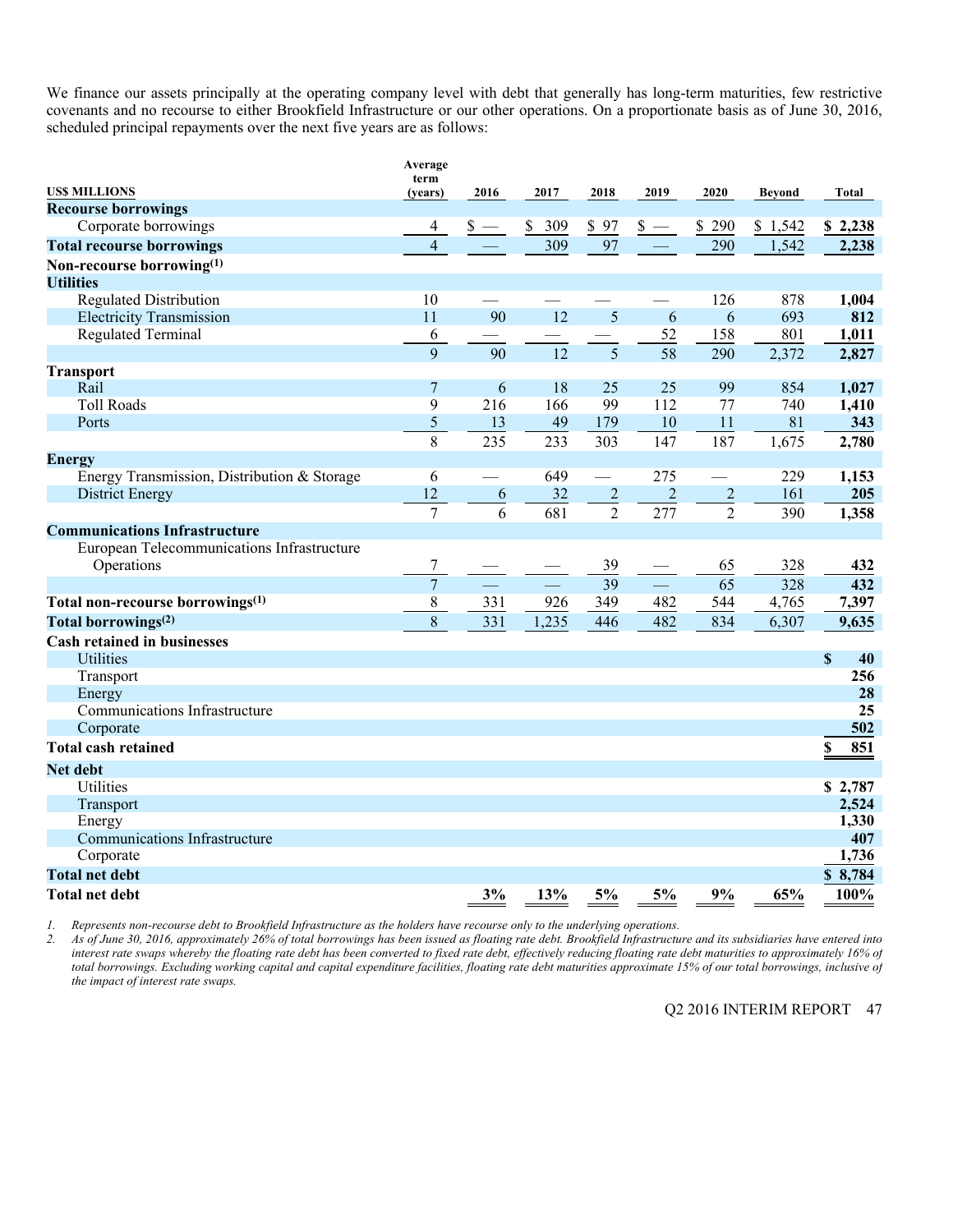Our debt has an average term of eight years. On a proportionate basis, our net debt-to-capitalization ratio as of June 30, 2016 was 61%. The weighted average cash interest rate is 5.1% for the overall business (June 30, 2015: 5.8%), in which our utilities, transport, energy, communications infrastructure and corporate segments were 4.1%, 7.4%, 7.4%, 2.6% and 2.6%, respectively (June 30, 2015: 5.4%, 6.5%, 6.8%, 2.2% and 3.3%, respectively).

Proportionate debt can be reconciled to consolidated debt as follows:

|                                                                                | As of |               |                   |         |  |
|--------------------------------------------------------------------------------|-------|---------------|-------------------|---------|--|
| <b>USS MILLIONS</b>                                                            |       | June 30, 2016 | December 31, 2015 |         |  |
| Consolidated debt                                                              | S     | 8,948         |                   | 7,232   |  |
| Add: proportionate share of borrowings of investments in associates:           |       |               |                   |         |  |
| <b>Utilities</b>                                                               |       | 674           |                   | 643     |  |
| Transport                                                                      |       | 1.084         |                   | 764     |  |
| Energy                                                                         |       | 1,148         |                   | 1,462   |  |
| Communications Infrastructure                                                  |       | 432           |                   | 423     |  |
| Add: proportionate share of debt directly associated with assets held for sale |       | 116           |                   | 206     |  |
| Less: borrowings attributable to non-controlling interest                      |       | (2, 252)      |                   | (1,662) |  |
| Premium on debt and cross currency swaps                                       |       | (515)         |                   | (471)   |  |
| Proportionate debt                                                             |       | 9,635         |                   | 8,597   |  |

# **CONTRACTUAL OBLIGATIONS**

The table below outlines Brookfield Infrastructure's contractual obligations as of June 30, 2016:

|                                        | Payments due by period |           |           |           |                   |  |  |  |  |  |  |
|----------------------------------------|------------------------|-----------|-----------|-----------|-------------------|--|--|--|--|--|--|
|                                        |                        | Less than |           |           |                   |  |  |  |  |  |  |
| <b>USS MILLIONS</b>                    | <b>Total</b>           | year      | 1-2 years | 2-5 years | $5+ \text{years}$ |  |  |  |  |  |  |
| Accounts payable and other liabilities | 752                    | 457       | 167       |           | 117               |  |  |  |  |  |  |
| Interest-bearing liabilities $(1)$     | 11,129                 | 347       | 809       | 2,486     | 7,487             |  |  |  |  |  |  |
| Finance lease liabilities              |                        |           |           |           |                   |  |  |  |  |  |  |
| Other long-term liabilities            | 278                    | 13        | 111       |           | 154               |  |  |  |  |  |  |
|                                        | \$12,159               | 817       | \$1,087   | \$2,497   | \$7,758           |  |  |  |  |  |  |

*1. Comprised of non-recourse borrowings and corporate borrowings and includes interest payments of \$288 million, \$290 million, \$773 million and \$918 million for the periods as follows: less than 1 year, 1-2 years, 2-5 years and 5 years and thereafter, respectively. Interest payments are calculated based on interest rates in effect as at the balance sheet date.* 

In addition, pursuant to the Master Services Agreement, on a quarterly basis we pay a Base Management Fee to Brookfield equal to 0.3125% (1.25% annually) of the market value, plus non-recourse debt of the partnership. Based on the market value of the partnership as of June 30, 2016, this fee is estimated to be approximately \$152 million per year based on our current capitalization and unit price.

An integral part of the partnership's strategy is to participate with institutional investors in Brookfield-sponsored private infrastructure funds that target acquisitions that suit Brookfield Infrastructure's profile. In the normal course of business, the partnership has made commitments to Brookfield-sponsored private infrastructure funds to participate in these target acquisitions in the future, if and when identified.

# **FINANCIAL INSTRUMENTS – FOREIGN CURRENCY HEDGING STRATEGY**

To the extent that we believe it is economical to do so, our strategy is to hedge a portion of our equity investments and/or cash flows exposed to foreign currencies. The following key principles form the basis of our foreign currency hedging strategy:

- We leverage any natural hedges that may exist within our operations
- We utilize local currency debt financing to the extent possible
- We may utilize derivative contracts to the extent that natural hedges are insufficient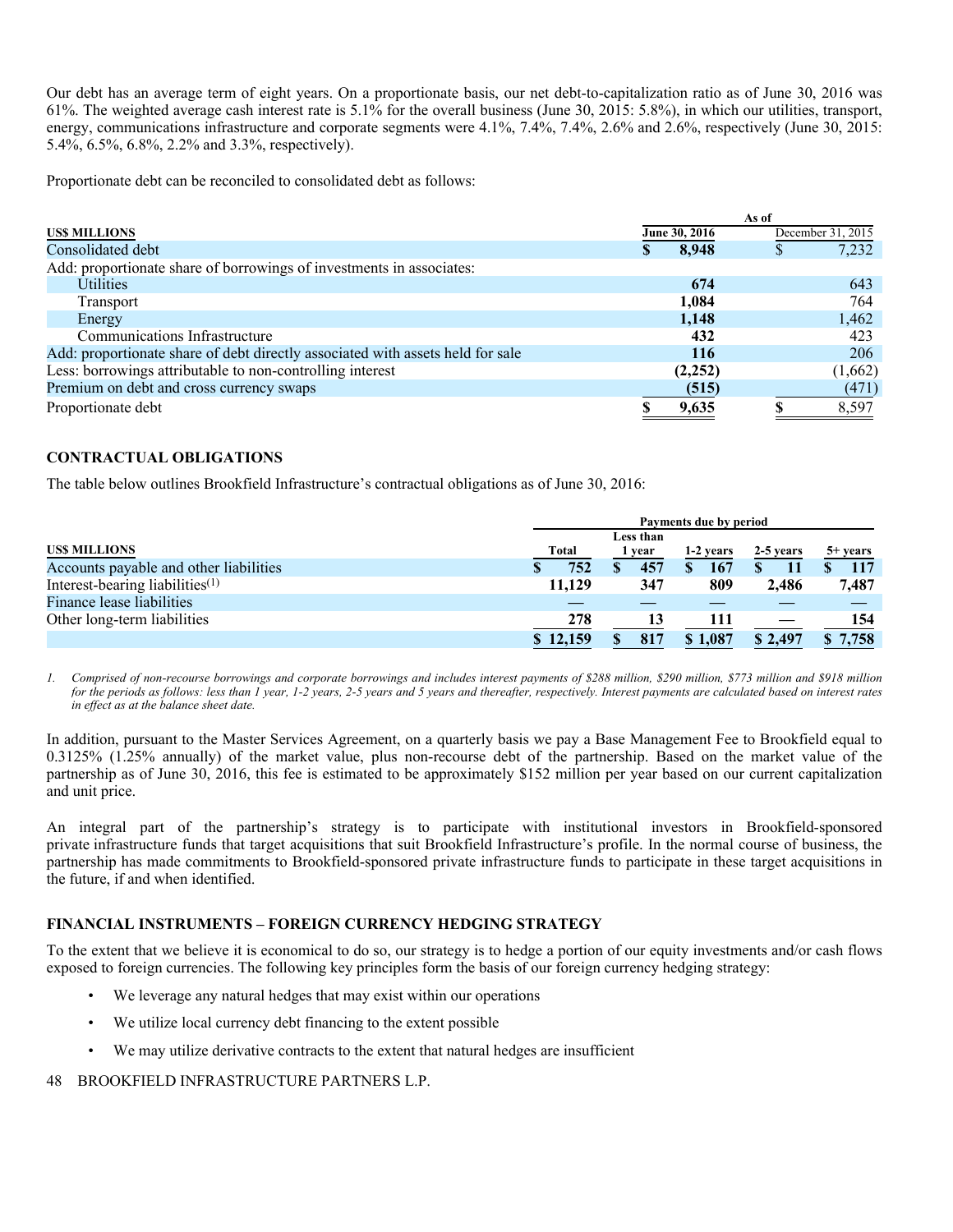The following table presents our hedged position in foreign currencies as of June 30, 2016:

|                               | <b>Net Investment Hedges</b> |         |         |         |                     |      |            |               |     |               |  |  |
|-------------------------------|------------------------------|---------|---------|---------|---------------------|------|------------|---------------|-----|---------------|--|--|
| <b>USS MILLIONS</b>           | USD                          | AUD     | GBP     | BRL     | CLP                 | CAD  | <b>EUR</b> | COP           | PEN | <b>INR</b>    |  |  |
| Net equity investment – US\$  | \$(153)                      | \$2,265 | \$1,016 | \$1.368 | 133<br>S.           |      | \$629      | \$62          |     | \$ 42         |  |  |
| $FX$ contracts $-$ US\$       | 4.100                        | (2,265) | (1,016) | (180)   |                     |      | (582)      |               |     |               |  |  |
| Net unhedged $-$ US\$         | \$3,947                      |         |         | \$1,188 | $\mathbf{s}$<br>133 |      | 47         | \$62          | 135 | \$42          |  |  |
| % of equity investment hedged | N/A                          | 100%    | $100\%$ | 3%      | $\frac{0}{0}$       | 100% | 93%        | $\frac{0}{0}$ |     | $\frac{0}{0}$ |  |  |

At June 30, 2016, we had hedges in place equal to approximately 71% of our net equity investment in foreign currencies. For the three month period ended June 30, 2016, we recorded gains in comprehensive income of \$120 million related to these contracts.

#### **CAPITAL REINVESTMENT**

Our financing plan is to fund our recurring growth capital expenditures with cash flow generated by our operations, as well as debt financing that is sized to maintain our credit profile. To fund large scale development projects and acquisitions, we will evaluate a variety of capital sources including proceeds from the sale of non-core assets, as well as equity and debt financings.

The following table highlights the sources and uses of cash for the year:

|                                                 | For the three-month  |           | For the six-month    |           |
|-------------------------------------------------|----------------------|-----------|----------------------|-----------|
|                                                 | period ended June 30 |           | period ended June 30 |           |
| <b>USS MILLIONS</b>                             | 2016                 | 2015      | 2016                 | 2015      |
| Funds from operations (FFO)                     | <b>230</b><br>\$     | \$<br>208 | $\mathbf{s}$<br>464  | \$<br>394 |
| Maintenance capital                             | (41)                 | (34)      | (66)                 | (57)      |
| Funds available for distribution (AFFO)         | 189                  | 174       | 398                  | 337       |
| Distributions paid                              | (153)                | (140)     | (306)                | (266)     |
| Funds available for reinvestment                | 36                   | 34        | 92                   | 71        |
| Growth capital expenditures                     | (173)                | (154)     | (374)                | (271)     |
| Asset level debt funding of growth capex        | 92                   | 94        | 214                  | 164       |
| Project level repayments                        |                      | (108)     | (7)                  | (242)     |
| New investments, net of disposals               | (502)                | (34)      | (519)                | (486)     |
| Draws (repayments) on corporate credit facility | 636                  | (373)     | 787                  | (246)     |
| Partnership unit issuances, net of repurchases  | 2                    | 950       | 5                    | 950       |
| Proceeds from debt issuance                     |                      |           |                      | 360       |
| Proceeds from preferred shares issuance         |                      |           |                      | 96        |
| Changes in working capital and other            | (15)                 | (16)      | <b>110</b>           | (10)      |
| Change in proportionate cash                    | 76                   | 393       | 308                  | 386       |
| Opening, proportionate cash                     | 775                  | 690       | 543                  | 697       |
| Closing, proportionate cash                     | 851                  | 1,083     | 851<br>\$            | 1,083     |

The following table presents the components of growth capital expenditures by operating platform:

|                                        | For the three-month<br>period ended June 30 |  |     |      |     | For the six-month<br>period ended June 30 |     |  |
|----------------------------------------|---------------------------------------------|--|-----|------|-----|-------------------------------------------|-----|--|
| <b>USS MILLIONS</b>                    | 2016<br>2015                                |  |     | 2016 |     | 2015                                      |     |  |
| Growth capital expenditures by segment |                                             |  |     |      |     |                                           |     |  |
| Utilities                              | \$<br>96                                    |  | 67  |      | 223 |                                           | 119 |  |
| Transport                              | 52                                          |  | 73  |      | 107 |                                           | 134 |  |
| Energy                                 | 19                                          |  |     |      | 33  |                                           | 13  |  |
| Communications infrastructure          |                                             |  |     |      | 11  |                                           |     |  |
|                                        |                                             |  | 154 |      | 374 |                                           |     |  |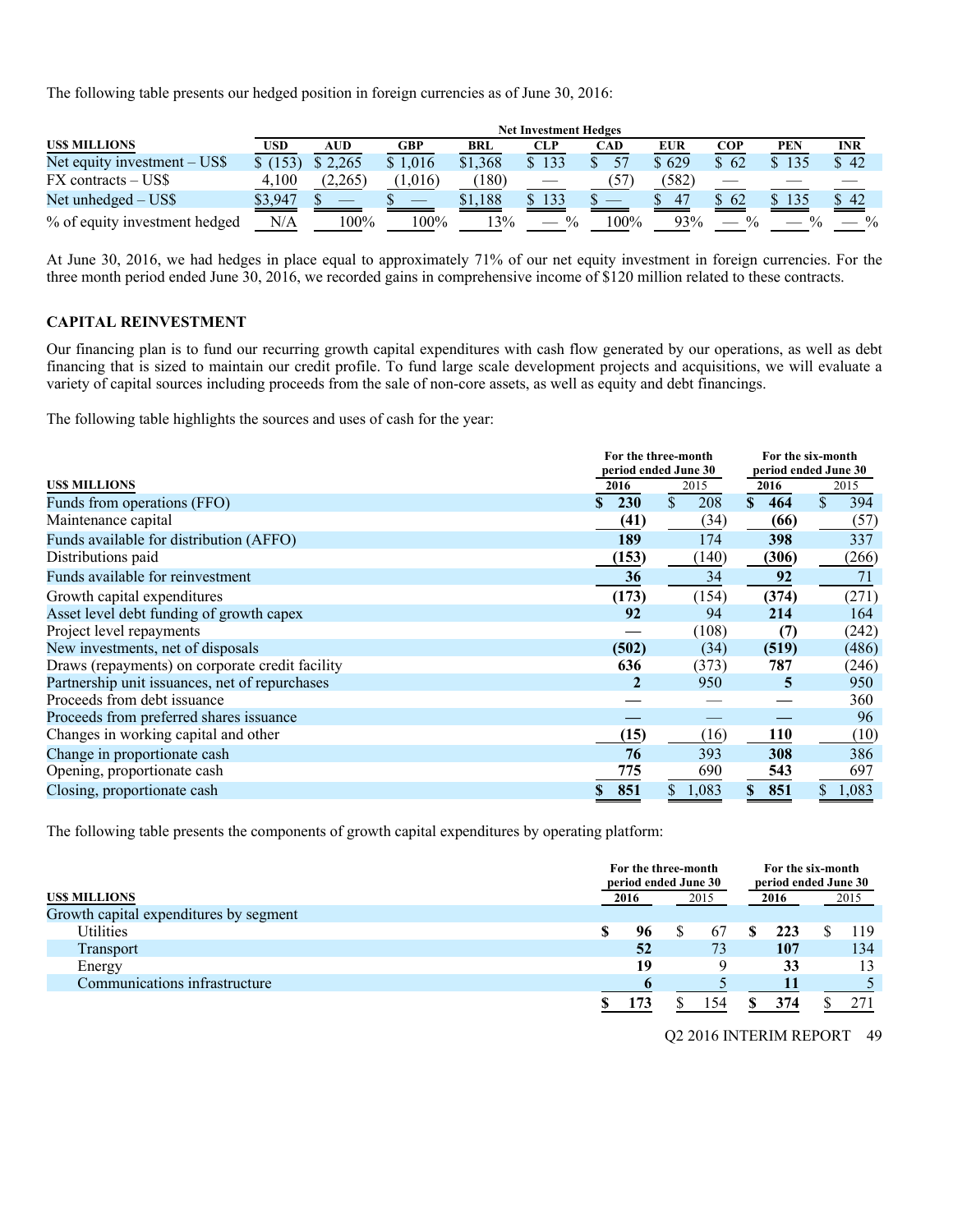Growth capital expenditures for the three months ended June 30, 2016 were \$173 million, an increase of \$19 million or 12% versus the same period in 2015. The increase in growth capital expenditure is associated with higher connections activity and our investment in our smart meter program at our UK regulated distribution business, higher additions to our rate base at our South American electricity transmission system and capital deployed at our Australian district energy business. These items were partially offset by the depreciation of most foreign currencies versus the U.S. dollar relative to the prior year.

The following table presents the components of maintenance capital expenditures by operating platform:

|                                             |                                                       |  |    |  | <b>Actual Capex</b>                            |                                              |      |              |  |                |
|---------------------------------------------|-------------------------------------------------------|--|----|--|------------------------------------------------|----------------------------------------------|------|--------------|--|----------------|
|                                             | <b>Ouarterly Estimated</b><br><b>Sustaining Capex</b> |  |    |  | For the three-month<br>period ended<br>June 30 | For the six-month<br>period ended<br>June 30 |      |              |  |                |
| <b>USS MILLIONS</b>                         | High<br>Low                                           |  |    |  | 2016                                           | 2015                                         | 2016 |              |  | 2015           |
| Maintenance capital expenditures by segment |                                                       |  |    |  |                                                |                                              |      |              |  |                |
| Utilities                                   | \$                                                    |  | 4  |  |                                                |                                              | ъ    | $\mathbf{p}$ |  | $\overline{4}$ |
| Transport                                   | 23                                                    |  | 25 |  | 20                                             | 18                                           |      | 35           |  | 35             |
| Energy                                      | 15                                                    |  | 18 |  | 15                                             | 12                                           |      | 20           |  | 16             |
| Communications Infrastructure               |                                                       |  |    |  |                                                |                                              |      |              |  |                |
|                                             | 42                                                    |  | 50 |  | 41                                             | 34                                           |      | 66           |  | 57             |

We estimate annual maintenance capital expenditures to be \$10-15 million, \$90-100 million and \$60-70 million, and \$5-10 million for our utilities, transport, energy, and communication infrastructure segments, respectively, for a total range between \$165-195 million. For the quarter, our maintenance capital expenditures were in-line with the lower end of our quarterly estimated range.

# **PARTNERSHIP CAPITAL**

The total number of partnership units outstanding in the Holding LP was comprised of the following:

|                                                  |               | As of             |
|--------------------------------------------------|---------------|-------------------|
|                                                  | June 30, 2016 | December 31, 2015 |
| Redeemable Partnership Units, held by Brookfield | 66,841,266    | 66.841.266        |
| General Partnership Units                        | 1,066,928     | 1.066.928         |
| Limited Partnership Units                        | 162,277,470   | 162, 163, 205     |
| Total                                            | 230,185,664   | 230,071,399       |

An affiliate of Brookfield in its capacity as the special limited partner of the Holding LP is entitled to incentive distributions which are based on the amount by which quarterly distributions on the limited partnership units exceed specified target levels. To the extent distributions on limited partnership units exceed \$0.305 per quarter, the incentive distribution rights entitle the special limited partner to 15% of incremental distributions above this threshold to \$0.33 per unit.

To the extent that distributions on limited partnership units exceed \$0.33 per unit, the incentive distribution rights entitled the special limited partner to 25% of incremental distributions above this threshold. During the three and six months ended June 30, 2016, an incentive distribution of \$19 million and \$38 million, respectively, was paid to the general partner (for the three and six months ended June 30, 2015: \$17 million, and \$32 million, respectively).

# **RELATED PARTY TRANSACTIONS**

In the normal course of operations, Brookfield Infrastructure entered into the transactions below with related parties. These transactions have been measured at fair value and are recognized in the consolidated interim and condensed financial statements.

The immediate parent of Brookfield Infrastructure is the partnership. The ultimate parent of Brookfield Infrastructure is Brookfield. Other related parties of Brookfield Infrastructure represent its subsidiary and operating entities.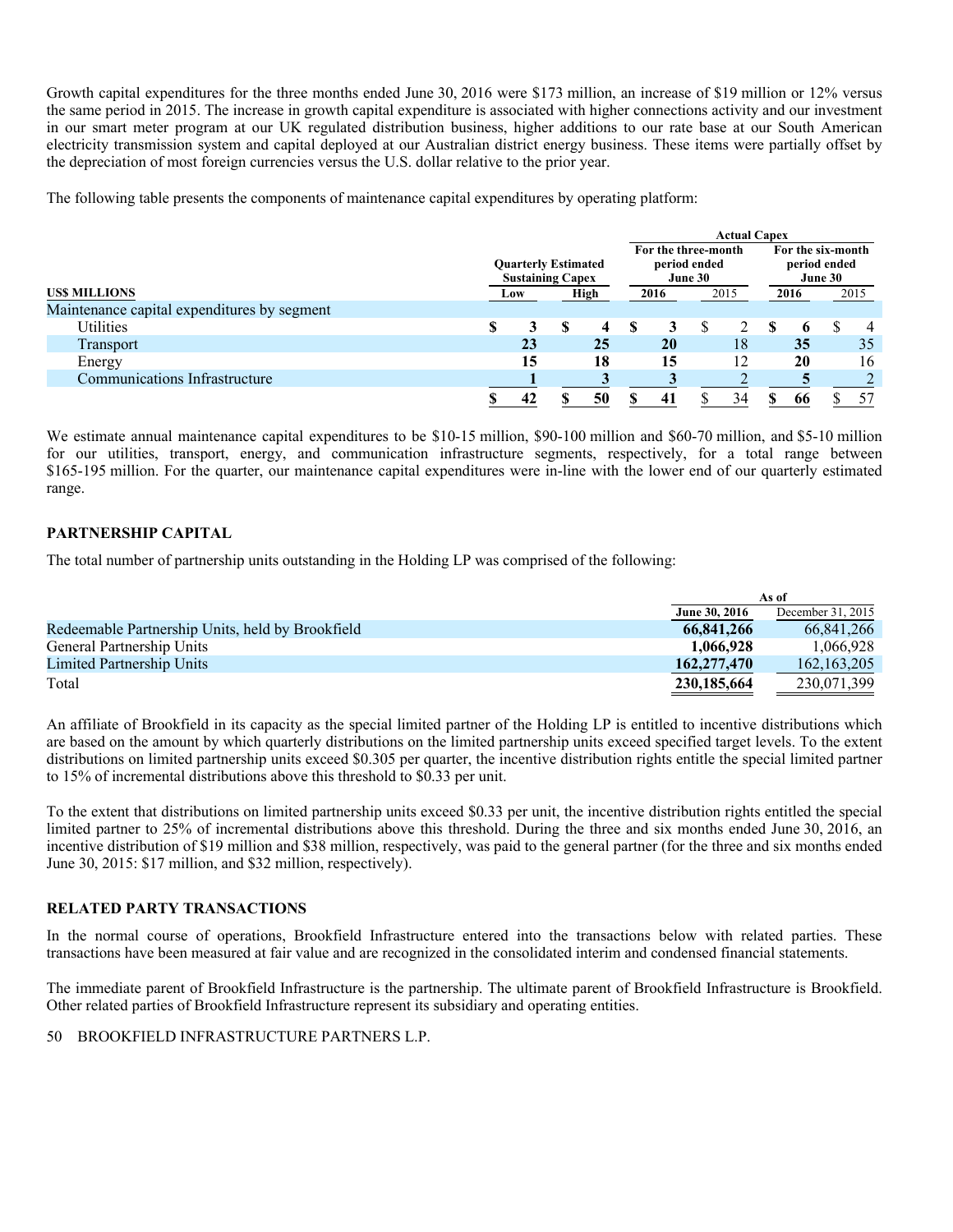### **a) Transactions with the immediate parent**

Throughout the year, the General Partner, in its capacity as the partnership's general partner, incurs director fees, a portion of which are charged at cost to the partnership in accordance with the limited partnership agreement. Less than \$1 million in director fees were incurred during the three and six months ended June 30, 2016 (2015: less than \$1 million).

#### **b) Transactions with other related parties**

Since inception, Brookfield Infrastructure had a management agreement with its external service providers, wholly-owned subsidiaries of Brookfield.

Pursuant to the Master Services Agreement, on a quarterly basis, Brookfield Infrastructure pays a base management fee, referred to as the Base Management Fee, to the Service Provider equal to 0.3125% per quarter (1.25% annually) of the market value of the partnership. The Base Management Fee was \$38 million and \$73 million for the three and six months ended June 30, 2016 (\$33 million and \$65 million for the three and six months ended June 30, 2015).

For purposes of calculating the Base Management Fee, the market value of the partnership is equal to the aggregate value of all the outstanding limited partnership units of the partnership (assuming full conversion of Brookfield's Redeemable Partnership Units in Brookfield Infrastructure into limited partnership units of the partnership), preferred limited partnership units and securities of the other Service Recipients (as defined in Brookfield Infrastructure's Master Services Agreement) that are not held by Brookfield Infrastructure, plus all outstanding third party debt with recourse to a Service Recipient, less all cash held by such entities.

Brookfield Infrastructure has placed funds on deposit with Brookfield. Interest earned on the deposits is at market terms. At June 30, 2016, Brookfield Infrastructure's deposit balance with Brookfield was less than \$1 million (December 31, 2015: less than \$1 million) and earned interest of less than \$1 million and less than \$1 million for the three and six months ended June 30, 2016 (less than \$1 million and less than \$1 million for the three and six months ended June 30, 2015).

Brookfield Infrastructure's North American district energy operation provides heating and cooling services and leases office space with subsidiaries of Brookfield Office Properties Inc. The North American district energy operation also utilizes consulting and engineering services provided by a wholly owned subsidiary of Brookfield. For the three and six months ended June 30, 2016, revenues of less than \$1 million were generated (2015: less than \$1 million) and expenses of less than \$1 million were incurred (2015: less than \$1 million).

Brookfield Infrastructure utilizes a wholly owned subsidiary of Brookfield to negotiate and purchase insurance and assess the adequacy of insurance on behalf of the partnership and certain subsidiaries. During the three and six months ended June 30, 2016, Brookfield Infrastructure paid less than \$1 million for these services (2015: less than \$1 million).

#### **OFF-BALANCE SHEET ARRANGEMENTS:**

Brookfield Infrastructure has no off-balance sheet arrangements.

Brookfield Infrastructure, on behalf of our subsidiaries, provides letters of credit, which include, but are not limited to, guarantees for debt service reserves, capital reserves, construction completion and performance. As of June 30, 2016, letters of credit issued by subsidiaries of Brookfield Infrastructure amounted to \$77 million (December 31, 2015: \$83 million).

In the normal course of operations, we execute agreements that provide for indemnification and guarantees to third parties in transactions such as business dispositions and acquisitions, construction projects, capital projects, and sales and purchases of assets and services. We have also agreed to indemnify our directors and certain of our officers and employees. The nature of substantially all of the indemnification undertakings prevents us from making a reasonable estimate of the maximum potential amount that we could be required to pay third parties, as many of the agreements do not specify a maximum amount and the amounts are dependent upon the outcome of future contingent events, the nature and likelihood of which cannot be determined at this time. Historically, we have made no significant payments under such indemnification agreements.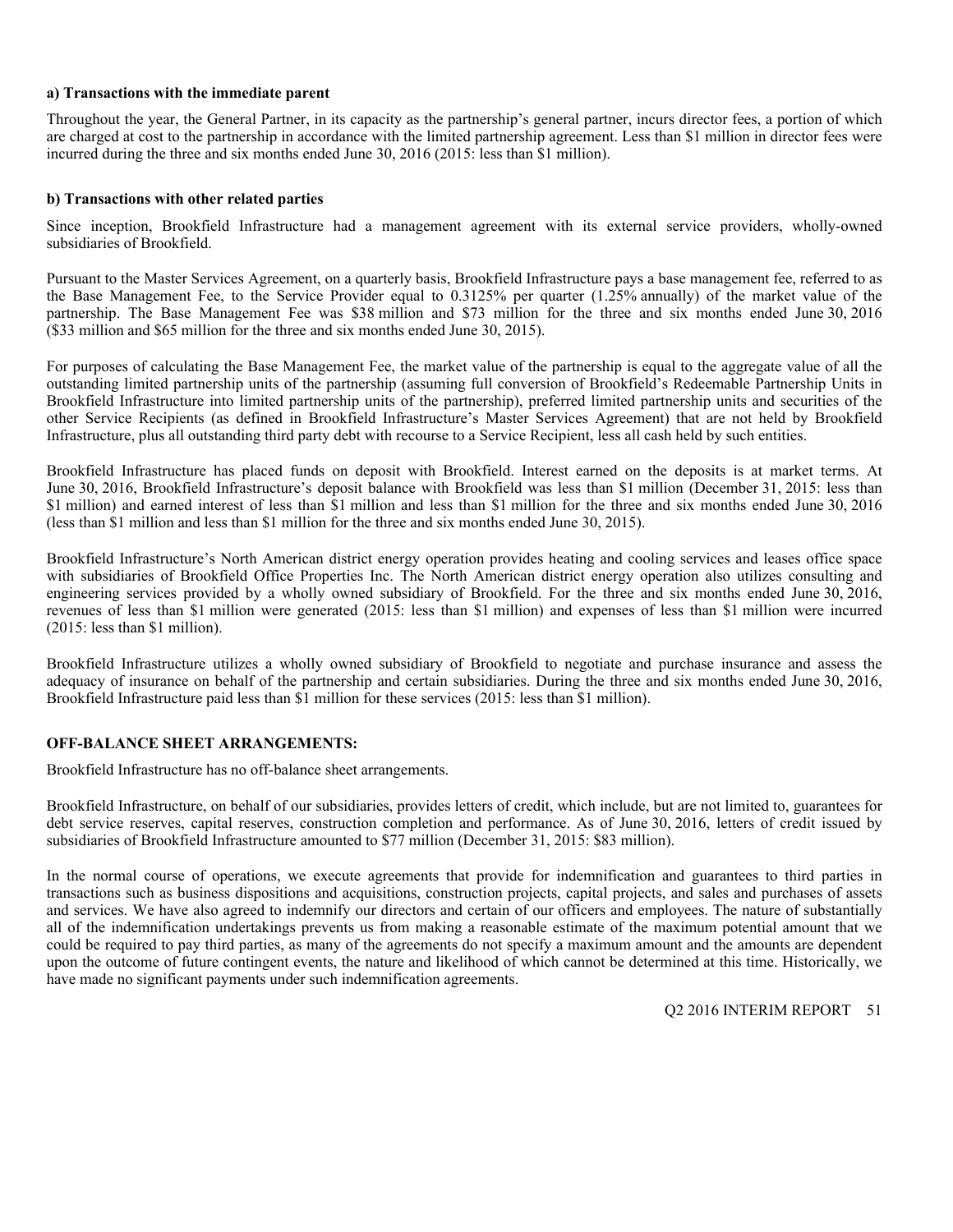#### **RECONCILIATION OF NON-IFRS FINANCIAL MEASURES**

To measure performance, amongst other measures, we focus on FFO. We define FFO as net income excluding the impact of depreciation and amortization, deferred income taxes, breakage and transaction costs, non-cash valuation gains or losses and other items. FFO is a measure of operating performance that is not calculated in accordance with, and does not have any standardized meaning prescribed by IFRS. FFO is therefore unlikely to be comparable to similar measures presented by other issuers. FFO has limitations as an analytical tool:

- FFO does not include depreciation and amortization expense, because we own capital assets with finite lives, depreciation and amortization expense recognizes the fact that we must maintain or replace our asset base in order to preserve our revenue generating capability;
- FFO does not include deferred income taxes, which may become payable if we own our assets for a long period of time;
- FFO does not include any non-cash fair value adjustments or mark-to-market adjustments recorded to net income.

Because of these limitations, FFO should not be considered as the sole measure of our performance and should not be considered in isolation from, or as a substitute for, analysis of our results as reported under IFRS. However, FFO is a key measure that we use to evaluate the performance of our operations and forms the basis for the partnership's distribution policy.

When viewed with our IFRS results, we believe that FFO provides a more complete understanding of factors and trends affecting our underlying operations. FFO allows us to evaluate our businesses on the basis of cash return on invested capital by removing the effect of non-cash and other items. We add back depreciation and amortization to remove the implication that our assets decline in value over time since we believe that the value of most of our assets will typically increase over time provided we make all necessary maintenance expenditures.

We add back deferred income taxes because we do not believe this item reflects the present value of the actual cash tax obligations we will be required to pay, particularly if our operations are held for a long period of time. We add back non-cash valuation gains or losses recorded in net income as these are non-cash in nature and indicate a point in time approximation of value on long-term items. We also add back breakage and transaction costs as they are capital in nature.

In addition, we focus on adjusted funds from operations or AFFO, which is defined as FFO less maintenance capital expenditure Management uses AFFO as a measure of long-term sustainable cash flow capital expenditures.

We also use Adjusted EBITDA as a measure of performance. We define Adjusted EBITDA as FFO excluding the impact of interest expense, cash taxes and other income (expense).

The following table reconciles FFO and AFFO to the most directly comparable IFRS measure, which is net income. We urge you to review the IFRS financial measures within the MD&A and to not rely on any single financial measure to evaluate the partnership.

|                                              | For the three-month |      | For the six-month<br>period ended<br>June 30 |      |      |            |       |  |
|----------------------------------------------|---------------------|------|----------------------------------------------|------|------|------------|-------|--|
| <b>USS MILLIONS</b>                          |                     | 2016 |                                              | 2015 | 2016 |            | 2015  |  |
| Net income attributable to partnership $(1)$ |                     | 156  | ЭĐ.                                          | 18   |      | \$234      | \$150 |  |
| Add back or deduct the following:            |                     |      |                                              |      |      |            |       |  |
| Depreciation and amortization                |                     | 150  |                                              | 123  |      | <b>290</b> | 225   |  |
| Deferred income taxes                        |                     | (11) |                                              |      |      | (13)       | 8     |  |
| Mark-to-market on hedging items and other    |                     | (65) |                                              | 67   |      | (47)       |       |  |
| <b>FFO</b>                                   |                     | 230  |                                              | 208  |      | 464        | 394   |  |
| Maintenance capital expenditures             |                     | (41) |                                              | (34) |      | (66)       | (57)  |  |
| AFFO                                         |                     | 189  |                                              | 174  |      | 398        | 337   |  |

*1. Includes net income attributable to non-controlling interests – Redeemable Partnership Units held by Brookfield, general partner and limited partners.*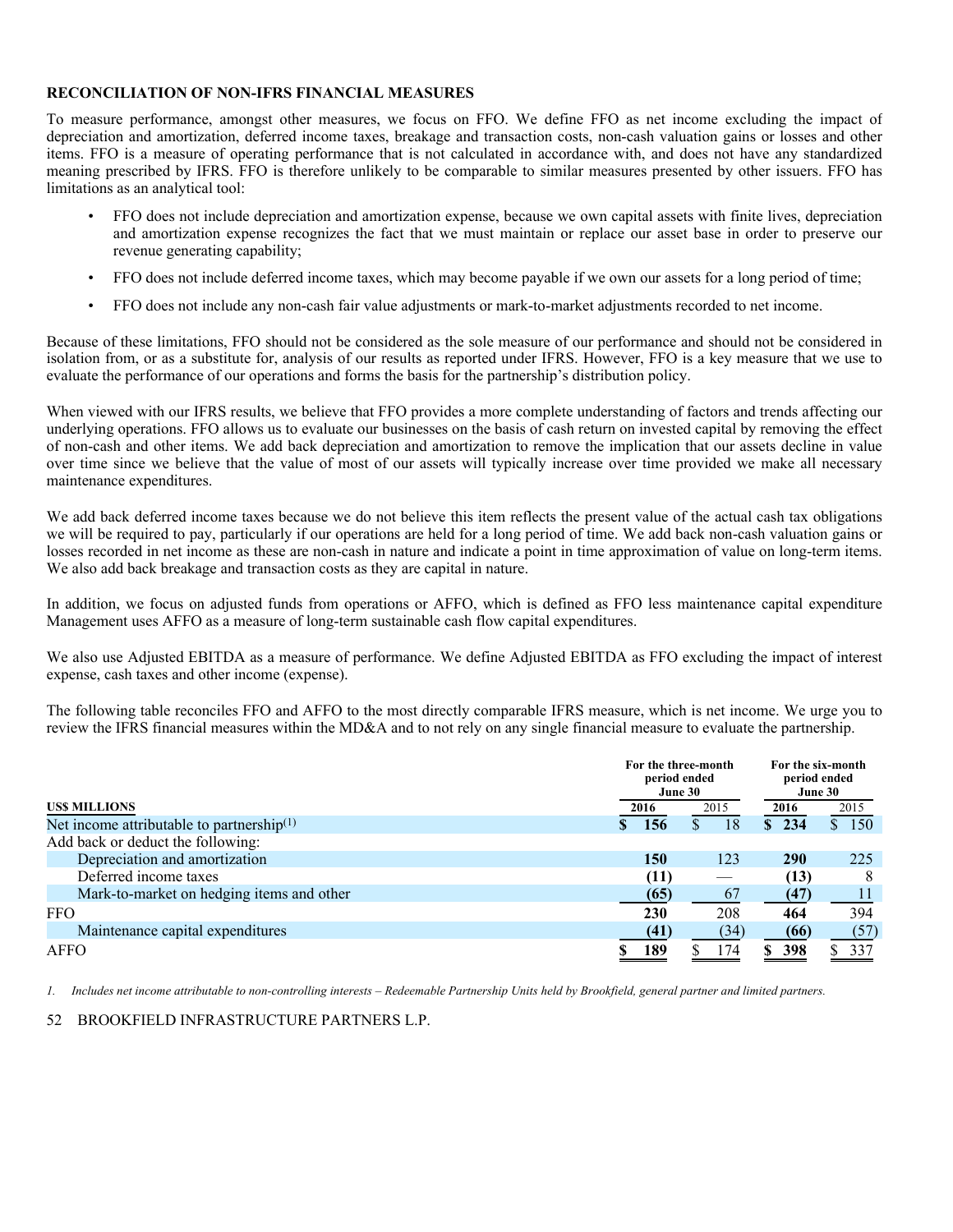The difference between net income and FFO is primarily attributable to depreciation and amortization, mark-to-market on hedging items and valuation losses during the period.

The following table reconciles FFO per unit to the most directly comparable IFRS measure, which is earnings per limited partnership unit. We urge you to review the IFRS financial measures within the MD&A and to not rely on any single financial measure to evaluate the partnership.

|                                           | period ended        | For the three-month<br>June 30 | For the six-month<br>period ended<br>June 30 |                     |
|-------------------------------------------|---------------------|--------------------------------|----------------------------------------------|---------------------|
| USS MILLIONS                              | 2016                | 2015                           | 2016                                         | 2015                |
| Earnings per limited partnership unit     | $\frac{\ }{5}$ 0.59 | 0.01<br>S.                     | \$0.84                                       | $\overline{S}$ 0.55 |
| Add back or deduct the following:         |                     |                                |                                              |                     |
| Depreciation and amortization             | 0.65                | 0.54                           | 1.26                                         | 1.03                |
| Deferred income taxes                     | (0.05)              |                                | (0.06)                                       | 0.04                |
| Mark-to-market on hedging items and other | (0.19)              | 0.36                           | (0.02)                                       | 0.18                |
| FFO per unit                              | 1.00<br>S.          | 0.91<br>S.                     | \$2.02                                       | \$1.80              |

#### **Reconciliation of Operating Segments**

IFRS 8, *Operating Segments*, requires operating segments to be determined based on internal reports that are regularly reviewed by the Executive Management and the Board of Directors for the purpose of allocating resources to the segment and to assessing its performance. Key measures used by the Chief Operating Decision Maker (''CODM'') in assessing performance and in making resource allocation decisions are funds from operations ("FFO") and earnings before interest, tax, depreciation and amortization ("adjusted EBITDA"), which enable the determination of cash return on the equity deployed. FFO is calculated as net income excluding the impact of depreciation and amortization, deferred income taxes, breakage and transaction costs, non-cash valuation gains or losses and other items. Adjusted EBITDA is calculated as FFO excluding the impact of interest expense, cash taxes and other cash income (expenses).

The following tables present each segment's results in the format that management organizes its segments to make operating decisions and assess performance. Each segment is presented on a proportionate basis, taking into account Brookfield Infrastructure's ownership in operations accounted for using the consolidation and equity method whereby the partnership either controls or exercises significant influence over the investment, respectively. These tables reconcile Brookfield Infrastructure's proportionate results to the partnership's consolidated statements of operating results on a line by line basis by aggregating the components comprising the earnings from the partnership's investments in associates and reflecting the portion of each line item attributable to non-controlling interests. See ''Discussion of Segment Reconciling Items'' on page 55 for a reconciliation of segment results to the partnership's statement of operating results in accordance with IFRS.

| <b>FOR THE THREE MONTHS ENDED</b><br><b>JUNE 30, 2016</b><br><b>USS MILLIONS</b> | <b>Utilities</b> | Transport | <b>Energy</b>    | Comm.<br>Infrastructure | Corporate<br>& Other | <b>Brookfield</b><br>Infrastructure | Contribution<br>from<br>investment<br>in associates | Attributable to<br>non-controlling<br>interest | As per<br><b>IFRS</b><br>financials <sup>(1)</sup> |
|----------------------------------------------------------------------------------|------------------|-----------|------------------|-------------------------|----------------------|-------------------------------------|-----------------------------------------------------|------------------------------------------------|----------------------------------------------------|
| Revenues                                                                         | \$176            | 291       | \$116            | 40                      |                      | 623                                 | (311)                                               | 150                                            | 462                                                |
| Costs attributed to revenues                                                     | (42)             | (144)     | (50)             | (17)                    |                      | (253)                               | 154                                                 | (99)                                           | (198)                                              |
| General & administrative expenses                                                |                  |           |                  |                         | (40)                 | (40)                                |                                                     |                                                | (40)                                               |
| <b>Adjusted EBITDA</b>                                                           | 134              | 147       | 66               | 23                      | (40)                 | 330                                 | (157)                                               | 51                                             |                                                    |
| Other income (expense)                                                           |                  | (5)       |                  | (1)                     | 18                   | 13                                  | $\mathbf{p}$                                        | (4)                                            | 15                                                 |
| Interest expense                                                                 | (35)             | (40)      | (23)             | (3)                     | (12)                 | (113)                               | 43                                                  | (31)                                           | (101)                                              |
| <b>FFO</b>                                                                       | 100              | 102       | 43               | 19                      | (34)                 | 230                                 | (108)                                               | 16                                             |                                                    |
| Depreciation and amortization                                                    | (40)             | (60)      | (31)             | (19)                    |                      | (150)                               | 78                                                  | (36)                                           | (108)                                              |
| Deferred taxes                                                                   | (2)              |           |                  | $\overline{\mathbf{4}}$ | 3                    | 11                                  | (8)                                                 |                                                |                                                    |
| Mark-to-market on hedging items and other                                        | (32)             | 81        | (4)              | (4)                     | 24                   | 65                                  | (68)                                                | 19                                             | 16                                                 |
| Share of earnings from associates                                                |                  |           |                  |                         |                      |                                     | 106                                                 |                                                | 106                                                |
| Net income attributable to non-controlling<br>interest                           |                  |           |                  |                         |                      |                                     |                                                     | (3)                                            |                                                    |
|                                                                                  |                  |           |                  |                         |                      |                                     |                                                     |                                                | (3)                                                |
| Net income (loss) attributable to partnership <sup>(2)</sup>                     | 26               | 127       | \$.<br><b>10</b> |                         |                      | 156                                 |                                                     |                                                | 156                                                |

*1. The above table provides each segment's results in the format that management organizes its segments to make operating decisions and assess performance. Each segment is presented on a proportionate basis, taking into account Brookfield Infrastructure's ownership in operations accounted for using the consolidation and equity methods under IFRS. The above table reconciles Brookfield Infrastructure's proportionate results to the partnership's consolidated statements of operating results on a line by line basis by aggregating the components comprising the earnings from the partnership's investments in associates and reflecting the portion of each line item attributable to non-controlling interests.* 

*2. Net income (loss) attributable to the partnership includes net income (loss) attributable to non-controlling interests—Redeemable Partnership Units held by Brookfield, general partners and limited partners.*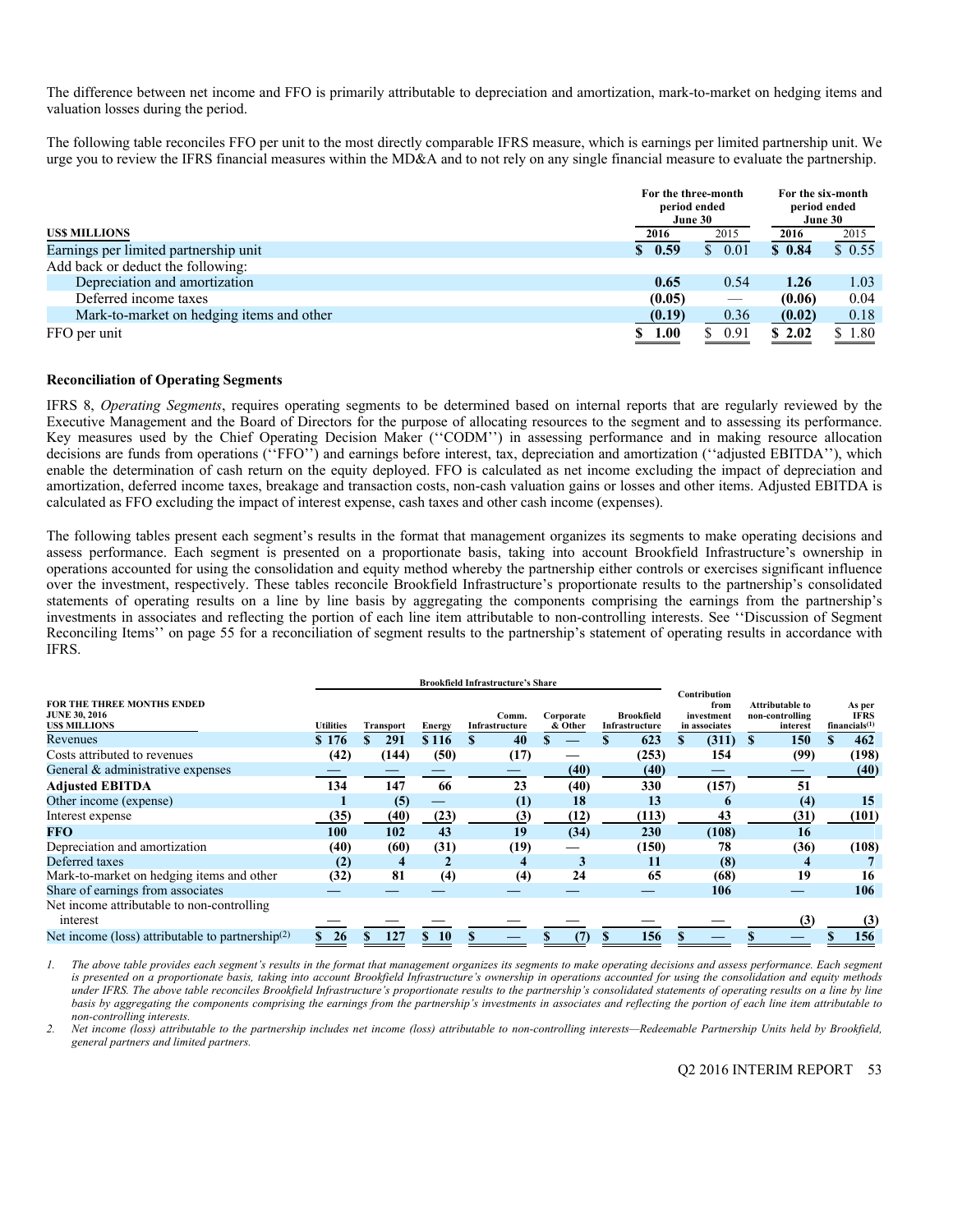|                                                                     |                                      |         |               | <b>Brookfield Infrastructure's Share</b> |                |                                                             | Contribution |                                                       |                                                    |
|---------------------------------------------------------------------|--------------------------------------|---------|---------------|------------------------------------------|----------------|-------------------------------------------------------------|--------------|-------------------------------------------------------|----------------------------------------------------|
| FOR THE THREE MONTHS ENDED<br><b>JUNE 30, 2015</b><br>US\$ MILLIONS | <b>Utilities</b><br><b>Transport</b> |         | <b>Energy</b> | Comm.<br>Infrastructure                  |                | Corporate<br><b>Brookfield</b><br>& Other<br>Infrastructure |              | <b>Attributable to</b><br>non-controlling<br>interest | As per<br><b>IFRS</b><br>financials <sup>(1)</sup> |
| Revenues                                                            | \$172                                | 294     | 84<br>\$      | 42                                       |                | 592                                                         | (274)        | 148                                                   | 466                                                |
| Costs attributed to revenues                                        | (44)                                 | (151)   | (43)          | (20)                                     |                | (258)                                                       | 145          | (84)                                                  | (197)                                              |
| General & administrative expenses                                   |                                      |         |               |                                          | (35)           | (35)                                                        |              |                                                       | (35)                                               |
| <b>Adjusted EBITDA</b>                                              | 128                                  | 143     | 41            | 22                                       | (35)           | 299                                                         | (129)        | 64                                                    |                                                    |
| Other income (expense)                                              |                                      | (4)     |               |                                          | 10             | 8                                                           |              |                                                       | 11                                                 |
| Interest expense                                                    | (36)                                 | (35)    | (19)          | (2)                                      | (7)            | (99)                                                        | 35           | (29)                                                  | (93)                                               |
| <b>FFO</b>                                                          | 93                                   | 104     | 23            | 20                                       | (32)           | 208                                                         | (91)         | 35                                                    |                                                    |
| Depreciation and amortization                                       | (39)                                 | (56)    | (12)          | (16)                                     |                | (123)                                                       | 54           | (32)                                                  | (101)                                              |
| Deferred taxes                                                      | (3)                                  |         | (1)           |                                          | $\overline{2}$ |                                                             | (3)          | 5                                                     |                                                    |
| Mark-to-market on hedging items and<br>other                        | (20)                                 | (15)    | (8)           |                                          | (24)           | (67)                                                        | 20           | (1)                                                   | (48)                                               |
| Share of earnings from associates                                   |                                      |         |               |                                          |                |                                                             | 20           |                                                       | 20                                                 |
| Net income attributable to non-<br>controlling interest             |                                      |         |               |                                          |                |                                                             |              | (7)                                                   | (7)                                                |
| Net income (loss) attributable to<br>partnership $(2)$              | 31                                   | 34<br>S |               |                                          | (54)           | 18                                                          |              |                                                       | 18                                                 |

| <b>FOR THE SIX MONTHS ENDED</b><br><b>JUNE 30, 2016</b><br><b>USS MILLIONS</b> | <b>Utilities</b> | <b>Transport</b> | <b>Energy</b> | Comm.<br>Infrastructure | Corporate<br>& Other | <b>Brookfield</b><br>Infrastructure | Contribution<br>from<br>investment<br>in associates | Attributable to<br>non-controlling<br>interest | As per<br><b>IFRS</b><br>financials <sup>(1)</sup> |
|--------------------------------------------------------------------------------|------------------|------------------|---------------|-------------------------|----------------------|-------------------------------------|-----------------------------------------------------|------------------------------------------------|----------------------------------------------------|
| Revenues                                                                       | \$341            | \$<br>560        | \$242         | 83<br>\$                | \$                   | 1,226                               | (604)<br>S.                                         | 294<br><b>S</b>                                | 916<br>\$                                          |
| Costs attributed to revenues                                                   | (73)             | (281)            | (104)         | (39)                    |                      | (497)                               | 300                                                 | (203)                                          | (400)                                              |
| General & administrative expenses                                              |                  |                  |               |                         | (77)                 | (77)                                |                                                     |                                                | (77)                                               |
| <b>Adjusted EBITDA</b>                                                         | 268              | 279              | 138           | 44                      | (77)                 | 652                                 | (304)                                               | 91                                             |                                                    |
| Other income (expense)                                                         | 2                | (9)              |               | (1)                     | 47                   | 40                                  | 8                                                   | (2)                                            | 46                                                 |
| Interest expense                                                               | (70)             | (74)             | (56)          | (5)                     | (23)                 | (228)                               | 90                                                  | (58)                                           | (196)                                              |
| <b>FFO</b>                                                                     | 200              | 196              | 83            | 38                      | (53)                 | 464                                 | (206)                                               | 31                                             |                                                    |
| Depreciation and amortization                                                  | (78)             | (114)            | (60)          | (38)                    |                      | (290)                               | 153                                                 | (71)                                           | (208)                                              |
| Deferred taxes                                                                 | (8)              | 6                | 5             | 6                       | $\boldsymbol{4}$     | 13                                  | (10)                                                | 9                                              | 12                                                 |
| Mark-to-market on hedging items and                                            |                  |                  |               |                         |                      |                                     |                                                     |                                                |                                                    |
| other                                                                          | (45)             | 68               | (8)           | (4)                     | 36                   | 47                                  | (47)                                                | 44                                             | 44                                                 |
| Share of earnings from associates                                              |                  |                  |               |                         |                      |                                     | <b>110</b>                                          |                                                | <b>110</b>                                         |
| Net income attributable to non-<br>controlling interest                        |                  |                  |               |                         |                      |                                     |                                                     | (13)                                           | (13)                                               |
| Net income (loss) attributable to<br>partnership $(2)$                         | 69               | 156<br>S         | <b>20</b>     |                         | (13)                 | 234                                 |                                                     |                                                | 234                                                |

|                                                                                              |                  |                  | <b>Brookfield Infrastructure's Share</b> |                                         |                      |                                     |                                                     |                                                       |                                                    |
|----------------------------------------------------------------------------------------------|------------------|------------------|------------------------------------------|-----------------------------------------|----------------------|-------------------------------------|-----------------------------------------------------|-------------------------------------------------------|----------------------------------------------------|
| <b>FOR THE SIX MONTHS ENDED</b><br><b>JUNE 30, 2015</b><br><b>USS MILLIONS</b>               | <b>Utilities</b> | <b>Transport</b> | <b>Energy</b>                            | <b>Communications</b><br>Infrastructure | Corporate<br>& Other | <b>Brookfield</b><br>Infrastructure | Contribution<br>from<br>investment<br>in associates | <b>Attributable to</b><br>non-controlling<br>interest | As per<br><b>IFRS</b><br>financials <sup>(1)</sup> |
| Revenues                                                                                     | \$340            | \$.<br>585       | \$178                                    | \$<br>42                                |                      | 1,145                               | (510)<br>S.                                         | 297<br><sup>\$</sup>                                  | 932                                                |
| Costs attributed to revenues                                                                 | (82)             | (303)            | (92)                                     | (20)                                    |                      | (497)                               | 269                                                 | (172)                                                 | (400)                                              |
| General & administrative expenses                                                            |                  |                  |                                          |                                         | (69)                 | (69)                                |                                                     |                                                       | (69)                                               |
| <b>Adjusted EBITDA</b>                                                                       | 258              | 282              | 86                                       | 22                                      | (69)                 | 579                                 | (241)                                               | 125                                                   |                                                    |
| Other income (expense)                                                                       |                  | (7)              |                                          |                                         | 15                   | 11                                  | $\mathcal{L}$                                       | (2)                                                   | 14                                                 |
| Interest expense                                                                             | 72               | (75)             | (36)                                     | (2)                                     | (11)                 | (196)                               | 71                                                  | $^{(58)}$                                             | (183)                                              |
| <b>FFO</b>                                                                                   | 188              | 200              | 51                                       | 20                                      | (65)                 | 394                                 | 165                                                 | 65                                                    |                                                    |
| Depreciation and amortization                                                                | (77)             | (110)            | (22)                                     | (16)                                    |                      | (225)                               | 92                                                  | (63)                                                  | (196)                                              |
| Deferred taxes                                                                               | (16)             | 3                |                                          |                                         | 4                    | (8)                                 | (1)                                                 | 8                                                     | (1)                                                |
| Mark-to-market on hedging items and<br>other items                                           |                  |                  |                                          |                                         | 37                   | (11)                                | 37                                                  | 13                                                    | 39                                                 |
|                                                                                              | (15)             | (23)             | (10)                                     |                                         |                      |                                     | 37                                                  |                                                       | 37                                                 |
| Share of earnings from associates<br>Net income attributable to non-<br>controlling interest |                  |                  |                                          |                                         |                      |                                     |                                                     | (23)                                                  | (23)                                               |
| Net income (loss) attributable to<br>partnership $(2)$                                       | 80               | 70               | 19<br><sup>S</sup>                       |                                         | (24)                 | 150<br>\$.                          |                                                     |                                                       | 150                                                |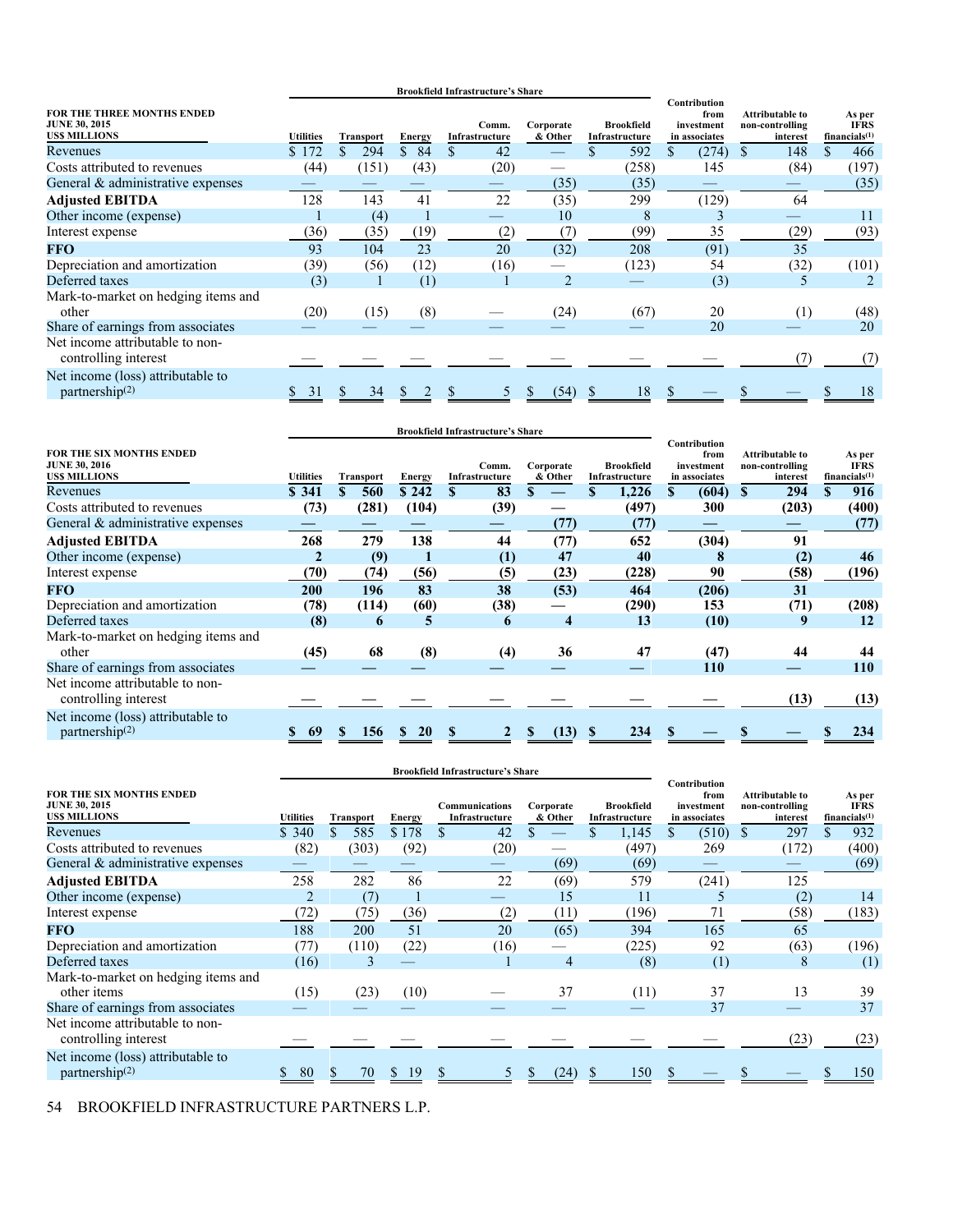The following tables provide each segment's assets in the format that management organizes its segments to make operating decisions and assess performance. Each segment is presented on a proportionate basis, taking into account Brookfield Infrastructure's ownership in operations using consolidation and the equity method whereby the partnership either controls or exercises significant influence over the investment respectively. These tables reconcile Brookfield Infrastructure's proportionate assets to total assets presented on the partnership's consolidated statements of financial position by removing net liabilities contained within investments in associates and reflecting the assets attributable to non-controlling interests, and adjusting for working capital assets which are netted against working capital liabilities.

|                                                                          |                      |                    |                       | <b>Total Attributable to Brookfield Infrastructure</b> |                                    |                                               |                                                                     |                                                         |                                           |                                                              |
|--------------------------------------------------------------------------|----------------------|--------------------|-----------------------|--------------------------------------------------------|------------------------------------|-----------------------------------------------|---------------------------------------------------------------------|---------------------------------------------------------|-------------------------------------------|--------------------------------------------------------------|
| <b>AS OF JUNE 30, 2016</b><br><b>USS MILLIONS</b><br><b>Total assets</b> | Utilities<br>\$4,729 | Transport<br>6,472 | Energy<br>$$2,553$ \$ | Communications<br>Infrastructure<br>853                | Corporate<br>& other<br>$(269)$ \$ | <b>Brookfield</b><br>Infrastructure<br>14,338 | Contribution<br>from<br>investment<br>in associates<br>$(2,943)$ \$ | Attributable to<br>non-controlling<br>interest<br>5,592 | Working<br>capital<br>adjustment<br>3,456 | As per<br><b>IFRS</b><br>financials <sup>(1)</sup><br>20,443 |
|                                                                          |                      |                    |                       | <b>Total Attributable to Brookfield Infrastructure</b> |                                    |                                               |                                                                     |                                                         |                                           |                                                              |
|                                                                          |                      |                    |                       |                                                        |                                    |                                               | Contribution<br>from                                                | Attributable to                                         | Working                                   | As per                                                       |
| AS OF DECEMBER 31, 2015                                                  |                      |                    |                       | Communications                                         | Corporate                          | <b>Brookfield</b>                             | investment                                                          | non-controlling                                         | capital                                   | <b>IFRS</b>                                                  |
| <b>USS MILLIONS</b>                                                      | Utilities            | <b>Transport</b>   | Energy                | Infrastructure                                         | & other                            | Infrastructure                                | in associates                                                       | interest                                                | adjustment                                | financials <sup>(1)</sup>                                    |
| Total assets                                                             | \$4.723              | 5.338              | \$2,744               | 824                                                    | (196)                              | 13,433                                        | (3,795)                                                             | 4,298                                                   | 3.799                                     | 17,735                                                       |

*1. The above tables provide each segment's assets in the format that management organizes its segments to make operating decisions and assess performance. Each segment is presented on a proportionate basis, taking into account Brookfield Infrastructure's ownership in operations using consolidation and the equity method whereby the partnership either controls or exercises significant influence over the investment respectively. The above table reconciles Brookfield Infrastructure's proportionate assets to total assets presented on the partnership's consolidated statements of financial position by removing net liabilities contained within investments in associates and reflecting the assets attributable to non-controlling interests, and adjusting for working capital assets which are netted against working capital liabilities.* 

#### *Discussion of Segment Reconciling Items*

The following tables detail and provide discussion, where applicable, of material changes between reporting periods for each operating segment, the reconciliation of contributions from investments in associates and attribution of non-controlling interest in the determination of Adjusted EBITDA, FFO, and net income attributable to the partnership in order to facilitate the understanding of the nature of and changes to reconciling items.

| FOR THE THREE MONTH PERIOD ENDED JUNE 30, 2016<br><b>USS MILLIONS</b> | <b>Utilities</b> |      | <b>Transport</b> |      | <b>Energy</b> | <b>Communications</b><br>Infrastructure |      | Corporate<br>& Other |      | <b>Total</b> |
|-----------------------------------------------------------------------|------------------|------|------------------|------|---------------|-----------------------------------------|------|----------------------|------|--------------|
| Adjustments to items comprising Adjusted EBITDA <sup>(1)</sup>        |                  |      |                  |      |               |                                         |      |                      |      |              |
| Contributions from investment in associates                           |                  | (28) | S                | (63) | S<br>(43)     | S                                       | (23) | \$.                  |      | \$(157)      |
| Attribution to non-controlling interest                               |                  | 39   |                  | 23   | 15            |                                         |      |                      | (26) | -51          |
| Adjusted EBITDA                                                       |                  | 11   |                  | (40) | (28)          |                                         | (23) |                      | (26) | (106)        |
| Adjustments to items comprising Adjusted FFO(2)                       |                  |      |                  |      |               |                                         |      |                      |      |              |
| Contributions from investment in associates                           |                  | 6    |                  | 19   | 20            |                                         | 4    |                      |      | 49           |
| Attribution to non-controlling interest                               |                  | (14) |                  | (14) | (6)           |                                         |      |                      | (1)  | (35)         |
| <b>FFO</b>                                                            |                  |      |                  | (35) | (14)          |                                         | (19) |                      | (27) | (92)         |
| Adjustments to items net income attributable to                       |                  |      |                  |      |               |                                         |      |                      |      |              |
| Partnership $(3)$                                                     |                  |      |                  |      |               |                                         |      |                      |      |              |
| Contributions from investment in associates                           |                  | 22   |                  | 44   | 23            |                                         | 19   |                      |      | 108          |
| Attribution to non-controlling interest                               |                  | (25) |                  | (9)  | (9)           |                                         |      |                      | 27   | (16)         |
| Net income attributable to partnership                                |                  |      |                  |      |               |                                         |      |                      |      |              |

*1. Revenues, costs attributed to revenues, general and administrative costs.* 

*2. Other income, interest expense and cash taxes.* 

*3. Depreciation and amortization, deferred taxes, fair value adjustments, other expenses, share of earnings from associates, net income attributable to noncontrolling interest.*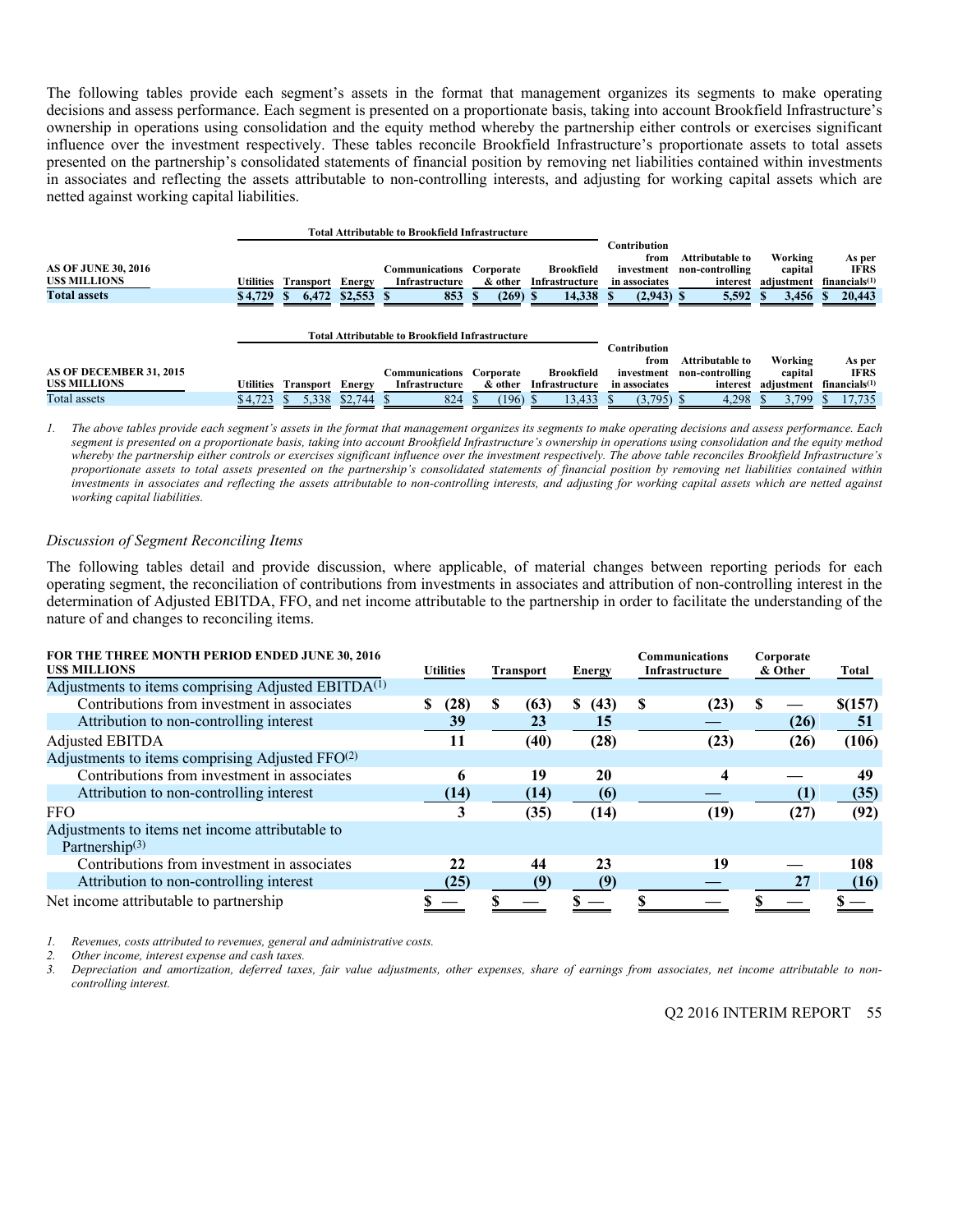| FOR THE THREE MONTH PERIOD ENDED JUNE 30, 2015<br><b>USS MILLIONS</b>         | <b>Utilities</b><br><b>Transport</b> |     | Energy | Communications<br>Infrastructure |  | Corporate<br>& Other |  | Total |         |
|-------------------------------------------------------------------------------|--------------------------------------|-----|--------|----------------------------------|--|----------------------|--|-------|---------|
| Adjustments to items comprising Adjusted EBITDA <sup>(1)</sup>                |                                      |     |        |                                  |  |                      |  |       |         |
| Contributions from investment in associates                                   | (28)<br>S                            | \$. | (59)   |                                  |  | (22)                 |  |       | \$(109) |
| Attribution to non-controlling interest                                       | 42                                   |     | 17     | 13                               |  |                      |  | (8)   | 64      |
| Discontinued operations                                                       |                                      |     |        | (20)                             |  |                      |  |       | (20)    |
| <b>Adjusted EBITDA</b>                                                        | 14                                   |     | (42)   | (7)                              |  | (22)                 |  | (8)   | (65)    |
| Adjustments to items comprising Adjusted FFO <sup>(2)</sup>                   |                                      |     |        |                                  |  |                      |  |       |         |
| Contributions from investment in associates                                   | 6                                    |     | 15     |                                  |  |                      |  |       | 23      |
| Attribution to non-controlling interest                                       | (16)                                 |     | (8)    | (5)                              |  |                      |  |       | (29)    |
| Discontinued operations                                                       |                                      |     |        | 15                               |  |                      |  |       | 15      |
| <b>FFO</b>                                                                    | 4                                    |     | (35)   | 3                                |  | (20)                 |  | (8)   | (56)    |
| Adjustments to items net income attributable to<br>Partnership <sup>(3)</sup> |                                      |     |        |                                  |  |                      |  |       |         |
| Contributions from investment in associates                                   | 22                                   |     | 44     |                                  |  |                      |  |       | 86      |
| Attribution to non-controlling interest                                       | (26)                                 |     | (9)    | (8)                              |  | 20                   |  | x     | (35)    |
| Discontinued operations                                                       |                                      |     |        |                                  |  |                      |  |       |         |
| Net income attributable to partnership                                        |                                      |     |        |                                  |  |                      |  |       |         |

*2. Other income, interest expense and cash taxes.* 

*1. Revenues, costs attributed to revenues, general and administrative costs. 3. Depreciation and amortization, deferred taxes, fair value adjustments, other expenses, share of earnings from associates, net income attributable to noncontrolling interest.* 

| FOR THE SIX MONTH PERIOD ENDED JUNE 30, 2016<br><b>USS MILLIONS</b> | <b>Utilities</b><br><b>Transport</b> |   | <b>Energy</b> |           | Communications<br>Infrastructure |      | Corporate<br>& Other |      | <b>Total</b> |
|---------------------------------------------------------------------|--------------------------------------|---|---------------|-----------|----------------------------------|------|----------------------|------|--------------|
| Adjustments to items comprising Adjusted EBITDA <sup>(1)</sup>      |                                      |   |               |           |                                  |      |                      |      |              |
| Contributions from investment in associates                         | (56)<br>S                            | S | (112)         | (92)<br>S | S                                | (44) |                      |      | \$ (304)     |
| Attribution to non-controlling interest                             | 77                                   |   | 41            | 31        |                                  |      |                      | (58) | 91           |
| Adjusted EBITDA                                                     | 21                                   |   | (71)          | (61)      |                                  | (44) |                      | (58) | (213)        |
| Adjustments to items comprising Adjusted FFO <sup>(2)</sup>         |                                      |   |               |           |                                  |      |                      |      |              |
| Contributions from investment in associates                         | 12                                   |   | 33            | 47        |                                  | 6    |                      |      | 98           |
| Attribution to non-controlling interest                             | (27)                                 |   | (23)          | (11)      |                                  |      |                      |      | (60)         |
| <b>FFO</b>                                                          | 6                                    |   | (61)          | (25)      |                                  | (38) |                      | (57) | (175)        |
| Adjustments to items net income attributable to                     |                                      |   |               |           |                                  |      |                      |      |              |
| Partnership $(3)$                                                   |                                      |   |               |           |                                  |      |                      |      |              |
| Contributions from investment in associates                         | 44                                   |   | 79            | 45        |                                  | 38   |                      |      | 206          |
| Attribution to non-controlling interest                             | (50)                                 |   | (18)          | (20)      |                                  |      |                      | 57   | (31)         |
| Net income attributable to partnership                              |                                      |   |               |           |                                  |      |                      |      |              |

*1. Revenues, costs attributed to revenues, general and administrative costs.* 

*2. Other income, interest expense and cash taxes.* 

*3. Depreciation and amortization, deferred taxes, fair value adjustments, other expenses, share of earnings from associates, net income attributable to noncontrolling interest.*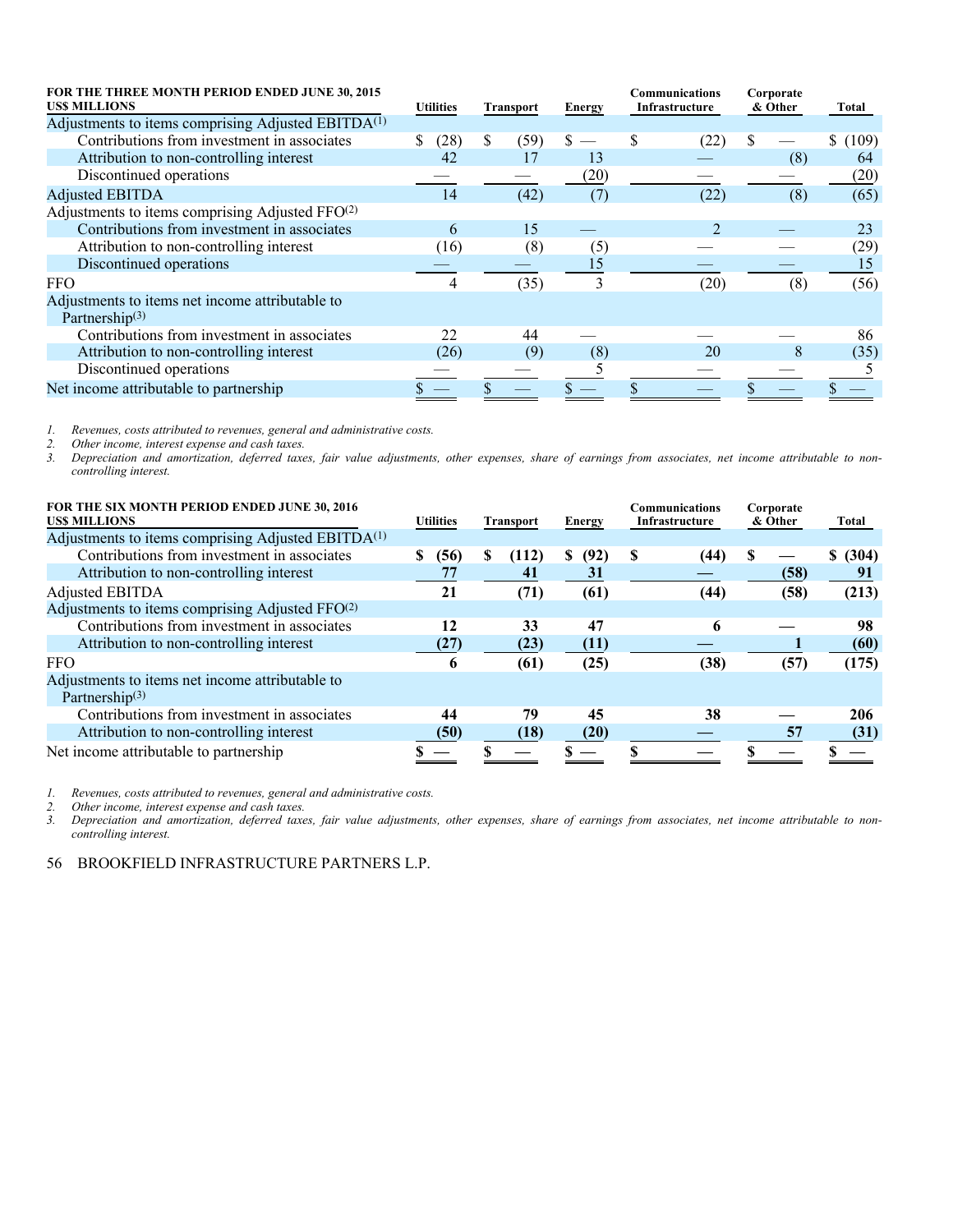| FOR THE SIX MONTH PERIOD ENDED JUNE 30, 2015<br><b>USS MILLIONS</b>           | <b>Utilities</b><br><b>Transport</b> |      | <b>Energy</b> | Communications<br>Infrastructure |      | Corporate<br>& Other |                | Total |      |       |
|-------------------------------------------------------------------------------|--------------------------------------|------|---------------|----------------------------------|------|----------------------|----------------|-------|------|-------|
| Adjustments to items comprising Adjusted EBITDA <sup>(1)</sup>                |                                      |      |               |                                  |      |                      |                |       |      |       |
| Contributions from investment in associates                                   | S.                                   | (59) | S.            | (117)                            | S.   | S                    | (22)           |       |      | (198) |
| Attribution to non-controlling interest                                       |                                      | 84   |               | 33                               | 26   |                      |                |       | (18) | 125   |
| Discontinued operations                                                       |                                      |      |               |                                  | (43) |                      |                |       |      | (43)  |
| <b>Adjusted EBITDA</b>                                                        |                                      | 25   |               | (84)                             | (17) |                      | (22)           |       | (18) | (116) |
| Adjustments to items comprising Adjusted FFO(2)                               |                                      |      |               |                                  |      |                      |                |       |      |       |
| Contributions from investment in associates                                   |                                      | 13   |               | 32                               |      |                      | $\mathfrak{D}$ |       |      | 47    |
| Attribution to non-controlling interest                                       |                                      | (32) |               | (16)                             | (12) |                      |                |       |      | (60)  |
| Discontinued operations                                                       |                                      |      |               |                                  | 29   |                      |                |       |      | 29    |
| <b>FFO</b>                                                                    |                                      | 6    |               | (68)                             |      |                      | (20)           |       | (18) | (100) |
| Adjustments to items net income attributable to<br>Partnership <sup>(3)</sup> |                                      |      |               |                                  |      |                      |                |       |      |       |
| Contributions from investment in associates                                   |                                      | 46   |               | 85                               |      |                      | 20             |       |      | 151   |
| Attribution to non-controlling interest                                       |                                      | (52) |               | (17)                             | (14) |                      |                |       | 18   | (65)  |
| Discontinued operations                                                       |                                      |      |               |                                  | 14   |                      |                |       |      | 14    |
| Net income attributable to partnership                                        |                                      |      |               |                                  |      |                      |                |       |      |       |

*1. Revenues, costs attributed to revenues, general and administrative costs.* 

*2. Other income, interest expense and cash taxes.* 

*3. Depreciation and amortization, deferred taxes, fair value adjustments, other expenses, share of earnings from associates, net income attributable to non-controlling interest.* 

Contributions from investments in associates and joint ventures increased compared to the second quarter of 2015 as additions to rate base and inflation indexation at our Chilean electricity transmission system along with contributions from the increased investment in our Brazilian toll road operation and our North American natural gas transmission operation were partially offset by the impact of foreign exchange associated with the depreciation of the Brazilian reais and Chilean peso.

Attribution to non-controlling interest decreased compared to the second quarter of 2015 as contributions from acquisitions completed over the past 12 months were more than offset by the impact of foreign exchange as the Australian dollar, British pound, Chilean peso and Colombian peso depreciated against the U.S. dollar relative to the prior year.

# **CRITICAL ACCOUNTING POLICIES AND ESTIMATES**

The preparation of financial statements requires management to make critical judgments, estimates and assumptions that affect the reported amounts of assets and liabilities and disclosure of contingent assets and liabilities at the date of the financial statements and the reported amounts of revenues and expenses that are not readily apparent from other sources, during the reporting period. These estimates and associated assumptions are based on historical experience and other factors that are considered to be relevant. Actual results may differ from these estimates.

The estimates and underlying assumptions are reviewed on an ongoing basis. Revisions to accounting estimates are recognized in the period in which the estimate is revised if the revision affects only that period, or in the period of the revision and future periods if the revision affects both current and future periods.

Critical judgments made by management and utilized in the normal course of preparing Brookfield Infrastructure's consolidated financial statements are outlined below.

# *Revaluation of property, plant and equipment*

Property, plant and equipment is revalued on a regular basis. The critical estimates and assumptions underlying the valuation of property, plant and equipment are set out in note 6. The fair value of the partnership's property, plant, and equipment is measured at fair value on a recurring basis with an effective date of revaluation for all asset classes of December 31, 2015 and 2014. Brookfield Infrastructure determined fair value under the income method with due consideration to significant inputs such as the discount rate, terminal value multiple and overall investment horizon.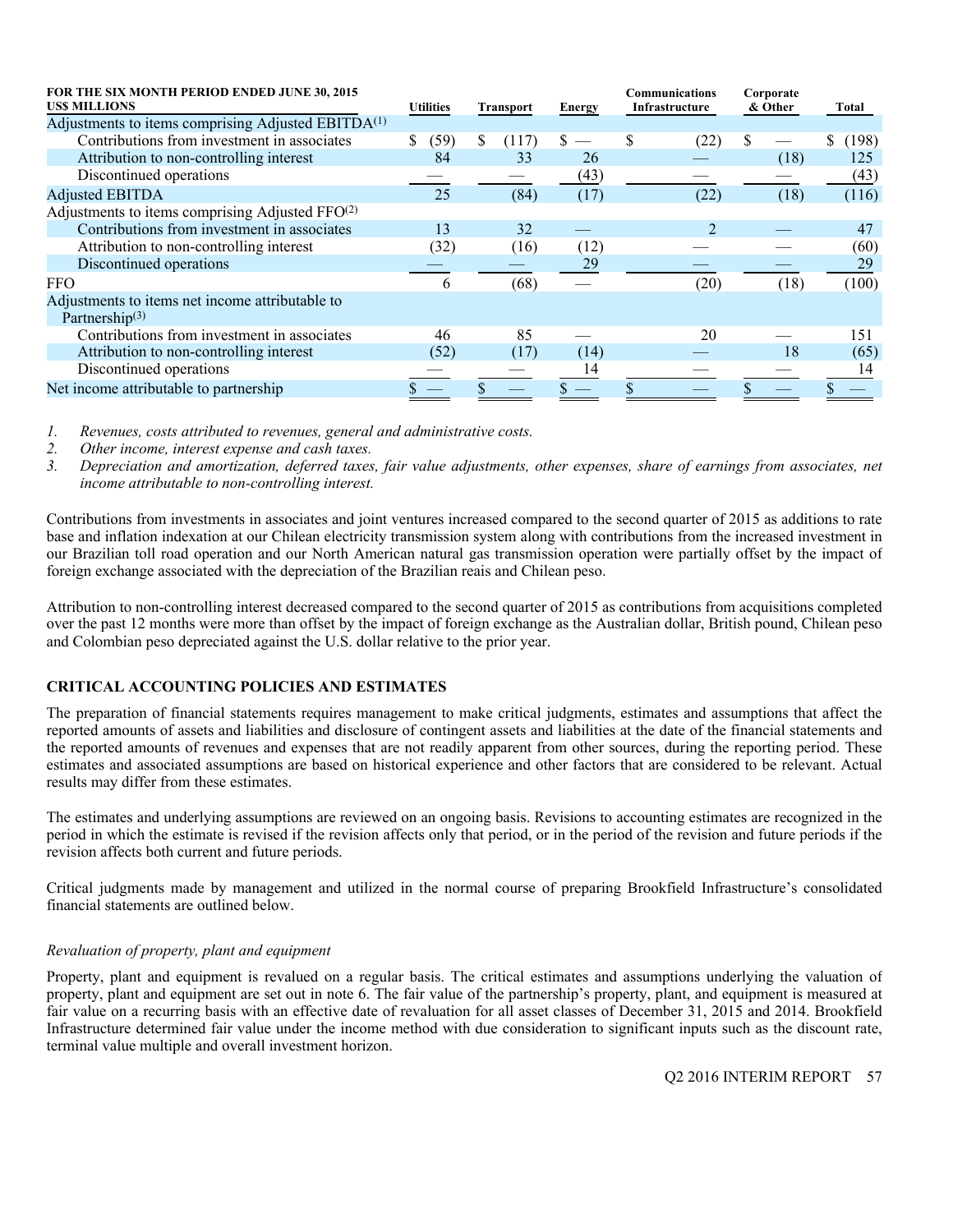#### *Impairment of goodwill and intangibles with indefinite lives*

The partnership assesses the impairment of goodwill and intangible assets with indefinite lives by reviewing the value in use or fair value less costs of disposal of the cash generating units to which goodwill or the intangible asset has been allocated. Brookfield Infrastructure uses the following critical assumptions and estimates: the tax circumstances that gave rise to the goodwill, timing and amount of future cash flows expected from the cash generating unit; discount rates; terminal capitalization rates; terminal valuation dates; useful lives and residual values. Other estimates utilized in the preparation of the partnership's financial statements are: depreciation and amortization rates and useful lives; recoverable amount of goodwill and intangible assets; ability to utilize tax losses and other tax measurements.

#### *Recently adopted accounting standard amendments*

Brookfield Infrastructure applied, for the first time, certain amendments to Standards applicable to Brookfield Infrastructure that became effective January 1, 2016. The impact of adopting these amendments on the partnership's accounting policies and disclosures are as follows:

#### *IAS 16 Property, Plant, and Equipment ("IAS 16") and IAS 38 Intangible Assets ("IAS 38")*

IAS 16, *Property, Plant, and Equipment* ("IAS 16") and IAS 38, *Intangible Assets* ("IAS 38") were both amended by the IASB as a result of clarifying the appropriate amortization method for intangible assets of service concession arrangements under IFRIC 12, Service Concession Arrangements ("SCAs"). The IASB determined that the issue does not only relate to SCAs but all tangible and intangible assets that have finite useful lives. Amendments to IAS 16 prohibit entities from using a revenue based depreciation method for items of property, plant, and equipment. Similarly, the amendment to IAS 38 introduces a rebuttable presumption that revenue is not an appropriate basis for amortization of an intangible asset, with only limited circumstances where the presumption can be rebutted. Guidance is also introduced to explain that expected future reductions in selling prices could be indicative of a reduction of the future economic benefits embodied in an asset. Amendments to IAS 16 and IAS 38 were applied prospectively resulting in no material impact on Brookfield Infrastructure's interim condensed and consolidated financial statements.

#### *Standards issued not yet adopted*

# *IFRS 15 Revenue from Contracts with Customers ("IFRS 15")*

IFRS 15, *Revenue from Contracts with Customers* ("IFRS 15") specifies how and when revenue should be recognized as well as requiring more informative and relevant disclosures. The Standard supersedes IAS 18, *Revenue*, IAS 11, *Construction Contracts* and a number of revenue-related interpretations. IFRS 15 applies to nearly all contracts with customers: the main exceptions are leases, financial instruments and insurance contracts. IFRS 15 must be applied for periods beginning on or after January 1, 2018 with early application permitted. Brookfield Infrastructure is currently evaluating the impact of IFRS 15 on its consolidated financial statements.

# *IFRS 9 Financial Instruments ("IFRS 9")*

In July 2014, the IASB issued the final publication of the IFRS 9 standard, superseding the current IAS 39, *Financial Instruments: Recognition and Measurement* standard. This standard establishes principles for the financial reporting of financial assets and financial liabilities that will present relevant and useful information to users of financial statements for their assessment of the amounts, timing and uncertainty of an entity's future cash flows. This new standard also includes a new general hedge accounting standard which will align hedge accounting more closely with an entity's risk management activities. It does not fully change the types of hedging relationships or the requirement to measure and recognize ineffectiveness, however, it will provide more hedging strategies that are used for risk management to qualify for hedge accounting and introduce more judgment to assess the effectiveness of a hedging relationship. The standard has a mandatory effective date for annual periods beginning on or after January 1, 2018, with early adoption permitted. Brookfield Infrastructure is currently evaluating the impact of IFRS 9 on its consolidated financial statements.

# **IFRS 16** *Leases ("IFRS 16")*

The IASB has published a new standard, IFRS 16. The new standard brings most leases on balance sheet for lessees under a single model, eliminating the distinction between operating and finance leases. Lessor accounting however remains largely unchanged and the distinction between operating and finance leases is retained. IFRS 16 supersedes IAS 17, Leases and related interpretations and is effective for periods beginning on or after January 1, 2019, with earlier adoption permitted if IFRS 15 has also been applied. Brookfield Infrastructure is currently evaluating the impact of IFRS 16 on its consolidated financial statements.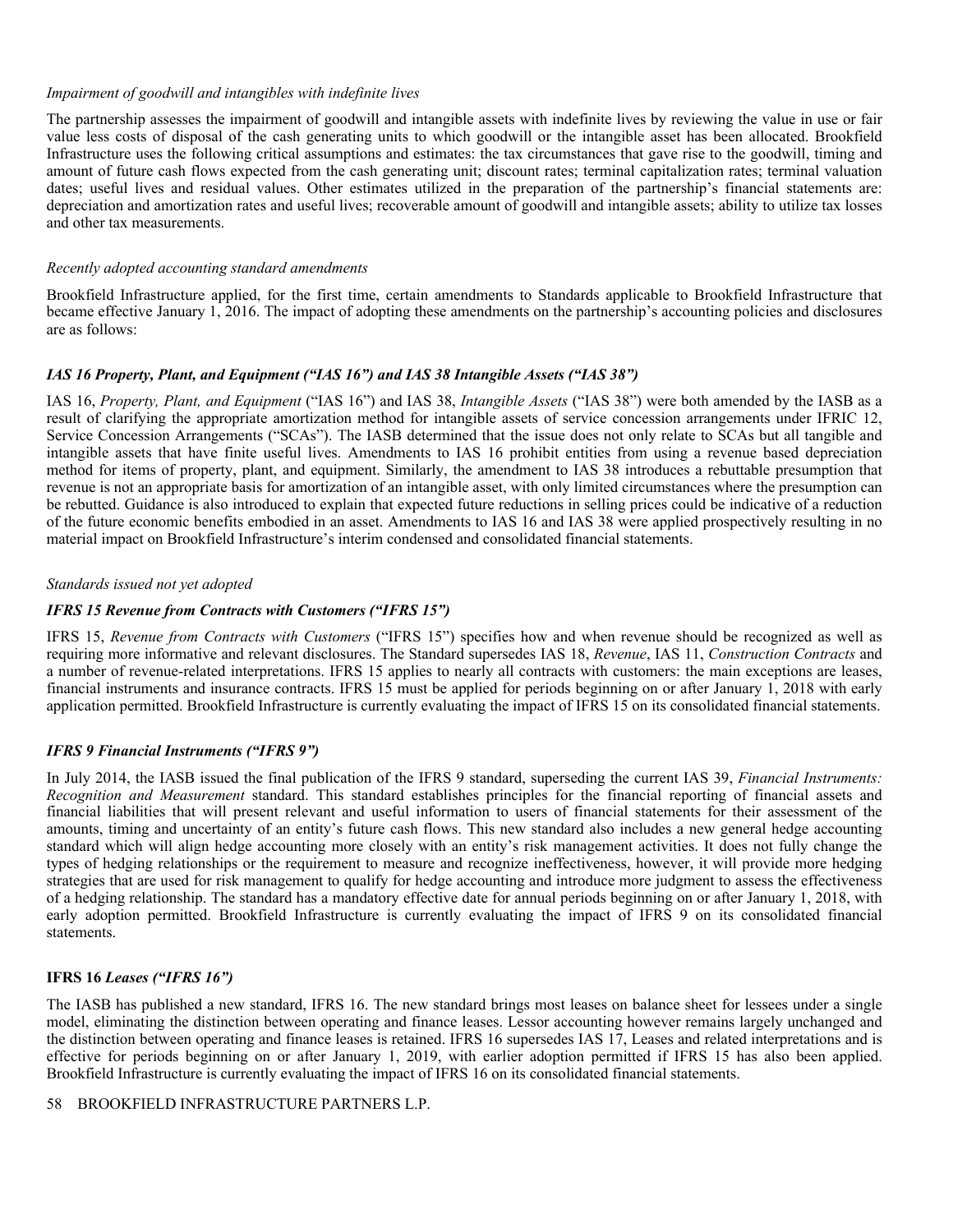#### *CONTROLS AND PROCEDURES*

No changes were made in our internal control over financial reporting during the six months ended June 30, 2016, that have materially affected, or are reasonably likely to materially affect, our internal control over financial reporting.

Excluded from our evaluation were controls over financial reporting at Rutas de Lima S.A.C, for which control was acquired on June 28, 2016, Peak Infrastructure Partners Limited, for which control was acquired on March 1, 2016 and Tunel San Cristobal, for which control was acquired on July 8, 2015. The financial statements of these entities constitute 9% of total assets, 9% of net assets, 2% of revenue and less than 1% of net income of the consolidated financial statements of our partnership as of and for the six month period ending June 30, 2016.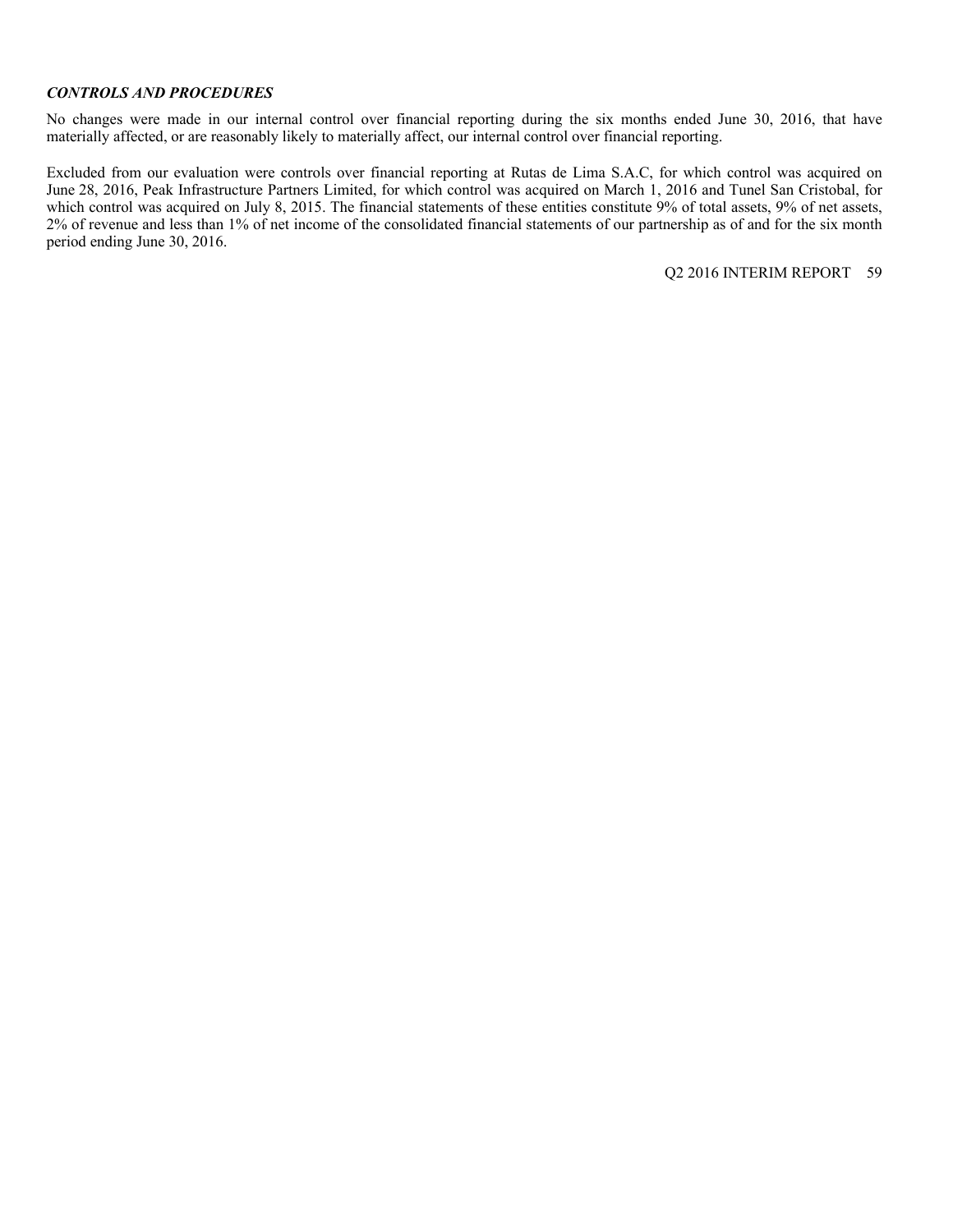# **CAUTIONARY STATEMENT REGARDING FORWARD-LOOKING STATEMENTS**

This Management's Discussion and Analysis contains forward-looking information within the meaning of Canadian provincial securities laws and "forward-looking statements" within the meaning of certain securities laws including Section 27A of the U.S. Securities Act of 1933, as amended, Section 21E of the U.S. Securities Exchange Act of 1934, as amended, "safe harbor" provisions of the United States Private Securities Litigation Reform Act of 1995 and in any applicable Canadian securities regulations. We may make such statements in this report, in other filings with Canadian regulators or the SEC or in other communications. The words "tend", "seek", "target", "foresee", "believe," "expect," "could", "aim to," "intend," "objective", "outlook", "endeavour", "estimate", "likely", "continue", "plan", derivatives thereof and other expressions of similar import, or the negative variations thereof, and similar expressions of future or conditional verbs such as "will", "may", "should," which are predictions of or indicate future events, trends or prospects and which do not relate to historical matters, identify forward-looking statements. Forward-looking statements in this Management's Discussion and Analysis include among others, statements with respect to our assets tending to appreciate in value over time, growth in our assets and operations, increases in FFO per unit and resulting capital appreciation, returns on capital and on equity, increasing demand for commodities and global movement of goods, expected capital expenditures, the impact of planned capital projects by customers of our businesses as on the performance and growth of those businesses, the extent of our corporate, general and administrative expenses, our ability to close acquisitions (including acquisitions referred to in this Management's Discussion and Analysis and other planned transactions), our capacity to take advantage of opportunities in the marketplace, the future prospects of the assets that Brookfield Infrastructure operates or will operate, partnering with institutional investors, ability to identify, acquire and integrate new acquisition opportunities, long-term target return on our assets, sustainability of distribution levels, distribution growth and payout ratios, operating results and margins for our business and each operation, future prospects for the markets for our products, Brookfield Infrastructure's plans for growth through internal growth and capital investments, ability to achieve stated objectives, ability to drive operating efficiencies, return on capital expectations for the business, contract prices and regulated rates for our operations, our expected future maintenance and capital expenditures, ability to deploy capital in accretive investments, impact on the business resulting from our view of future economic conditions, our ability to maintain sufficient financial liquidity, our ability to draw down funds under our bank credit facilities, our ability to secure financing through the issuance of equity or debt, expansions of existing operations, financing plan for operating companies, foreign currency management activities and other statements with respect to our beliefs, outlooks, plans, expectations and intentions. Although we believe that the partnership's anticipated future results, performance or achievements expressed or implied by the forward-looking statements and information are based upon reasonable assumptions and expectations, the reader should not place undue reliance on forward-looking statements and information because they involve known and unknown risks, uncertainties and other factors which may cause the actual results, performance or achievements of the partnership to differ materially from anticipated future results, performance or achievements expressed or implied by such forward-looking statements and information.

Factors that could cause actual results to differ materially from those contemplated or implied by forward-looking statements include: general economic and financial conditions in the countries in which we do business which may impact market demand, foreign currency risk, the high level of government regulation affecting our businesses, the outcome and timing of various regulatory, legal and contractual issues, global credit and financial markets, the competitive business environment in the industries in which we operate, the competitive market for acquisitions and other growth opportunities, availability of equity and debt financing, the completion of various large capital projects by customers of our businesses which themselves rely on access to capital and continued favourable commodity prices, our ability to complete large capital expansion projects on time and within budget, ability to negotiate favourable take-or-pay contractual terms, traffic volumes on our toll roads, weakening demand in the natural gas market, acts of God, weather events, or similar events outside of our control, and other risks and factors detailed from time to time in documents filed by Brookfield Infrastructure with the securities regulators in Canada and the United States, including Brookfield Infrastructure's most recent Annual Report on Form 20-F under the heading "Risk Factors".

We caution that the foregoing list of important factors that may affect future results is not exhaustive. When relying on our forwardlooking statements to make decisions with respect to Brookfield Infrastructure, investors and others should carefully consider the foregoing factors and other uncertainties and potential events. Except as required by law, the partnership undertakes no obligation to publicly update or revise any forward-looking statements or information, whether written or oral, that may be as a result of new information, future events or otherwise.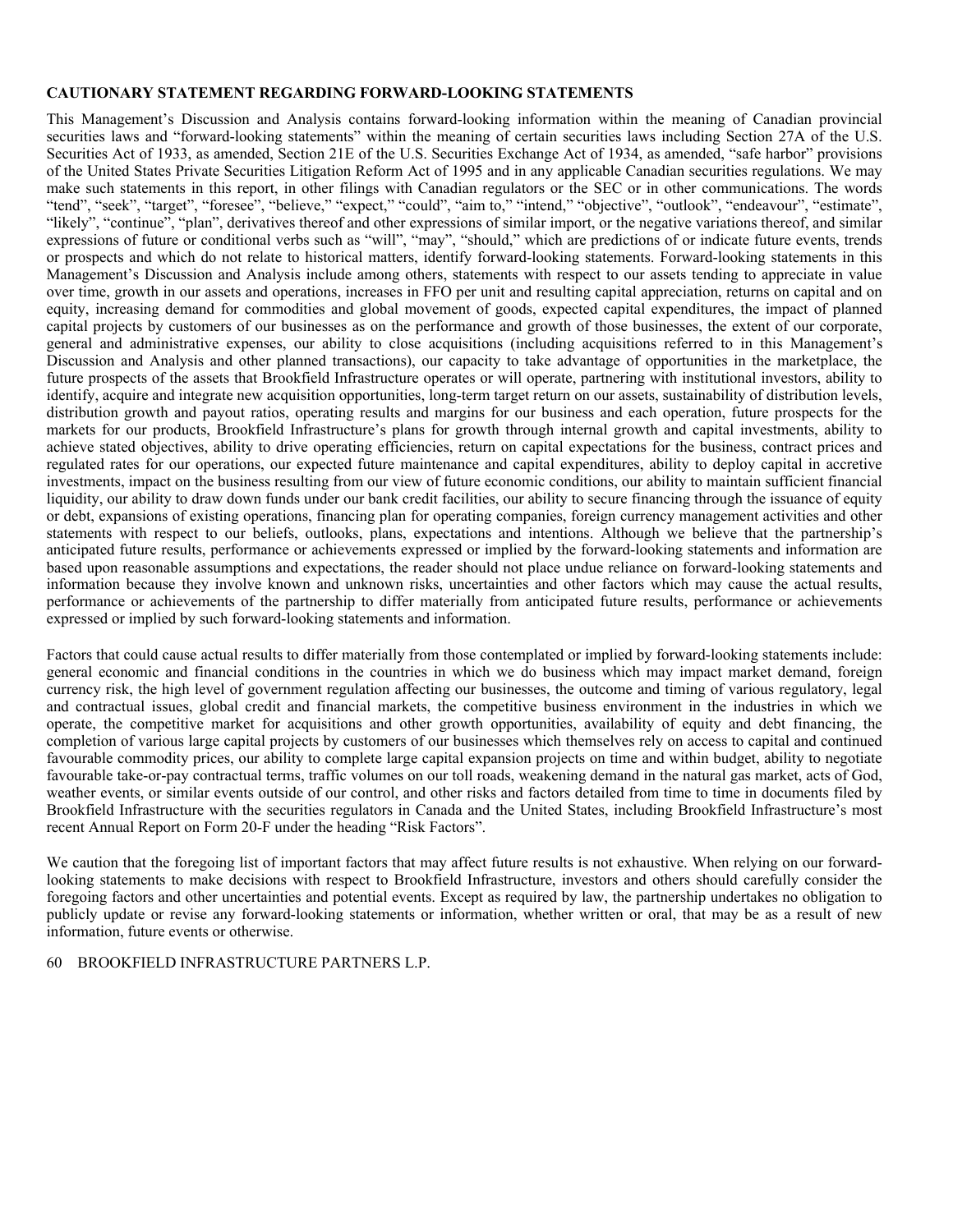#### **FORM 52-109F2 CERTIFICATION OF INTERIM FILINGS FULL CERTIFICATE**

I, Samuel Pollock, Chief Executive Officer of Brookfield Infrastructure Group L.P., manager of Brookfield Infrastructure Partners L.P., certify the following:

- 1. *Review:* I have reviewed the interim financial report and interim MD&A (together, the "interim filings") of Brookfield Infrastructure Partners L.P. (the "issuer") for the interim period ended June 30, 2016.
- 2. *No misrepresentations:* Based on my knowledge, having exercised reasonable diligence, the interim filings do not contain any untrue statement of a material fact or omit to state a material fact required to be stated or that is necessary to make a statement not misleading in light of the circumstances under which it was made, with respect to the period covered by the interim filings.
- 3. *Fair presentation:* Based on my knowledge, having exercised reasonable diligence, the interim financial report together with the other financial information included in the interim filings fairly present in all material respects the financial condition, financial performance and cash flows of the issuer, as of the date of and for the periods presented in the interim filings.
- 4. *Responsibility:* The issuer's other certifying officer and I are responsible for establishing and maintaining disclosure controls and procedures (DC&P) and internal control over financial reporting (ICFR), as those terms are defined in National Instrument 52-109 *Certification of Disclosure in Issuers' Annual and Interim Filings*, for the issuer.
- 5. *Design:* Subject to the limitations, if any, described in paragraphs 5.2 and 5.3, the issuer's other certifying officer and I have, as at the end of the period covered by the interim filings
	- a) designed DC&P, or caused it to be designed under our supervision, to provide reasonable assurance that
		- i) material information relating to the issuer is made known to us by others, particularly during the period in which the interim filings are being prepared; and
		- ii) information required to be disclosed by the issuer in its annual filings, interim filings or other reports filed or submitted by it under securities legislation is recorded, processed, summarized and reported within the time periods specified in securities legislation; and
	- b) designed ICFR, or caused it to be designed under our supervision, to provide reasonable assurance regarding the reliability of financial reporting and the preparation of financial statements for external purposes in accordance with the issuer's GAAP.
- 5.1 *Control framework:* The control framework the issuer's other certifying officer and I used to design the issuer's ICFR is the Internal Control – Integrated Framework (COSO 2013 Framework) published by The Committee of Sponsoring Organizations of the Treadway Commission (COSO).
- 5.2 *ICFR material weakness relating to design:* **N/A**
- 5.3. *Limitation on scope of design:* The issuer has disclosed in its interim MD&A
	- a) the fact that the issuer's other certifying officer(s) and I have limited scope of our design of the DC&P and ICFR to exclude controls, policies and procedures of
		- i) a business that the issuer acquired not more than 365 days before the last day of the period covered by the interim filings; and
	- b) summary financial information about the proportionately consolidated entity, special purpose entity or business that the issuer acquired that has been proportionately consolidated or consolidated in the issuer's financial statements
- 6. *Reporting changes in ICFR:* The issuer has disclosed in its interim MD&A any change in the issuer's ICFR that occurred during the period beginning on January 1, 2016 and ended on June 30, 2016, that has materially affected, or is reasonably likely to materially affect, the issuer's ICFR.

Date: August 12, 2016

/s/ Samuel Pollock

Samuel Pollock Chief Executive Officer, Brookfield Infrastructure Group L.P.